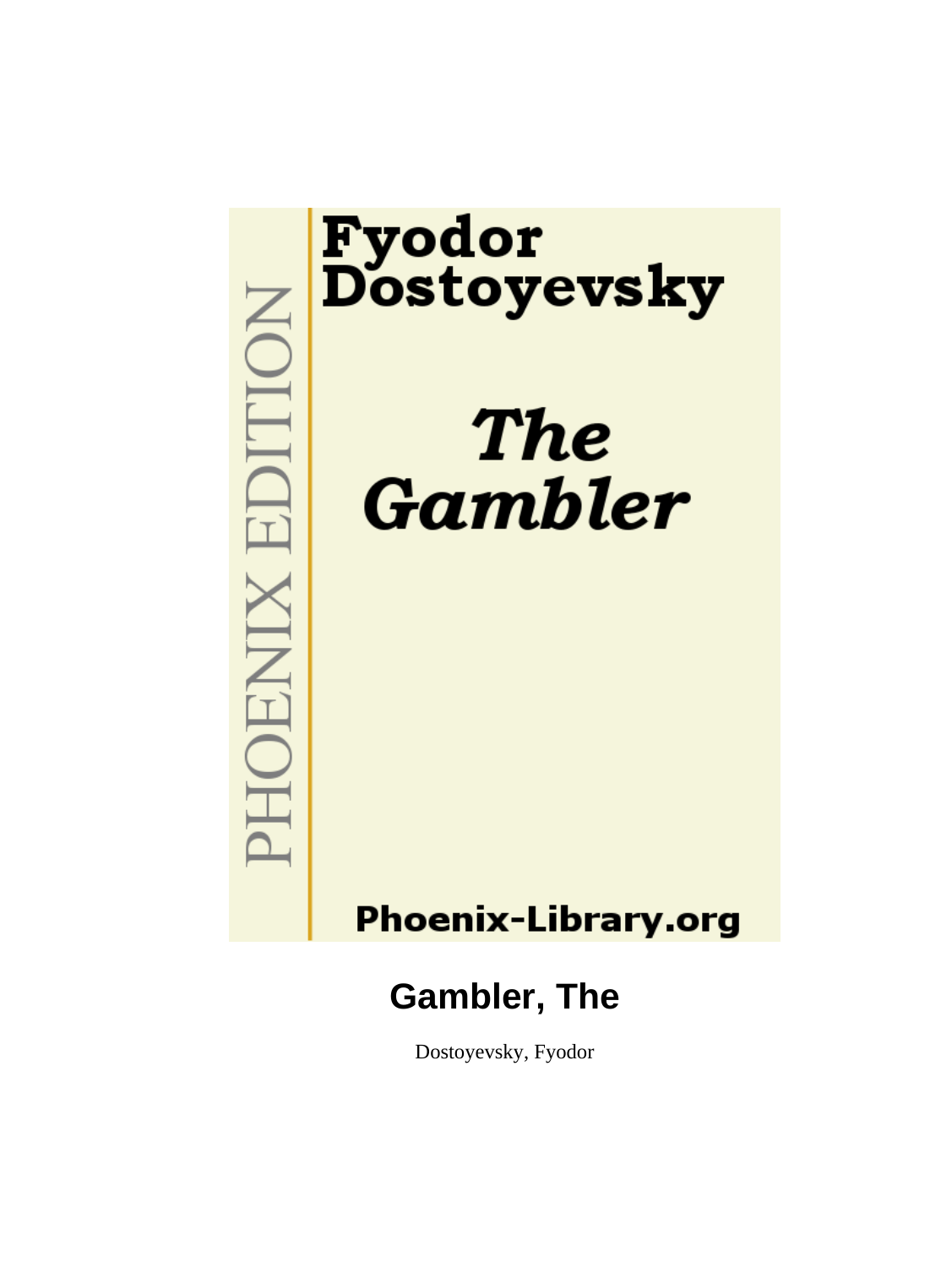[Table Of Content](#page-135-0) [About Phoenix−Edition](#page-136-0) **[Copyright](#page-137-0)**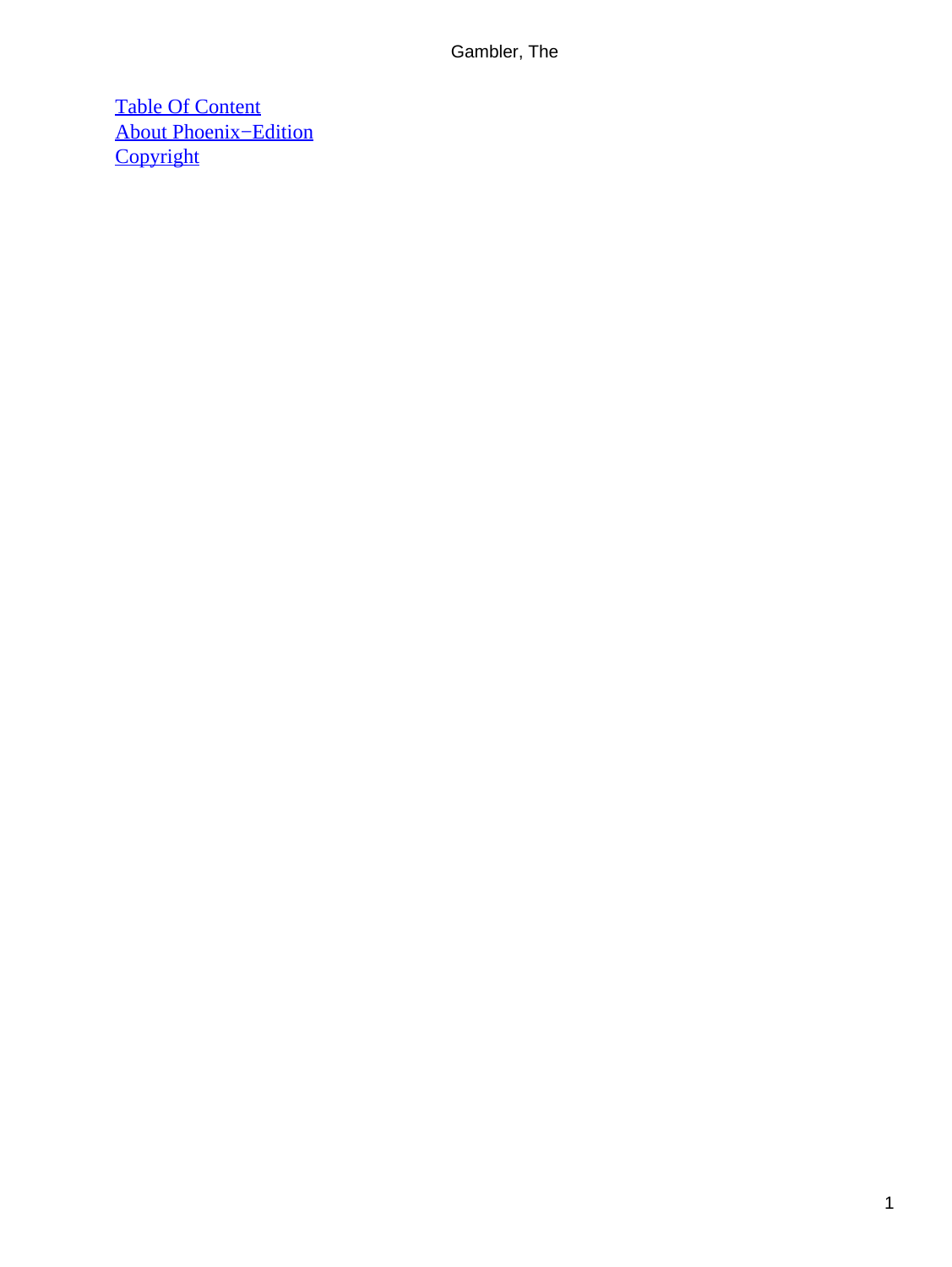### *T*HE **GAMBLER** by **FYODOR DOSTOYEVSKY**

Translated by CJ Hogarth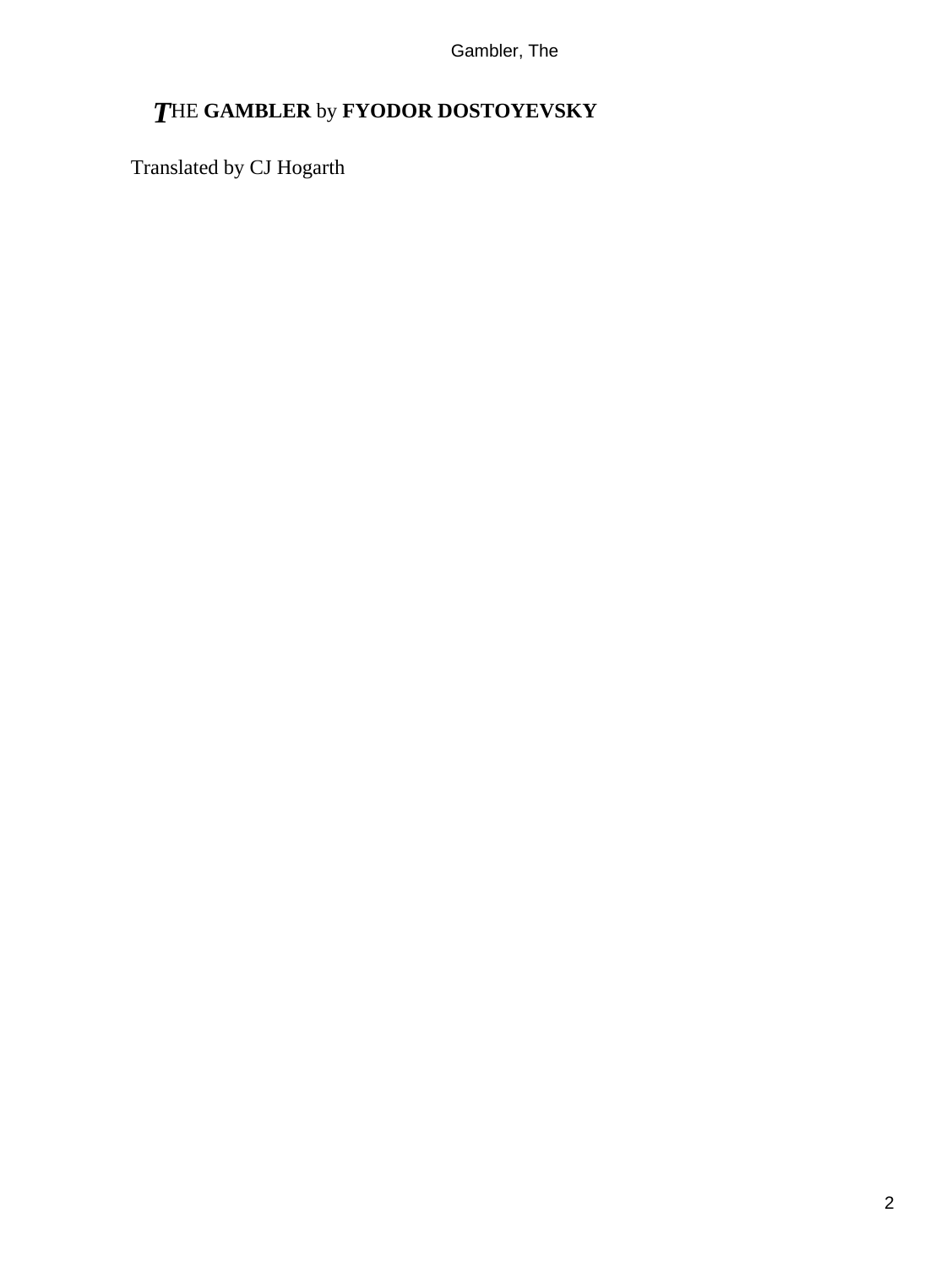### **[I](#page-135-0)**

At length I returned from two weeks leave of absence to find that my patrons had arrived three days ago in Roulettenberg. I received from them a welcome quite different to that which I had expected. The General eyed me coldly, greeted me in rather haughty fashion, and dismissed me to pay my respects to his sister. It was clear that from **SOMEWHERE** money had been acquired. I thought I could even detect a certain shamefacedness in the General's glance. Maria Philipovna, too, seemed distraught, and conversed with me with an air of detachment. Nevertheless, she took the money which I handed to her, counted it, and listened to what I had to tell. To luncheon there were expected that day a Monsieur Mezentsov, a French lady, and an Englishman; for, whenever money was in hand, a banquet in Muscovite style was always given. Polina Alexandrovna, on seeing me, inquired why I had been so long away. Then, without waiting for an answer, she departed. Evidently this was not mere accident, and I felt that I must throw some light upon matters. It was high time that I did so.

 I was assigned a small room on the fourth floor of the hotel (for you must know that I belonged to the General's suite). So far as I could see, the party had already gained some notoriety in the place, which had come to look upon the General as a Russian nobleman of great wealth. Indeed, even before luncheon he charged me, among other things, to get two thousand−franc notes changed for him at the hotel counter, which put us in a position to be thought millionaires at all events for a week! Later, I was about to take Mischa and Nadia for a walk when a summons reached me from the staircase that I must attend the General. He began by deigning to inquire of me where I was going to take the children; and as he did so, I could see that he failed to look me in the eyes. He WANTED to do so, but each time was met by me with such a fixed, disrespectful stare that he desisted in confusion. In pompous language, however, which jumbled one sentence into another, and at length grew disconnected, he gave me to understand that I was to lead the children altogether away from the Casino, and out into the park. Finally his anger exploded, and he added sharply:

 «I suppose you would like to take them to the Casino to play roulette? Well, excuse my speaking so plainly, but I know how addicted you are to gambling. Though I am not your mentor, nor wish to be, at least I have a right to require that you shall not actually compromise me.»

«I have no money for gambling,» I quietly replied.

 «But you will soon be in receipt of some,» retorted the General, reddening a little as he dived into his writing desk and applied himself to a memorandum book. From it he saw that he had 120 roubles of mine in his keeping.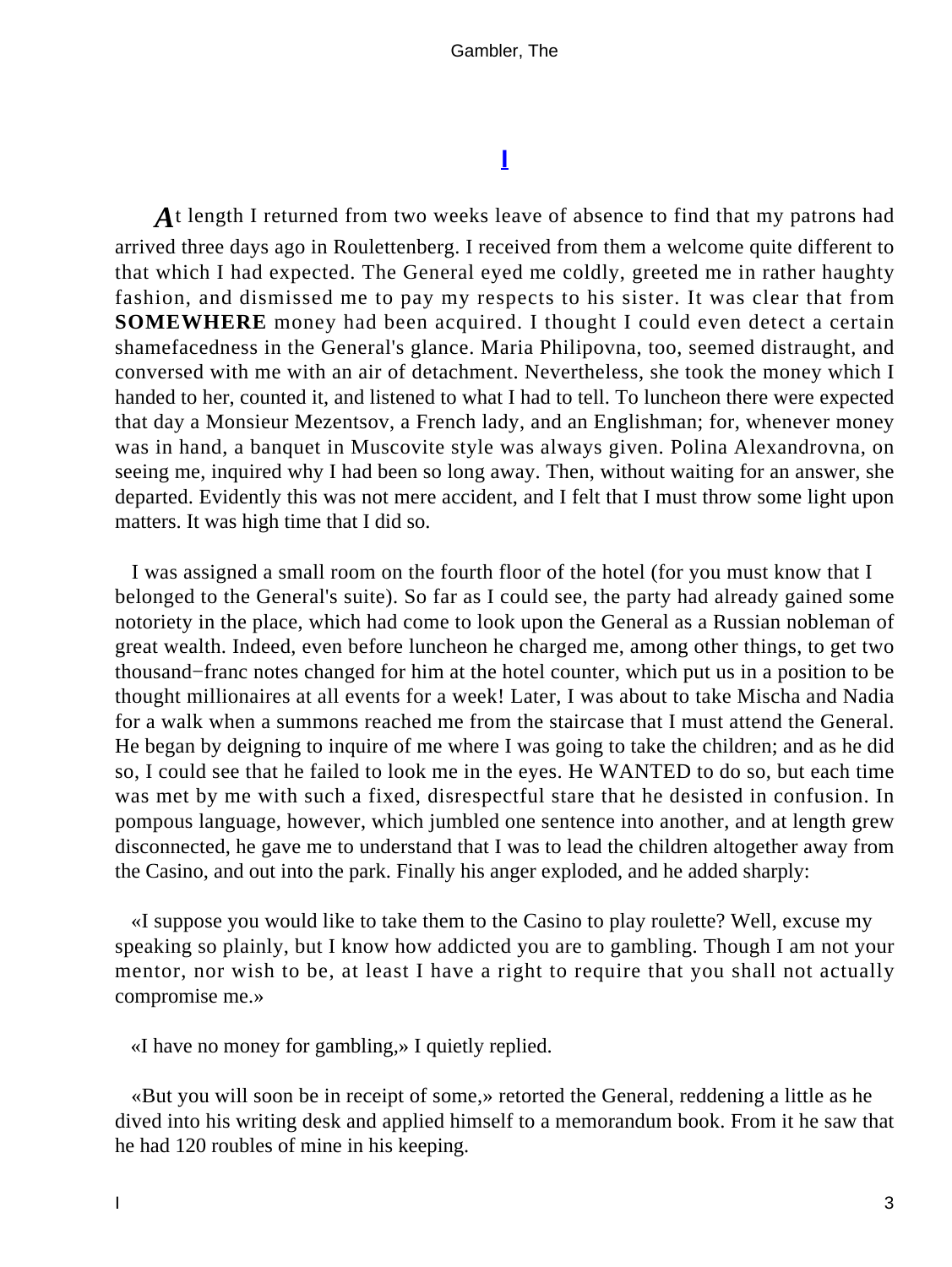«Let us calculate,» he went on. «We must translate these roubles into thalers. Here – take 100 thalers, as a round sum. The rest will be safe in my hands.»

In silence I took the money.

 «You must not be offended at what I say,» he continued. «You are too touchy about these things. What I have said I have said merely as a warning. To do so is no more than my right.»

 When returning home with the children before luncheon, I met a cavalcade of our party riding to view some ruins. Two splendid carriages, magnificently horsed, with Mlle. Blanche, Maria Philipovna, and Polina Alexandrovna in one of them, and the Frenchman, the Englishman, and the General in attendance on horseback! The passers−by stopped to stare at them, for the effect was splendid – the General could not have improved upon it. I calculated that, with the 4000 francs which I had brought with me, added to what my patrons seemed already to have acquired, the party must be in possession of at least 7000 or 8000 francs – though that would be none too much for Mlle. Blanche, who, with her mother and the Frenchman, was also lodging in our hotel. The latter gentleman was called by the lacqueys «Monsieur le Comte,» and Mlle. Blanche's mother was dubbed «Madame la Comtesse.» Perhaps in very truth they **WERE** «Comte et Comtesse.»

 I knew that «Monsieur le Comte» would take no notice of me when we met at dinner, as also that the General would not dream of introducing us, nor of recommending me to the «Comte.» However, the latter had lived awhile in Russia, and knew that the person referred to as an «uchitel» is never looked upon as a bird of fine feather. Of course, strictly speaking, he knew me; but I was an uninvited guest at the luncheon – the General had forgotten to arrange otherwise, or I should have been dispatched to dine at the table d'hote. Nevertheless, I presented myself in such guise that the General looked at me with a touch of approval; and, though the good Maria Philipovna was for showing me my place, the fact of my having previously met the Englishman, Mr. Astley, saved me, and thenceforward I figured as one of the company.

 This strange Englishman I had met first in Prussia, where we had happened to sit vis−a−vis in a railway train in which I was travelling to overtake our party; while, later, I had run across him in France, and again in Switzerland – twice within the space of two weeks! To think, therefore, that I should suddenly encounter him again here, in Roulettenberg! Never in my life had I known a more retiring man, for he was shy to the pitch of imbecility, yet well aware of the fact (for he was no fool). At the same time, he was a gentle, amiable sort of an individual, and, even on our first encounter in Prussia I had contrived to draw him out, and he had told me that he had just been to the North Cape, and was now anxious to visit the fair at Nizhni Novgorod. How he had come to make the General's acquaintance I do not know, but, apparently, he was much struck with Polina. Also, he was delighted that I should sit next him at table, for he appeared to look upon me as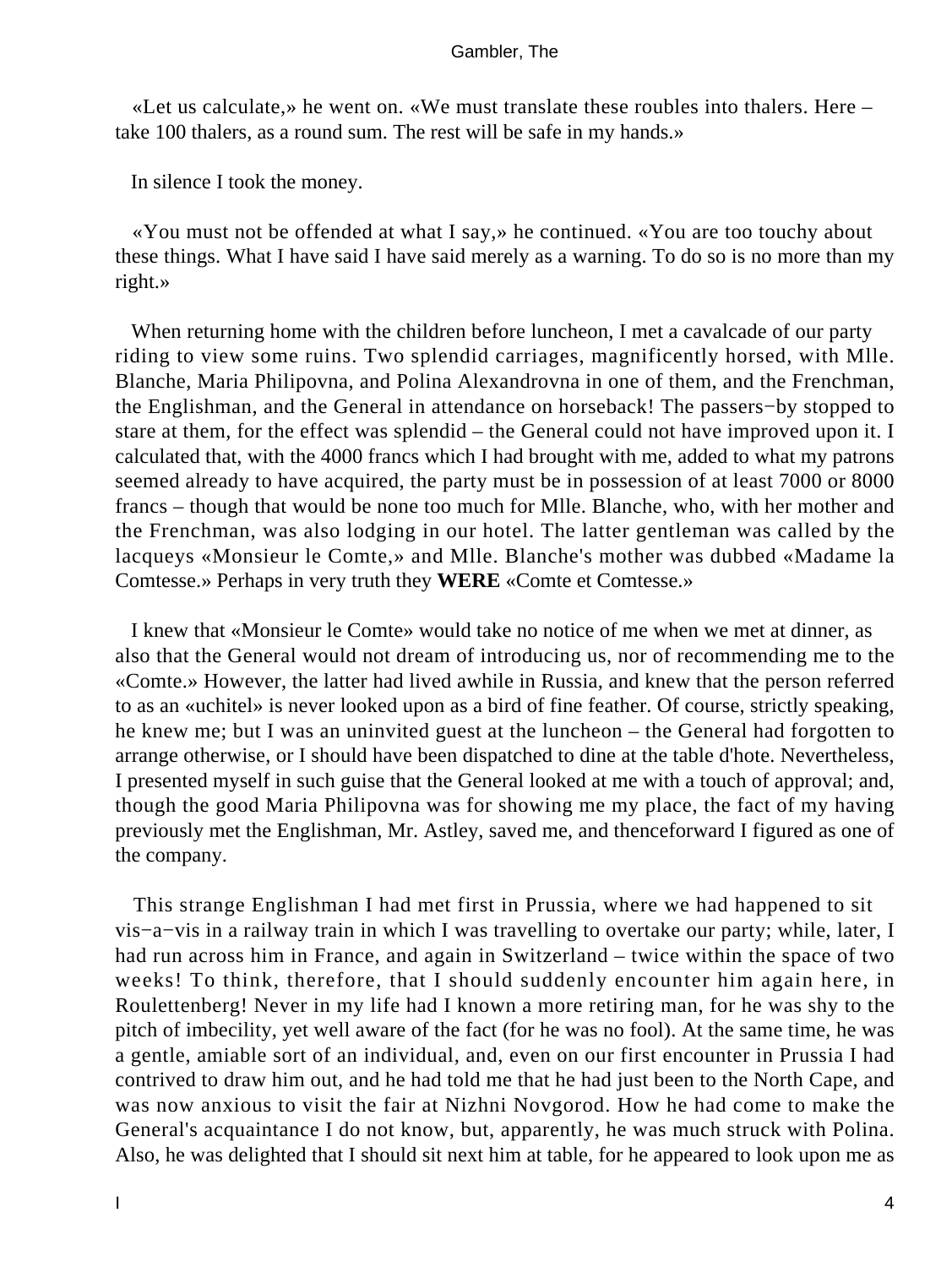his bosom friend.

 During the meal the Frenchman was in great feather: he was discursive and pompous to every one. In Moscow too, I remembered, he had blown a great many bubbles. Interminably he discoursed on finance and Russian politics, and though, at times, the General made feints to contradict him, he did so humbly, and as though wishing not wholly to lose sight of his own dignity.

 For myself, I was in a curious frame of mind. Even before luncheon was half finished I had asked myself the old, eternal question: «WHY do I continue to dance attendance upon the General, instead of having left him and his family long ago?» Every now and then I would glance at Polina Alexandrovna, but she paid me no attention; until eventually I became so irritated that I decided to play the boor.

 First of all I suddenly, and for no reason whatever, plunged loudly and gratuitously into the general conversation. Above everything I wanted to pick a quarrel with the Frenchman; and, with that end in view I turned to the General, and exclaimed in an overbearing sort of way – indeed, I think that I actually interrupted him – that that summer it had been almost impossible for a Russian to dine anywhere at tables d'hote. The General bent upon me a glance of astonishment.

 «If one is a man of self−respect,» I went on, «one risks abuse by so doing, and is forced to put up with insults of every kind. Both at Paris and on the Rhine, and even in Switzerland – there are so many Poles, with their sympathisers, the French, at these tables d'hote that one cannot get a word in edgeways if one happens only to be a Russian.»

 This I said in French. The General eyed me doubtfully, for he did not know whether to be angry or merely to feel surprised that I should so far forget myself.

 «Of course, one always learns **SOMETHING** EVERYWHERE,» said the Frenchman in a careless, contemptuous sort of tone.

 «In Paris, too, I had a dispute with a Pole,» I continued, «and then with a French officer who supported him. After that a section of the Frenchmen present took my part. They did so as soon as I told them the story of how once I threatened to spit into Monsignor's coffee.»

 «To spit into it?» the General inquired with grave disapproval in his tone, and a stare, of astonishment, while the Frenchman looked at me unbelievingly.

 «Just so,» I replied. «You must know that, on one occasion, when, for two days, I had felt certain that at any moment I might have to depart for Rome on business, I repaired to the Embassy of the Holy See in Paris, to have my passport visaed. There I encountered a sacristan of about fifty, and a man dry and cold of mien. After listening politely, but with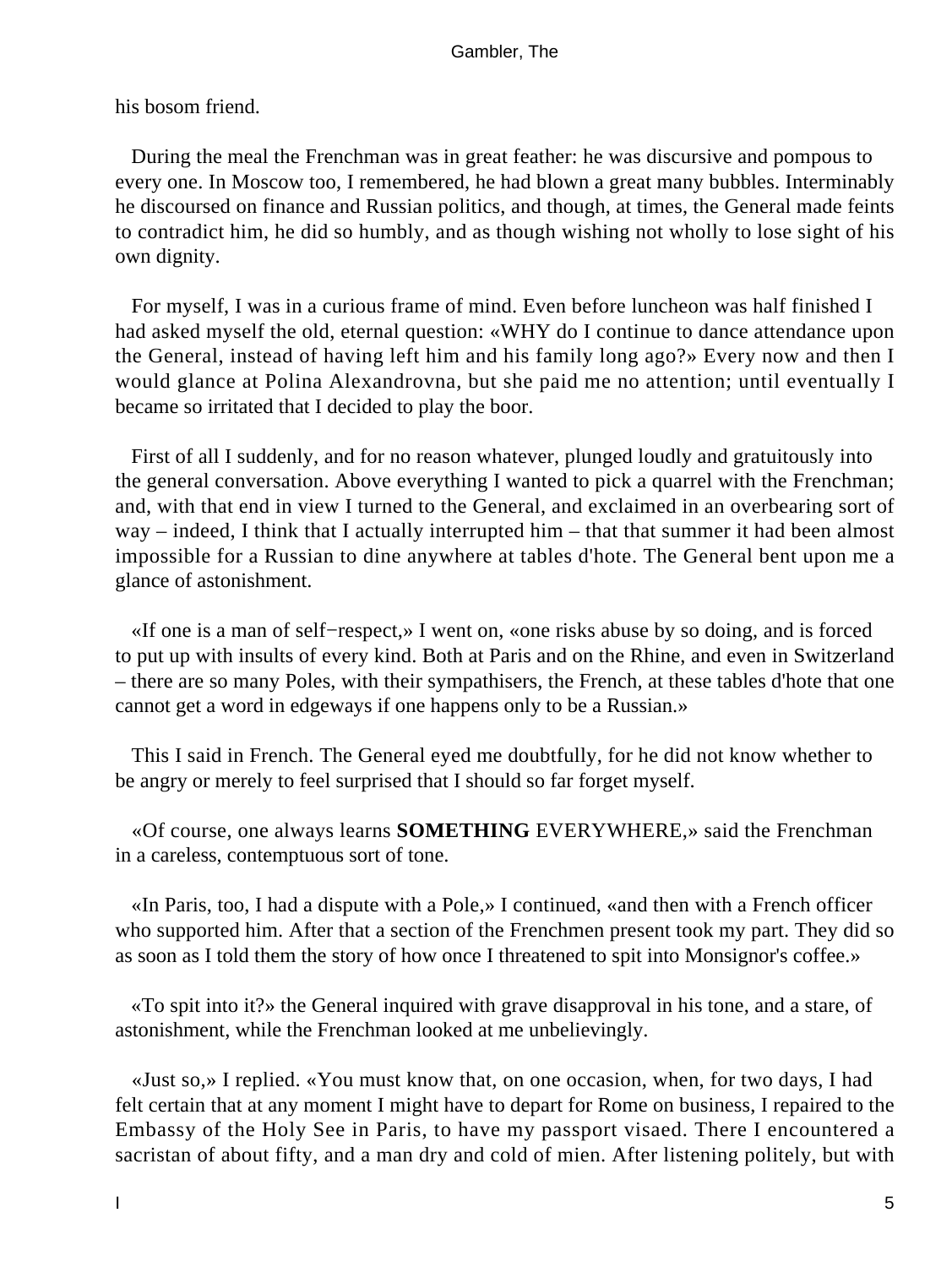great reserve, to my account of myself, this sacristan asked me to wait a little. I was in a great hurry to depart, but of course I sat down, pulled out a copy of L'Opinion Nationale, and fell to reading an extraordinary piece of invective against Russia which it happened to contain. As I was thus engaged I heard some one enter an adjoining room and ask for Monsignor; after which I saw the sacristan make a low bow to the visitor, and then another bow as the visitor took his leave. I ventured to remind the good man of my own business also; whereupon, with an expression of, if anything, increased dryness, he again asked me to wait. Soon a third visitor arrived who, like myself, had come on business (he was an Austrian of some sort); and as soon as ever he had stated his errand he was conducted upstairs! This made me very angry. I rose, approached the sacristan, and told him that, since Monsignor was receiving callers, his lordship might just as well finish off my affair as well. Upon this the sacristan shrunk back in astonishment. It simply passed his understanding that any insignificant Russian should dare to compare himself with other visitors of Monsignor's! In a tone of the utmost effrontery, as though he were delighted to have a chance of insulting me, he looked me up and down, and then said: »Do you suppose that Monsignor is going to put aside his coffee for YOU?« But I only cried the louder: »Let me tell you that I am going to **SPIT** into that coffee! Yes, and if you do not get me my passport visaed this very minute, I shall take it to Monsignor myself."

 "What? While he is engaged with a Cardinal? screeched the sacristan, again shrinking back in horror. Then, rushing to the door, he spread out his arms as though he would rather die than let me enter.

 Thereupon I declared that I was a heretic and a barbarian – «Je suis heretique et barbare,» I said, «and that these archbishops and cardinals and monsignors, and the rest of them, meant nothing at all to me. In a word, I showed him that I was not going to give way. He looked at me with an air of infinite resentment. Then he snatched up my passport, and departed with it upstairs. A minute later the passport had been visaed! Here it is now, if you care to see it,» – and I pulled out the document, and exhibited the Roman visa.

 $\kappa$ But – » the General began.

 «What really saved you was the fact that you proclaimed yourself a heretic and a barbarian,» remarked the Frenchman with a smile. «Cela n'etait pas si bete.»

 «But is that how Russian subjects ought to be treated? Why, when they settle here they dare not utter even a word – they are ready even to deny the fact that they are Russians! At all events, at my hotel in Paris I received far more attention from the company after I had told them about the fracas with the sacristan. A fat Polish nobleman, who had been the most offensive of all who were present at the table d'hote, at once went upstairs, while some of the Frenchmen were simply disgusted when I told them that two years ago I had encountered a man at whom, in 1812, a French 'hero' fired for the mere fun of discharging his musket. That man was then a boy of ten and his family are still residing in Moscow.»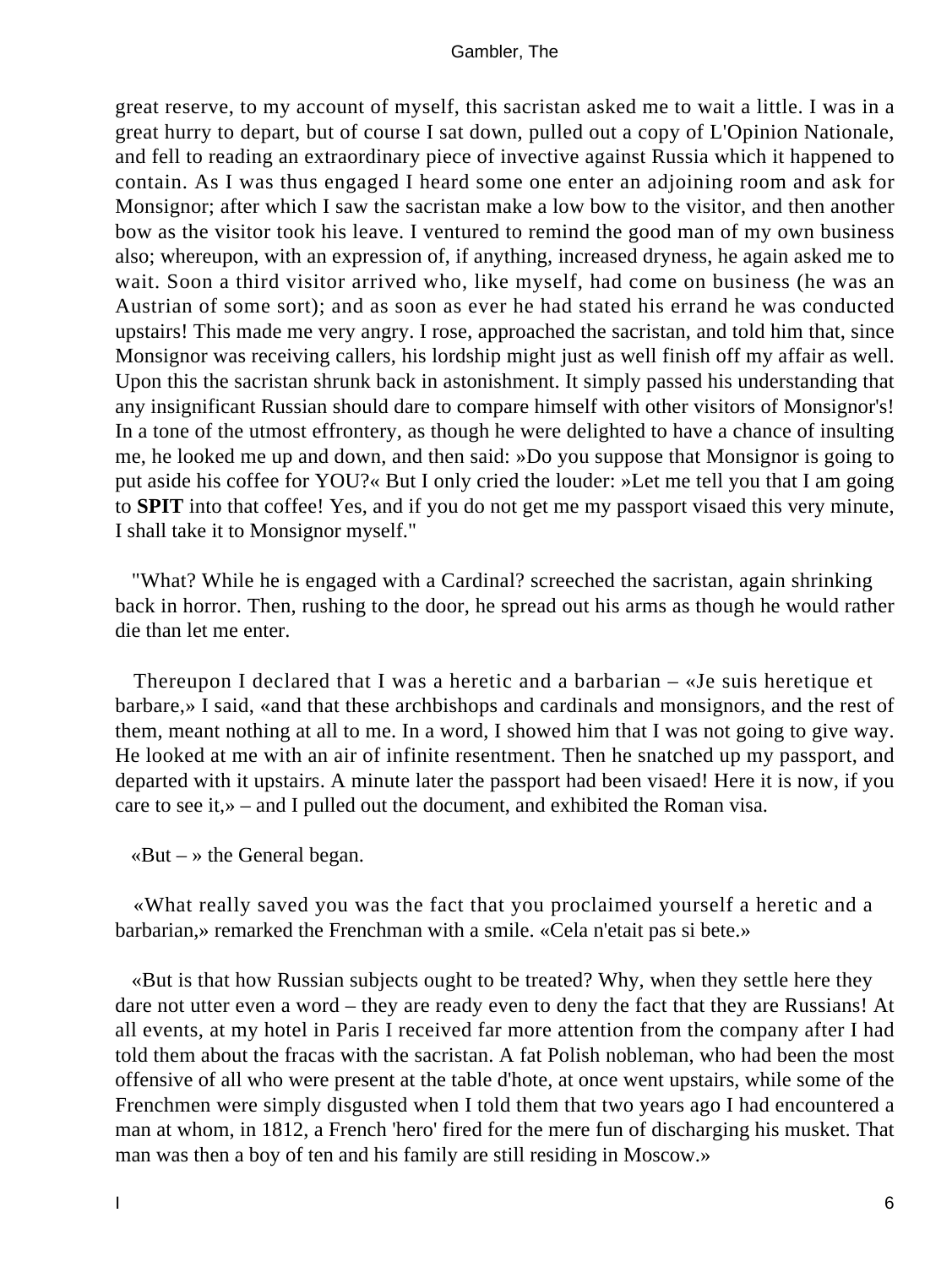«Impossible!» the Frenchman spluttered. «No French soldier would fire at a child!»

 «Nevertheless the incident was as I say,» I replied. «A very respected ex−captain told me the story, and I myself could see the scar left on his cheek.»

 The Frenchman then began chattering volubly, and the General supported him; but I recommended the former to read, for example, extracts from the memoirs of General Perovski, who, in 1812, was a prisoner in the hands of the French. Finally Maria Philipovna said something to interrupt the conversation. The General was furious with me for having started the altercation with the Frenchman. On the other hand, Mr. Astley seemed to take great pleasure in my brush with Monsieur, and, rising from the table, proposed that we should go and have a drink together. The same afternoon, at four o'clock, I went to have my customary talk with Polina Alexandrovna; and, the talk soon extended to a stroll. We entered the Park, and approached the Casino, where Polina seated herself upon a bench near the fountain, and sent Nadia away to a little distance to play with some other children. Mischa also I dispatched to play by the fountain, and in this fashion we – that is to say, Polina and myself – contrived to find ourselves alone.

 Of course, we began by talking on business matters. Polina seemed furious when I handed her only 700 gulden, for she had thought to receive from Paris, as the proceeds of the pledging of her diamonds, at least 2000 gulden, or even more.

 «Come what may, **I MUST** have money,» she said. «And get it somehow I will – otherwise I shall be ruined.»

I asked her what had happened during my absence.

 «Nothing; except that two pieces of news have reached us from St. Petersburg. In the first place, my grandmother is very ill, and unlikely to last another couple of days. We had this from Timothy Petrovitch himself, and he is a reliable person. Every moment we are expecting to receive news of the end.»

«All of you are on the tiptoe of expectation? » I queried.

 «Of course – all of us, and every minute of the day. For a year−and−a−half now we have been looking for this.»

«Looking for it?»

 «Yes, looking for it. I am not her blood relation, you know – I am merely the General's step−daughter. Yet I am certain that the old lady has remembered me in her will.»

«Yes, I believe that you **WILL** come in for a good deal,» I said with some assurance.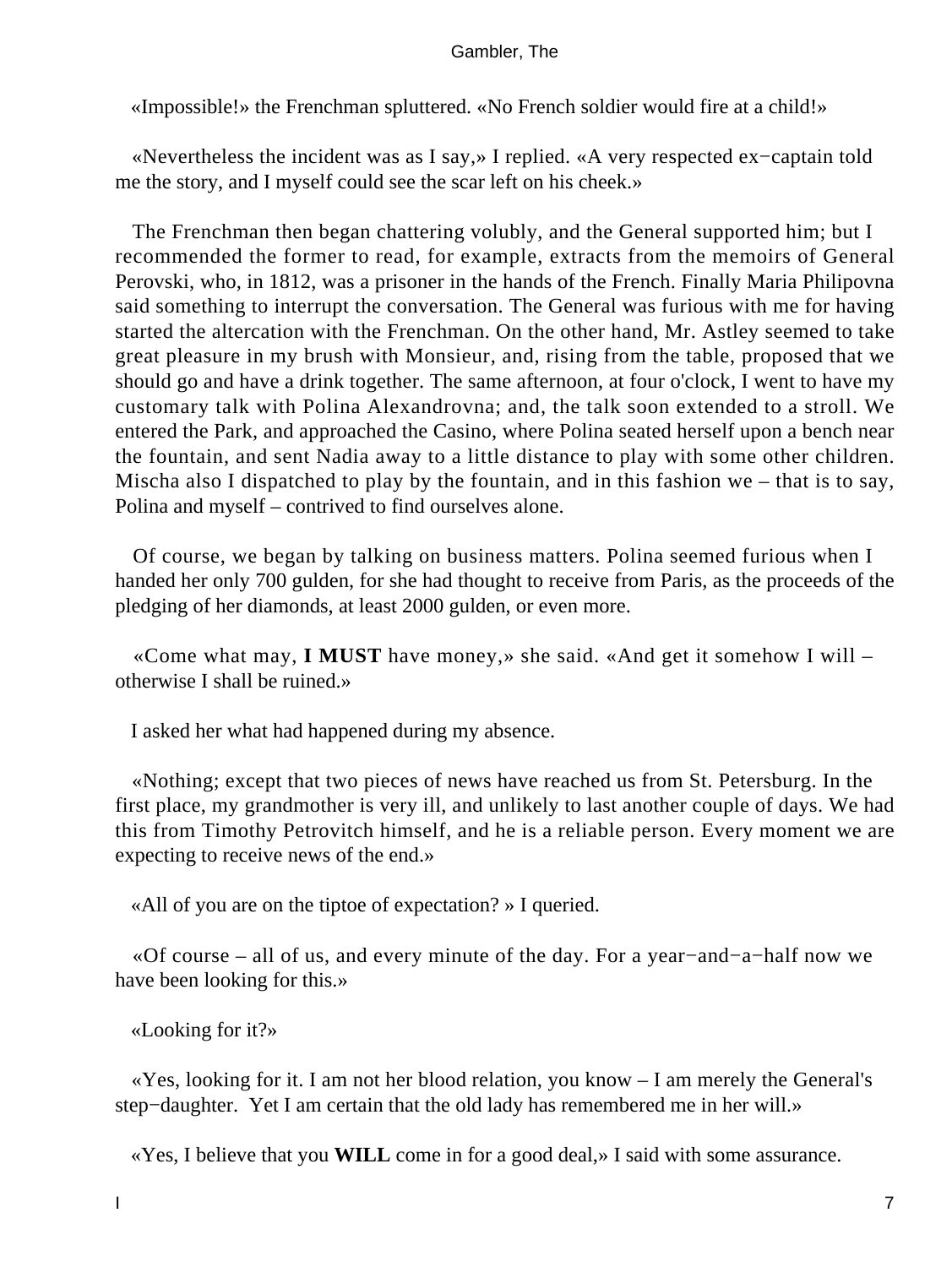«Yes, for she is fond of me. But how come you to think so?»

 I answered this question with another one. «That Marquis of yours,» I said, « – is HE also familiar with your family secrets?»

 «And why are you yourself so interested in them?» was her retort as she eyed me with dry grimness.

 «Never mind. If I am not mistaken, the General has succeeded in borrowing money of the Marquis.»

«It may be so.»

 «Is it likely that the Marquis would have lent the money if he had not known something or other about your grandmother? Did you notice, too, that three times during luncheon, when speaking of her, he called her 'La Baboulenka'? [Dear little Grandmother]. What loving, friendly behaviour, to be sure!»

 «Yes, that is true. As soon as ever he learnt that I was likely to inherit something from her he began to pay me his addresses. I thought you ought to know that.»

 «Then he has only just begun his courting? Why, I thought he had been doing so a long while!»

 «You **KNOW** he has not,» retorted Polina angrily. «But where on earth did you pick up this Englishman?» She said this after a pause.

 «I **KNEW** you would ask about him!» Whereupon I told her of my previous encounters with Astley while travelling.

«He is very shy,» I said, «and susceptible. Also, he is in love with you.  $\rightarrow \rightarrow$ 

«Yes, he is in love with me,» she replied.

 «And he is ten times richer than the Frenchman. In fact, what does the Frenchman possess? To me it seems at least doubtful that he possesses anything at all.»

 «Oh, no, there is no doubt about it. He does possess some chateau or other. Last night the General told me that for certain. NOW are you satisfied? »

«Nevertheless, in your place I should marry the Englishman.»

«And why?» asked Polina.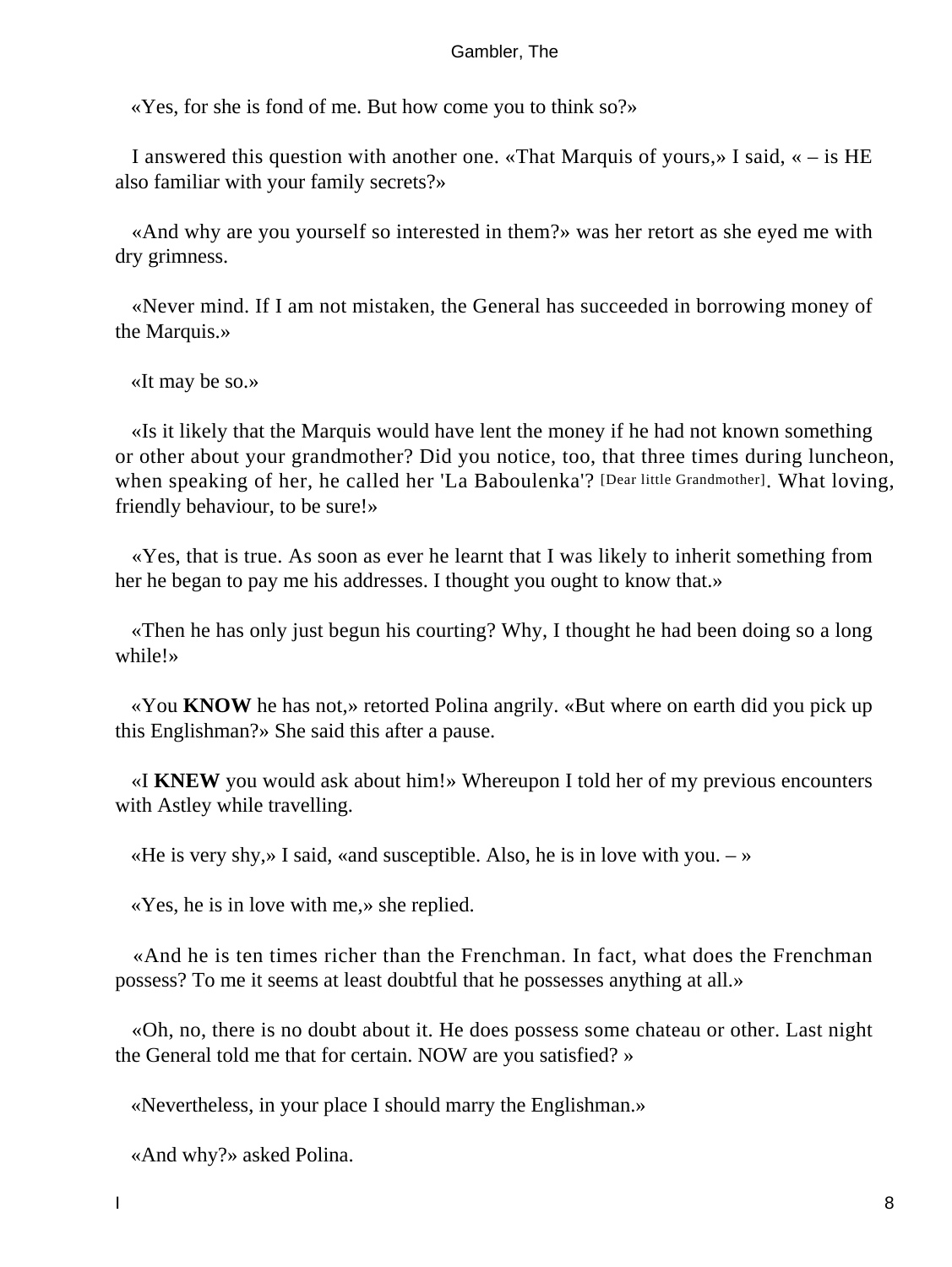«Because, though the Frenchman is the handsomer of the two, he is also the baser; whereas the Englishman is not only a man of honour, but ten times the wealthier of the pair.»

 «Yes? But then the Frenchman is a marquis, and the cleverer of the two,» remarked Polina imperturbably.

«Is that so?» I repeated.

«Yes; absolutely.»

 Polina was not at all pleased at my questions; I could see that she was doing her best to irritate me with the brusquerie of her answers. But I took no notice of this.

 «It amuses me to see you grow angry,» she continued. «However, inasmuch as I allow you to indulge in these questions and conjectures, you ought to pay me something for the privilege.»

 «I consider that I have a perfect right to put these questions to you,» was my calm retort; «for the reason that I am ready to pay for them, and also care little what becomes of me.»

Polina giggled.

 «Last time you told me – when on the Shlangenberg – that at a word from me you would be ready to jump down a thousand feet into the abyss. Some day I may remind you of that saying, in order to see if you will be as good as your word. Yes, you may depend upon it that I shall do so. I hate you because I have allowed you to go to such lengths, and I also hate you and still more – because you are so necessary to me. For the time being I want you, so I must keep you.»

 Then she made a movement to rise. Her tone had sounded very angry. Indeed, of late her talks with me had invariably ended on a note of temper and irritation – yes, of real temper.

 «May I ask you who is this Mlle. Blanche?» I inquired (since I did not wish Polina to depart without an explanation).

 «You **KNOW** who she is – just Mlle. Blanche. Nothing further has transpired. Probably she will soon be Madame General – that is to say, if the rumours that Grandmamma is nearing her end should prove true. Mlle. Blanche, with her mother and her cousin, the Marquis, know very well that, as things now stand, we are ruined.»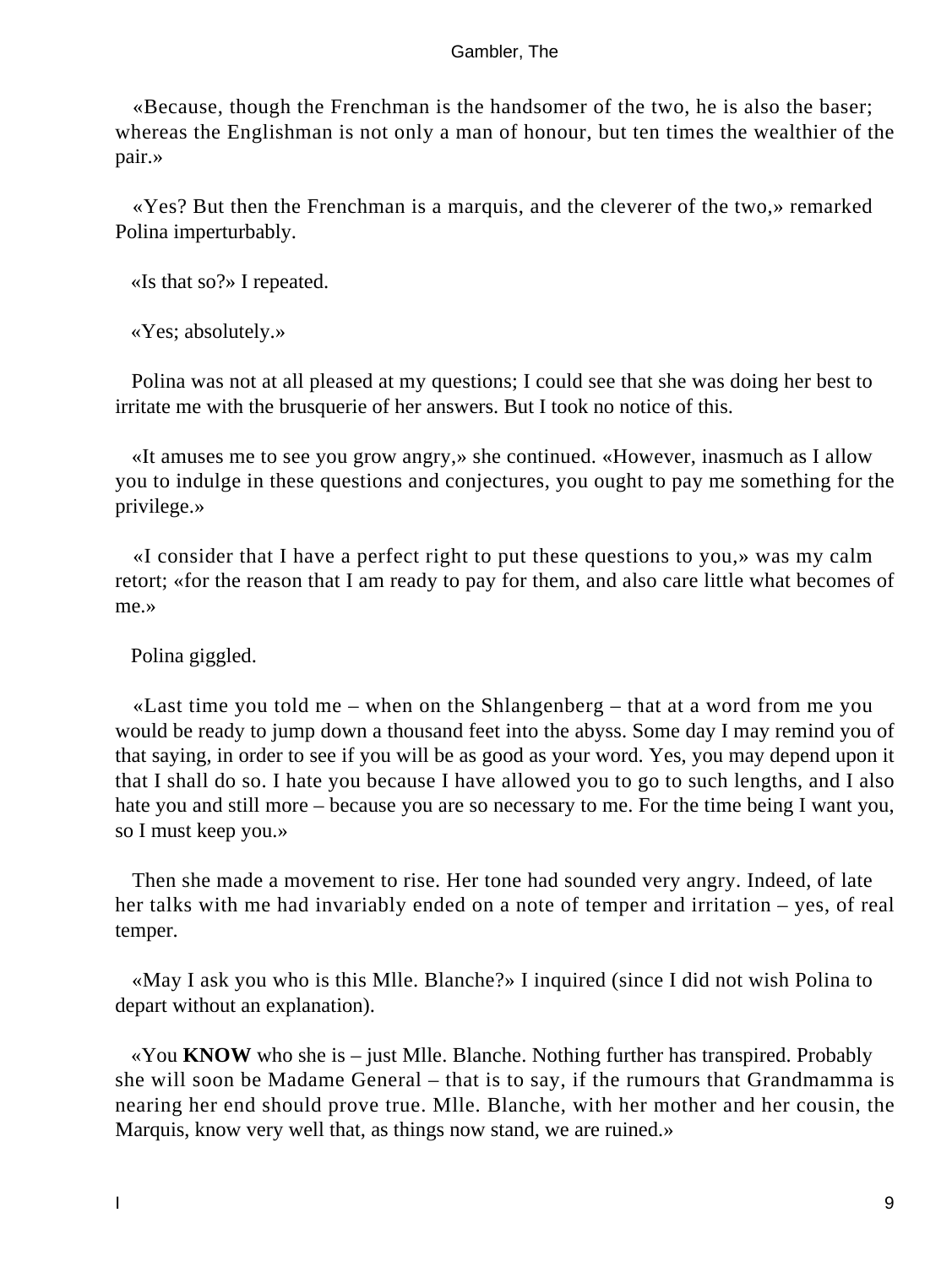«And is the General at last in love?»

 "That has nothing to do with it. Listen to me. Take these 700 florins, and go and play roulette with them. Win as much for me as you can, for I am badly in need of money.

 So saying, she called Nadia back to her side, and entered the Casino, where she joined the rest of our party. For myself, I took, in musing astonishment, the first path to the left. Something had seemed to strike my brain when she told me to go and play roulette. Strangely enough, that something had also seemed to make me hesitate, and to set me analysing my feelings with regard to her. In fact, during the two weeks of my absence I had felt far more at my ease than I did now, on the day of my return; although, while travelling, I had moped like an imbecile, rushed about like a man in a fever, and actually beheld her in my dreams. Indeed, on one occasion (this happened in Switzerland, when I was asleep in the train) I had spoken aloud to her, and set all my fellow−travellers laughing. Again, therefore, I put to myself the question: «Do I, or do I not love her?» and again I could return myself no answer or, rather, for the hundredth time I told myself that I detested her. Yes, I detested her; there were moments (more especially at the close of our talks together) when I would gladly have given half my life to have strangled her! I swear that, had there, at such moments, been a sharp knife ready to my hand, I would have seized that knife with pleasure, and plunged it into her breast. Yet I also swear that if, on the Shlangenberg, she had **REALLY** said to me, «Leap into that abyss,» I should have leapt into it, and with equal pleasure. Yes, this I knew well. One way or the other, the thing must soon be ended. She, too, knew it in some curious way; the thought that I was fully conscious of her inaccessibility, and of the impossibility of my ever realising my dreams, afforded her, I am certain, the keenest possible pleasure. Otherwise, is it likely that she, the cautious and clever woman that she was, would have indulged in this familiarity and openness with me? Hitherto (I concluded) she had looked upon me in the same light that the old Empress did upon her servant – the Empress who hesitated not to unrobe herself before her slave, since she did not account a slave a man. Yes, often Polina must have taken me for something less than a man!"

 Still, she had charged me with a commission – to win what I could at roulette. Yet all the time I could not help wondering WHY it was so necessary for her to win something, and what new schemes could have sprung to birth in her ever−fertile brain. A host of new and unknown factors seemed to have arisen during the last two weeks. Well, it behoved me to divine them, and to probe them, and that as soon as possible. Yet not now: at the present moment I must repair to the roulette−table.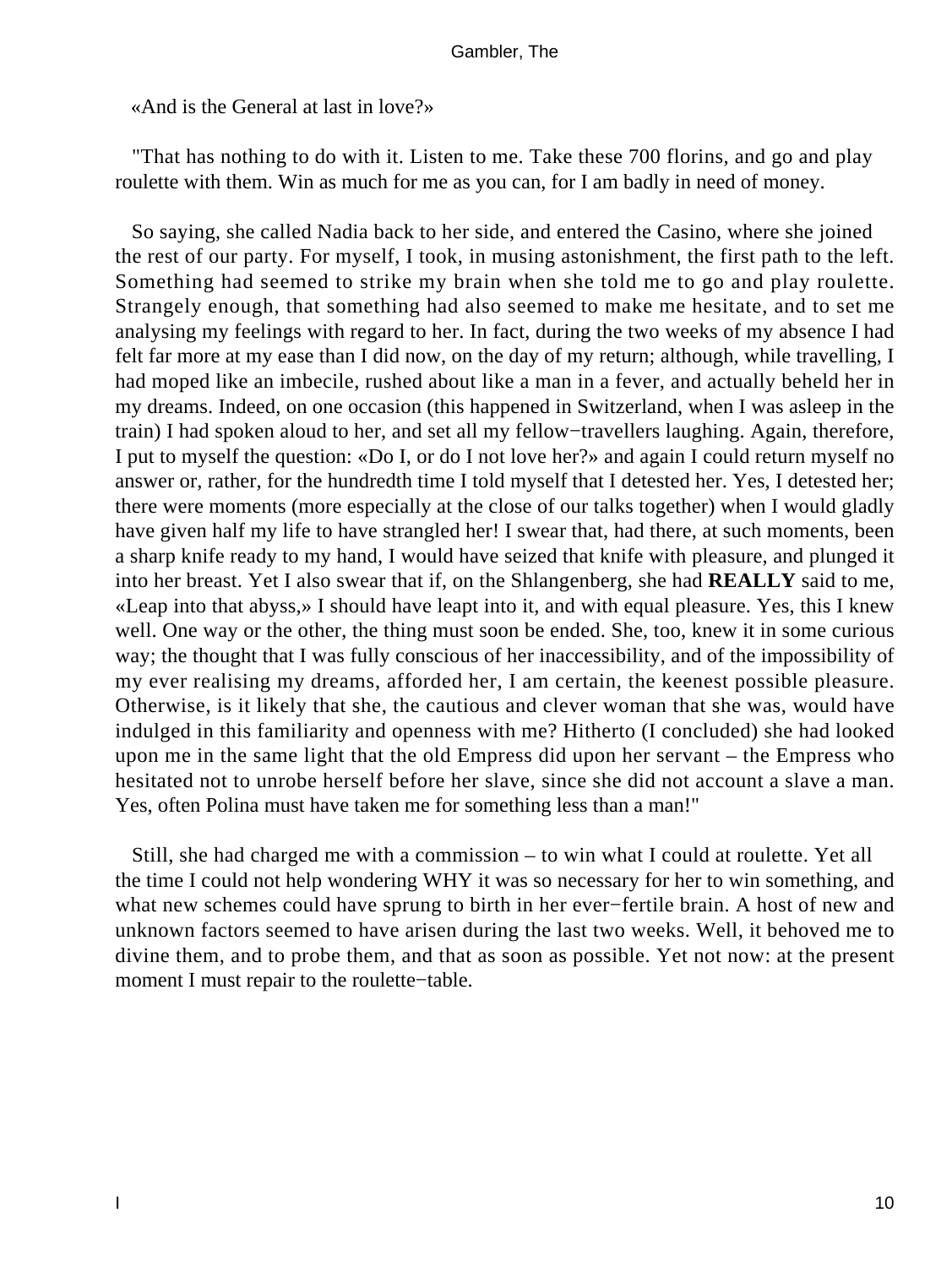### **[II](#page-135-0)**

*I* confess I did not like it. Although I had made up my mind to play, I felt averse to doing so on behalf of some one else. In fact, it almost upset my balance, and I entered the gaming rooms with an angry feeling at my heart. At first glance the scene irritated me. Never at any time have I been able to bear the flunkeyishness which one meets in the Press of the world at large, but more especially in that of Russia, where, almost every evening, journalists write on two subjects in particular namely, on the splendour and luxury of the casinos to be found in the Rhenish towns, and on the heaps of gold which are daily to be seen lying on their tables. Those journalists are not paid for doing so: they write thus merely out of a spirit of disinterested complaisance. For there is nothing splendid about the establishments in question; and, not only are there no heaps of gold to be seen lying on their tables, but also there is very little money to be seen at all. Of course, during the season, some madman or another may make his appearance – generally an Englishman, or an Asiatic, or a Turk – and (as had happened during the summer of which I write) win or lose a great deal; but, as regards the rest of the crowd, it plays only for petty gulden, and seldom does much wealth figure on the board.

 When, on the present occasion, I entered the gaming−rooms (for the first time in my life), it was several moments before I could even make up my mind to play. For one thing, the crowd oppressed me. Had I been playing for myself, I think I should have left at once, and never have embarked upon gambling at all, for I could feel my heart beginning to beat, and my heart was anything but cold−blooded. Also, I knew, I had long ago made up my mind, that never should I depart from Roulettenberg until some radical, some final, change had taken place in my fortunes. Thus, it must and would be. However ridiculous it may seem to you that I was expecting to win at roulette, I look upon the generally accepted opinion concerning the folly and the grossness of hoping to win at gambling as a thing even more absurd. For why is gambling a whit worse than any other method of acquiring money? How, for instance, is it worse than trade? True, out of a hundred persons, only one can win; yet what business is that of yours or of mine?

 At all events, I confined myself at first simply to looking on, and decided to attempt nothing serious. Indeed, I felt that, if I began to do anything at all, I should do it in an absent−minded, haphazard sort of way – of that I felt certain. Also. it behoved me to learn the game itself; since, despite a thousand descriptions of roulette which I had read with ceaseless avidity, I knew nothing of its rules, and had never even seen it played.

 In the first place, everything about it seemed to me so foul – so morally mean and foul. Yet I am not speaking of the hungry, restless folk who, by scores nay, even by hundreds – could be seen crowded around the gaming−tables. For in a desire to win quickly and to win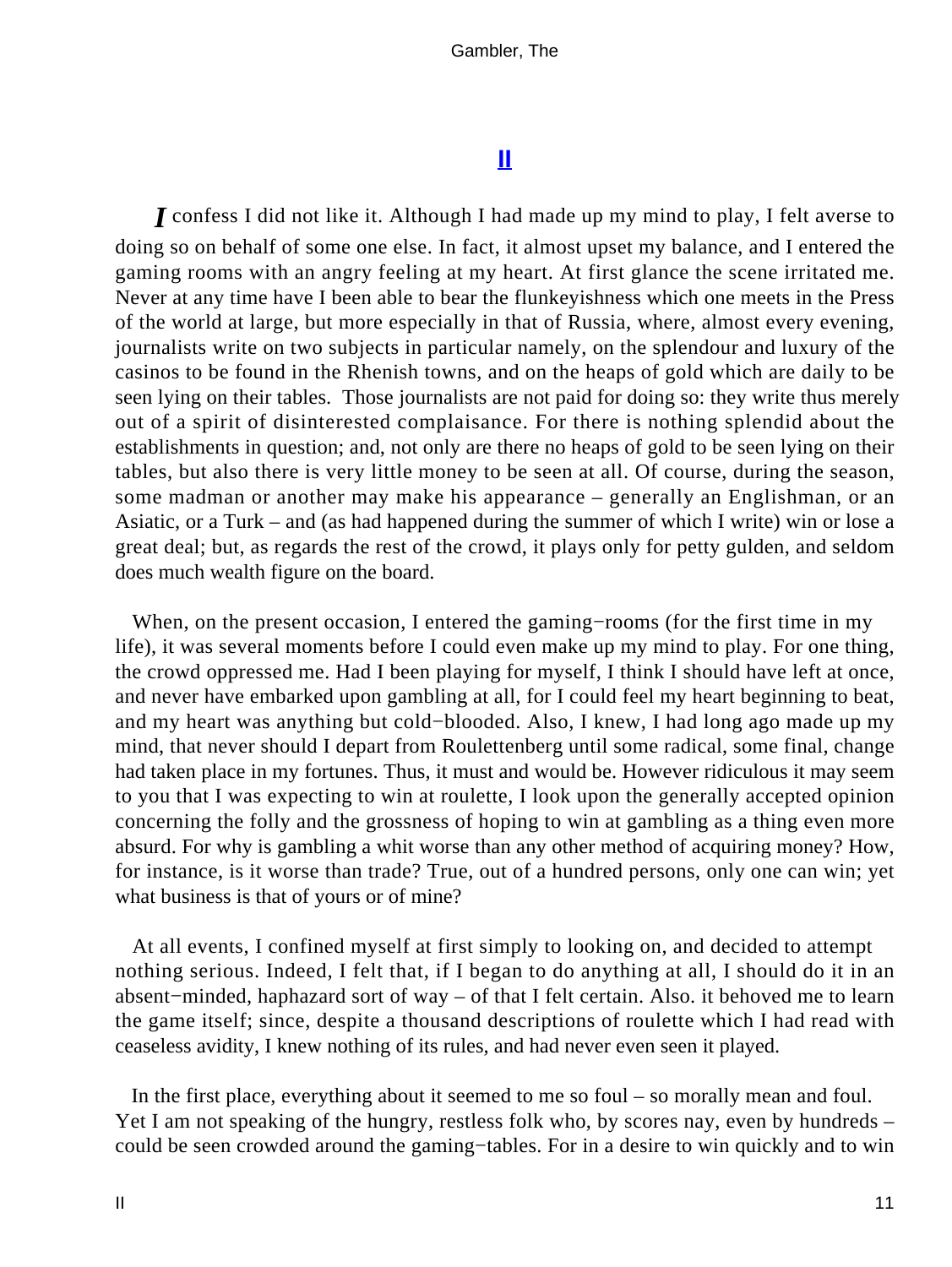much I can see nothing sordid; I have always applauded the opinion of a certain dead and gone, but cocksure, moralist who replied to the excuse that « one may always gamble moderately », by saying that to do so makes things worse, since, in that case, the profits too will always be moderate.

 Insignificant profits and sumptuous profits do not stand on the same footing. No, it is all a matter of proportion. What may seem a small sum to a Rothschild may seem a large sum to me, and it is not the fault of stakes or of winnings that everywhere men can be found winning, can be found depriving their fellows of something, just as they do at roulette. As to the question whether stakes and winnings are, in themselves, immoral is another question altogether, and I wish to express no opinion upon it. Yet the very fact that I was full of a strong desire to win caused this gambling for gain, in spite of its attendant squalor, to contain, if you will, something intimate, something sympathetic, to my eyes: for it is always pleasant to see men dispensing with ceremony, and acting naturally, and in an unbuttoned mood. . . .

 Yet, why should I so deceive myself? I could see that the whole thing was a vain and unreasoning pursuit; and what, at the first glance, seemed to me the ugliest feature in this mob of roulette players was their respect for their occupation – the seriousness, and even the humility, with which they stood around the gaming tables. Moreover, I had always drawn sharp distinctions between a game which is de mauvais genre and a game which is permissible to a decent man. In fact, there are two sorts of gaming – namely, the game of the gentleman and the game of the plebs – the game for gain, and the game of the herd. Herein, as said, I draw sharp distinctions. Yet how essentially base are the distinctions! For instance, a gentleman may stake, say, five or ten louis d'or – seldom more, unless he is a very rich man, when he may stake, say, a thousand francs; but, he must do this simply for the love of the game itself – simply for sport, simply in order to observe the process of winning or of losing, and, above all things, as a man who remains quite uninterested in the possibility of his issuing a winner. If he wins, he will be at liberty, perhaps, to give vent to a laugh, or to pass a remark on the circumstance to a bystander, or to stake again, or to double his stake; but, even this he must do solely out of curiosity, and for the pleasure of watching the play of chances and of calculations, and not because of any vulgar desire to win. In a word, he must look upon the gaming−table, upon roulette, and upon trente et quarante, as mere relaxations which have been arranged solely for his amusement. Of the existence of the lures and gains upon which the bank is founded and maintained he must profess to have not an inkling. Best of all, he ought to imagine his fellow−gamblers and the rest of the mob which stands trembling over a coin to be equally rich and gentlemanly with himself, and playing solely for recreation and pleasure. This complete ignorance of the realities, this innocent view of mankind, is what, in my opinion, constitutes the truly aristocratic. For instance, I have seen even fond mothers so far indulge their guileless, elegant daughters – misses of fifteen or sixteen – as to give them a few gold coins and teach them how to play; and though the young ladies may have won or have lost, they have invariably laughed, and departed as though they were well pleased. In the same way, I saw our General once approach the table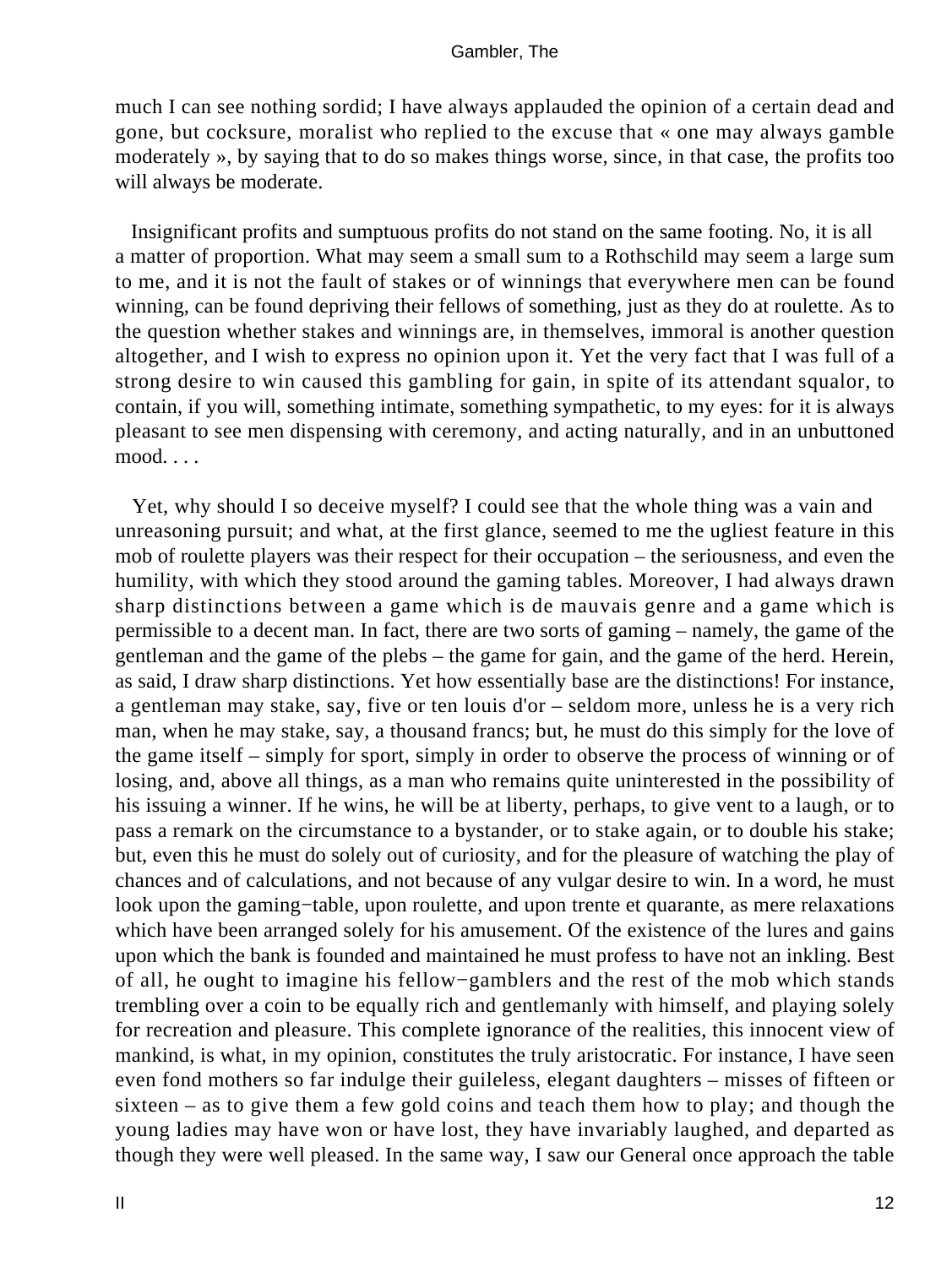in a stolid, important manner. A lacquey darted to offer him a chair, but the General did not even notice him. Slowly he took out his money bags, and slowly extracted 300 francs in gold, which he staked on the black, and won. Yet he did not take up his winnings – he left them there on the table. Again the black turned up, and again he did not gather in what he had won; and when, in the third round, the RED turned up he lost, at a stroke, 1200 francs. Yet even then he rose with a smile, and thus preserved his reputation; yet I knew that his money bags must be chafing his heart, as well as that, had the stake been twice or thrice as much again, he would still have restrained himself from venting his disappointment.

 On the other hand, I saw a Frenchman first win, and then lose, 30,000 francs cheerfully, and without a murmur. Yes; even if a gentleman should lose his whole substance, he must never give way to annoyance. Money must be so subservient to gentility as never to be worth a thought. Of course, the **SUPREMELY** aristocratic thing is to be entirely oblivious of the mire of rabble, with its setting; but sometimes a reverse course may be aristocratic to remark, to scan, and even to gape at, the mob (for preference, through a lorgnette), even as though one were taking the crowd and its squalor for a sort of raree show which had been organised specially for a gentleman's diversion. Though one may be squeezed by the crowd, one must look as though one were fully assured of being the observer – of having neither part nor lot with the observed. At the same time, to stare fixedly about one is unbecoming; for that, again, is ungentlemanly, seeing that no spectacle is worth an open stare – are no spectacles in the world which merit from a gentleman too pronounced an inspection.

 However, to me personally the scene DID seem to be worth undisguised contemplation – more especially in view of the fact that I had come there not only to look at, but also to number myself sincerely and wholeheartedly with, the mob. As for my secret moral views,. I had no room for them amongst my actual, practical opinions. Let that stand as written: I am writing only to relieve my conscience. Yet let me say also this: that from the first I have been consistent in having an intense aversion to any trial of my acts and thoughts by a moral standard. Another standard altogether has directed my life. . . .

 As a matter of fact, the mob was playing in exceedingly foul fashion. Indeed, I have an idea that sheer robbery was going on around that gaming−table. The croupiers who sat at the two ends of it had not only to watch the stakes, but also to calculate the game – an immense amount of work for two men! As for the crowd itself – well, it consisted mostly of Frenchmen. Yet I was not then taking notes merely in order to be able to give you a description of roulette, but in order to get my bearings as to my behaviour when I myself should begin to play. For example, I noticed that nothing was more common than for another's hand to stretch out and grab one's winnings whenever one had won. Then there would arise a dispute, and frequently an uproar; and it would be a case of «I beg of you to prove, and to produce witnesses to the fact, that the stake is yours.»

 At first the proceedings were pure Greek to me. I could only divine and distinguish that stakes were hazarded on numbers, on «odd» or «even,» and on colours. Polina's money I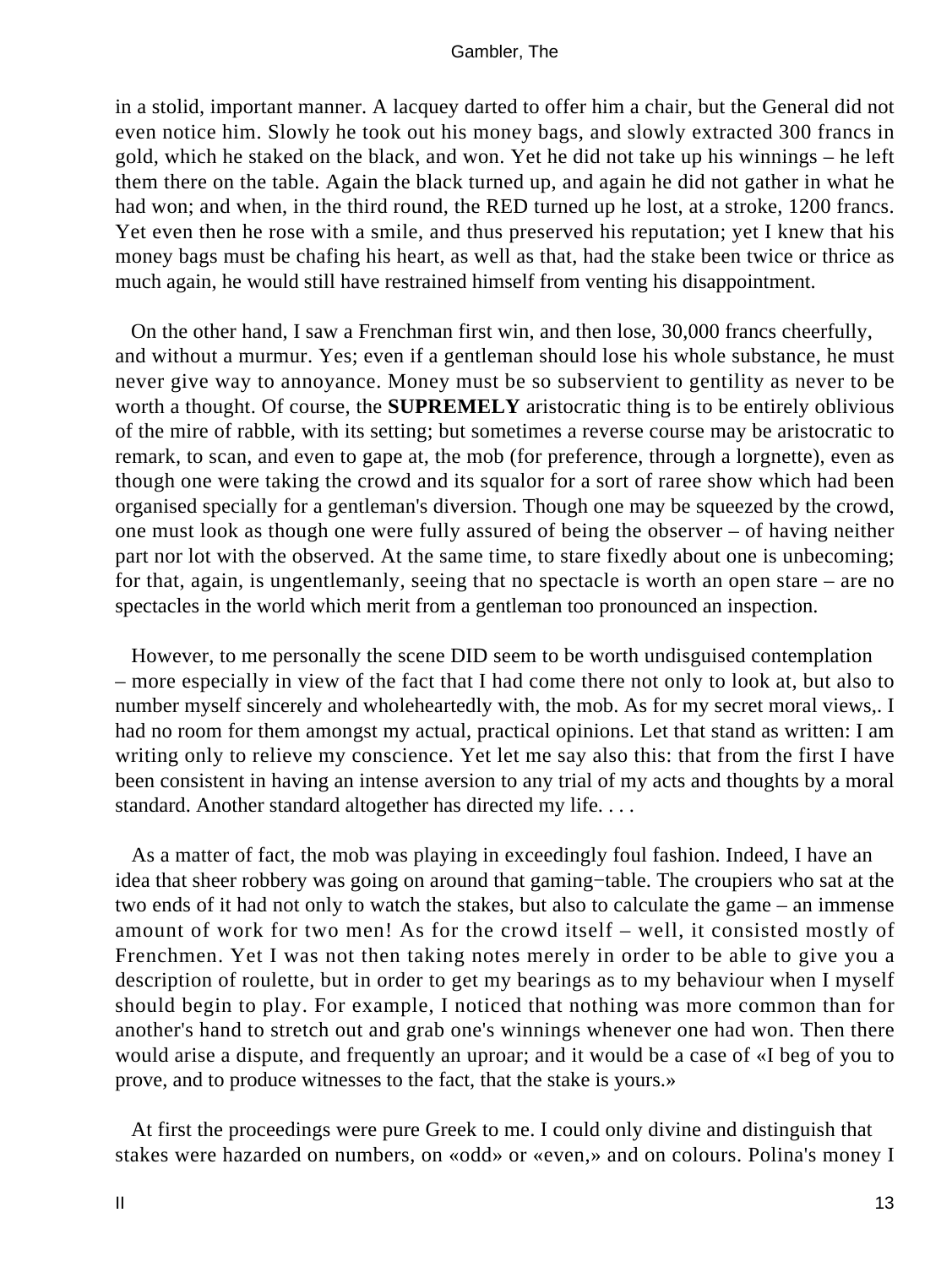decided to risk, that evening, only to the amount of 100 gulden. The thought that I was not going to play for myself quite unnerved me. It was an unpleasant sensation, and I tried hard to banish it. I had a feeling that, once I had begun to play for Polina, I should wreck my own fortunes. Also, I wonder if any one has **EVER** approached a gaming−table without falling an immediate prey to superstition? I began by pulling out fifty gulden, and staking them on «even.» The wheel spun and stopped at 13. I had lost! With a feeling like a sick qualm, as though I would like to make my way out of the crowd and go home, I staked another fifty gulden – this time on the red. The red turned up. Next time I staked the 100 gulden just where they lay – and again the red turned up. Again I staked the whole sum, and again the red turned up. Clutching my 400 gulden, I placed 200 of them on twelve figures, to see what would come of it. The result was that the croupier paid me out three times my total stake! Thus from 100 gulden my store had grown to 800! Upon that such a curious, such an inexplicable, unwonted feeling overcame me that I decided to depart. Always the thought kept recurring to me that if I had been playing for myself alone I should never have had such luck. Once more I staked the whole 800 gulden on the «even.» The wheel stopped at 4. I was paid out another 800 gulden, and, snatching up my pile of 1600, departed in search of Polina Alexandrovna.

 I found the whole party walking in the park, and was able to get an interview with her only after supper. This time the Frenchman was absent from the meal, and the General seemed to be in a more expansive vein. Among other things, he thought it necessary to remind me that he would be sorry to see me playing at the gaming−tables. In his opinion, such conduct would greatly compromise him – especially if I were to lose much. « And even if you were to WIN much I should be compromised,» he added in a meaning sort of way. «Of course I have no **RIGHT** to order your actions, but you yourself will agree that...» As usual, he did not finish his sentence. I answered drily that I had very little money in my possession, and that, consequently, I was hardly in a position to indulge in any conspicuous play, even if I did gamble. At last, when ascending to my own room, I succeeded in handing Polina her winnings, and told her that, next time, I should not play for her.

«Why not?» she asked excitedly.

 «Because I wish to play FOR MYSELF,» I replied with a feigned glance of astonishment. «That is my sole reason.»

 «Then are you so certain that your roulette−playing will get us out of our difficulties?» she inquired with a quizzical smile.

 I said very seriously, «Yes,» and then added: «Possibly my certainty about winning may seem to you ridiculous; yet, pray leave me in peace.»

 Nonetheless she insisted that I ought to go halves with her in the day's winnings, and offered me 800 gulden on condition that henceforth, I gambled only on those terms; but I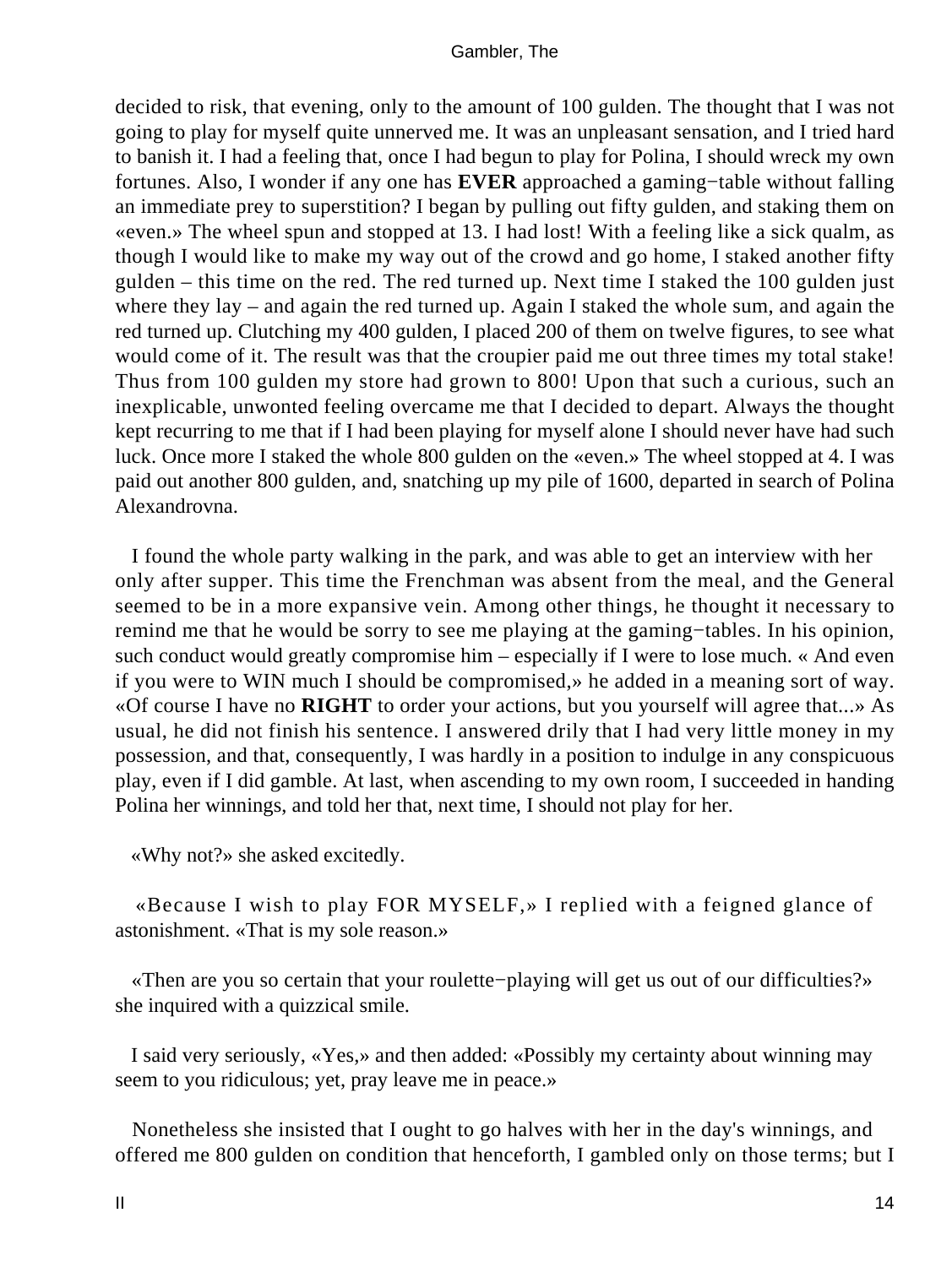refused to do so, once and for all – stating, as my reason, that I found myself unable to play on behalf of any one else, «I am not unwilling so to do,» I added, «but in all probability I should lose.»

 «Well, absurd though it be, I place great hopes on your playing of roulette,» she remarked musingly; «wherefore, you ought to play as my partner and on equal shares; wherefore, of course, you will do as I wish.»

Then she left me without listening to any further protests on my part.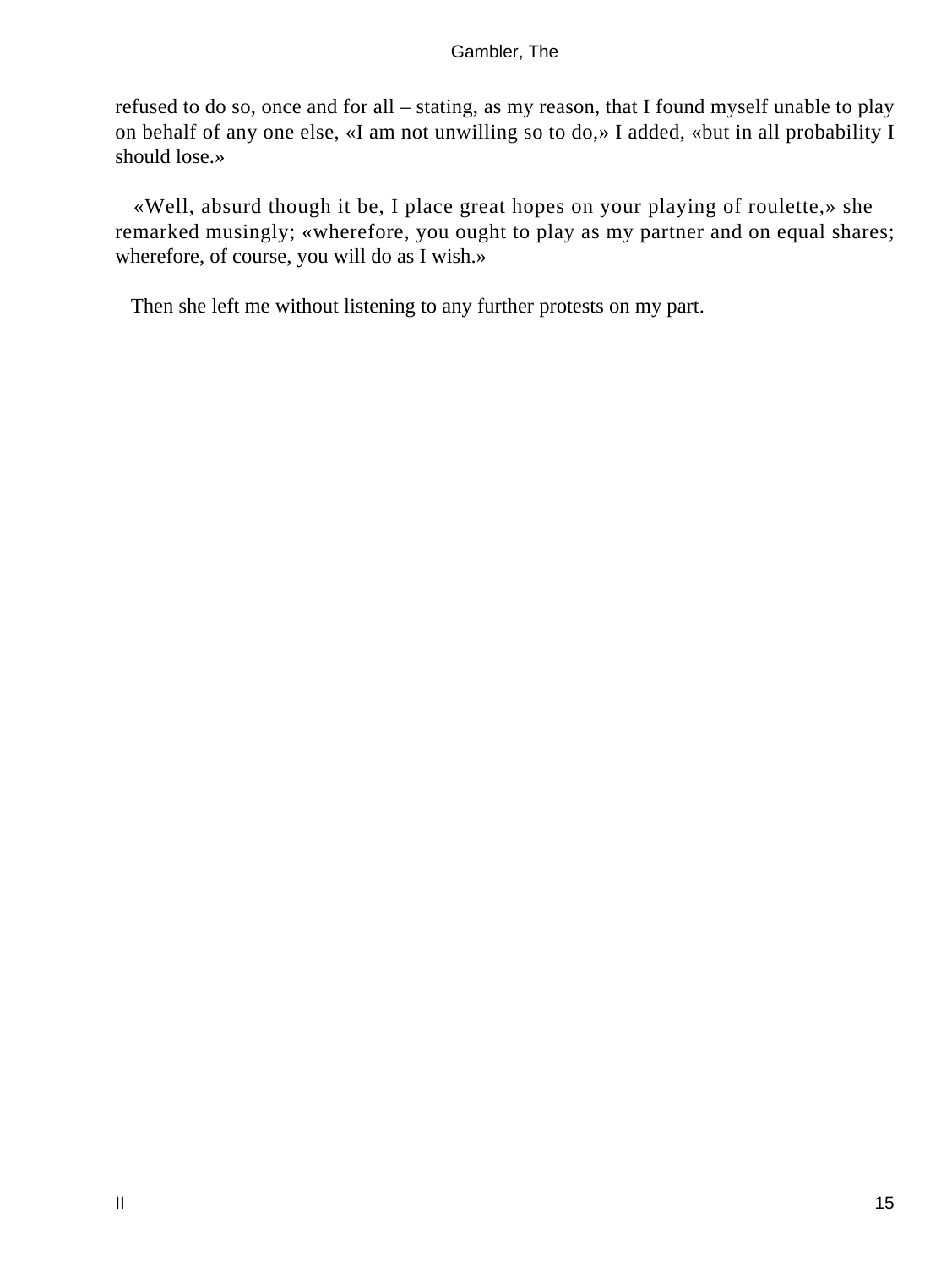### **[III](#page-135-0)**

*O*n the morrow she said not a word to me about gambling. In fact, she purposely avoided me, although her old manner to me had not changed: the same serene coolness was hers on meeting me – a coolness that was mingled even with a spice of contempt and dislike. In short, she was at no pains to conceal her aversion to me. That I could see plainly. Also, she did not trouble to conceal from me the fact that I was necessary to her, and that she was keeping me for some end which she had in view. Consequently there became established between us relations which, to a large extent, were incomprehensible to me, considering her general pride and aloofness. For example, although she knew that I was madly in love with her, she allowed me to speak to her of my passion (though she could not well have showed her contempt for me more than by permitting me, unhindered and unrebuked, to mention to her my love).

 «You see,» her attitude expressed, «how little I regard your feelings, as well as how little I care for what you say to me, or for what you feel for me.» Likewise, though she spoke as before concerning her affairs, it was never with complete frankness. In her contempt for me there were refinements. Although she knew well that I was aware of a certain circumstance in her life of something which might one day cause her trouble, she would speak to me about her affairs (whenever she had need of me for a given end) as though I were a slave or a passing acquaintance – yet tell them me only in so far as one would need to know them if one were going to be made temporary use of. Had I not known the whole chain of events, or had she not seen how much I was pained and disturbed by her teasing insistency, she would never have thought it worthwhile to soothe me with this frankness – even though, since she not infrequently used me to execute commissions that were not only troublesome, but risky, she ought, in my opinion, to have been frank in ANY case. But, forsooth, it was not worth her while to trouble about MY feelings – about the fact that I was uneasy, and, perhaps, thrice as put about by her cares and misfortunes as she was herself!

 For three weeks I had known of her intention to take to roulette. She had even warned me that she would like me to play on her behalf, since it was unbecoming for her to play in person; and, from the tone of her words I had gathered that there was something on her mind besides a mere desire to win money. As if money could matter to HER! No, she had some end in view, and there were circumstances at which I could guess, but which I did not know for certain. True, the slavery and abasement in which she held me might have given me (such things often do so) the power to question her with abrupt directness (seeing that,, inasmuch as I figured in her eyes as a mere slave and nonentity, she could not very well have taken offence at any rude curiosity); but the fact was that, though she let me question her, she never returned me a single answer, and at times did not so much as notice me. That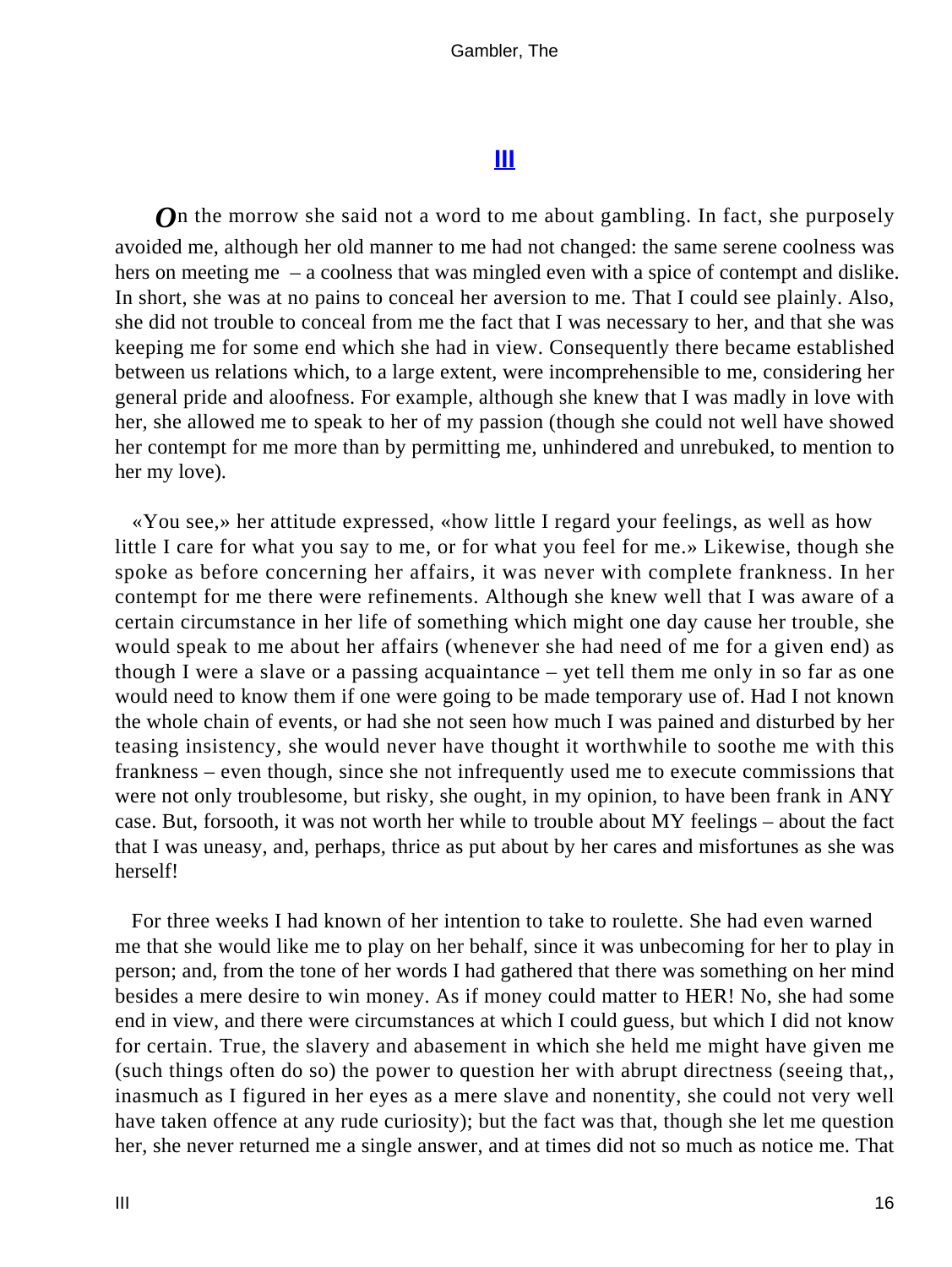is how matters stood.

 Next day there was a good deal of talk about a telegram which, four days ago, had been sent to St. Petersburg, but to which there had come no answer. The General was visibly disturbed and moody, for the matter concerned his mother. The Frenchman, too, was excited, and after dinner the whole party talked long and seriously together – the Frenchman's tone being extraordinarily presumptuous and offhand to everybody. It almost reminded one of the proverb, «Invite a man to your table, and soon he will place his feet upon it.» Even to Polina he was brusque almost to the point of rudeness. Yet still he seemed glad to join us in our walks in the Casino, or in our rides and drives about the town. I had long been aware of certain circumstances which bound the General to him; I had long been aware that in Russia they had hatched some scheme together although I did not know whether the plot had come to anything, or whether it was still only in the stage of being talked of. Likewise I was aware, in part, of a family secret – namely, that, last year, the Frenchman had bailed the General out of debt, and given him 30,000 roubles wherewith to pay his Treasury dues on retiring from the service. And now, of course, the General was in a vice – although the chief part in the affair was being played by Mlle. Blanche. Yes, of this last I had no doubt.

 But WHO was this Mlle. Blanche? It was said of her that she was a Frenchwoman of good birth who, living with her mother, possessed a colossal fortune. It was also said that she was some relation to the Marquis, but only a distant one a cousin, or cousin−german, or something of the sort. Likewise I knew that, up to the time of my journey to Paris, she and the Frenchman had been more ceremonious towards our party – they had stood on a much more precise and delicate footing with them; but that now their acquaintanceship – their friendship, their intimacy – had taken on a much more off−hand and rough−and−ready air. Perhaps they thought that our means were too modest for them, and, therefore, unworthy of politeness or reticence. Also, for the last three days I had noticed certain looks which Astley had kept throwing at Mlle. Blanche and her mother; and it had occurred to me that he must have had some previous acquaintance with the pair. I had even surmised that the Frenchman too must have met Mr. Astley before. Astley was a man so shy, reserved, and taciturn in his manner that one might have looked for anything from him. At all events the Frenchman accorded him only the slightest of greetings, and scarcely even looked at him. Certainly he did not seem to be afraid of him; which was intelligible enough. But why did Mlle. Blanche also never look at the Englishman? – particularly since, a propos of something or another, the Marquis had declared the Englishman to be immensely and indubitably rich? Was not that a sufficient reason to make Mlle. Blanche look at the Englishman? Anyway the General seemed extremely uneasy; and, one could well understand what a telegram to announce the death of his mother would mean for him!

 Although I thought it probable that Polina was avoiding me for a definite reason, I adopted a cold and indifferent air; for I felt pretty certain that it would not be long before she herself approached me. For two days, therefore, I devoted my attention to Mlle. Blanche.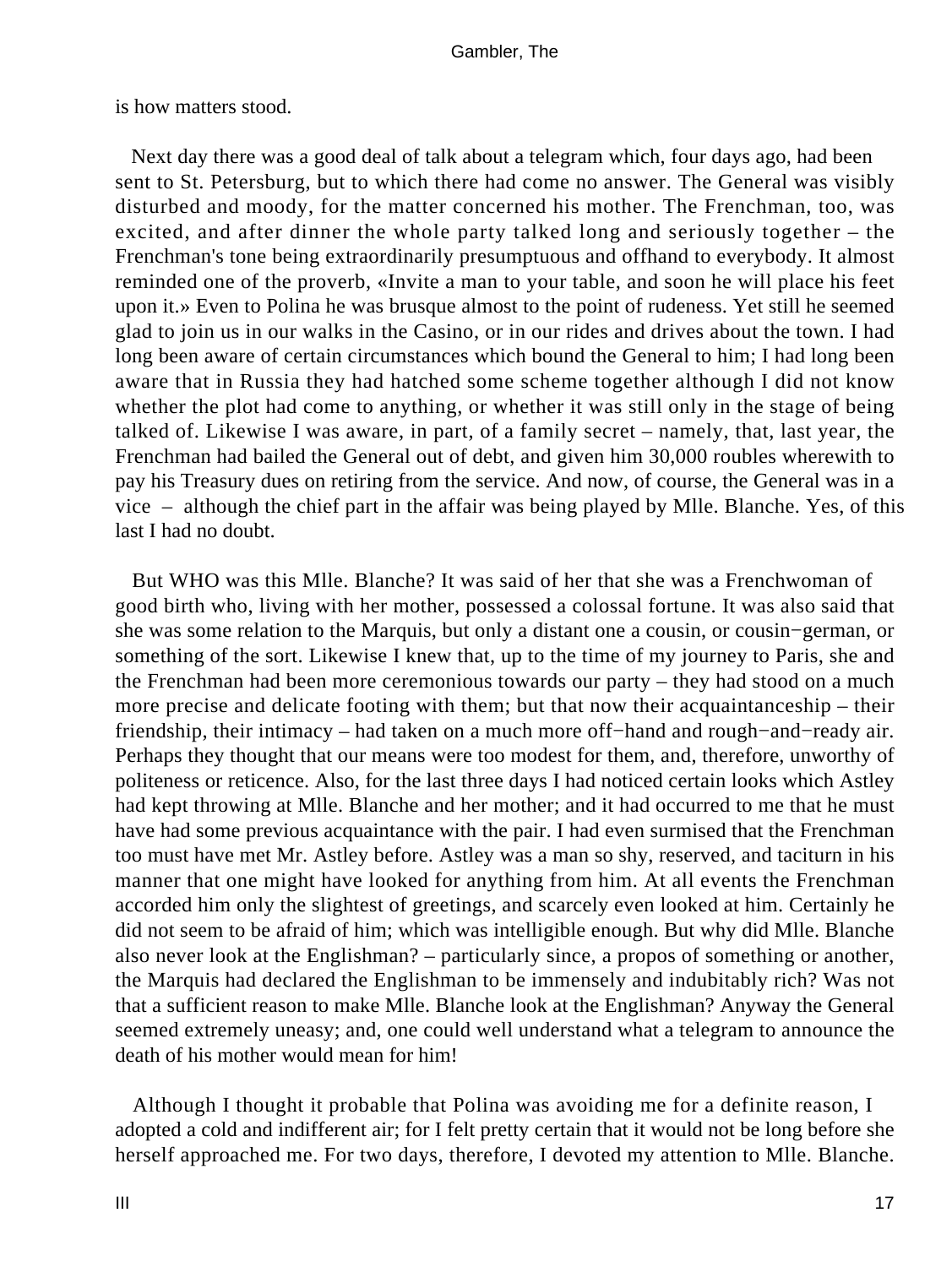The poor General was in despair! To fall in love at fifty−five, and with such vehemence, is indeed a misfortune! And add to that his widowerhood, his children, his ruined property, his debts, and the woman with whom he had fallen in love! Though Mlle. Blanche was extremely good−looking, I may or may not be understood when I say that she had one of those faces which one is afraid of. At all events, I myself have always feared such women. Apparently about twenty−five years of age, she was tall and broad−shouldered, with shoulders that sloped; yet though her neck and bosom were ample in their proportions, her skin was dull yellow in colour, while her hair (which was extremely abundant – sufficient to make two coiffures) was as black as Indian ink. Add to that a pair of black eyes with yellowish whites, a proud glance, gleaming teeth, and lips which were perennially pomaded and redolent of musk. As for her dress, it was invariably rich, effective, and chic, yet in good taste. Lastly, her feet and hands were astonishing, and her voice a deep contralto. Sometimes, when she laughed, she displayed her teeth, but at ordinary times her air was taciturn and haughty – especially in the presence of Polina and Maria Philipovna. Yet she seemed to me almost destitute of education, and even of wits, though cunning and suspicious. This, apparently, was not because her life had been lacking in incident. Perhaps, if all were known, the Marquis was not her kinsman at all, nor her mother, her mother; but there was evidence that, in Berlin, where we had first come across the pair, they had possessed acquaintances of good standing. As for the Marquis himself, I doubt to this day if he was a Marquis – although about the fact that he had formerly belonged to high society (for instance, in Moscow and Germany) there could be no doubt whatever. What he had formerly been in France I had not a notion. All I knew was that he was said to possess a chateau. During the last two weeks I had looked for much to transpire, but am still ignorant whether at that time anything decisive ever passed between Mademoiselle and the General. Everything seemed to depend upon our means – upon whether the General would be able to flourish sufficient money in her face. If ever the news should arrive that the grandmother was not dead, Mlle. Blanche, I felt sure, would disappear in a twinkling. Indeed, it surprised and amused me to observe what a passion for intrigue I was developing. But how I loathed it all! With what pleasure would I have given everybody and everything the go−by! Only – I could not leave Polina. How, then, could I show contempt for those who surrounded her? Espionage is a base thing, but – what have I to do with that?

 Mr. Astley, too, I found a curious person. I was only sure that he had fallen in love With Polina. A remarkable and diverting circumstance is the amount which may lie in the mien of a shy and painfully modest man who has been touched with the divine passion – especially when he would rather sink into the earth than betray himself by a single word or look. Though Mr. Astley frequently met us when we were out walking, he would merely take off his hat and pass us by, though I knew he was dying to join us. Even when invited to do so, he would refuse. Again, in places of amusement – in the Casino, at concerts, or near the fountain – he was never far from the spot where we were sitting. In fact, **WHEREVER** we were in the Park, in the forest, or on the Shlangenberg – one needed but to raise one's eyes and glance around to catch sight of at least a PORTION of Mr. Astley's frame sticking out – whether on an adjacent path or behind a bush. Yet never did he lose any chance of speaking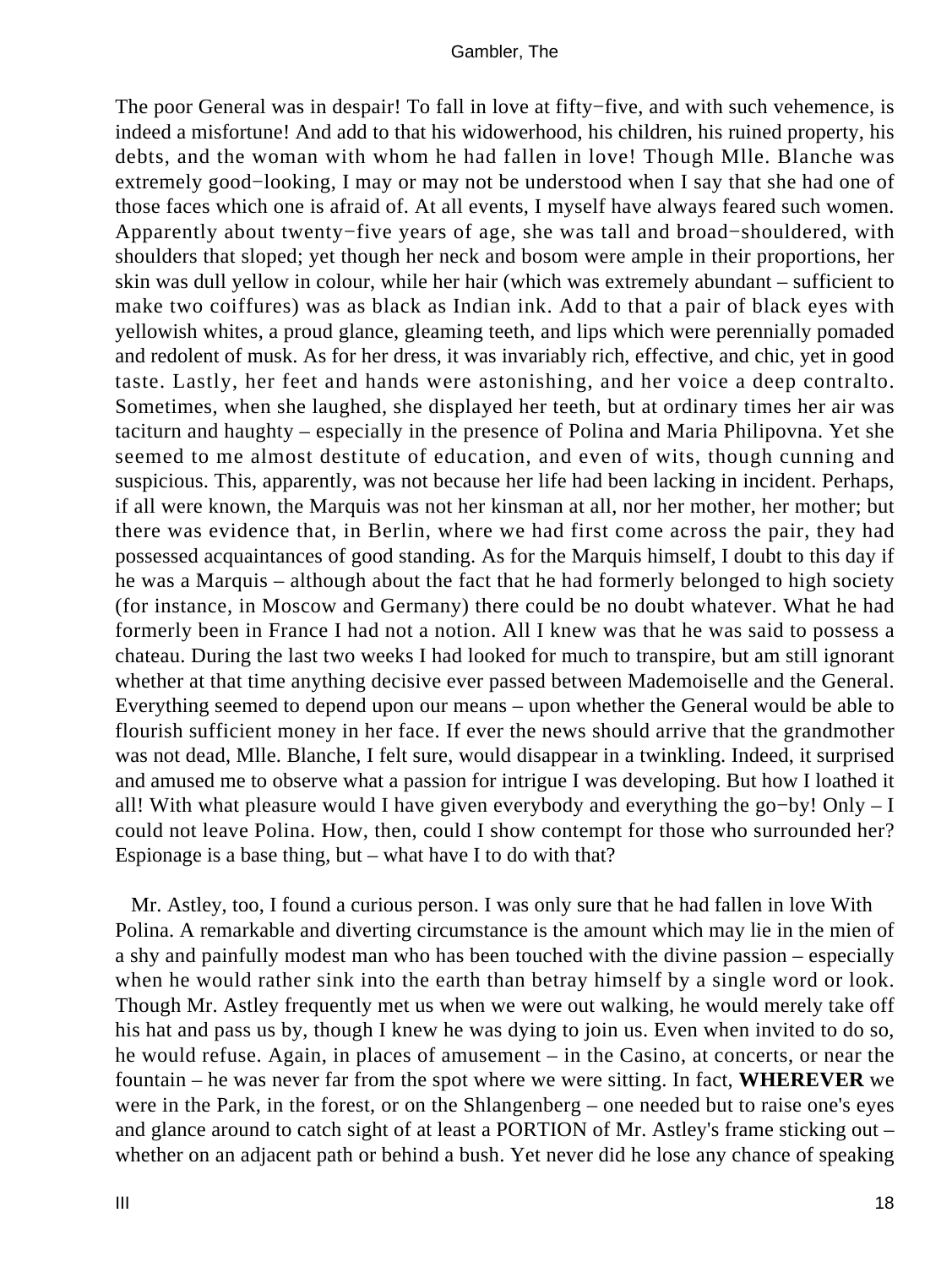to myself; and, one morning when we had met, and exchanged a couple of words, he burst out in his usual abrupt way, without saying «Good−morning.»

«That Mlle. Blanche,» he said. «Well, I have seen a good many women like her.»

 After that he was silent as he looked me meaningly in the face. What he meant I did not know, but to my glance of inquiry he returned only a dry nod, and a reiterated «It is so.» Presently, however, he resumed:

«Does Mlle. Polina like flowers?»

« I really cannot say,» was my reply.

«What? You cannot say?» he cried in great astonishment.

«No; I have never noticed whether she does so or not,» I repeated with a smile.

 «Hm! Then I have an idea in my mind,» he concluded. Lastly, with a nod, he walked away with a pleased expression on his face. The conversation had been carried on in execrable French.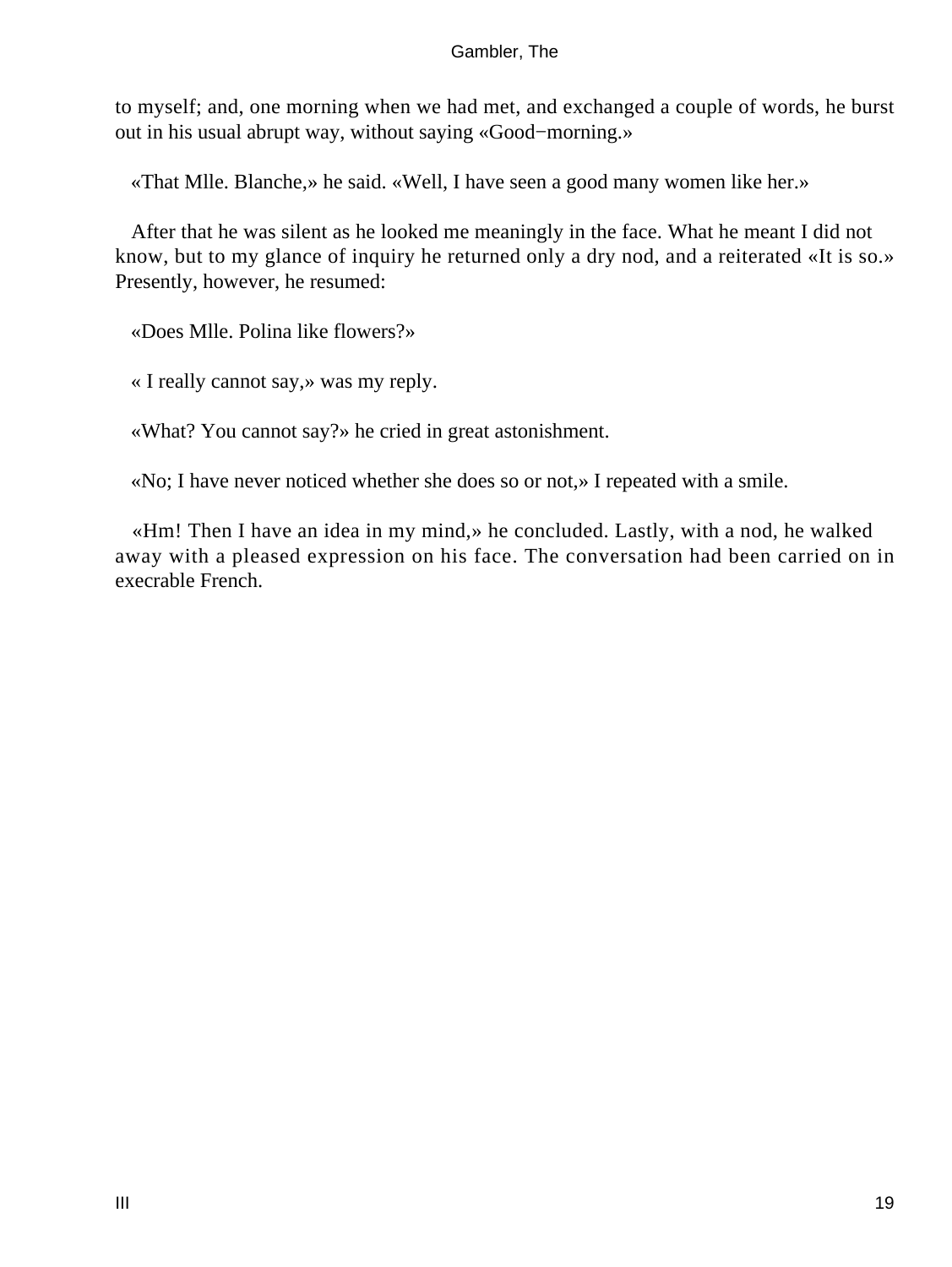### **[IV](#page-135-0)**

**T**oday has been a day of folly, stupidity, and ineptness. The time is now eleven o'clock in the evening, and I am sitting in my room and thinking. It all began, this morning, with my being forced to go and play roulette for Polina Alexandrovna. When she handed me over her store of six hundred gulden I exacted two conditions – namely, that I should not go halves with her in her winnings, if any (that is to say, I should not take anything for myself), and that she should explain to me, that same evening, why it was so necessary for her to win, and how much was the sum which she needed. For, I could not suppose that she was doing all this merely for the sake of money. Yet clearly she did need some money, and that as soon as possible, and for a special purpose. Well, she promised to explain matters, and I departed. There was a tremendous crowd in the gaming−rooms. What an arrogant, greedy crowd it was! I pressed forward towards the middle of the room until I had secured a seat at a croupier's elbow. Then I began to play in timid fashion, venturing only twenty or thirty gulden at a time. Meanwhile, I observed and took notes. It seemed to me that calculation was superfluous, and by no means possessed of the importance which certain other players attached to it, even though they sat with ruled papers in their hands, whereon they set down the coups, calculated the chances, reckoned, staked, and – lost exactly as we more simple mortals did who played without any reckoning at all.

 However, I deduced from the scene one conclusion which seemed to me reliable – namely, that in the flow of fortuitous chances there is, if not a system, at all events a sort of order. This, of course, is a very strange thing. For instance, after a dozen middle figures there would always occur a dozen or so outer ones. Suppose the ball stopped twice at a dozen outer figures; it would then pass to a dozen of the first ones, and then, again, to a dozen of the middle ciphers, and fall upon them three or four times, and then revert to a dozen outers; whence, after another couple of rounds, the ball would again pass to the first figures, strike upon them once, and then return thrice to the middle series – continuing thus for an hour and a half, or two hours. One, three, two: one, three, two. It was all very curious. Again, for the whole of a day or a morning the red would alternate with the black, but almost without any order, and from moment to moment, so that scarcely two consecutive rounds would end upon either the one or the other. Yet, next day, or, perhaps, the next evening, the red alone would turn up, and attain a run of over two score, and continue so for quite a length of time – say, for a whole day. Of these circumstances the majority were pointed out to me by Mr. Astley, who stood by the gaming−table the whole morning, yet never once staked in person.

 For myself, I lost all that I had on me, and with great speed. To begin with, I staked two hundred gulden on « even,» and won. Then I staked the same amount again, and won: and so on some two or three times. At one moment I must have had in my hands – gathered there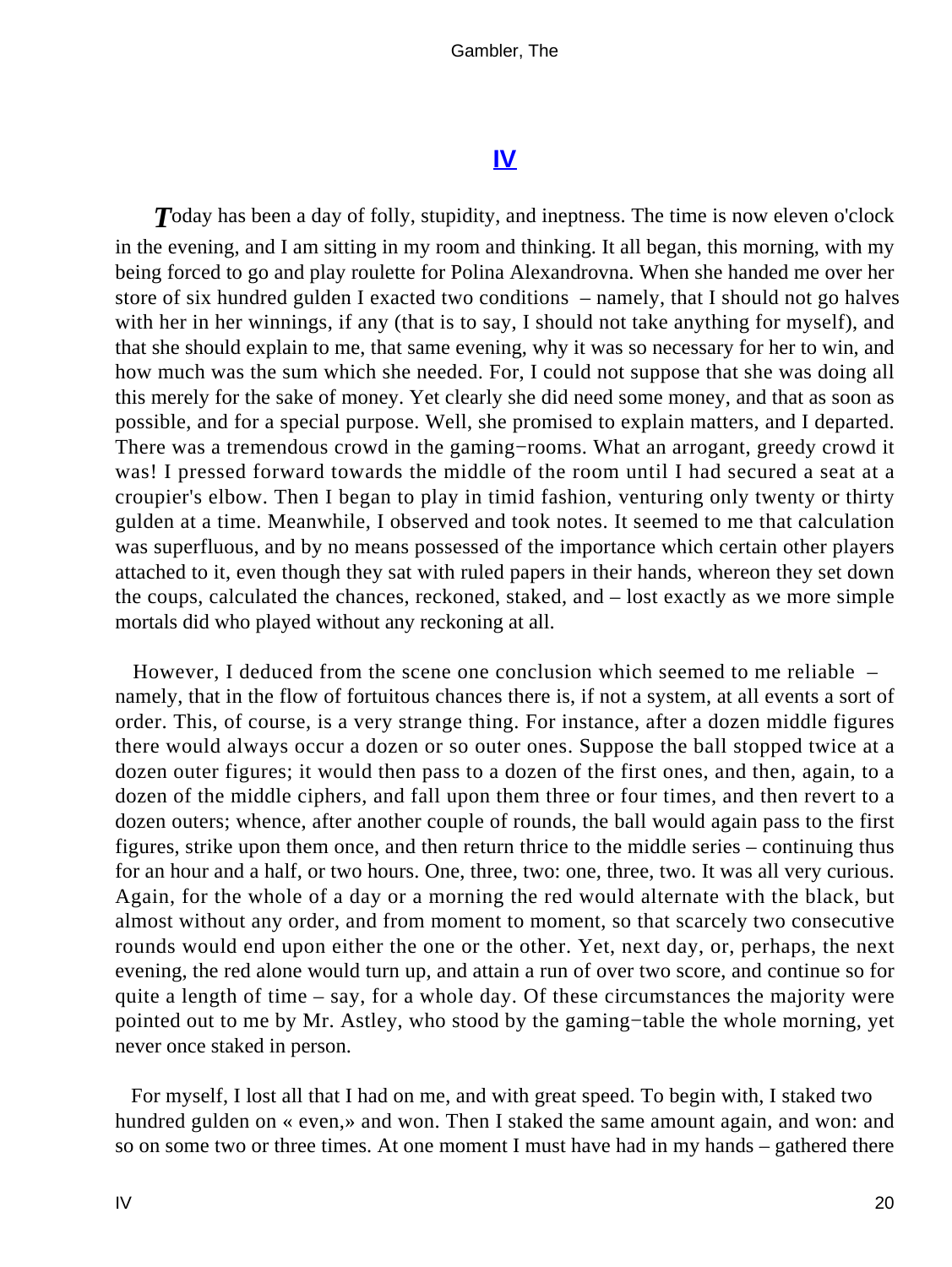within a space of five minutes – about 4000 gulden. That, of course, was the proper moment for me to have departed, but there arose in me a strange sensation as of a challenge to Fate – as of a wish to deal her a blow on the cheek, and to put out my tongue at her. Accordingly I set down the largest stake allowed by the rules – namely, 4000 gulden – and lost. Fired by this mishap, I pulled out all the money left to me, staked it all on the same venture, and – again lost! Then I rose from the table, feeling as though I were stupefied. What had happened to me I did not know; but, before luncheon I told Polina of my losses – until which time I walked about the Park.

 At luncheon I was as excited as I had been at the meal three days ago. Mlle. Blanche and the Frenchman were lunching with us, and it appeared that the former had been to the Casino that morning, and had seen my exploits there. So now she showed me more attention when talking to me; while, for his part, the Frenchman approached me, and asked outright if it had been my own money that I had lost. He appeared to be suspicious as to something being on foot between Polina and myself, but I merely fired up, and replied that the money had been all my own.

 At this the General seemed extremely surprised, and asked me whence I had procured it; whereupon I replied that, though I had begun only with 100 gulden, six or seven rounds had increased my capital to 5000 or 6000 gulden, and that subsequently I had lost the whole in two rounds.

 All this, of course, was plausible enough. During my recital I glanced at Polina, but nothing was to be discerned on her face. However, she had allowed me to fire up without correcting me, and from that I concluded that it was my cue to fire up, and to conceal the fact that I had been playing on her behalf. «At all events,» I thought to myself, «she, in her turn, has promised to give me an explanation to−night, and to reveal to me something or another.»

 Although the General appeared to be taking stock of me, he said nothing. Yet I could see uneasiness and annoyance in his face. Perhaps his straitened circumstances made it hard for him to have to hear of piles of gold passing through the hands of an irresponsible fool like myself within the space of a quarter of an hour. Now, I have an idea that, last night, he and the Frenchman had a sharp encounter with one another. At all events they closeted themselves together, and then had a long and vehement discussion; after which the Frenchman departed in what appeared to be a passion, but returned, early this morning, to renew the combat. On hearing of my losses, however, he only remarked with a sharp, and even a malicious, air that «a man ought to go more carefully.» Next, for some reason or another, he added that, «though a great many Russians go in for gambling, they are no good at the game.»

 «I think that roulette was devised specially for Russians,» I retorted; and when the Frenchman smiled contemptuously at my reply I further remarked that I was sure I was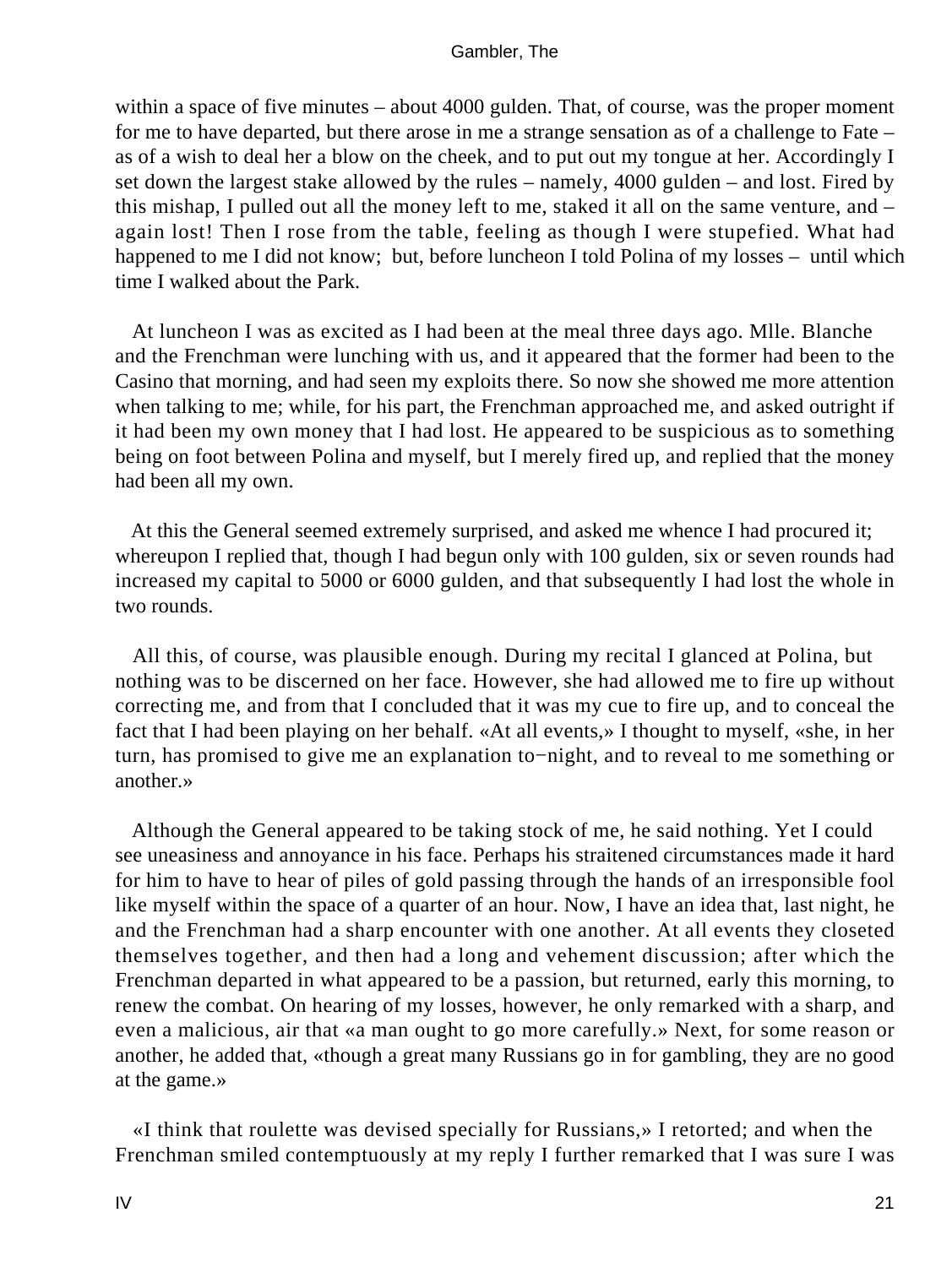right; also that, speaking of Russians in the capacity of gamblers, I had far more blame for them than praise – of that he could be quite sure.

«Upon what do you base your opinion?» he inquired.

 «Upon the fact that to the virtues and merits of the civilised Westerner there has become historically added – though this is not his chief point – a capacity for acquiring capital; whereas, not only is the Russian incapable of acquiring capital, but also he exhausts it wantonly and of sheer folly. None the less we Russians often need money; wherefore, we are glad of, and greatly devoted to, a method of acquisition like roulette – whereby, in a couple of hours, one may grow rich without doing any work. This method, I repeat, has a great attraction for us, but since we play in wanton fashion, and without taking any trouble, we almost invariably lose.»

«To a certain extent that is true,» assented the Frenchman with a self−satisfied air.

 «Oh no, it is not true,» put in the General sternly. «And you,» he added to me, «you ought to be ashamed of yourself for traducing your own country!»

 «I beg pardon,» I said. «Yet it would be difficult to say which is the worst of the two – Russian ineptitude or the German method of growing rich through honest toil.»

«What an extraordinary idea,» cried the General.

«And what a RUSSIAN idea!» added the Frenchman.

I smiled, for I was rather glad to have a quarrel with them.

 «I would rather live a wandering life in tents,» I cried, «than bow the knee to a German idol!»

«To **WHAT** idol?» exclaimed the General, now seriously angry.

 «To the German method of heaping up riches. I have not been here very long, but I can tell you that what I have seen and verified makes my Tartar blood boil. Good Lord! I wish for no virtues of that kind. Yesterday I went for a walk of about ten versts; and, everywhere I found that things were even as we read of them in good German picture−books – that every house has its 'Fater,' who is horribly beneficent and extraordinarily honourable. So honourable is he that it is dreadful to have anything to do with him; and I cannot bear people of that sort. Each such 'Fater' has his family, and in the evenings they read improving books aloud. Over their roof−trees there murmur elms and chestnuts; the sun has sunk to his rest; a stork is roosting on the gable; and all is beautifully poetic and touching. Do not be angry, General. Let me tell you something that is even more touching than that. I can remember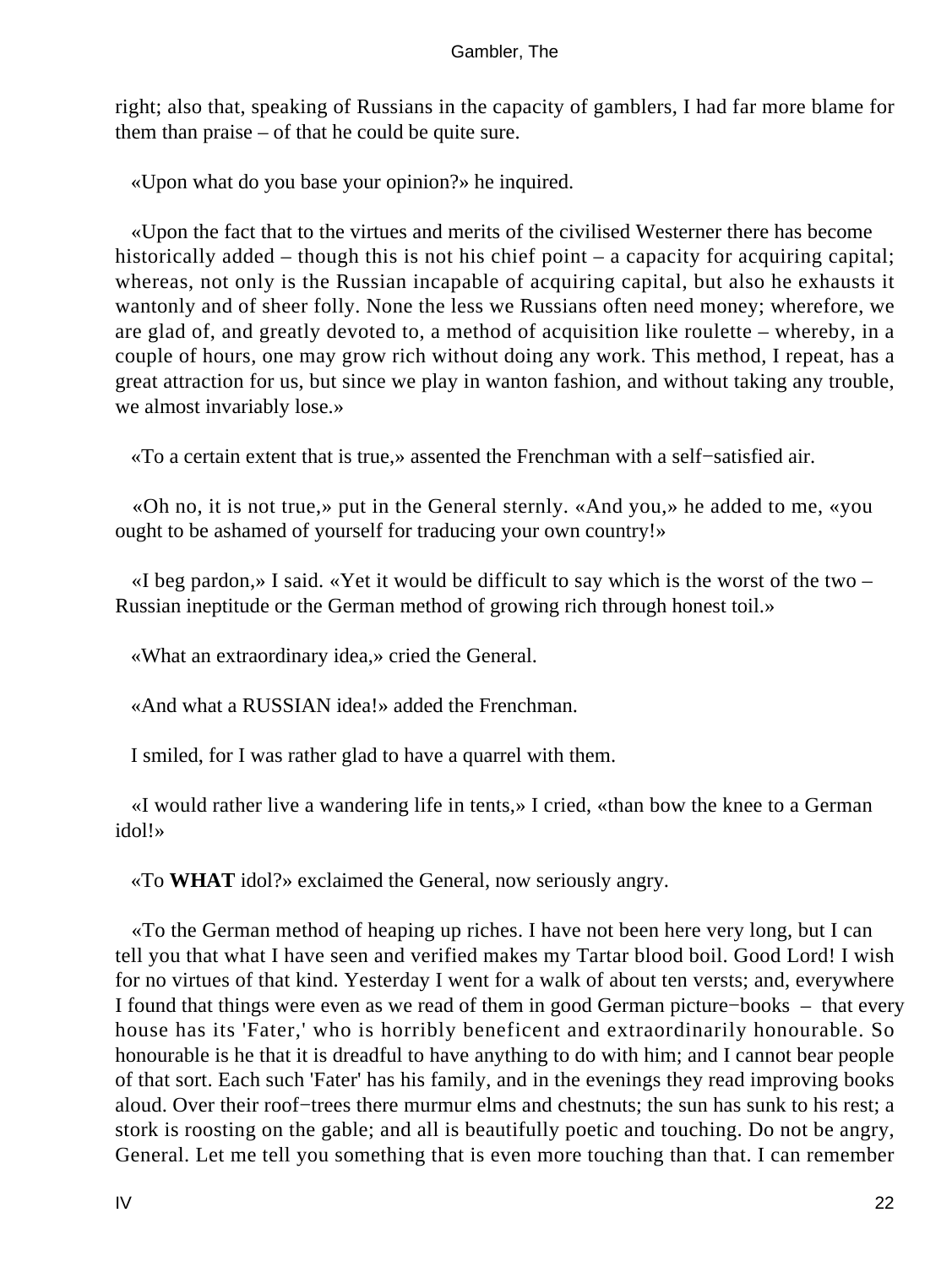how, of an evening, my own father, now dead, used to sit under the lime trees in his little garden, and to read books aloud to myself and my mother. Yes, I know how things ought to be done. Yet every German family is bound to slavery and to submission to its 'Fater.' They work like oxen, and amass wealth like Jews. Suppose the 'Fater' has put by a certain number of gulden which he hands over to his eldest son, in order that the said son may acquire a trade or a small plot of land. Well, one result is to deprive the daughter of a dowry, and so leave her among the unwedded. For the same reason, the parents will have to sell the younger son into bondage or the ranks of the army, in order that he may earn more towards the family capital. Yes, such things ARE done, for I have been making inquiries on the subject. It is all done out of sheer rectitude – out of a rectitude which is magnified to the point of the younger son believing that he has been **RIGHTLY** sold, and that it is simply idyllic for the victim to rejoice when he is made over into pledge. What more have I to tell? Well, this – that matters bear just as hardly upon the eldest son. Perhaps he has his Gretchen to whom his heart is bound; but he cannot marry her, for the reason that he has not yet amassed sufficient gulden. So, the pair wait on in a mood of sincere and virtuous expectation, and smilingly deposit themselves in pawn the while. Gretchen's cheeks grow sunken, and she begins to wither; until at last, after some twenty years, their substance has multiplied, and sufficient gulden have been honourably and virtuously accumulated. Then the 'Fater' blesses his forty−year−old heir and the thirty−five−year−old Gretchen with the sunken bosom and the scarlet nose; after which he bursts, into tears, reads the pair a lesson on morality, and dies. In turn the eldest son becomes a virtuous 'Fater,' and the old story begins again. In fifty or sixty years' time the grandson of the original 'Fater' will have amassed a considerable sum; and that sum he will hand over to, his son, and the latter to HIS son, and so on for several generations; until at length there will issue a Baron Rothschild, or a 'Hoppe and Company,' or the devil knows what! Is it not a beautiful spectacle – the spectacle of a century or two of inherited labour, patience, intellect, rectitude, character, perseverance, and calculation, with a stork sitting on the roof above it all? What is more; they think there can never be anything better than this; wherefore, from their point of view they begin to judge the rest of the world, and to censure all who are at fault – that is to say, who are not exactly like themselves. Yes, there you have it in a nutshell. For my own part, I would rather grow fat after the Russian manner, or squander my whole substance at roulette. I have no wish to be 'Hoppe and Company' at the end of five generations. I want the money for **MYSELF,** for in no way do I look upon my personality as necessary to, or meet to be given over to, capital. I may be wrong, but there you have it. Those are MY views.»

 «How far you may be right in what you have said I do not know,» remarked the General moodily; «but **I DO** know that you are becoming an insufferable farceur whenever you are given the least chance.»

 As usual, he left his sentence unfinished. Indeed, whenever he embarked upon anything that in the least exceeded the limits of daily small−talk, he left unfinished what he was saying. The Frenchman had listened to me contemptuously, with a slight protruding of his eyes; but, he could not have understood very much of my harangue. As for Polina, she had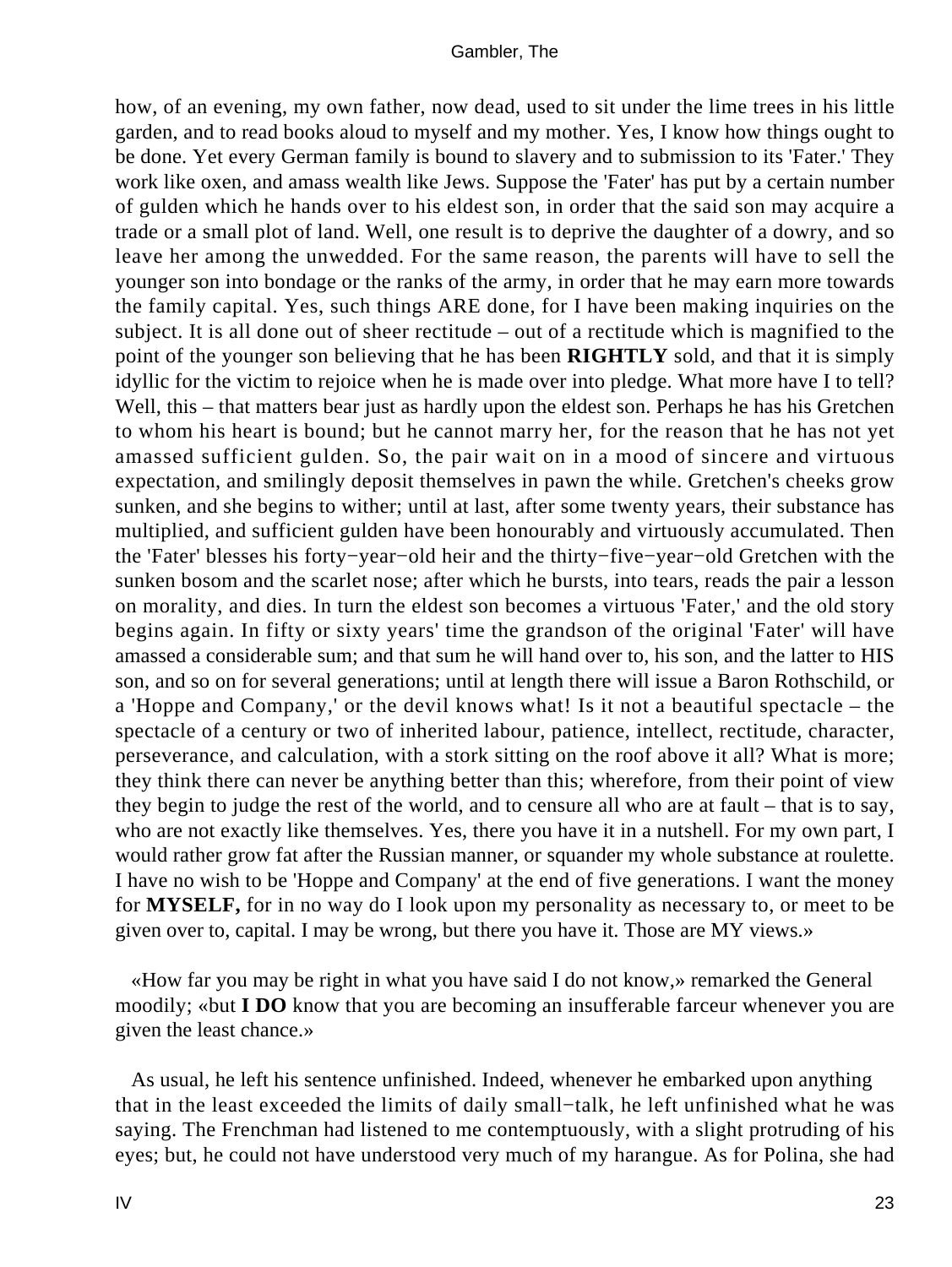looked on with serene indifference. She seemed to have heard neither my voice nor any other during the progress of the meal.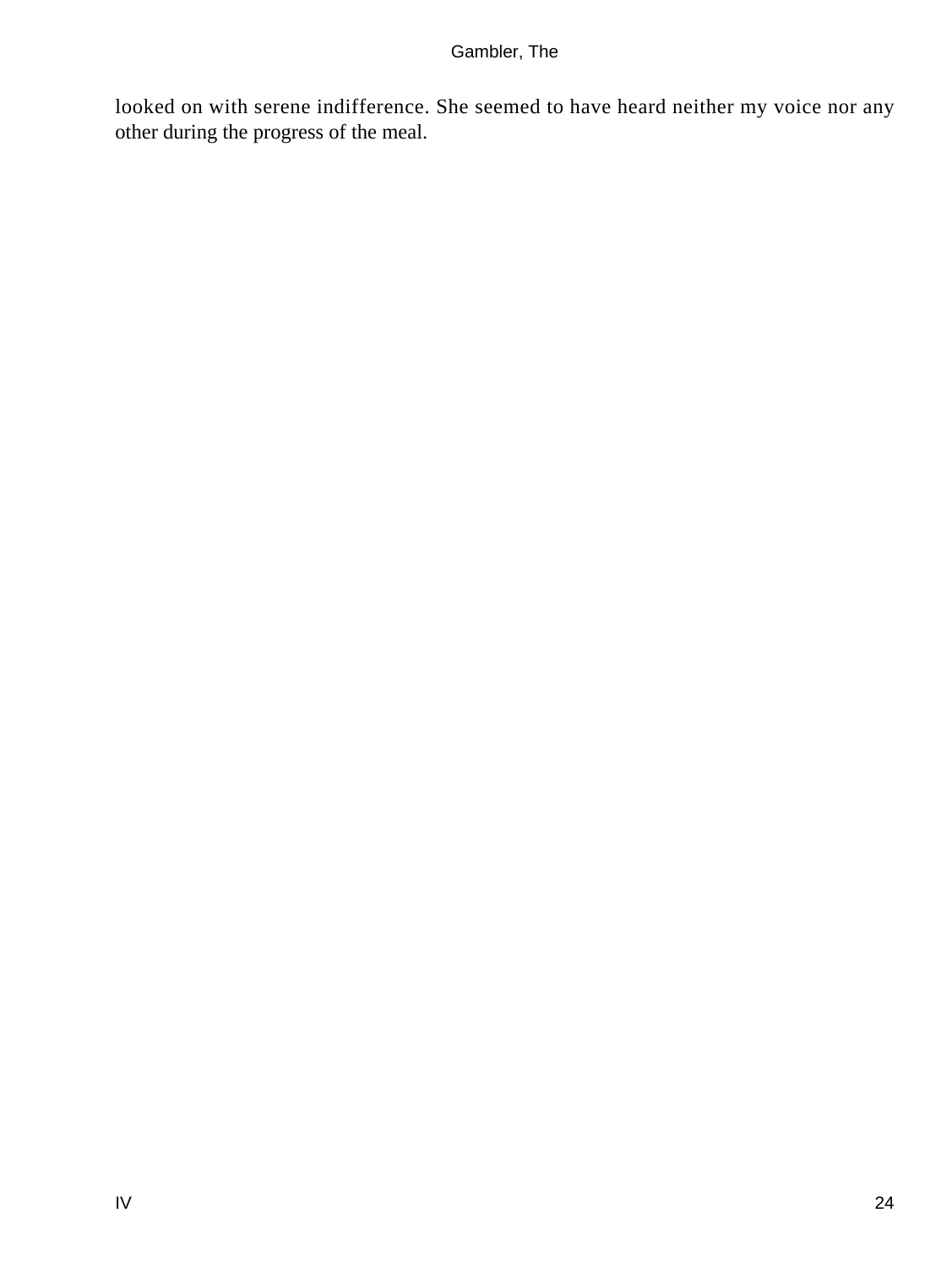### **[V](#page-135-0)**

*Y*es, she had been extraordinarily meditative. Yet, on leaving the table, she immediately ordered me to accompany her for a walk. We took the children with us, and set out for the fountain in the Park.

 I was in such an irritated frame of mind that in rude and abrupt fashion I blurted out a question as to «why our Marquis de Griers had ceased to accompany her for strolls, or to speak to her for days together.»

 «Because he is a brute,» she replied in rather a curious way. It was the first time that I had heard her speak so of De Griers: consequently, I was momentarily awed into silence by this expression of resentment.

 «Have you noticed, too, that today he is by no means on good terms with the General?» I went on.

 «Yes – and I suppose you want to know why,» she replied with dry captiousness. «You are aware, are you not, that the General is mortgaged to the Marquis, with all his property? Consequently, if the General's mother does not die, the Frenchman will become the absolute possessor of everything which he now holds only in pledge.»

 «Then it is really the case that everything is mortgaged? I have heard rumours to that effect, but was unaware how far they might be true.»

«Yes, they ARE true. What then?»

 «Why, it will be a case of 'Farewell, Mlle. Blanche,'» I remarked; «for in such an event she would never become Madame General. Do you know, I believe the old man is so much in love with her that he will shoot himself if she should throw him over. At his age it is a dangerous thing to fall in love.»

«Yes, something, I believe, **WILL** happen to him,» assented Polina thoughtfully.

 «And what a fine thing it all is!» I continued. «Could anything be more abominable than the way in which she has agreed to marry for money alone? Not one of the decencies has been observed; the whole affair has taken place without the least ceremony. And as for the grandmother, what could be more comical, yet more dastardly, than the sending of telegram after telegram to know if she is dead? What do you think of it, Polina Alexandrovna?»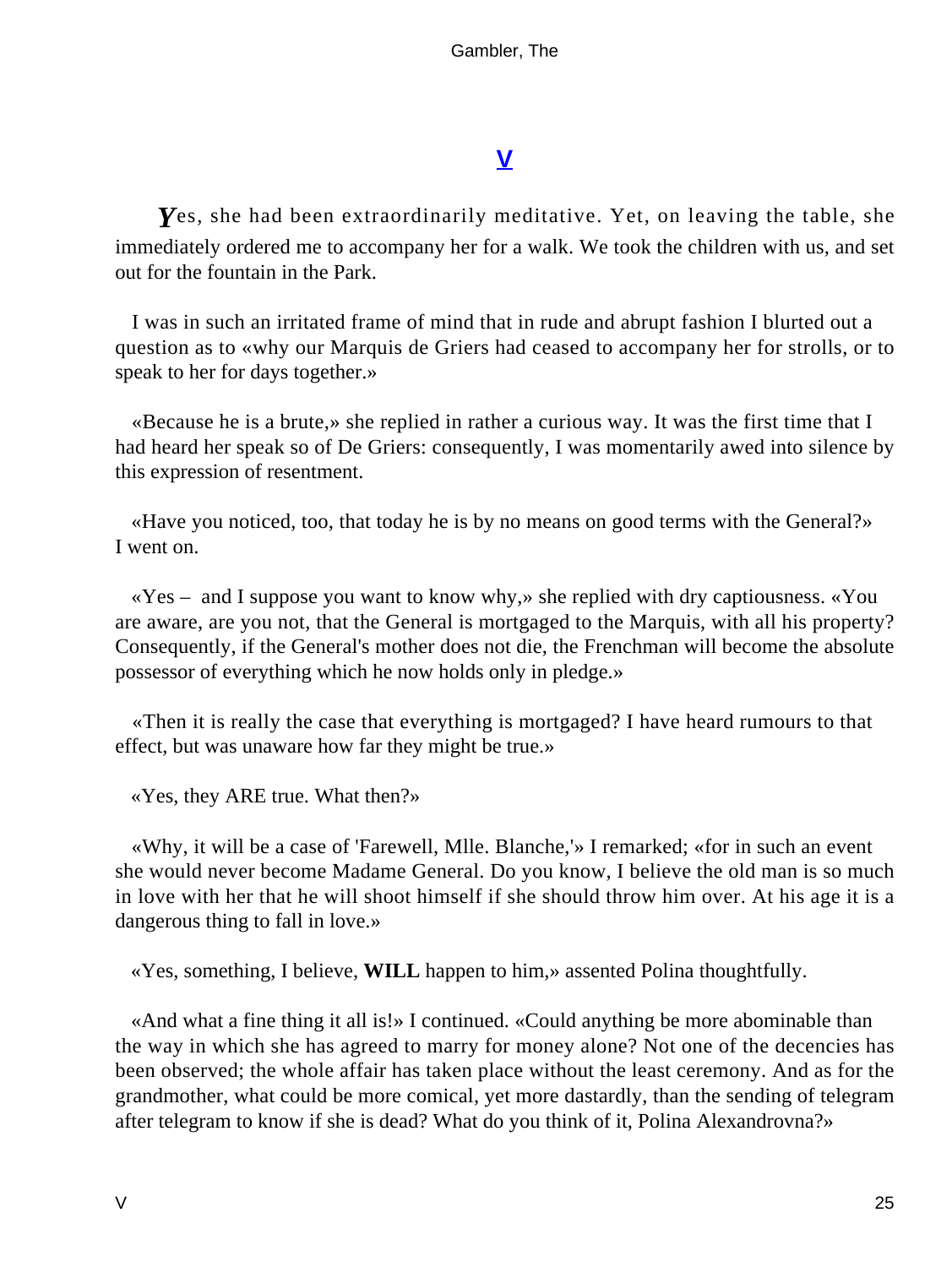«Yes, it is very horrible,» she interrupted with a shudder. «Consequently, I am the more surprised that YOU should be so cheerful. What are YOU so pleased about? About the fact that you have gone and lost my money?»

 «What? The money that you gave me to lose? I told you I should never win for other people – least of all for you. I obeyed you simply because you ordered me to; but you must not blame me for the result. I warned you that no good would ever come of it. You seem much depressed at having lost your money. Why do you need it so greatly?»

«Why do YOU ask me these questions?»

 «Because you promised to explain matters to me. Listen. I am certain that, as soon as ever I 'begin to play for myself' (and I still have 120 gulden left), I shall win. You can then take of me what you require.»

She made a contemptuous grimace.

 «You must not be angry with me,» I continued, «for making such a proposal. I am so conscious of being only a nonentity in your eyes that you need not mind accepting money from me. A gift from me could not possibly offend you. Moreover, it was I who lost your gulden.»

 She glanced at me, but, seeing that I was in an irritable, sarcastic mood, changed the subject.

 «My affairs cannot possibly interest you,» she said. Still, if you DO wish to know, I am in debt. I borrowed some money, and must pay it back again. I have a curious, senseless idea that I am bound to win at the gaming−tables. Why I think so I cannot tell, but I do think so, and with some assurance. Perhaps it is because of that assurance that I now find myself without any other resource."

 «Or perhaps it is because it is so **NECESSARY** for you to win. It is like a drowning man catching at a straw. You yourself will agree that, unless he were drowning he would not mistake a straw for the trunk of a tree.»

Polina looked surprised.

 «What?» she said. «Do not you also hope something from it? Did you not tell me again and again, two weeks ago, that you were certain of winning at roulette if you played here? And did you not ask me not to consider you a fool for doing so? Were you joking? You cannot have been, for I remember that you spoke with a gravity which forbade the idea of your jesting.»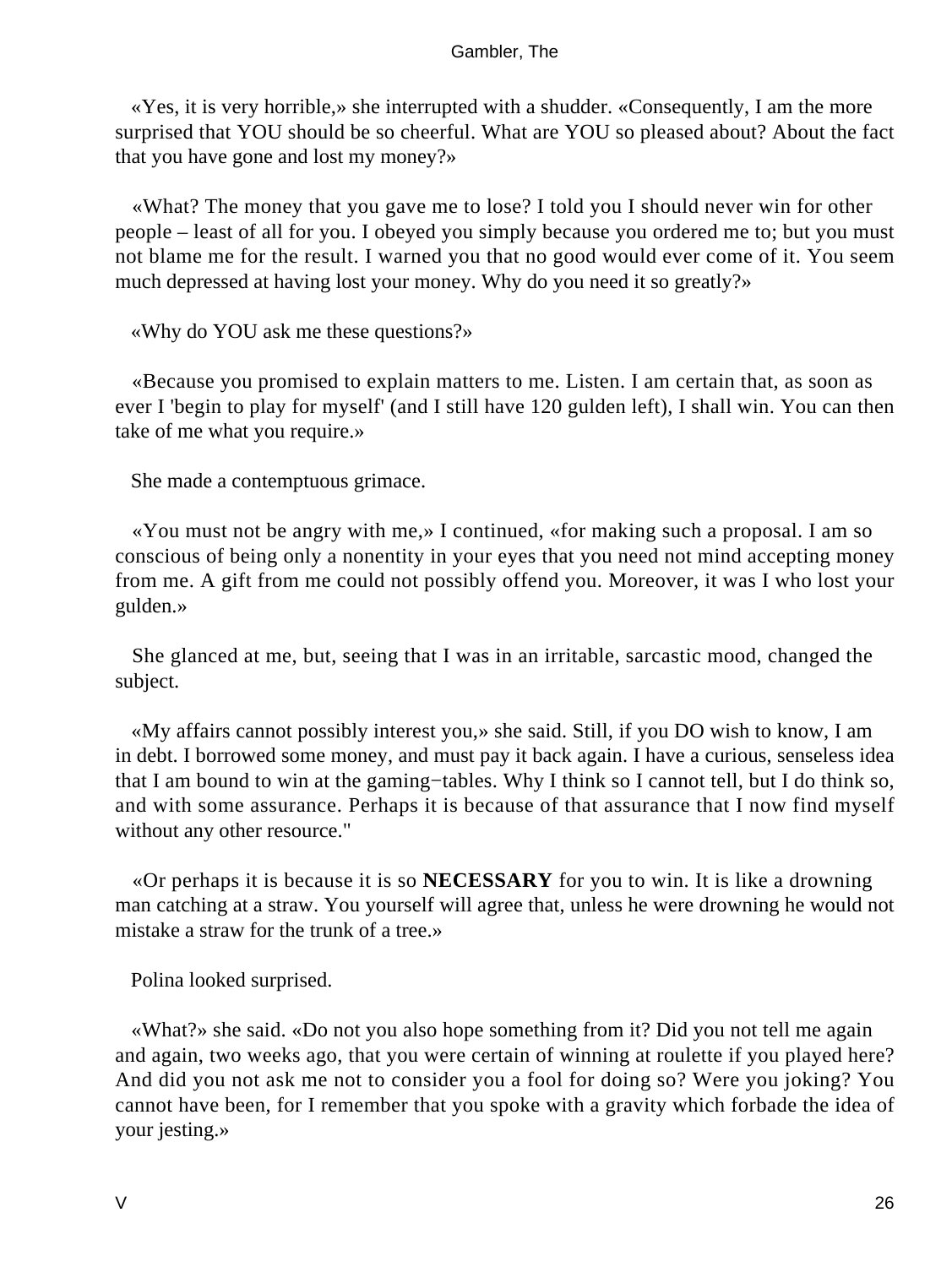«True,» I replied gloomily. «I always felt certain that I should win. Indeed, what you say makes me ask myself – Why have my absurd, senseless losses of today raised a doubt in my mind? Yet I am still positive that, so soon as ever I begin to play for myself, I shall infallibly win.»

«And why are you so certain?»

 «To tell the truth, I do not know. I only know that I must win – that it is the one resource I have left. Yes, why do I feel so assured on the point?»

«Perhaps because one cannot help winning if one is fanatically certain of doing so.»

«Yet I dare wager that you do not think me capable of serious feeling in the matter?»

 «I do not care whether you are so or not,» answered Polina with calm indifference. «Well, since you ask me, **I DO** doubt your ability to take anything seriously. You are capable of worrying, but not deeply. You are too ill−regulated and unsettled a person for that. But why do you want money? Not a single one of the reasons which you have given can be looked upon as serious.»

 «By the way,» I interrupted, «you say you want to pay off a debt. It must be a large one. Is it to the Frenchman?»

 «What do you mean by asking all these questions? You are very clever today. Surely you are not drunk?»

 «You know that you and I stand on no ceremony, and that sometimes I put to you very plain questions. I repeat that I am your, slave – and slaves cannot be shamed or offended.»

 «You talk like a child. It is always possible to comport oneself with dignity. If one has a quarrel it ought to elevate rather than to degrade one.»

 "A maxim straight from the copybook! Suppose **I CANNOT** comport myself with dignity. By that I mean that, though I am a man of self−respect, I am unable to carry off a situation properly. Do you know the reason? It is because we Russians are too richly and multifariously gifted to be able at once to find the proper mode of expression. It is all a question of mode. Most of us are so bounteously endowed with intellect as to require also a spice of genius to choose the right form of behaviour. And genius is lacking in us for the reason that so little genius at all exists. It belongs only to the French – though a few other Europeans have elaborated their forms so well as to be able to figure with extreme dignity, and yet be wholly undignified persons. That is why, with us, the mode is so all−important. The Frenchman may receive an insult – a real, a venomous insult: yet, he will not so much as frown. But a tweaking of the nose he cannot bear, for the reason that such an act is an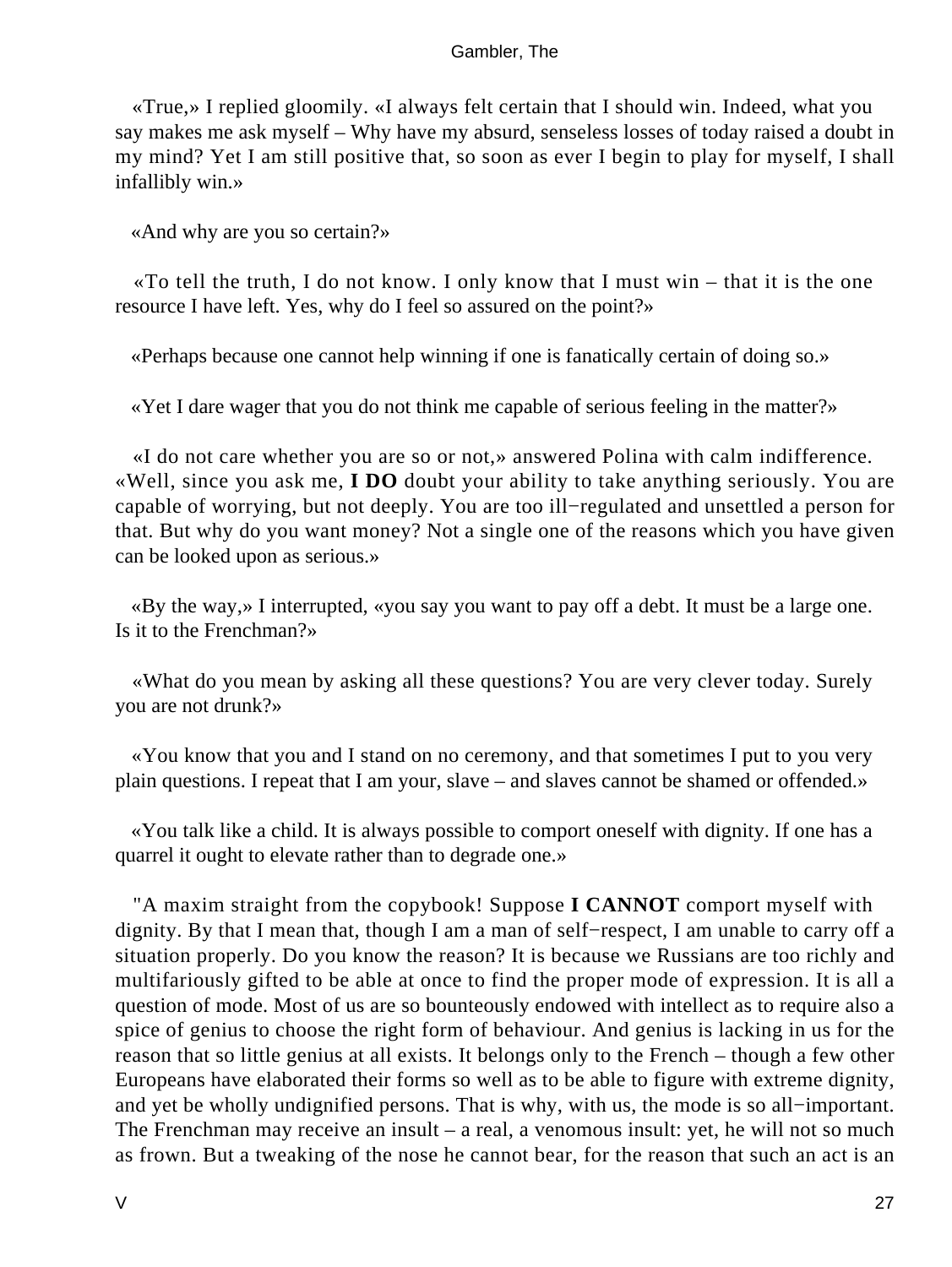infringement of the accepted, of the time−hallowed order of decorum. That is why our good ladies are so fond of Frenchmen – the Frenchman's manners, they say, are perfect! But in my opinion there is no such thing as a Frenchman's manners. The Frenchman is only a bird – the coq gaulois. At the same time, as I am not a woman, I do not properly understand the question. Cocks may be excellent birds. If I am wrong you must stop me. You ought to stop and correct me more often when I am speaking to you, for I am too apt to say everything that is in my head.

 "You see, I have lost my manners. I agree that I have none, nor yet any dignity. I will tell you why. I set no store upon such things. Everything in me has undergone a cheek. You know the reason. I have not a single human thought in my head. For a long while I have been ignorant of what is going on in the world – here or in Russia. I have been to Dresden, yet am completely in the dark as to what Dresden is like. You know the cause of my obsession. I have no hope now, and am a mere cipher in your eyes; wherefore, I tell you outright that wherever I go I see only you – all the rest is a matter of indifference.

 «Why or how I have come to love you I do not know. It may be that you are not altogether fair to look upon. Do you know, I am ignorant even as to what your face is like. In all probability, too, your heart is not comely, and it is possible that your mind is wholly ignoble.»

 «And because you do not believe in my nobility of soul you think to purchase me with money?» she said.

«WHEN have I thought to do so?» was my reply.

 «You are losing the thread of the argument. If you do not wish to purchase me, at all events you wish to purchase my respect.»

 «Not at all. I have told you that I find it difficult to explain myself. You are hard upon me. Do not be angry at my chattering. You know why you ought not to be angry with me – that I am simply an imbecile. However, I do not mind if you ARE angry. Sitting in my room, I need but to think of you, to imagine to myself the rustle of your dress, and at once I fall almost to biting my hands. Why should you be angry with me? Because I call myself your slave? Revel, I pray you, in my slavery – revel in it. Do you know that sometimes I could kill you? – not because I do not love you, or am jealous of you, but, because I feel as though I could simply devour you... You are laughing!»

«No, I am not,» she retorted. «But I order you, nevertheless, to be silent.»

 She stopped, well nigh breathless with anger. God knows, she may not have been a beautiful woman, yet I loved to see her come to a halt like this, and was therefore, the more fond of arousing her temper. Perhaps she divined this, and for that very reason gave way to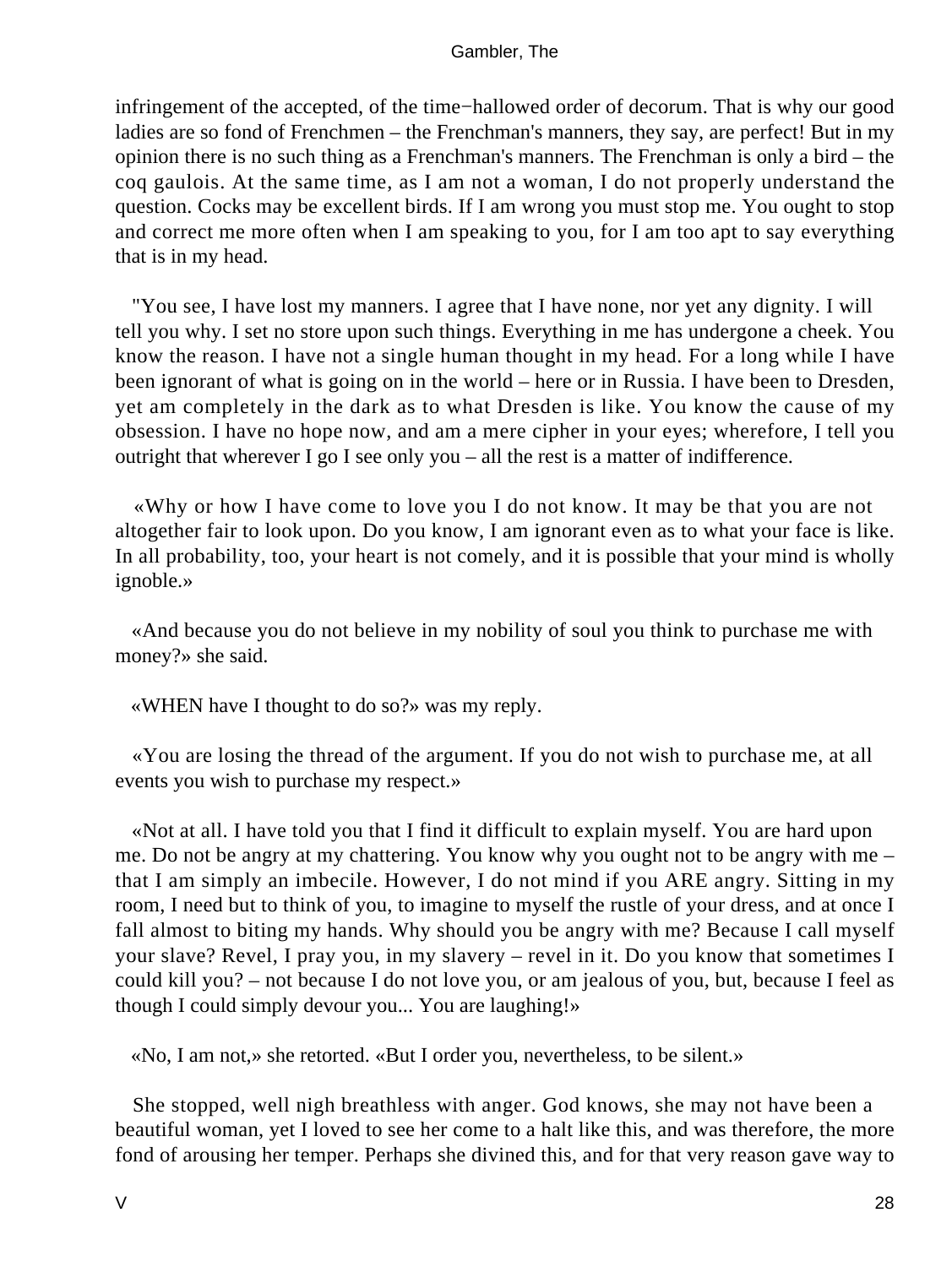rage. I said as much to her.

«What rubbish!» she cried with a shudder.

 «I do not care,» I continued. «Also, do you know that it is not safe for us to take walks together? Often I have a feeling that I should like to strike you, to disfigure you, to strangle you. Are you certain that it will never come to that? You are driving me to frenzy. Am I afraid of a scandal, or of your anger? Why should I fear your anger? I love without hope, and know that hereafter I shall love you a thousand times more. If ever I should kill you I should have to kill myself too. But I shall put off doing so as long as possible, for I wish to continue enjoying the unbearable pain which your coldness gives me. Do you know a very strange thing? It is that, with every day, my love for you increases – though that would seem to be almost an impossibility. Why should I not become a fatalist? Remember how, on the third day that we ascended the Shlangenberg, I was moved to whisper in your ear: 'Say but the word, and I will leap into the abyss.' Had you said it, I should have leapt. Do you not believe me?»

«What stupid rubbish!» she cried.

 «I care not whether it be wise or stupid,» I cried in return. «I only know that in your presence I must speak, speak, speak. Therefore, I am speaking. I lose all conceit when I am with you, and everything ceases to matter.»

 «Why should I have wanted you to leap from the Shlangenberg?» she said drily, and (I think) with wilful offensiveness. «THAT would have been of no use to me.»

 «Splendid!» I shouted. «I know well that you must have used the words 'of no use' in order to crush me. I can see through you. 'Of no use,' did you say? Why, to give pleasure is **ALWAYS** of use; and, as for barbarous, unlimited power – even if it be only over a fly – why, it is a kind of luxury. Man is a despot by nature, and loves to torture. You, in particular, love to do so.»

 I remember that at this moment she looked at me in a peculiar way. The fact is that my face must have been expressing all the maze of senseless, gross sensations which were seething within me. To this day I can remember, word for word, the conversation as I have written it down. My eyes were suffused with blood, and the foam had caked itself on my lips. Also, on my honour I swear that, had she bidden me cast myself from the summit of the Shlangenberg, I should have done it. Yes, had she bidden me in jest, or only in contempt and with a spit in my face, I should have cast myself down.

 «Oh no! Why so? I believe you,» she said, but in such a manner – in the manner of which, at times, she was a mistress – and with such a note of disdain and viperish arrogance in her tone, that God knows I could have killed her.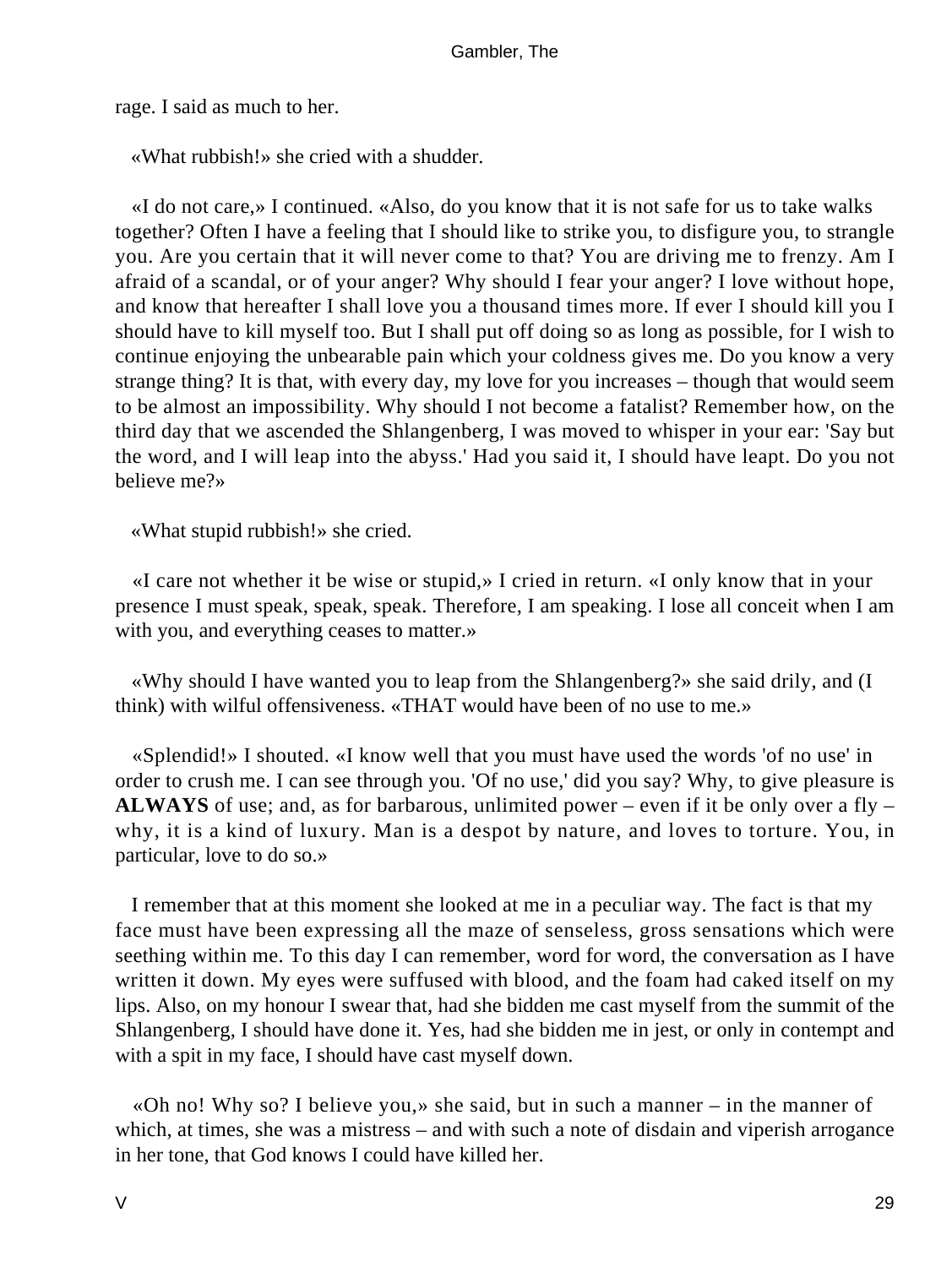Yes, at that moment she stood in peril. I had not lied to her about that.

«Surely you are not a coward?» suddenly she asked me.

 «I do not know,» I replied. «Perhaps I am, but I do not know. I have long given up thinking about such things.»

«If I said to you, 'Kill that man,' would you kill him?»

«Whom?»

«Whomsoever I wish?»

«The Frenchman?»

 «Do not ask me questions; return me answers. I repeat, whomsoever I wish? I desire to see if you were speaking seriously just now.»

 She awaited my reply with such gravity and impatience that I found the situation unpleasant.

 «Do YOU, rather, tell me,» I said, «what is going on here? Why do you seem half−afraid of me? I can see for myself what is wrong. You are the step−daughter of a ruined and insensate man who is smitten with love for this devil of a Blanche. And there is this Frenchman, too, with his mysterious influence over you. Yet, you actually ask me such a question! If you do not tell me how things stand, I shall have to put in my oar and do something. Are you ashamed to be frank with me? Are you shy of me? »

 «I am not going to talk to you on that subject. I have asked you a question, and am waiting for an answer.»

 «Well, then – I will kill whomsoever you wish,» I said. «But are you **REALLY** going to bid me do such deeds?»

 «Why should you think that I am going to let you off? I shall bid you do it, or else renounce me. Could you ever do the latter? No, you know that you couldn't. You would first kill whom I had bidden you, and then kill ME for having dared to send you away!»

 Something seemed to strike upon my brain as I heard these words. Of course, at the time I took them half in jest and half as a challenge; yet, she had spoken them with great seriousness. I felt thunderstruck that she should so express herself, that she should assert such a right over me, that she should assume such authority and say outright: «Either you kill whom I bid you, or I will have nothing more to do with you.» Indeed, in what she had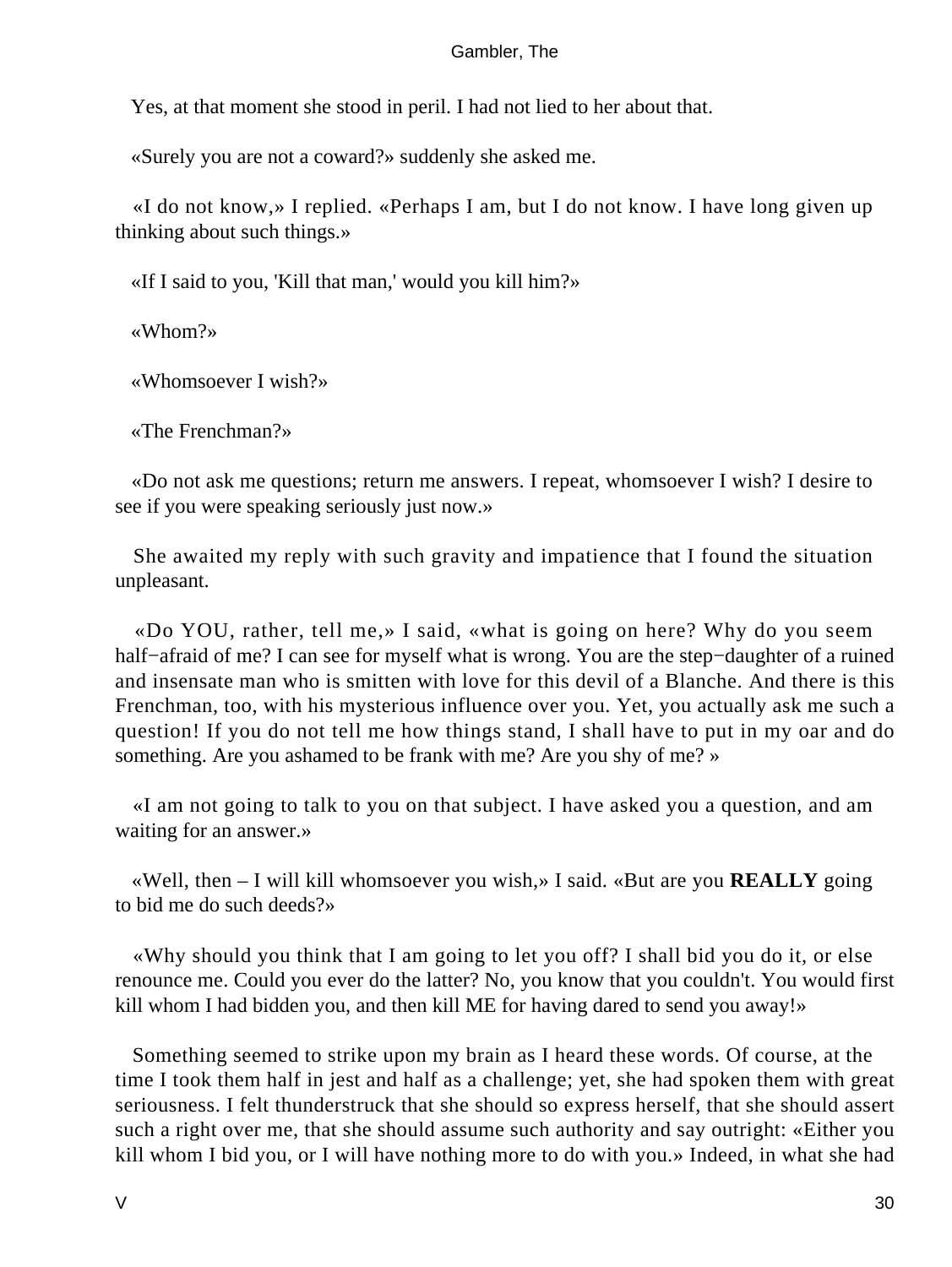said there was something so cynical and unveiled as to pass all bounds. For how could she ever regard me as the same after the killing was done? This was more than slavery and abasement; it was sufficient to bring a man back to his right senses. Yet, despite the outrageous improbability of our conversation, my heart shook within me.

 Suddenly, she burst out laughing. We were seated on a bench near the spot where the children were playing – just opposite the point in the alley−way before the Casino where the carriages drew up in order to set down their occupants.

 «Do you see that fat Baroness?» she cried. «It is the Baroness Burmergelm. She arrived three days ago. Just look at her husband – that tall, wizened Prussian there, with the stick in his hand. Do you remember how he stared at us the other day? Well, go to the Baroness, take off your hat to her, and say something in French.»

«Why?»

 «Because you have sworn that you would leap from the Shlangenberg for my sake, and that you would kill any one whom I might bid you kill. Well, instead of such murders and tragedies, I wish only for a good laugh. Go without answering me, and let me see the Baron give you a sound thrashing with his stick.»

«Then you throw me out a challenge? – you think that I will not do it?»

«Yes, I do challenge you. Go, for such is my will.»

 «Then **I WILL** go, however mad be your fancy. Only, look here: shall you not be doing the General a great disservice, as well as, through him, a great disservice to yourself? It is not about myself I am worrying – it is about you and the General. Why, for a mere fancy, should I go and insult a woman?»

 «Ah! Then I can see that you are only a trifler,» she said contemptuously. «Your eyes are swimming with blood – but only because you have drunk a little too much at luncheon. Do I not know that what I have asked you to do is foolish and wrong, and that the General will be angry about it? But I want to have a good laugh, all the same. I want that, and nothing else. Why should you insult a woman, indeed? Well, you will be given a sound thrashing for so doing.»

 I turned away, and went silently to do her bidding. Of course the thing was folly, but I could not get out of it. I remember that, as I approached the Baroness, I felt as excited as a schoolboy. I was in a frenzy, as though I were drunk.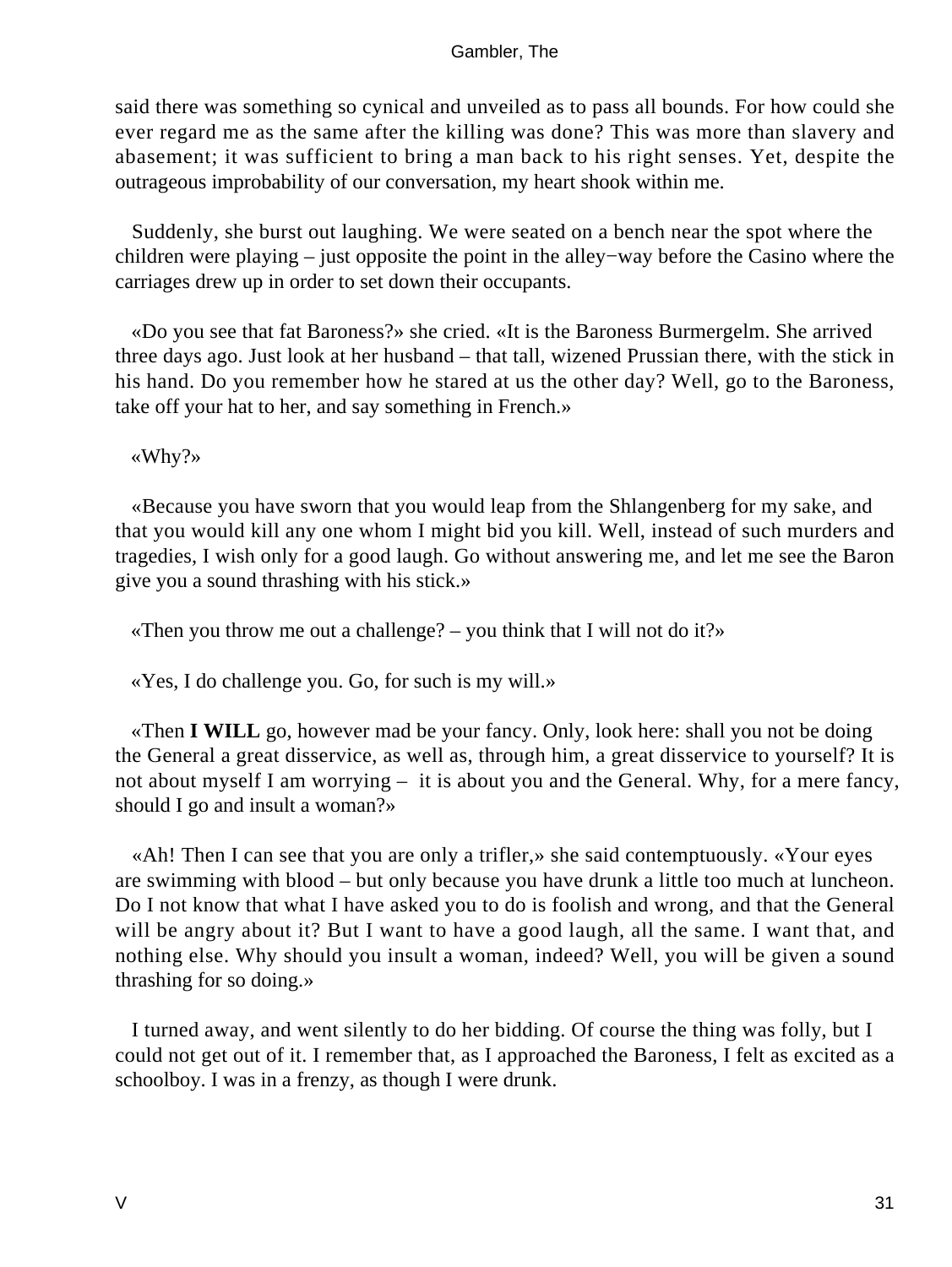### **[VI](#page-135-0)**

**T**wo days have passed since that day of lunacy. What a noise and a fuss and a chattering and an uproar there was! And what a welter of unseemliness and disorder and stupidity and bad manners! And I the cause of it all! Yet part of the scene was also ridiculous – at all events to myself it was so. I am not quite sure what was the matter with me – whether I was merely stupefied or whether I purposely broke loose and ran amok. At times my mind seems all confused; while at other times I seem almost to be back in my childhood, at the school desk, and to have done the deed simply out of mischief.

 It all came of Polina – yes, of Polina. But for her, there might never have been a fracas. Or perhaps I did the deed in a fit of despair (though it may be foolish of me to think so)? What there is so attractive about her I cannot think. Yet there IS something attractive about her – something passing fair, it would seem. Others besides myself she has driven to distraction. She is tall and straight, and very slim. Her body looks as though it could be tied into a knot, or bent double, like a cord. The imprint of her foot is long and narrow. It is, a maddening imprint – yes, simply a maddening one! And her hair has a reddish tint about it, and her eyes are like cat's eyes – though able also to glance with proud, disdainful mien. On the evening of my first arrival, four months ago, I remember that she was sitting and holding an animated conversation with De Griers in the salon. And the way in which she looked at him was such that later, when I retired to my own room upstairs, I kept fancying that she had smitten him in the face – that she had smitten him right on the cheek, so peculiar had been her look as she stood confronting him. Ever since that evening I have loved her.

### But to my tale.

 I stepped from the path into the carriage−way, and took my stand in the middle of it. There I awaited the Baron and the Baroness. When they were but a few paces distant from me I took off my hat, and bowed.

 I remember that the Baroness was clad in a voluminous silk dress, pale grey in colour, and adorned with flounces and a crinoline and train. Also, she was short and inordinately stout, while her gross, flabby chin completely concealed her neck. Her face was purple, and the little eyes in it had an impudent, malicious expression. Yet she walked as though she were conferring a favour upon everybody by so doing. As for the Baron, he was tall, wizened, bony−faced after the German fashion, spectacled, and, apparently, about forty−five years of age. Also, he had legs which seemed to begin almost at his chest – or, rather, at his chin! Yet, for all his air of peacock−like conceit, his clothes sagged a little, and his face wore a sheepish air which might have passed for profundity.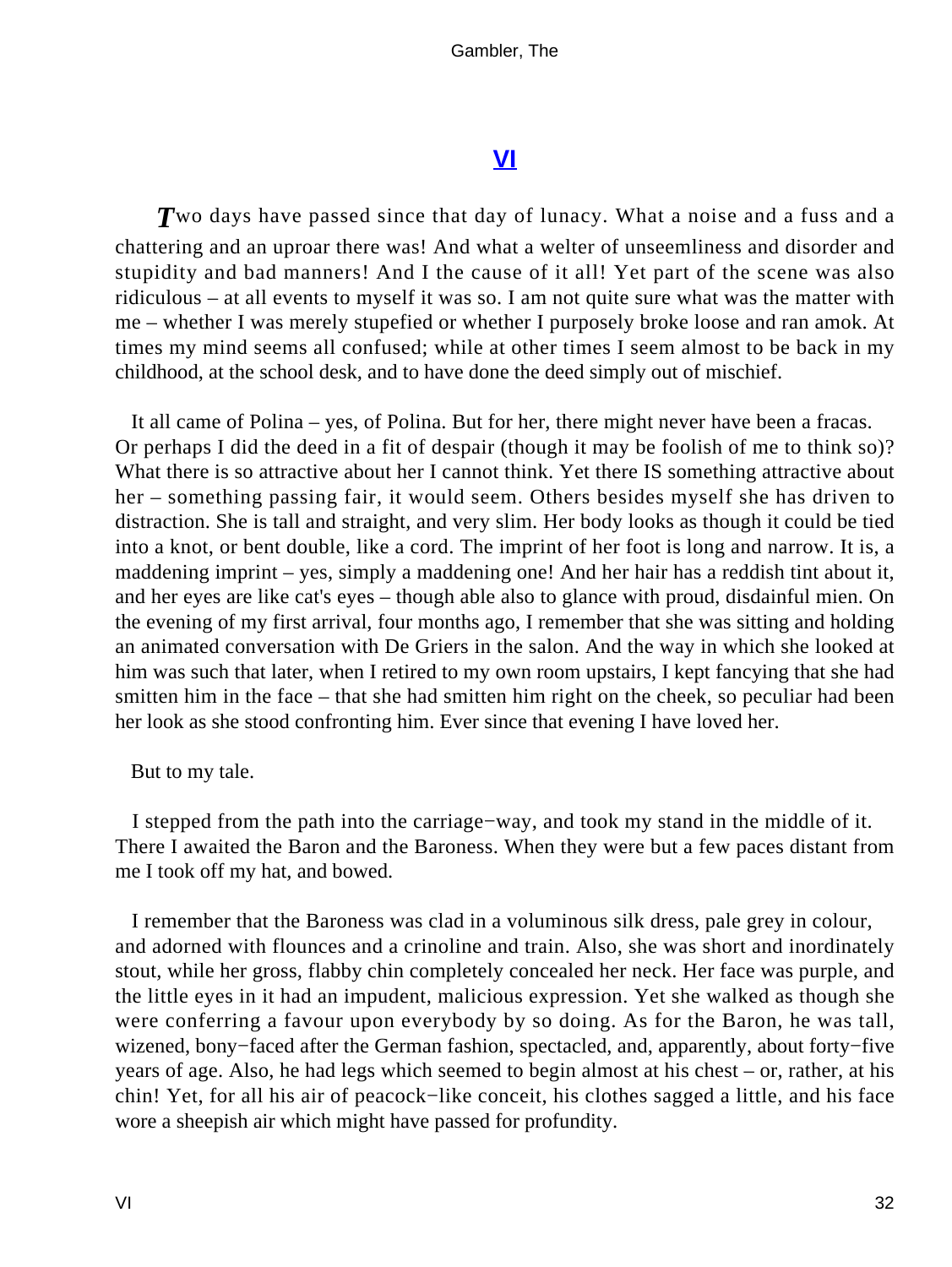These details I noted within a space of a few seconds.

 At first my bow and the fact that I had my hat in my hand barely caught their attention. The Baron only scowled a little, and the Baroness swept straight on.

 «Madame la Baronne,» said I, loudly and distinctly – embroidering each word, as it were – «j'ai l'honneur d'etre votre esclave.»

 Then I bowed again, put on my hat, and walked past the Baron with a rude smile on my face.

 Polina had ordered me merely to take off my hat: the bow and the general effrontery were of my own invention. God knows what instigated me to perpetrate the outrage! In my frenzy I felt as though I were walking on air,

 «Hein!» ejaculated – or, rather, growled – the Baron as he turned towards me in angry surprise.

 I too turned round, and stood waiting in pseudo−courteous expectation. Yet still I wore on my face an impudent smile as I gazed at him. He seemed to hesitate, and his brows contracted to their utmost limits. Every moment his visage was growing darker. The Baroness also turned in my direction, and gazed at me in wrathful perplexity, while some of the passers−by also began to stare at us, and others of them halted outright.

 «Hein!» the Baron vociferated again, with a redoubled growl and a note of growing wrath in his voice.

«Ja wohl!» I replied, still looking him in the eyes.

 «Sind sie rasend?» he exclaimed, brandishing his stick, and, apparently, beginning to feel nervous. Perhaps it was my costume which intimidated him, for I was well and fashionably dressed, after the manner of a man who belongs to indisputably good society.

 «Ja wo−o−ohl!» cried I again with all my might with a longdrawn rolling of the « ohl » sound after the fashion of the Berliners (who constantly use the phrase «Ja wohl!» in conversation, and more or less prolong the syllable «ohl» according as they desire to express different shades of meaning or of mood).

 At this the Baron and the Baroness faced sharply about, and almost fled in their alarm. Some of the bystanders gave vent to excited exclamations, and others remained staring at me in astonishment. But I do not remember the details very well.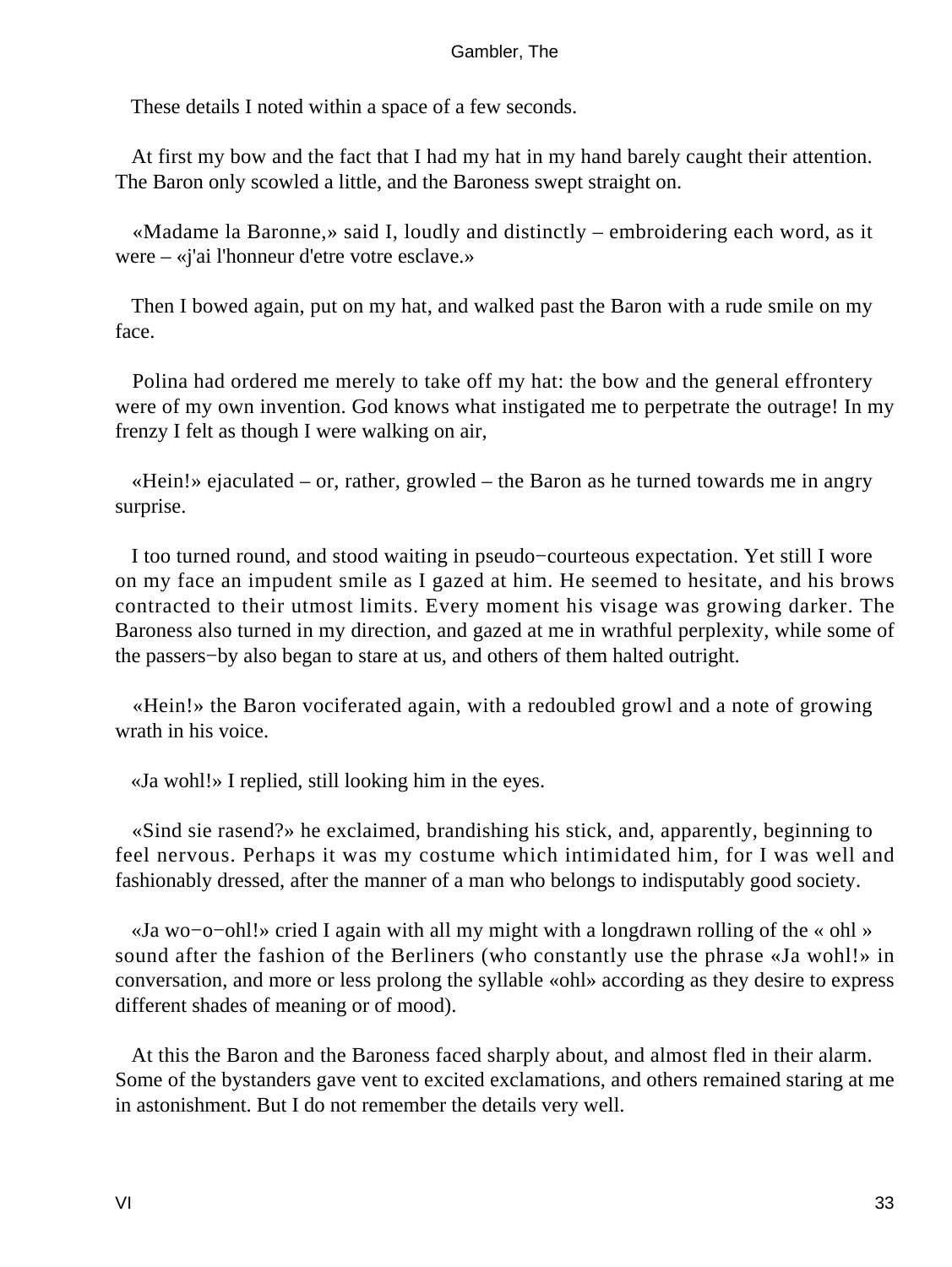Wheeling quietly about, I returned in the direction of Polina Alexandrovna. But, when I had got within a hundred paces of her seat, I saw her rise and set out with the children towards the hotel.

At the portico I caught up to her.

«I have perpetrated the – the piece of idiocy,» I said as I came level with her.

 «Have you? Then you can take the consequences,» she replied without so much as looking at me. Then she moved towards the staircase.

 I spent the rest of the evening walking in the park. Thence I passed into the forest, and walked on until I found myself in a neighbouring principality. At a wayside restaurant I partook of an omelette and some wine, and was charged for the idyllic repast a thaler and a half.

 Not until eleven o'clock did I return home – to find a summons awaiting me from the General.

 Our party occupied two suites in the hotel; each of which contained two rooms. The first (the larger suite) comprised a salon and a smoking−room, with, adjoining the latter, the General's study. It was here that he was awaiting me as he stood posed in a majestic attitude beside his writing−table. Lolling on a divan close by was De Griers.

 «My good sir,» the General began, «may I ask you what this is that you have gone and done?»

 «I should be glad,» I replied, «if we could come straight to the point. Probably you are referring to my encounter of today with a German?»

 «With a German? Why, the German was the Baron Burmergelm – a most important personage! I hear that you have been rude both to him and to the Baroness?»

«No, I have not.»

«But I understand that you simply terrified them, my good sir?» shouted the General.

 «Not in the least,» I replied. «You must know that when I was in Berlin I frequently used to hear the Berliners repeat, and repellently prolong, a certain phrase – namely, 'Ja wohl!'; and, happening to meet this couple in the carriage−drive, I found, for some reason or another, that this phrase suddenly recurred to my memory, and exercised a rousing effect upon my spirits. Moreover, on the three previous occasions that I have met the Baroness she has walked towards me as though I were a worm which could easily be crushed with the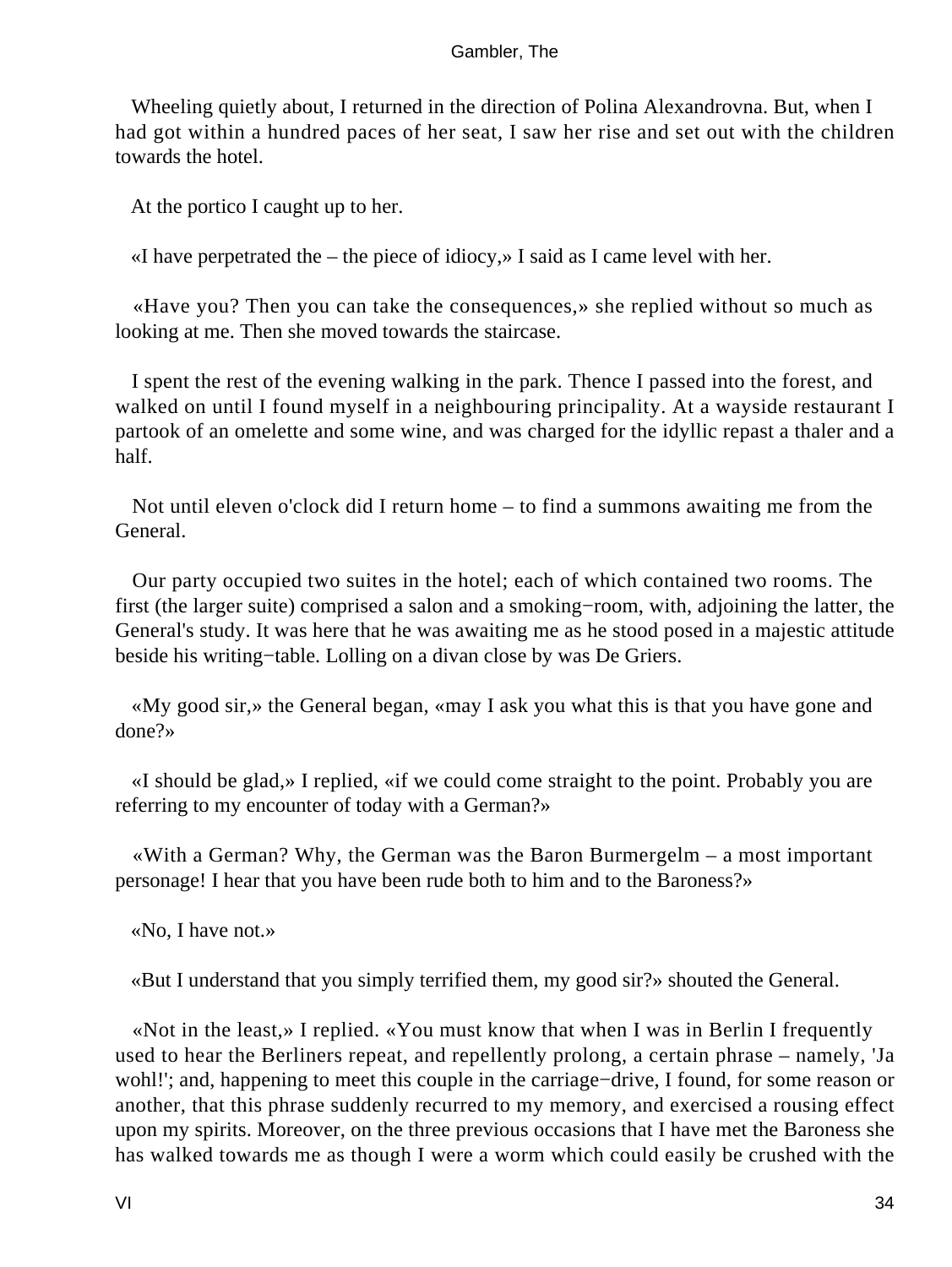foot. Not unnaturally, I too possess a measure of self−respect; wherefore, on **THIS** occasion I took off my hat, and said politely (yes, I assure you it was said politely): 'Madame, j'ai l'honneur d'etre votre esclave.' Then the Baron turned round, and said 'Hein!'; whereupon I felt moved to ejaculate in answer 'Ja wohl!' Twice I shouted it at him – the first time in an ordinary tone, and the second time with the greatest prolonging of the words of which I was capable. That is all.»

 I must confess that this puerile explanation gave me great pleasure. I felt a strong desire to overlay the incident with an even added measure of grossness; so, the further I proceeded, the more did the gusto of my proceeding increase.

 «You are only making fun of me! » vociferated the General as, turning to the Frenchman, he declared that my bringing about of the incident had been gratuitous. De Griers smiled contemptuously, and shrugged his shoulders.

 «Do not think THAT,» I put in. «It was not so at all. I grant you that my behaviour was bad – I fully confess that it was so, and make no secret of the fact. I would even go so far as to grant you that my behaviour might well be called stupid and indecent tomfoolery; but, **MORE** than that it was not. Also, let me tell you that I am very sorry for my conduct. Yet there is one circumstance which, in my eyes, almost absolves me from regret in the matter. Of late – that is to say, for the last two or three weeks – I have been feeling not at all well. That is to say, I have been in a sick, nervous, irritable, fanciful condition, so that I have periodically lost control over myself. For instance, on more than one occasion I have tried to pick a quarrel even with Monsieur le Marquise here; and, under the circumstances, he had no choice but to answer me. In short, I have recently been showing signs of ill−health. Whether the Baroness Burmergelm will take this circumstance into consideration when I come to beg her pardon (for I do intend to make her amends) I do not know; but I doubt if she will, and the less so since, so far as I know, the circumstance is one which, of late, has begun to be abused in the legal world, in that advocates in criminal cases have taken to justifying their clients on the ground that, at the moment of the crime, they (the clients) were unconscious of what they were doing – that, in short, they were out of health. 'My client committed the murder – that is true; but he has no recollection of having committed it.' And doctors actually support these advocates by affirming that there really is such a malady – that there really can arise temporary delusions which make a man remember nothing of a given deed, or only a half or a quarter of it! But the Baron and Baroness are members of an older generation, as well as Prussian Junkers and landowners. To them such a process in the medico−judicial world will be unknown, and therefore, they are the more unlikely to accept any such explanation. What is **YOUR** opinion about it, General?»

 «Enough, sir! » he thundered with barely restrained fury. «Enough, I say! Once and for all I must endeavour to rid myself of you and your impertinence. To justify yourself in the eyes of the Baron and Baroness will be impossible. Any intercourse with you, even though it be confined to a begging of their pardons, they would look upon as a degradation. I may tell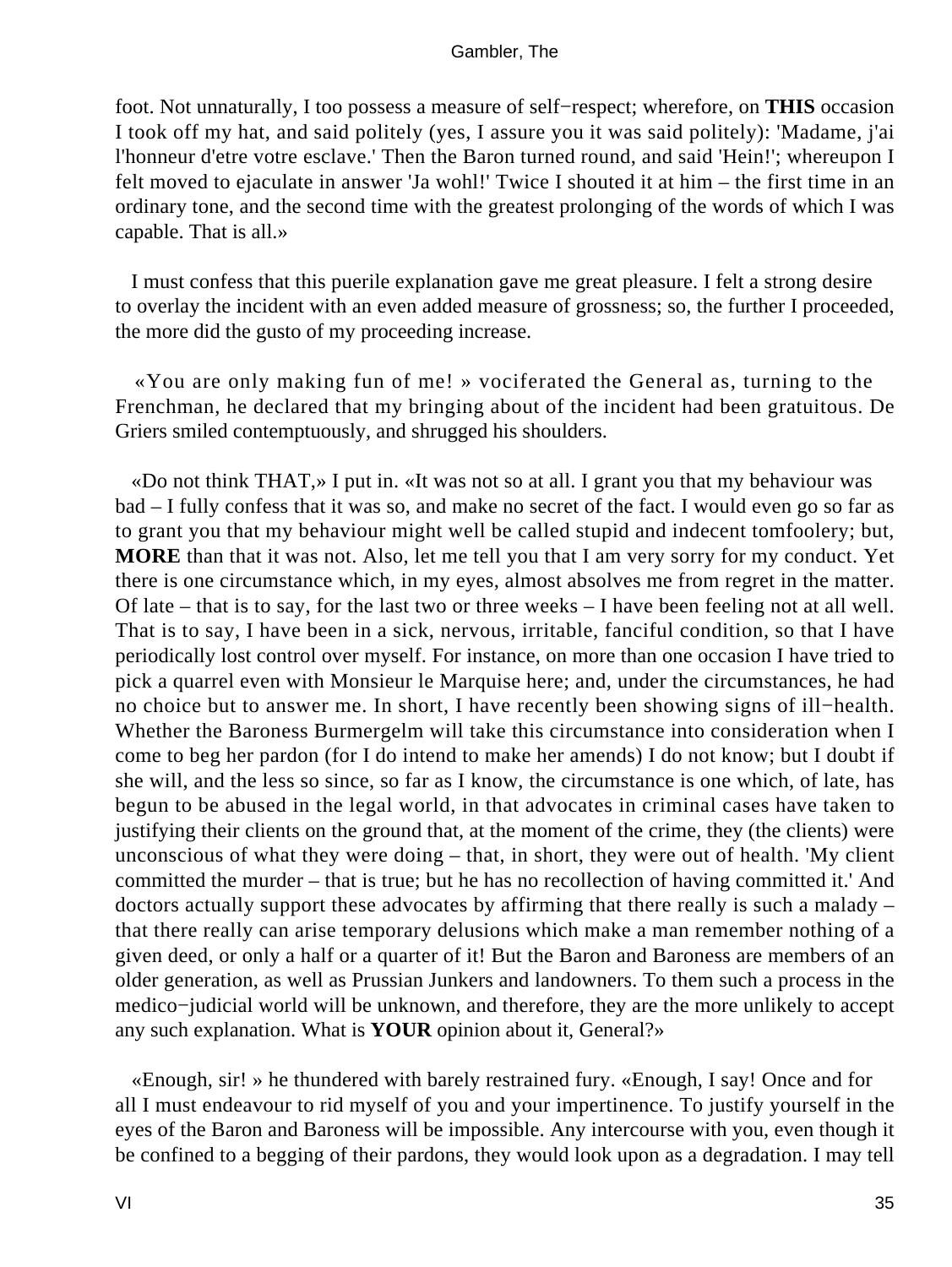you that, on learning that you formed part of, my household, the Baron approached me in the Casino, and demanded of me additional satisfaction. Do you understand, then, what it is that you have entailed upon me – upon ME, my good sir? You have entailed upon me the fact of my being forced to sue humbly to the Baron, and to give him my word of honour that this very day you shall cease to belong to my establishment!»

 «Excuse me, General,» I interrupted, «but did he make an express point of it that I should 'cease to belong to your establishment,' as you call it?»

 «No; I, of my own initiative, thought that I ought to afford him that satisfaction; and, with it he was satisfied. So we must part, good sir. It is my duty to hand over to you forty gulden, three florins, as per the accompanying statement. Here is the money, and here the account, which you are at liberty to verify. Farewell. From henceforth we are strangers. From you I have never had anything but trouble and unpleasantness. I am about to call the landlord, and explain to him that from tomorrow onwards I shall no longer be responsible for your hotel expenses. Also I have the honour to remain your obedient servant.»

 I took the money and the account (which was indicted in pencil), and, bowing low to the General, said to him very gravely:

 «The matter cannot end here. I regret very much that you should have been put to unpleasantness at the Baron's hands; but, the fault (pardon me) is your own. How came you to answer for me to the Baron? And what did you mean by saying that I formed part of your household? I am merely your family tutor – not a son of yours, nor yet your ward, nor a person of any kind for whose acts you need be responsible. I am a judicially competent person, a man of twenty−five years of age, a university graduate, a gentleman, and, until I met yourself, a complete stranger to you. Only my boundless respect for your merits restrains me from demanding satisfaction at your hands, as well as a further explanation as to the reasons which have led you to take it upon yourself to answer for my conduct.»

 So struck was he with my words that, spreading out his hands, he turned to the Frenchman, and interpreted to him that I had challenged himself (the General) to a duel. The Frenchman laughed aloud.

 «Nor do I intend to let the Baron off,» I continued calmly, but with not a little discomfiture at De Griers' merriment. «And since you, General, have today been so good as to listen to the Baron's complaints, and to enter into his concerns – since you have made yourself a participator in the affair – I have the honour to inform you that, tomorrow morning at the latest, I shall, in my own name, demand of the said Baron a formal explanation as to the reasons which have led him to disregard the fact that the matter lies between him and myself alone, and to put a slight upon me by referring it to another person, as though I were unworthy to answer for my own conduct.»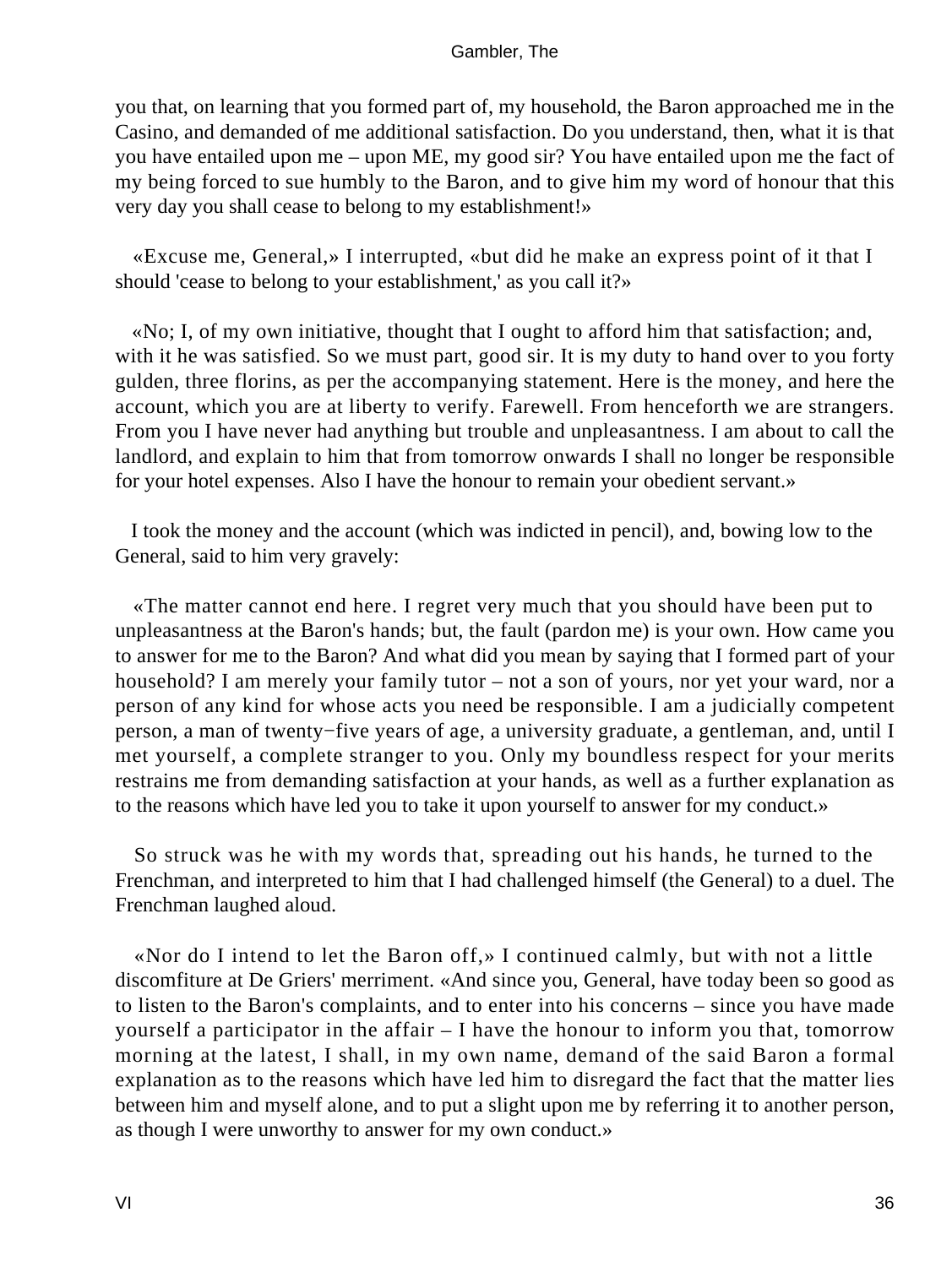Then there happened what I had foreseen. The General on hearing of this further intended outrage, showed the white feather.

 «What? » he cried. «Do you intend to go on with this damned nonsense? Do you not realise the harm that it is doing me? I beg of you not to laugh at me, sir – not to laugh at me, for we have police authorities here who, out of respect for my rank, and for that of the Baron... In short, sir, I swear to you that I will have you arrested, and marched out of the place, to prevent any further brawling on your part. Do you understand what I say?» He was almost breathless with anger, as well as in a terrible fright.

 «General,» I replied with that calmness which he never could abide, «one cannot arrest a man for brawling until he has brawled. I have not so much as begun my explanations to the Baron, and you are altogether ignorant as to the form and time which my intended procedure is likely to assume. I wish but to disabuse the Baron of what is, to me, a shameful supposition – namely, that I am under the guardianship of a person who is qualified to exercise control over my free will. It is vain for you to disturb and alarm yourself.»

 «For God's sake, Alexis Ivanovitch, do put an end to this senseless scheme of yours!» he muttered, but with a sudden change from a truculent tone to one of entreaty as he caught me by the hand. «Do you know what is likely to come of it? Merely further unpleasantness. You will agree with me, I am sure, that at present I ought to move with especial care – yes, with very especial care. You cannot be fully aware of how I am situated. When we leave this place I shall be ready to receive you back into my household; but, for the time being I – Well, I cannot tell you all my reasons.» With that he wound up in a despairing voice: « O Alexis Ivanovitch, Alexis Ivanovitch!»

 I moved towards the door – begging him to be calm, and promising that everything should be done decently and in order; whereafter I departed.

 Russians, when abroad, are over−apt to play the poltroon, to watch all their words, and to wonder what people are thinking of their conduct, or whether such and such a thing is 'comme il faut.' In short, they are over−apt to cosset themselves, and to lay claim to great importance. Always they prefer the form of behaviour which has once and for all become accepted and established. This they will follow slavishly whether in hotels, on promenades, at meetings, or when on a journey. But the General had avowed to me that, over and above such considerations as these, there were circumstances which compelled him to «move with especial care at present», and that the fact had actually made him poor−spirited and a coward – it had made him altogether change his tone towards me. This fact I took into my calculations, and duly noted it, for, of course, he **MIGHT** apply to the authorities tomorrow, and it behoved me to go carefully.

 Yet it was not the General but Polina that I wanted to anger. She had treated me with such cruelty, and had got me into such a hole, that I felt a longing to force her to beseech me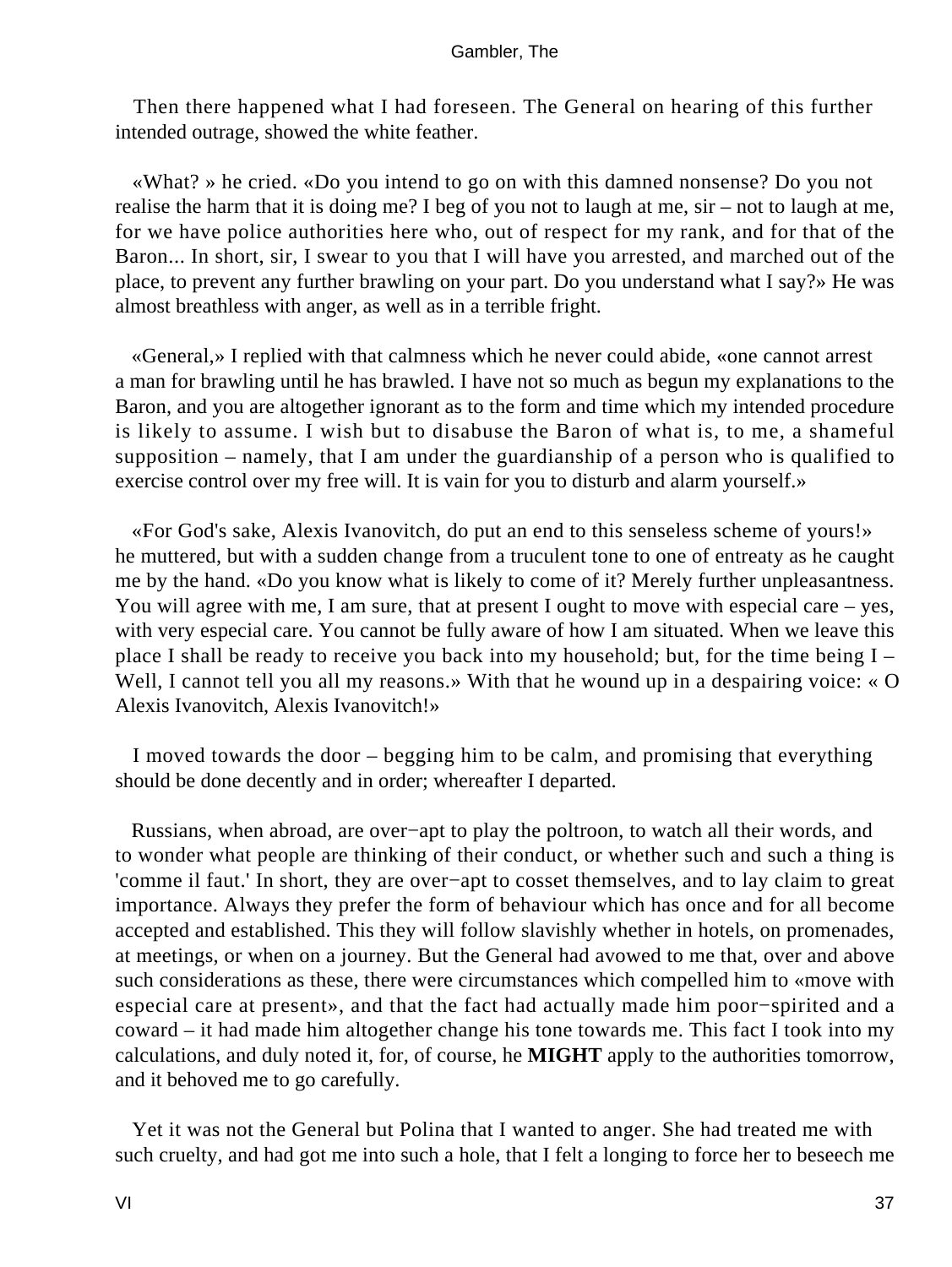to stop. Of course, my tomfoolery might compromise her; yet certain other feelings and desires had begun to form themselves in my brain. If I was never to rank in her eyes as anything but a nonentity, it would not greatly matter if I figured as a draggle−tailed cockerel, and the Baron were to give me a good thrashing; but, the fact was that I desired to have the laugh of them all, and to come out myself unscathed. Let people see what they **WOULD** see. Let Polina, for once, have a good fright, and be forced to whistle me to heel again. But, however much she might whistle, she should see that I was at least no draggle−tailed cockerel!

...........................

 I have just received a surprising piece of news. I have just met our chambermaid on the stairs, and been informed by her that Maria Philipovna departed today, by the night train, to stay with a cousin at Carlsbad. What can that mean? The maid declares that Madame packed her trunks early in the day. Yet how is it that no one else seems to have been aware of the circumstance? Or is it that I have been the only person to be unaware of it? Also, the maid has just told me that, three days ago, Maria Philipovna had some high words with the General. I understand, then! Probably the words were concerning Mlle. Blanche. Certainly something decisive is approaching.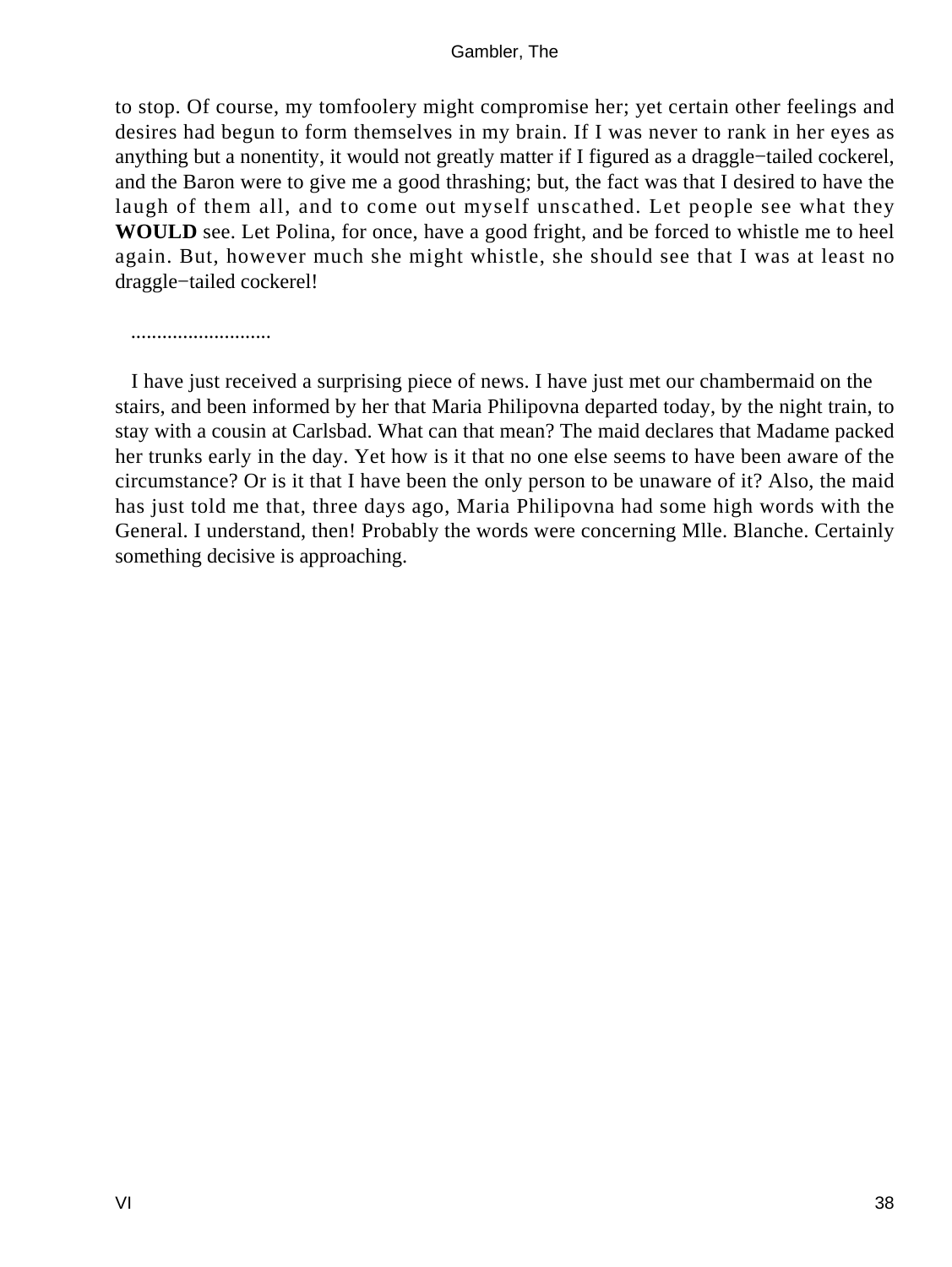## **[VII](#page-135-0)**

*I*n the morning I sent for the maitre d'hotel, and explained to him that, in future, my bill was to be rendered to me personally. As a matter of fact, my expenses had never been so large as to alarm me, nor to lead me to quit the hotel; while, moreover, I still had 16o gulden left to me, and – in them – yes, in them, perhaps, riches awaited me. It was a curious fact, that, though I had not yet won anything at play, I nevertheless acted, thought, and felt as though I were sure, before long, to become wealthy – since I could not imagine myself otherwise.

 Next, I bethought me, despite the earliness of the hour, of going to see Mr. Astley, who was staying at the Hotel de l'Angleterre (a hostelry at no great distance from our own). But suddenly De Griers entered my room. This had never before happened, for of late that gentleman and I had stood on the most strained and distant of terms – he attempting no concealment of his contempt for me (he even made an express, point of showing it), and I having no reason to desire his company. In short, I detested him. Consequently, his entry at the present moment the more astounded me. At once I divined that something out of the way was on the carpet.

 He entered with marked affability, and began by complimenting me on my room. Then, perceiving that I had my hat in my hands, he inquired whither I was going so early; and, no sooner did he hear that I was bound for Mr. Astley's than he stopped, looked grave, and seemed plunged in thought.

 He was a true Frenchman insofar as that, though he could be lively and engaging when it suited him, he became insufferably dull and wearisome as soon as ever the need for being lively and engaging had passed. Seldom is a Frenchman **NATURALLY** civil: he is civil only as though to order and of set purpose. Also, if he thinks it incumbent upon him to be fanciful, original, and out of the way, his fancy always assumes a foolish, unnatural vein, for the reason that it is compounded of trite, hackneyed forms. In short, the natural Frenchman is a conglomeration of commonplace, petty, everyday positiveness, so that he is the most tedious person in the world. – Indeed, I believe that none but greenhorns and excessively Russian people feel an attraction towards the French; for, to any man of sensibility, such a compendium of outworn forms – a compendium which is built up of drawing−room manners, expansiveness, and gaiety – becomes at once over−noticeable and unbearable.

 «I have come to see you on business,» De Griers began in a very off−hand, yet polite, tone; «nor will I seek to conceal from you the fact that I have come in the capacity of an emissary, of an intermediary, from the General. Having small knowledge of the Russian tongue, I lost most of what was said last night; but, the General has now explained matters,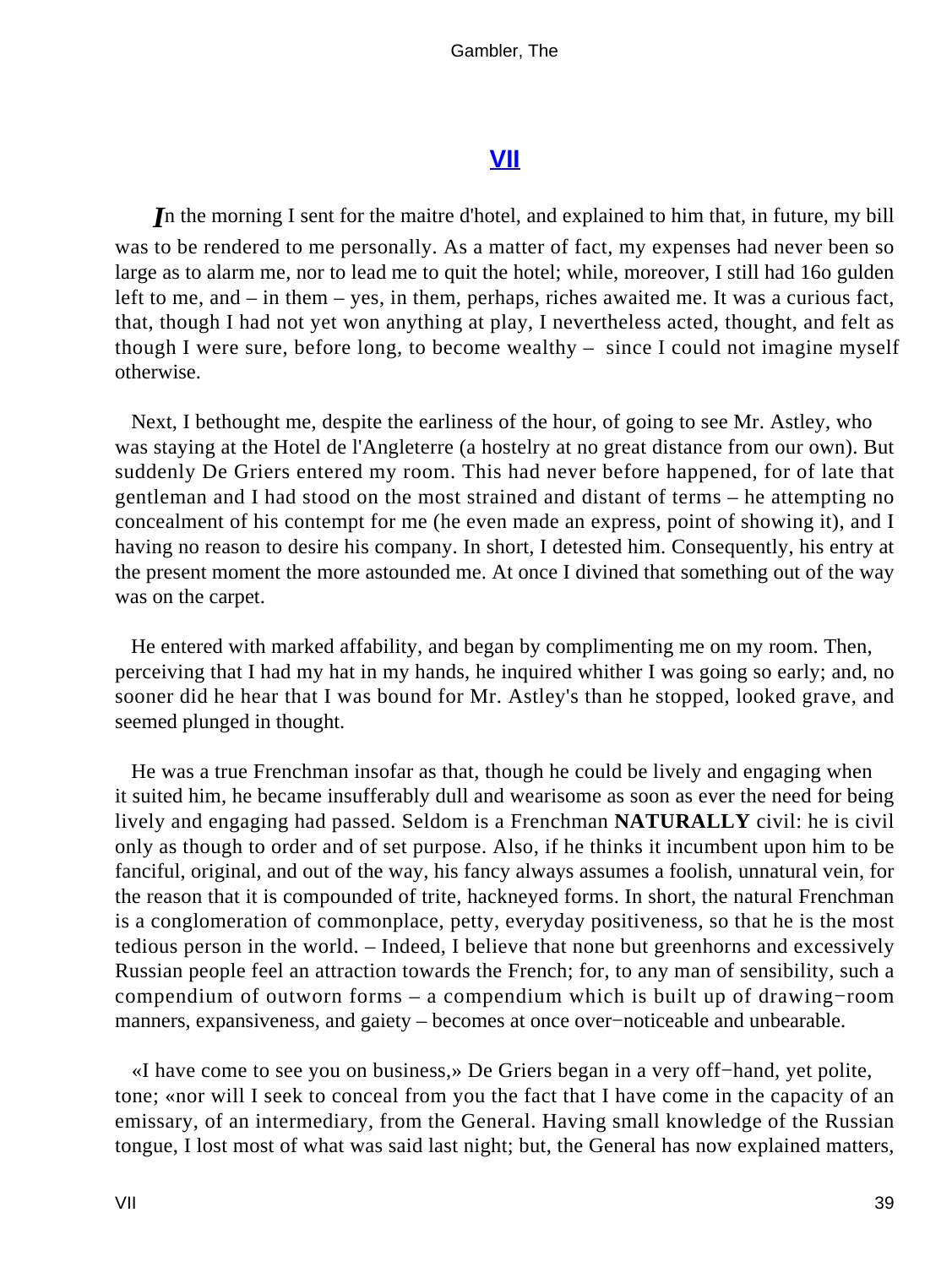and I must confess that  $-\infty$ 

 «See here, Monsieur de Griers,» I interrupted. «I understand that you have undertaken to act in this affair as an intermediary. Of course I am only 'un utchitel,' a tutor, and have never claimed to be an intimate of this household, nor to stand on at all familiar terms with it. Consequently, I do not know the whole of its circumstances. Yet pray explain to me this: have you yourself become one of its members, seeing that you are beginning to take such a part in everything, and are now present as an intermediary?»

 The Frenchman seemed not over−pleased at my question. It was one which was too outspoken for his taste – and he had no mind to be frank with me.

 «I am connected with the General,» he said drily, «partly through business affairs, and partly through special circumstances. My principal has sent me merely to ask you to forego your intentions of last evening. What you contemplate is, I have no doubt, very clever; yet he has charged me to represent to you that you have not the slightest chance of succeeding in your end, since not only will the Baron refuse to receive you, but also he (the Baron) has at his disposal every possible means for obviating further unpleasantness from you. Surely you can see that yourself? What, then, would be the good of going on with it all? On the other hand, the General promises that at the first favourable opportunity he will receive you back into his household, and, in the meantime, will credit you with your salary – with 'vos appointements.' Surely that will suit you, will it not?»

 Very quietly I replied that he (the Frenchman) was labouring under a delusion; that perhaps, after all, I should not be expelled from the Baron's presence, but, on the contrary, be listened to; finally, that I should be glad if Monsieur de Griers would confess that he was now visiting me merely in order to see how far I intended to go in the affair.

 «Good heavens!» cried de Griers. «Seeing that the General takes such an interest in the matter, is there anything very unnatural in his desiring also to know your plans? »

 Again I began my explanations, but the Frenchman only fidgeted and rolled his head about as he listened with an expression of manifest and unconcealed irony on his face. In short, he adopted a supercilious attitude. For my own part, I endeavoured to pretend that I took the affair very seriously. I declared that, since the Baron had gone and complained of me to the General, as though I were a mere servant of the General's, he had, in the first place, lost me my post, and, in the second place, treated me like a person to whom, as to one not qualified to answer for himself, it was not even worth while to speak. Naturally, I said, I felt insulted at this. Yet, comprehending as I did, differences of years, of social status, and so forth (here I could scarcely help smiling), I was not anxious to bring about further scenes by going personally to demand or to request satisfaction of the Baron. All that I felt was that I had a right to go in person and beg the Baron's and the Baroness's pardon – the more so since, of late, I had been feeling unwell and unstrung, and had been in a fanciful condition.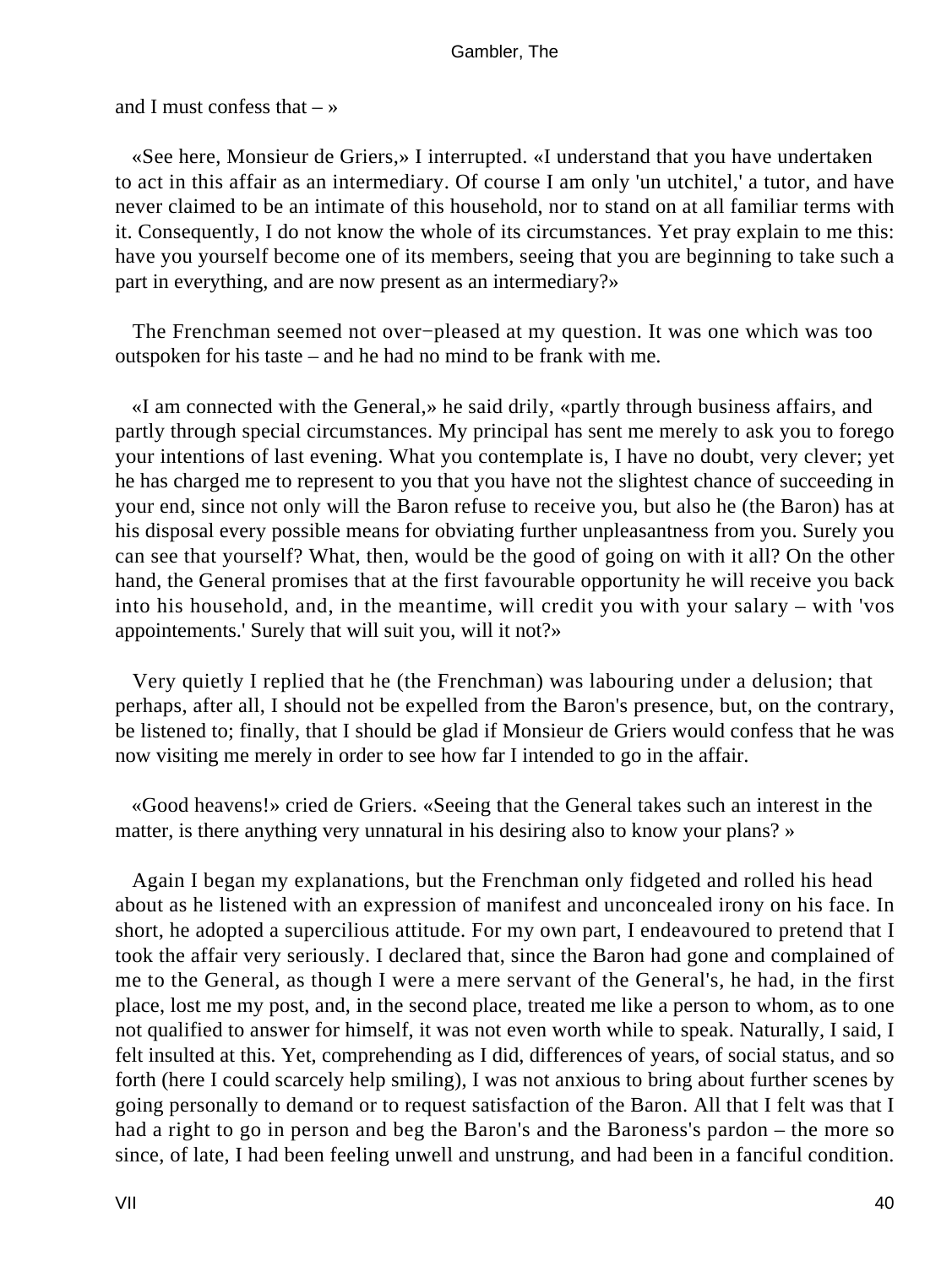And so forth, and so forth. Yet (I continued) the Baron's offensive behaviour to me of yesterday (that is to say, the fact of his referring the matter to the General) as well as his insistence that the General should deprive me of my post, had placed me in such a position that I could not well express my regret to him (the Baron) and to his good lady, for the reason that in all probability both he and the Baroness, with the world at large, would imagine that I was doing so merely because I hoped, by my action, to recover my post. Hence, I found myself forced to request the Baron to express to me **HIS OWN** regrets, as well as to express them in the most unqualified manner – to say, in fact, that he had never had any wish to insult me. After the Baron had done **THAT,** I should, for my part, at once feel free to express to him, whole−heartedly and without reserve, my own regrets.« In short,» I declared in conclusion, « my one desire is that the Baron may make it possible for me to adopt the latter course.»

 «Oh fie! What refinements and subtleties!» exclaimed De Griers. «Besides, what have you to express regret for? Confess, Monsieur, Monsieur – pardon me, but I have forgotten your name – confess, I say, that all this is merely a plan to annoy the General? Or perhaps, you have some other and special end in view? Eh?»

 «In return you must pardon ME, mon cher Marquis, and tell me what you have to do with it.»

«The General  $-\infty$ 

 «But what of the General? Last night he said that, for some reason or another, it behoved him to 'move with especial care at present;' wherefore, he was feeling nervous. But I did not understand the reference.»

 «Yes, there DO exist special reasons for his doing so,» assented De Griers in a conciliatory tone, yet with rising anger. «You are acquainted with Mlle. de Cominges, are you not?»

«Mlle. Blanche, you mean?»

 «Yes, Mlle. Blanche de Cominges. Doubtless you know also that the General is in love with this young lady, and may even be about to marry her before he leaves here? Imagine, therefore, what any scene or scandal would entail upon him!»

«I cannot see that the marriage scheme need, be affected by scenes or scandals.»

 «Mais le Baron est si irascible – un caractere prussien, vous savez! Enfin il fera une querelle d'Allemand.»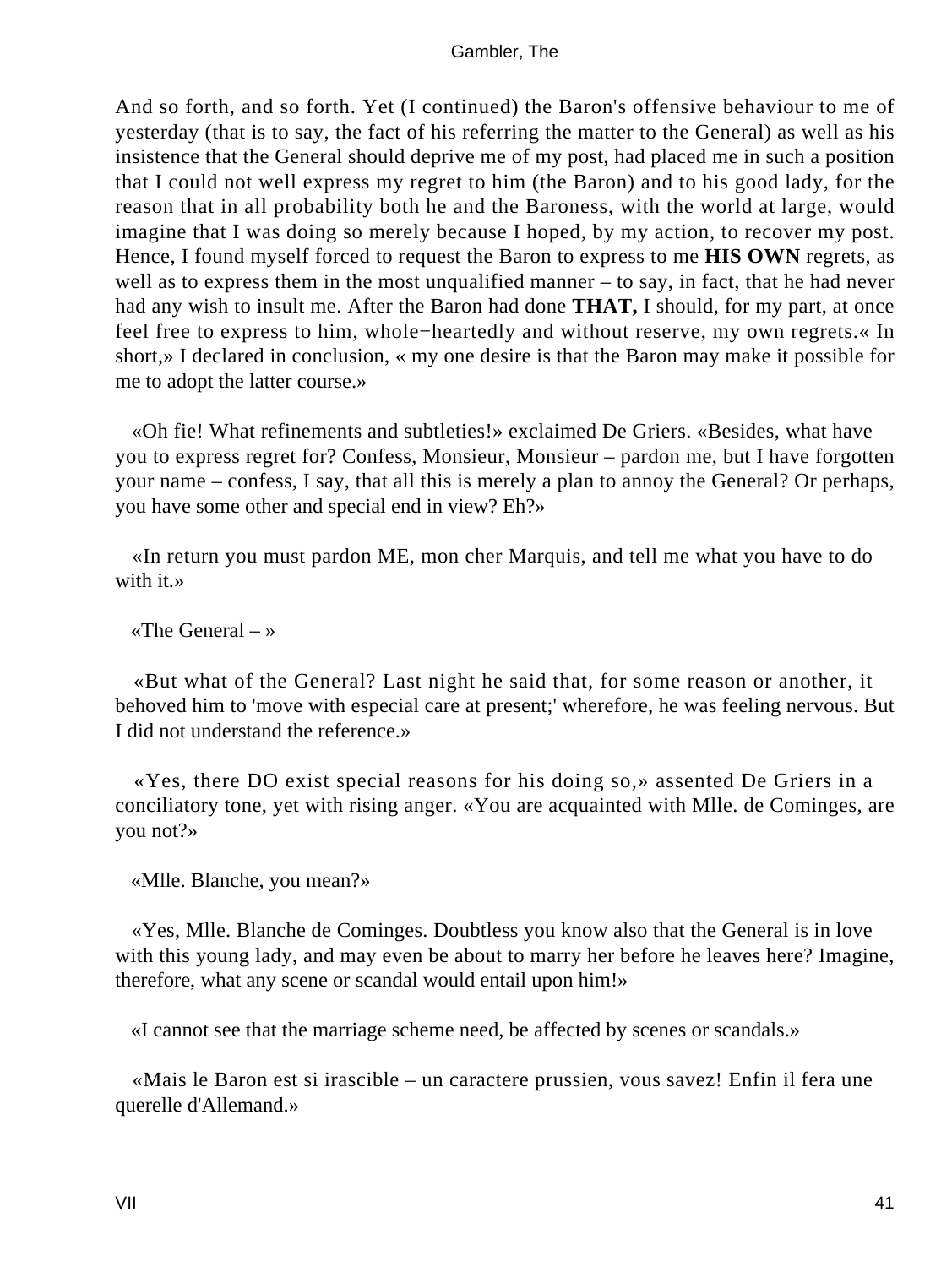«I do not care,» I replied, «seeing that I no longer belong to his household» (of set purpose I was trying to talk as senselessly as possible). «But is it quite settled that Mlle. is to marry the General? What are they waiting for? Why should they conceal such a matter – at all events from ourselves, the General's own party?»

 «I cannot tell you. The marriage is not yet a settled affair, for they are awaiting news from Russia. The General has business transactions to arrange.»

«Ah! Connected, doubtless, with madame his mother?»

De Griers shot at me a glance of hatred.

 «To cut things short,» he interrupted, «I have complete confidence in your native politeness, as well as in your tact and good sense. I feel sure that you will do what I suggest, even if it is only for the sake of this family which has received you as a kinsman into its bosom and has always loved and respected you.»

 «Be so good as to observe,» I remarked, «that the same family has just **EXPELLED** me from its bosom. All that you are saying you are saying but for show; but, when people have just said to you, 'Of course we do not wish to turn you out, yet, for the sake of appearance's, you must **PERMIT** yourself to be turned out,' nothing can matter very much.»

 «Very well, then,» he said, in a sterner and more arrogant tone. «Seeing that my solicitations have had no effect upon you, it is my duty to mention that other measures will be taken. There exist here police, you must remember, and this very day they shall send you packing. Que diable! To think of a blanc bec like yourself challenging a person like the Baron to a duel! Do you suppose that you will be **ALLOWED** to do such things? Just try doing them, and see if any one will be afraid of you! The reason why I have asked you to desist is that I can see that your conduct is causing the General annoyance. Do you believe that the Baron could not tell his lacquey simply to put you out of doors?»

 «Nevertheless I should not GO out of doors,» I retorted with absolute calm. «You are labouring under a delusion, Monsieur de Griers. The thing will be done in far better trim than you imagine. I was just about to start for Mr. Astley's, to ask him to be my intermediary – in other words, my second. He has a strong liking for me, and I do not think that he will refuse. He will go and see the Baron on MY behalf, and the Baron will certainly not decline to receive him. Although I am only a tutor – a kind of subaltern, Mr. Astley is known to all men as the nephew of a real English lord, the Lord Piebroch, as well as a lord in his own right. Yes, you may be pretty sure that the Baron will be civil to Mr. Astley, and listen to him. Or, should he decline to do so, Mr. Astley will take the refusal as a personal affront to himself (for you know how persistent the English are?) and thereupon introduce to the Baron a friend of his own (and he has many friends in a good position). That being so, picture to yourself the issue of the affair – an affair which will not quite end as you think it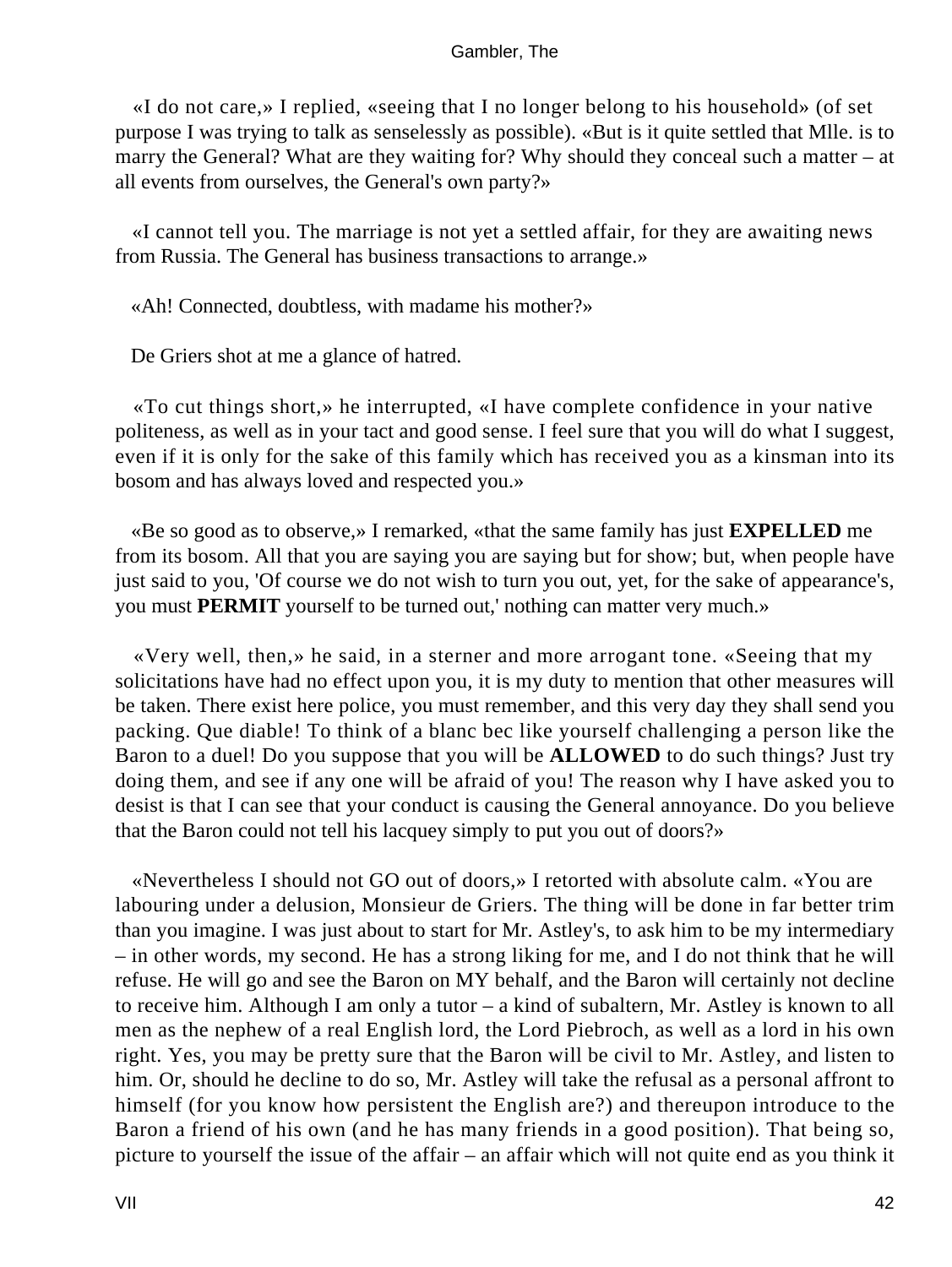will.»

 This caused the Frenchman to bethink him of playing the coward. «Really things may be as this fellow says,» he evidently thought. «Really he **MIGHT** be able to engineer another scene.»

 «Once more I beg of you to let the matter drop,» he continued in a tone that was now entirely conciliatory. «One would think that it actually **PLEASED** you to have scenes! Indeed, it is a brawl rather than genuine satisfaction that you are seeking. I have said that the affair may prove to be diverting, and even clever, and that possibly you may attain something by it; yet none the less I tell you» (he said this only because he saw me rise and reach for my hat) «that I have come hither also to hand you these few words from a certain person. Read them, please, for I must take her back an answer.»

 So saying, he took from his pocket a small, compact, wafer−sealed note, and handed it to me. In Polina's handwriting I read:

 "I hear that you are thinking of going on with this affair. You have lost your temper now, and are beginning to play the fool! Certain circumstances, however, I may explain to you later. Pray cease from your folly, and put a check upon yourself. For folly it all is. I have need of you, and, moreover, you have promised to obey me. Remember the Shlangenberg. I ask you to be obedient. If necessary, I shall even BID you be obedient. – Your own POLINA.

 «P.S. – If so be that you still bear a grudge against me for what happened last night, pray forgive me.»

 Everything, to my eyes, seemed to change as I read these words. My lips grew pale, and I began to tremble. Meanwhile, the cursed Frenchman was eyeing me discreetly and askance, as though he wished to avoid witnessing my confusion. It would have been better if he had laughed outright.

 «Very well,» I said, «you can tell Mlle. not to disturb herself. But,» I added sharply, «I would also ask you why you have been so long in handing me this note? Instead of chattering about trifles, you ought to have delivered me the missive at once – if you have really come commissioned as you say.»

 «Well, pardon some natural haste on my part, for the situation is so strange. I wished first to gain some personal knowledge of your intentions; and, moreover, I did not know the contents of the note, and thought that it could be given you at any time.»

 «I understand,» I replied. «So you were ordered to hand me the note only in the last resort, and if you could not otherwise appease me? Is it not so? Speak out, Monsieur de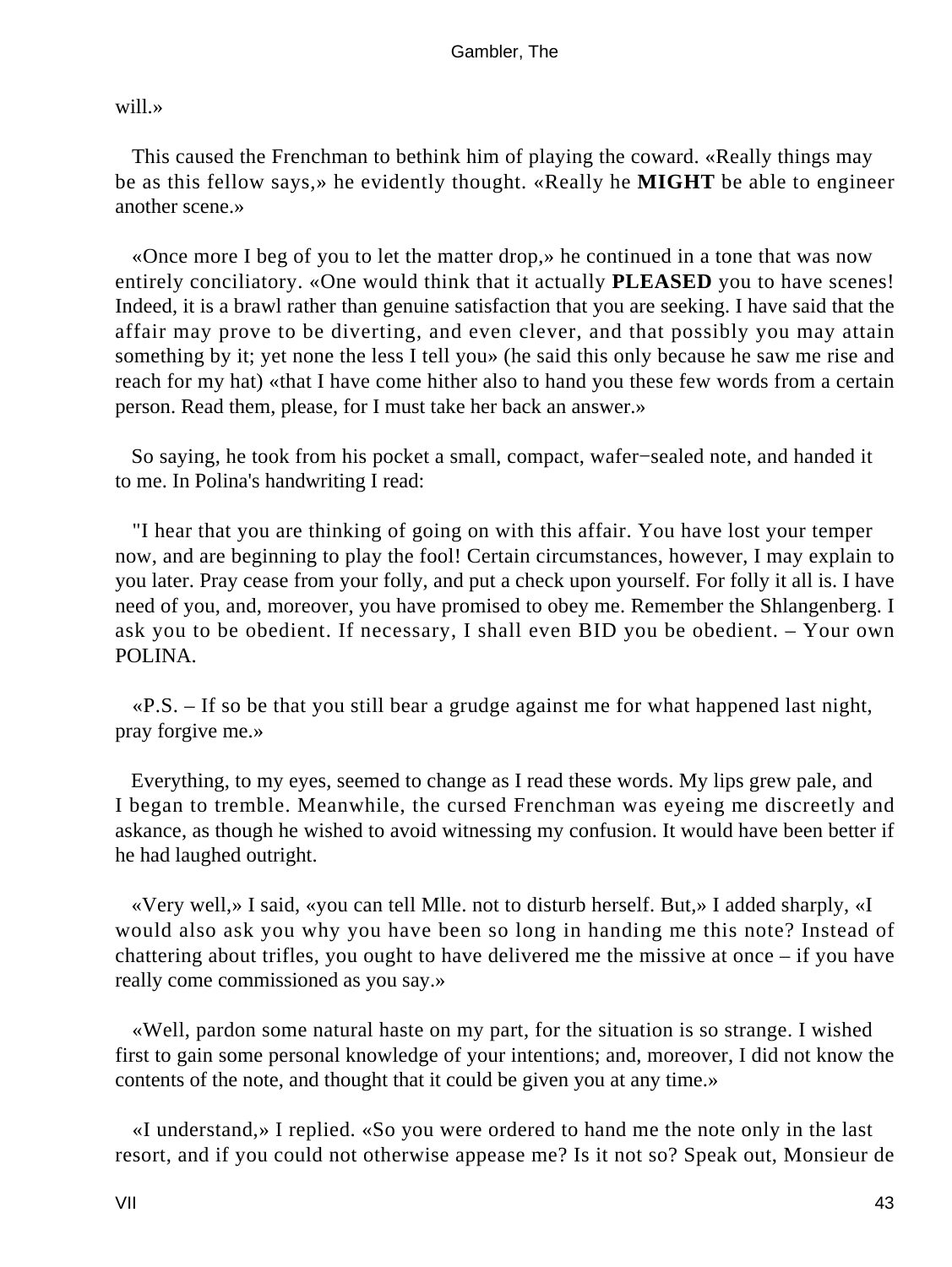## Griers.»

 «Perhaps,» said he, assuming a look of great forbearance, but gazing at me in a meaning way.

 I reached for my hat; whereupon he nodded, and went out. Yet on his lips I fancied that I could see a mocking smile. How could it have been otherwise?

 «You and I are to have a reckoning later, Master Frenchman,» I muttered as I descended the stairs. «Yes, we will measure our strength together.» Yet my thoughts were all in confusion, for again something seemed to have struck me dizzy. Presently the air revived me a little, and, a couple of minutes later, my brain had sufficiently cleared to enable two ideas in particular to stand out in it. Firstly, I asked myself, which of the absurd, boyish, and extravagant threats which I had uttered at random last night had made everybody so alarmed? Secondly, what was the influence which this Frenchman appeared to exercise over Polina? He had but to give the word, and at once she did as he desired – at once she wrote me a note to beg of me to forbear! Of course, the relations between the pair had, from the first, been a riddle to me – they had been so ever since I had first made their acquaintance. But of late I had remarked in her a strong aversion for, even a contempt for – him, while, for his part, he had scarcely even looked at her, but had behaved towards her always in the most churlish fashion. Yes, I had noted that. Also, Polina herself had mentioned to me her dislike for him, and delivered herself of some remarkable confessions on the subject. Hence, he must have got her into his power somehow – somehow he must be holding her as in a vice.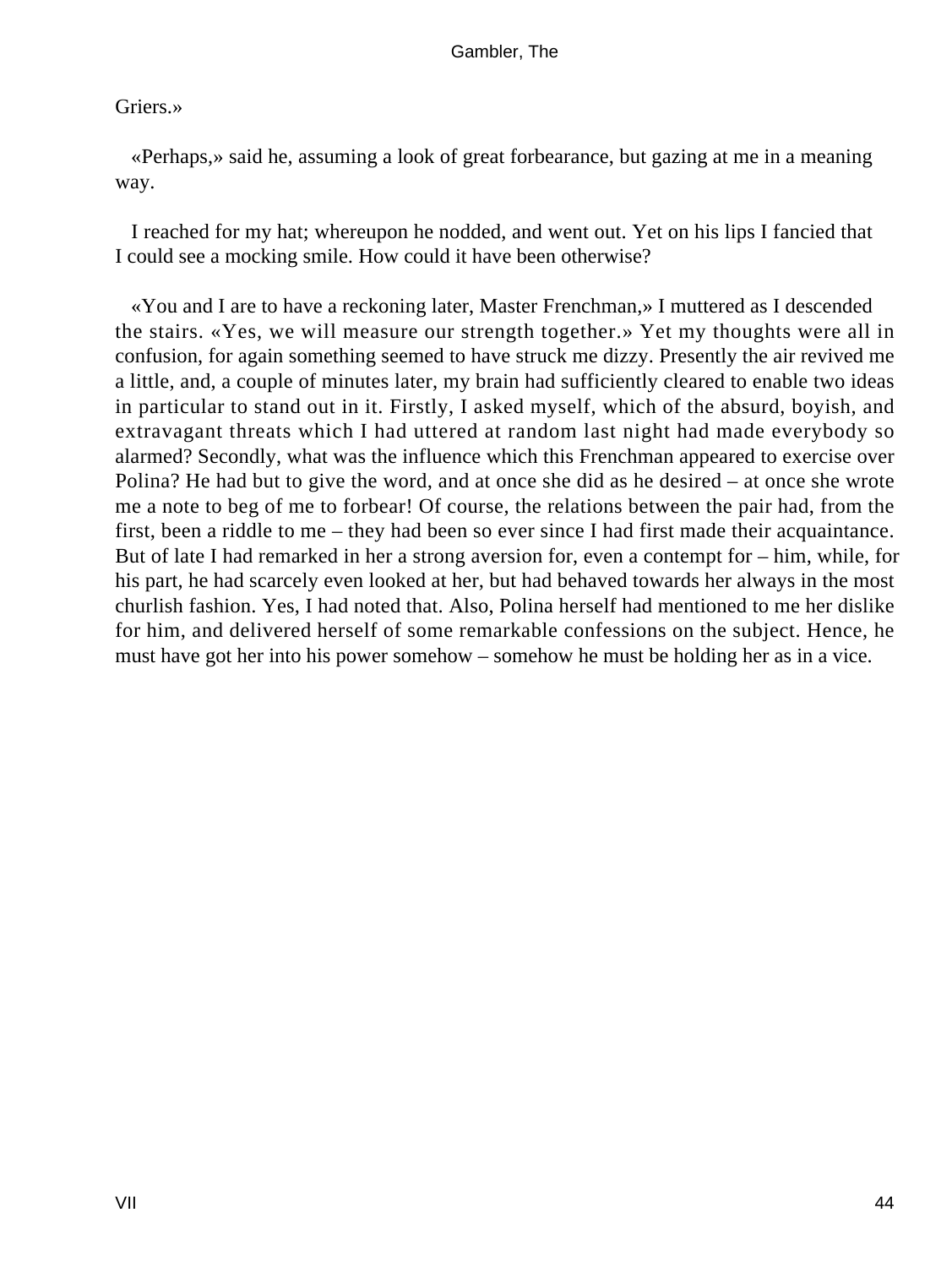# **[VIII](#page-135-0)**

*A*ll at once, on the Promenade, as it was called – that is to say, in the Chestnut Avenue – I came face to face with my Englishman.

 «I was just coming to see you,» he said; «and you appear to be out on a similar errand. So you have parted with your employers?»

 «How do you know that?» I asked in astonishment. «Is **EVERY ONE** aware of the fact? »

 «By no means. Not every one would consider such a fact to be of moment. Indeed, I have never heard any one speak of it.»

«Then how come you to know it?»

 «Because I have had occasion to do so. Whither are you bound? I like you, and was therefore coming to pay you a visit.»

 «What a splendid fellow you are, Mr. Astley!» I cried, though still wondering how he had come by his knowledge. «And since I have not yet had my coffee, and you have, in all probability, scarcely tasted yours, let us adjourn to the Casino Cafe, where we can sit and smoke and have a talk.»

 The cafe in question was only a hundred paces away; so, when coffee had been brought, we seated ourselves, and I lit a cigarette. Astley was no smoker, but, taking a seat by my side, he prepared himself to listen.

 «I do not intend to go away,» was my first remark. «I intend, on the contrary, to remain here.»

«That I never doubted,» he answered good−humouredly.

 It is a curious fact that, on my way to see him, I had never even thought of telling him of my love for Polina. In fact, I had purposely meant to avoid any mention of the subject. Nor, during our stay in the place, had I ever made aught but the scantiest reference to it. You see, not only was Astley a man of great reserve, but also from the first I had perceived that Polina had made a great impression upon him, although he never spoke of her. But now, strangely enough, he had no sooner seated himself and bent his steely gaze upon me, than, for some reason or another, I felt moved to tell him everything – to speak to him of my love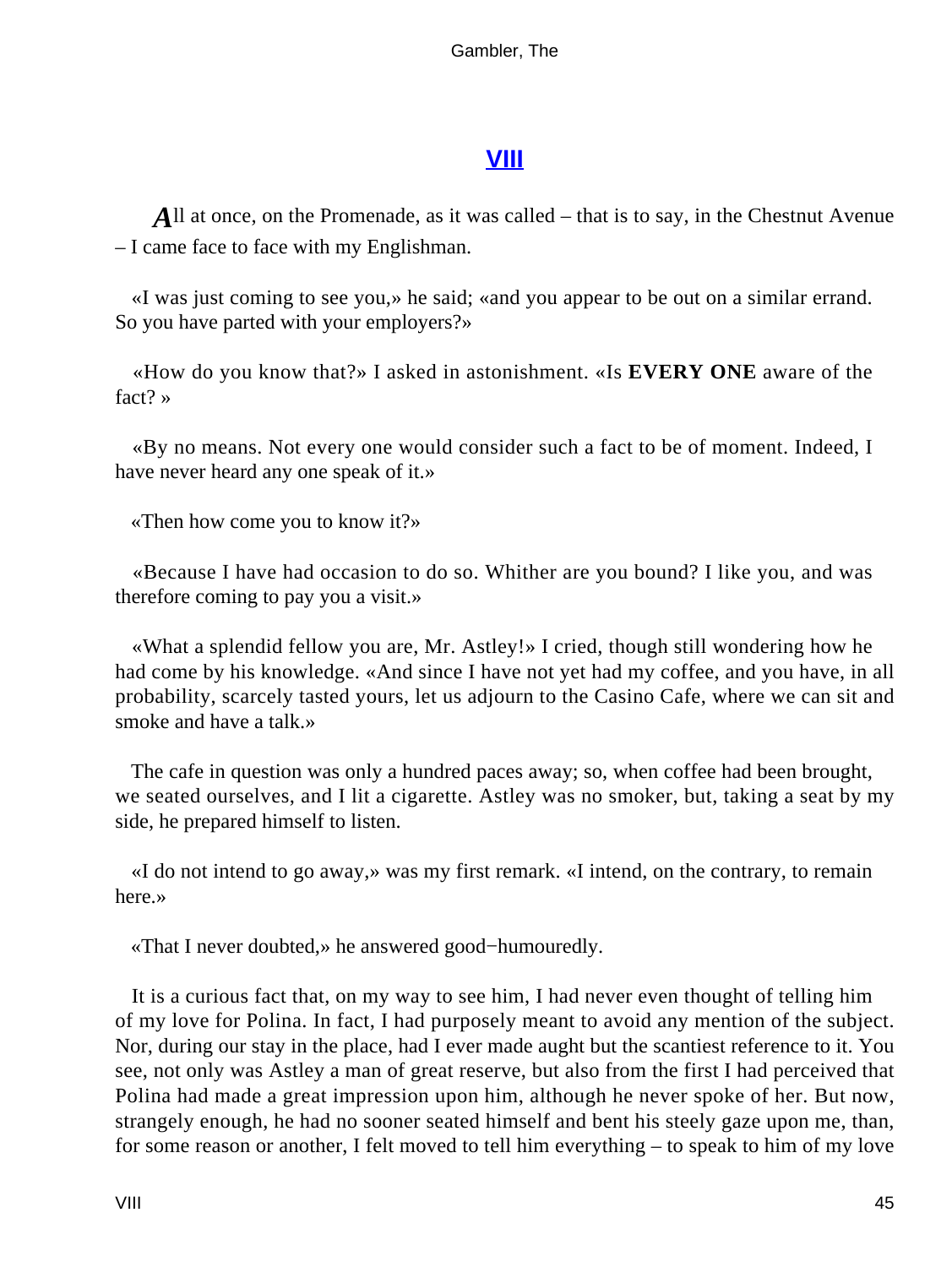in all its phases. For an hour and a half did I discourse on the subject, and found it a pleasure to do so, even though this was the first occasion on which I had referred to the matter. Indeed, when, at certain moments, I perceived that my more ardent passages confused him, I purposely increased my ardour of narration. Yet one thing I regret: and that is that I made references to the Frenchman which were a little over−personal.

 Mr. Astley sat without moving as he listened to me. Not a word nor a sound of any kind did he utter as he stared into my eyes. Suddenly, however, on my mentioning the Frenchman, he interrupted me, and inquired sternly whether I did right to speak of an extraneous matter (he had always been a strange man in his mode of propounding questions).

«No, I fear not,» I replied.

«And concerning this Marquis and Mlle. Polina you know nothing beyond surmise?»

 Again I was surprised that such a categorical question should come from such a reserved individual.

«No, I know nothing **FOR CERTAIN** about them» was my reply. «No – nothing.»

 «Then you have done very wrong to speak of them to me, or even to imagine things about them.»

 «Quite so, quite so,» I interrupted in some astonishment. «I admit that. Yet that is not the question.» Whereupon I related to him in detail the incident of two days ago. I spoke of Polina's outburst, of my encounter with the Baron, of my dismissal, of the General's extraordinary pusillanimity, and of the call which De Griers had that morning paid me. In conclusion, I showed Astley the note which I had lately received.

 «What do you make of it?» I asked. «When I met you I was just coming to ask you your opinion. For myself, I could have killed this Frenchman, and am not sure that I shall not do so even yet.»

 «I feel the same about it,» said Mr. Astley. «As for Mlle. Polina – well, you yourself know that, if necessity drives, one enters into relation with people whom one simply detests. Even between this couple there may be something which, though unknown to you, depends upon extraneous circumstances. For, my own part, I think that you may reassure yourself – or at all events partially. And as for Mlle. Polina's proceedings of two days ago, they were, of course, strange; not because she can have meant to get rid of you, or to earn for you a thrashing from the Baron's cudgel (which for some curious reason, he did not use, although he had it ready in his hands), but because such proceedings on the part of such – well, of such a refined lady as Mlle. Polina are, to say the least of it, unbecoming. But she cannot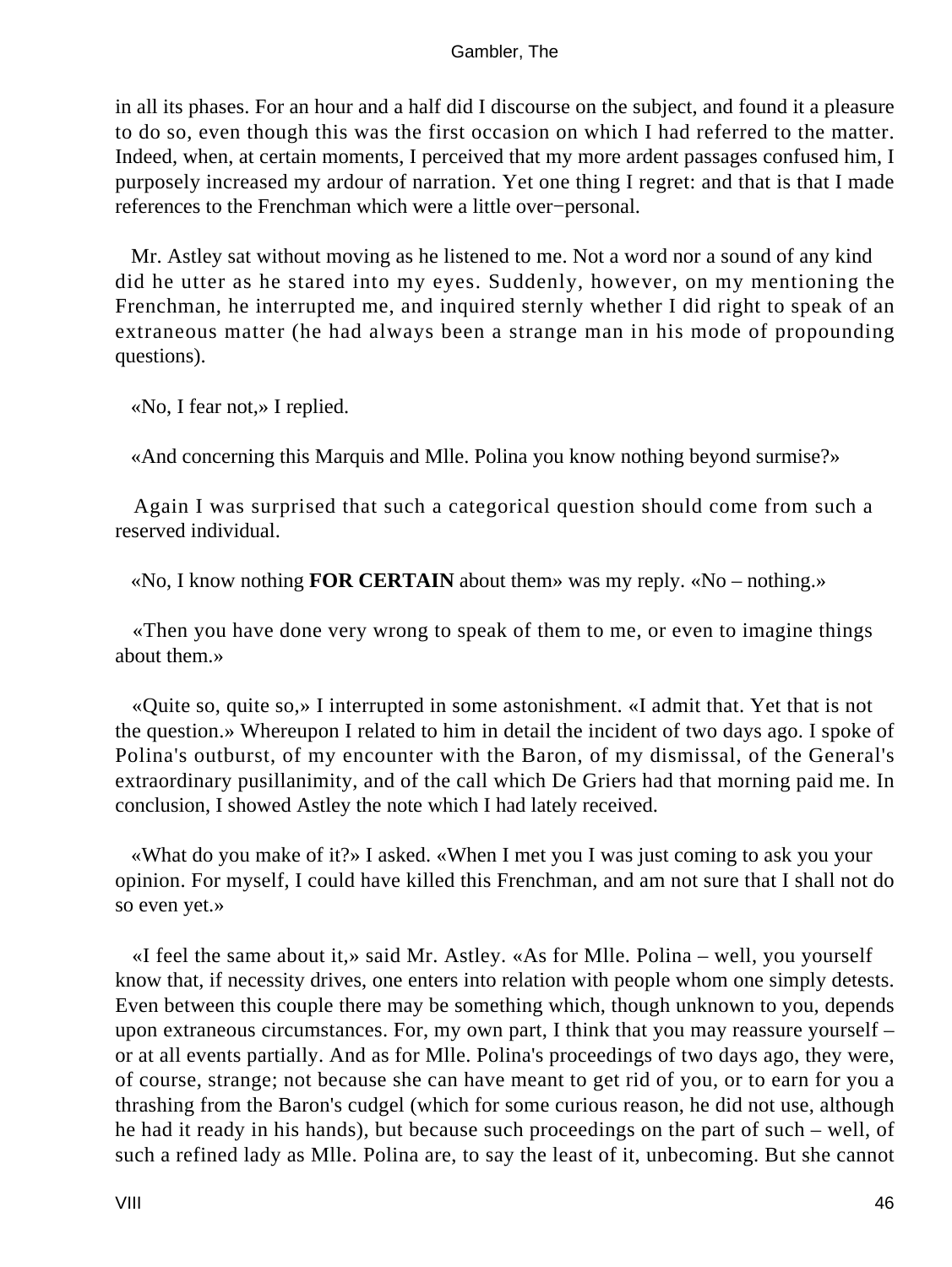have guessed that you would carry out her absurd wish to the letter?»

 «Do you know what?» suddenly I cried as I fixed Mr. Astley with my gaze. «I believe that you have already heard the story from some one – very possibly from Mlle. Polina herself?»

In return he gave me an astonished stare.

 «Your eyes look very fiery,» he said with a return of his former calm, «and in them I can read suspicion. Now, you have no right whatever to be suspicious. It is not a right which I can for a moment recognise, and I absolutely refuse to answer your questions.»

 «Enough! You need say no more,» I cried with a strange emotion at my heart, yet not altogether understanding what had aroused that emotion in my breast. Indeed, when, where, and how could Polina have chosen Astley to be one of her confidants? Of late I had come rather to overlook him in this connection, even though Polina had always been a riddle to me – so much so that now, when I had just permitted myself to tell my friend of my infatuation in all its aspects, I had found myself struck, during the very telling, with the fact that in my relations with her I could specify nothing that was explicit, nothing that was positive. On the contrary, my relations had been purely fantastic, strange, and unreal; they had been unlike anything else that I could think of.

 «Very well, very well,» I replied with a warmth equal to Astley's own. «Then I stand confounded, and have no further opinions to offer. But you are a good fellow, and I am glad to know what you think about it all, even though I do not need your advice.»

Then, after a pause, I resumed:

 «For instance, what reason should you assign for the General taking fright in this way? Why should my stupid clowning have led the world to elevate it into a serious incident? Even De Griers has found it necessary to put in his oar (and he only interferes on the most important occasions), and to visit me, and to address to me the most earnest supplications. Yes, HE, De Griers, has actually been playing the suppliant to ME! And, mark you, although he came to me as early as nine o'clock, he had ready−prepared in his hand Mlle. Polina's note. When, I would ask, was that note written? Mlle. Polina must have been aroused from sleep for the express purpose of writing it. At all events the circumstance shows that she is an absolute slave to the Frenchman, since she actually begs my pardon in the note – actually begs my pardon! Yet what is her personal concern in the matter? Why is she interested in it at all? Why, too, is the whole party so afraid of this precious Baron? And what sort of a business do you call it for the General to be going to marry Mlle. Blanche de Cominges? He told me last night that, because of the circumstance, he must 'move with especial care at present.' What is your opinion of it all? Your look convinces me that you know more about it than I do.»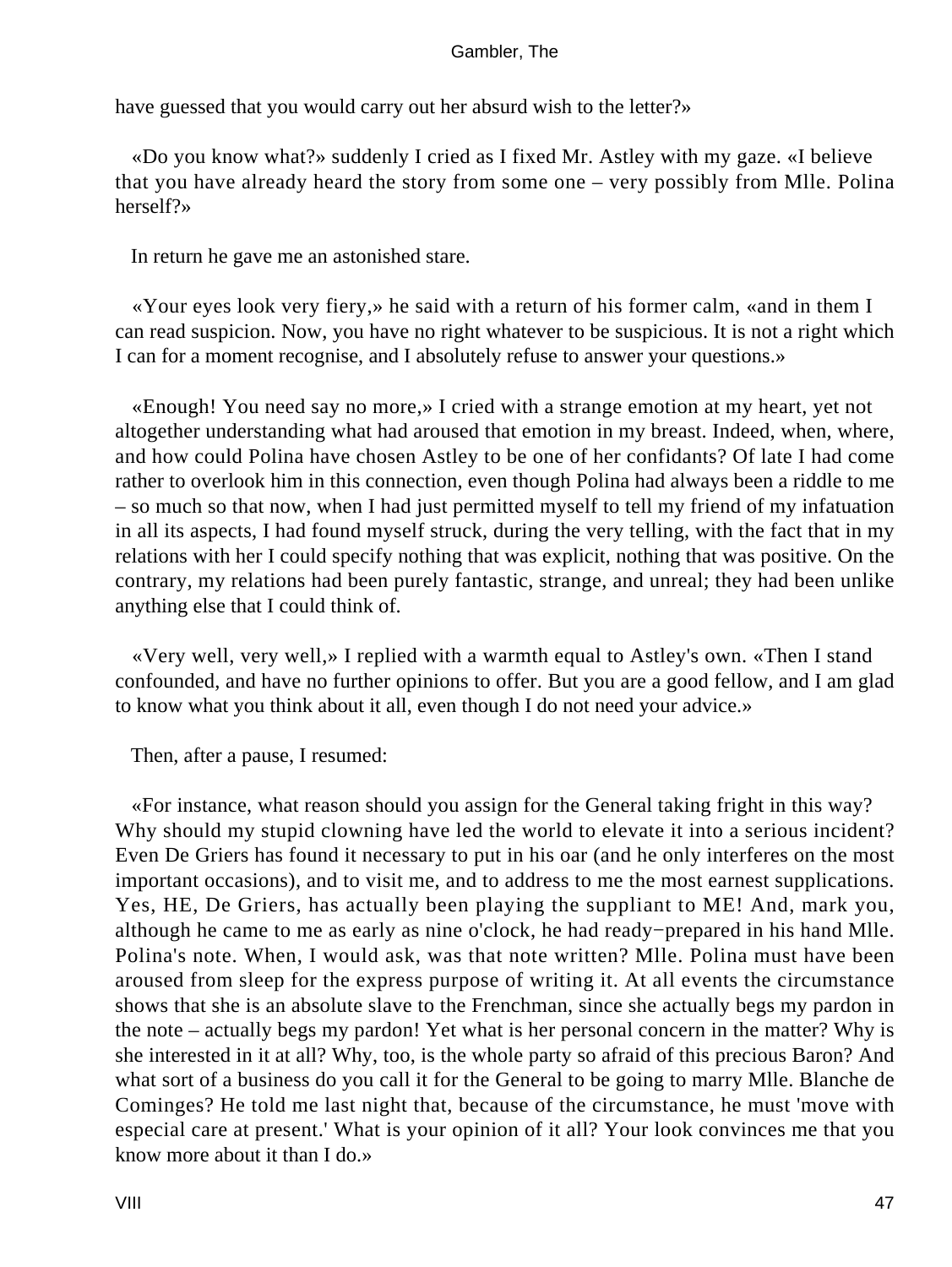Mr. Astley smiled and nodded.

 «Yes, I think **I DO** know more about it than you do,» he assented. «The affair centres around this Mlle. Blanche. Of that I feel certain.»

 «And what of Mlle. Blanche?» I cried impatiently (for in me there had dawned a sudden hope that this would enable me to discover something about Polina).

 «Well, my belief is that at the present moment Mlle. Blanche has, in very truth, a special reason for wishing to avoid any trouble with the Baron and the Baroness. It might lead not only to some unpleasantness, but even to a scandal.»

«Oh, oh! »

 «Also I may tell you that Mlle. Blanche has been in Roulettenberg before, for she was staying here three seasons ago. I myself was in the place at the time, and in those days Mlle. Blanche was not known as Mlle. de Cominges, nor was her mother, the Widow de Cominges, even in existence. In any case no one ever mentioned the latter. De Griers, too, had not materialised, and I am convinced that not only do the parties stand in no relation to one another, but also they have not long enjoyed one another's acquaintance. Likewise, the Marquisate de Griers is of recent creation. Of that I have reason to be sure, owing to a certain circumstance. Even the name De Griers itself may be taken to be a new invention, seeing that I have a friend who once met the said 'Marquis' under a different name altogether.»

«Yet he possesses a good circle of friends?»

 «Possibly. Mlle. Blanche also may possess that. Yet it is not three years since she received from the local police, at the instance of the Baroness, an invitation to leave the town. And she left it.»

«But why?»

 «Well, I must tell you that she first appeared here in company with an Italian – a prince of some sort, a man who bore an historic name (Barberini or something of the kind). The fellow was simply a mass of rings and diamonds – real diamonds, too – and the couple used to drive out in a marvellous carriage. At first Mlle. Blanche played 'trente et quarante' with fair success, but, later, her luck took a marked change for the worse. I distinctly remember that in a single evening she lost an enormous sum. But worse was to ensue, for one fine morning her prince disappeared – horses, carriage, and all. Also, the hotel bill which he left unpaid was enormous. Upon this Mlle. Zelma (the name which she assumed after figuring as Madame Barberini) was in despair. She shrieked and howled all over the hotel, and even tore her clothes in her frenzy. In the hotel there was staying also a Polish count (you must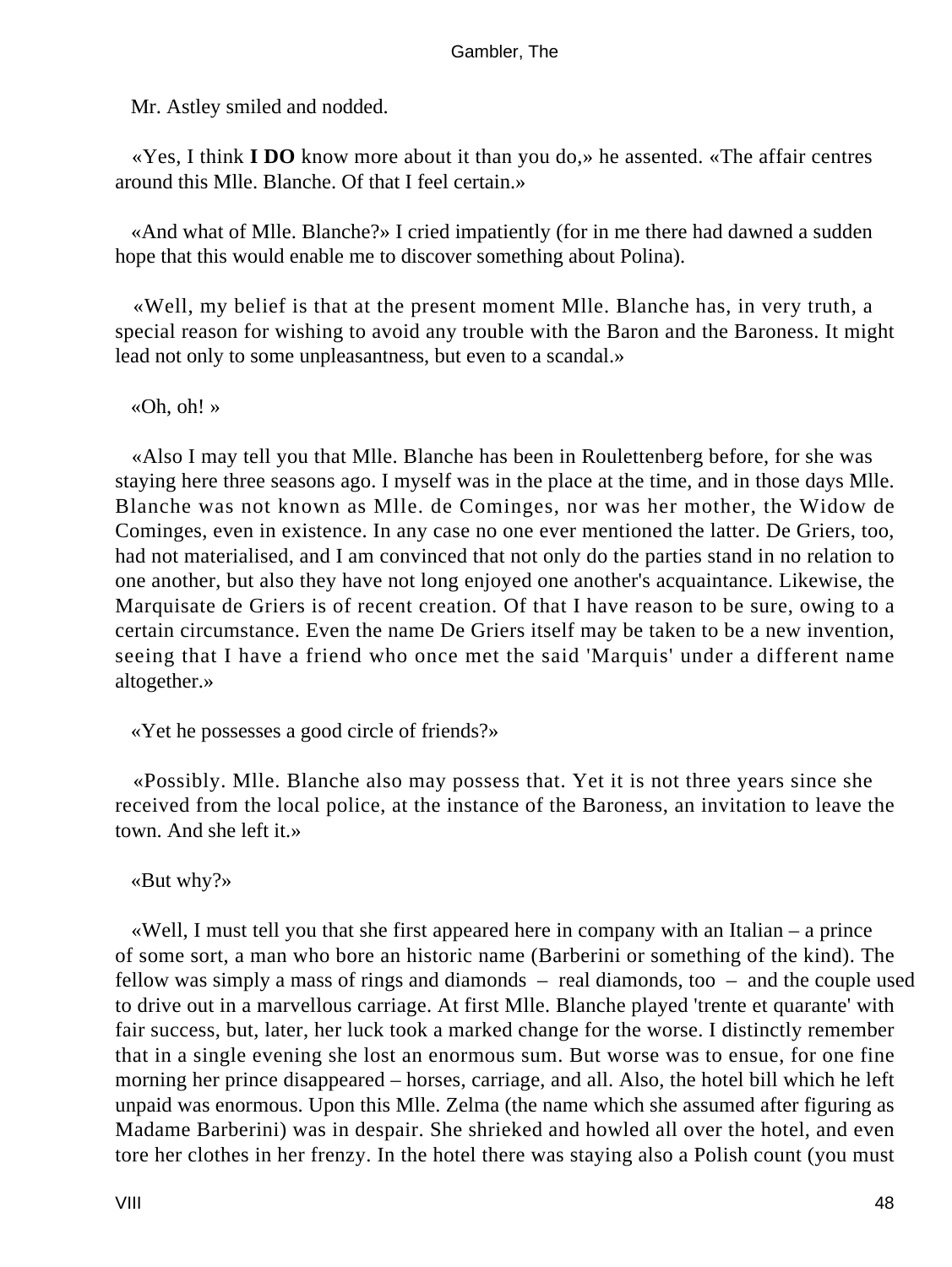know that ALL travelling Poles are counts!), and the spectacle of Mlle. Zelma tearing her clothes and, catlike, scratching her face with her beautiful, scented nails produced upon him a strong impression. So the pair had a talk together, and, by luncheon time, she was consoled. Indeed, that evening the couple entered the Casino arm−in−arm – Mlle. Zelma laughing loudly, according to her custom, and showing even more expansiveness in her manners than she had before shown. For instance, she thrust her way into the file of women roulette−players in the exact fashion of those ladies who, to clear a space for themselves at the tables, push their fellow−players roughly aside. Doubtless you have noticed them?»

## «Yes, certainly.»

 «Well, they are not worth noticing. To the annoyance of the decent public they are allowed to remain here – at all events such of them as daily change 4000 franc notes at the tables (though, as soon as ever these women cease to do so, they receive an invitation to depart). However, Mlle. Zelma continued to change notes of this kind, but her play grew more and more unsuccessful, despite the fact that such ladies' luck is frequently good, for they have a surprising amount of cash at their disposal. Suddenly, the Count too disappeared, even as the Prince had done, and that same evening Mlle. Zelma was forced to appear in the Casino alone. On this occasion no one offered her a greeting. Two days later she had come to the end of her resources; whereupon, after staking and losing her last louis d'or she chanced to look around her, and saw standing by her side the Baron Burmergelm, who had been eyeing her with fixed disapproval. To his distaste, however, Mlle. paid no attention, but, turning to him with her well−known smile, requested him to stake, on her behalf, ten louis on the red. Later that evening a complaint from the Baroness led the authorities to request Mlle. not to re−enter the Casino. If you feel in any way surprised that I should know these petty and unedifying details, the reason is that I had them from a relative of mine who, later that evening, drove Mlle. Zelma in his carriage from Roulettenberg to Spa. Now, mark you, Mlle. wants to become Madame General, in order that, in future, she may be spared the receipt of such invitations from Casino authorities as she received three years ago. At present she is not playing; but that is only because, according to the signs, she is lending money to other players. Yes, that is a much more paying game. I even suspect that the unfortunate General is himself in her debt, as well as, perhaps, also De Griers. Or, it may be that the latter has entered into a partnership with her. Consequently you yourself will see that, until the marriage shall have been consummated, Mlle. would scarcely like to have the attention of the Baron and the Baroness drawn to herself. In short, to any one in her position, a scandal would be most detrimental. You form a member of the menage of these people; wherefore, any act of yours might cause such a scandal – and the more so since daily she appears in public arm in arm with the General or with Mlle. Polina. NOW do you understand?»

 «No, I do not!» I shouted as I banged my fist down upon the table – banged it with such violence that a frightened waiter came running towards us. «Tell me, Mr. Astley, why, if you knew this history all along, and, consequently, always knew who this Mlle. Blanche is,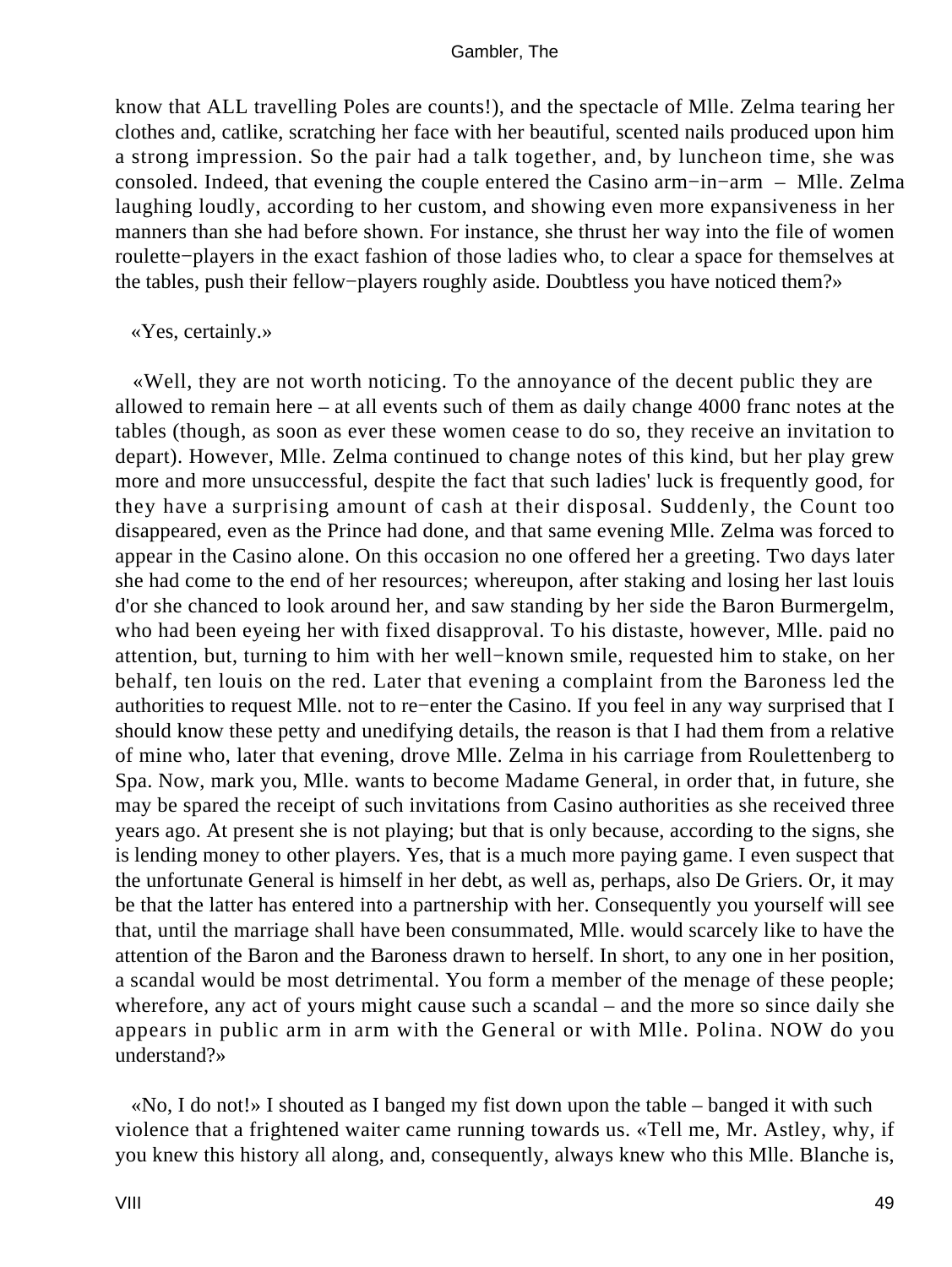you never warned either myself or the General, nor, most of all, Mlle. Polina» (who is accustomed to appear in the Casino – in public everywhere with Mlle. Blanche).« How could you do it?»

 «It would have done no good to warn you,» he replied quietly, «for the reason that you could have effected nothing. Against what was I to warn you? As likely as not, the General knows more about Mlle. Blanche even than I do; yet the unhappy man still walks about with her and Mlle. Polina. Only yesterday I saw this Frenchwoman riding, splendidly mounted, with De Griers, while the General was careering in their wake on a roan horse. He had said, that morning, that his legs were hurting him, yet his riding−seat was easy enough. As he passed I looked at him, and the thought occurred to me that he was a man lost for ever. However, it is no affair of mine, for I have only recently had the happiness to make Mlle. Polina's acquaintance. Also» – he added this as an afterthought – «I have already told you that I do not recognise your right to ask me certain questions, however sincere be my liking for you.»

 «Enough,» I said, rising. «To me it is as clear as day that Mlle. Polina knows all about this Mlle. Blanche, but cannot bring herself to part with her Frenchman; wherefore, she consents also to be seen in public with Mlle. Blanche. You may be sure that nothing else would ever have induced her either to walk about with this Frenchwoman or to send me a note not to touch the Baron. Yes, it is **THERE** that the influence lies before which everything in the world must bow! Yet she herself it was who launched me at the Baron! The devil take it, but I was left no choice in the matter.»

 «You forget, in the first place, that this Mlle. de Cominges is the General's inamorata, and, in the second place, that Mlle. Polina, the General's step−daughter, has a younger brother and sister who, though they are the General's own children, are completely neglected by this madman, and robbed as well.»

 «Yes, yes; that is so. For me to go and desert the children now would mean their total abandonment; whereas, if I remain, I should be able to defend their interests, and, perhaps, to save a moiety of their property. Yes, yes; that is quite true. And yet, and yet – Oh, I can well understand why they are all so interested in the General's mother!»

«In whom? » asked Mr. Astley.

 «In the old woman of Moscow who declines to die, yet concerning whom they are for ever expecting telegrams to notify the fact of her death.»

 «Ah, then of course their interests centre around her. It is a question of succession. Let that but be settled, and the General will marry, Mlle. Polina will be set free, and De Griers – »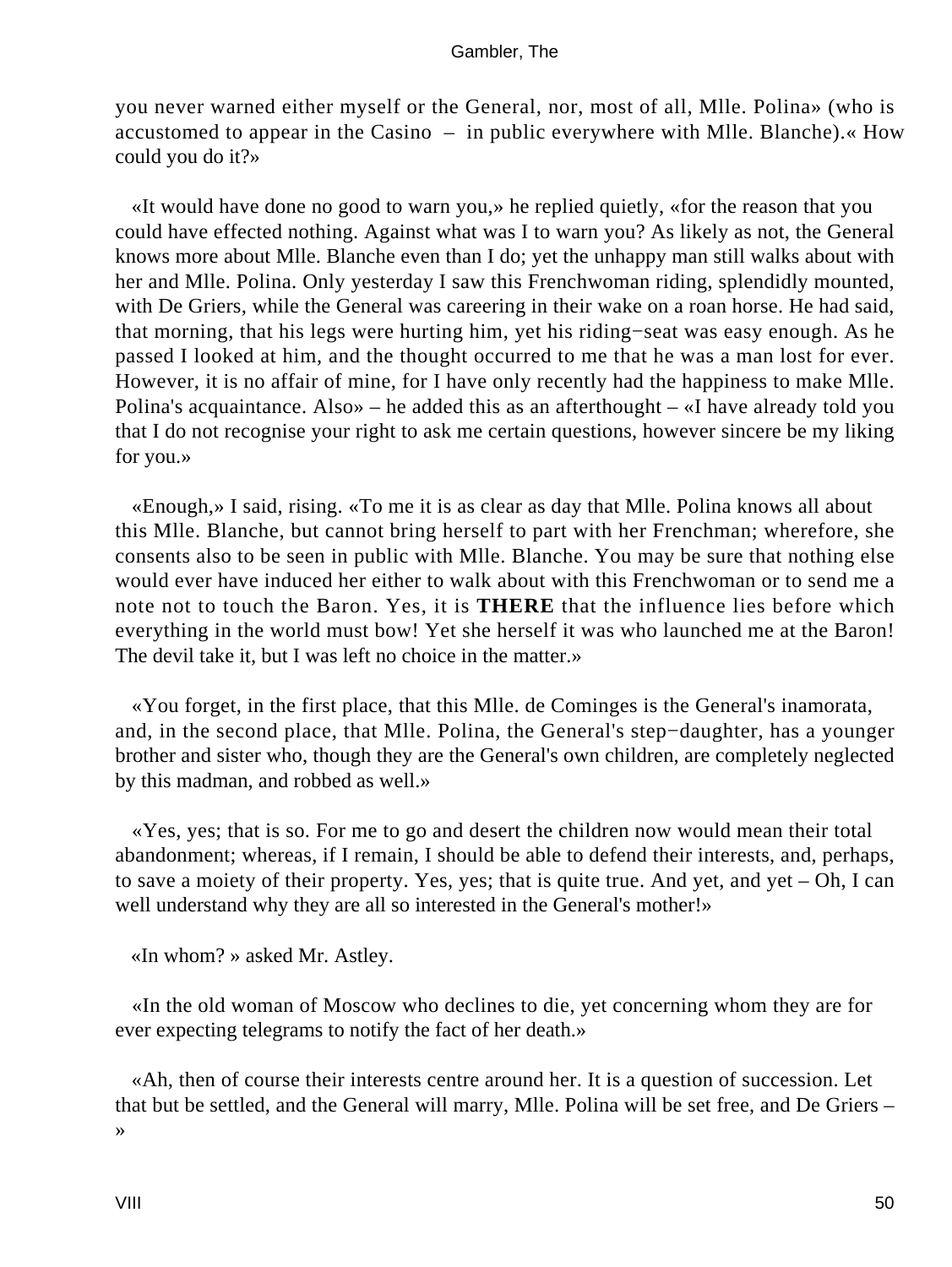«Yes, and De Griers?»

«Will be repaid his money, which is what he is now waiting for.»

«What? You think that he is waiting for that?»

«I know of nothing else,» asserted Mr. Astley doggedly.

 «But, I do, I do!» I shouted in my fury. «He is waiting also for the old woman's will, for the reason that it awards Mlle. Polina a dowry. As soon as ever the money is received, she will throw herself upon the Frenchman's neck. All women are like that. Even the proudest of them become abject slaves where marriage is concerned. What Polina is good for is to fall head over ears in love. That is MY opinion. Look at her – especially when she is sitting alone, and plunged in thought. All this was pre−ordained and foretold, and is accursed. Polina could perpetrate any mad act. She – she – But who called me by name?» I broke off. «Who is shouting for me? I heard some one calling in Russian, 'Alexis Ivanovitch!' It was a woman's voice. Listen!»

 At the moment, we were approaching my hotel. We had left the cafe long ago, without even noticing that we had done so.

 «Yes, **I DID** hear a woman's voice calling, but whose I do not know. The someone was calling you in Russian. Ah! **NOW I** can see whence the cries come. They come from that lady there – the one who is sitting on the settee, the one who has just been escorted to the verandah by a crowd of lacqueys. Behind her see that pile of luggage! She must have arrived by train.»

 «But why should she be calling ME? Hear her calling again! See! She is beckoning to us!»

«Yes, so she is,» assented Mr. Astley.

 «Alexis Ivanovitch, Alexis Ivanovitch! Good heavens, what a stupid fellow!» came in a despairing wail from the verandah.

We had almost reached the portico, and I was just setting foot upon the space before it, when my hands fell to my sides in limp astonishment, and my feet glued themselves to the pavement!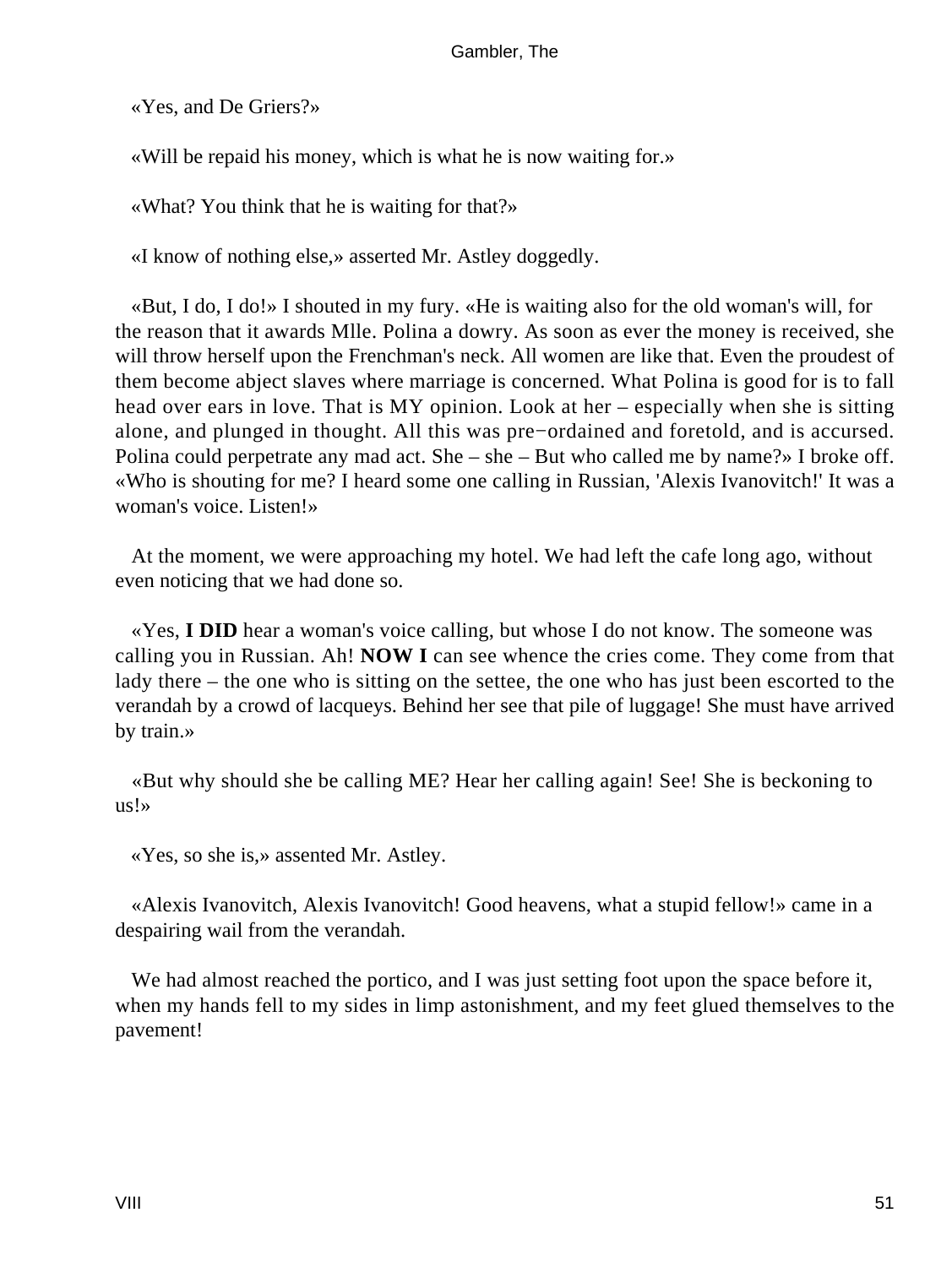## **[IX](#page-135-0)**

*F* or on the topmost tier of the hotel verandah, after being carried up the steps in an armchair amid a bevy of footmen, maid−servants, and other menials of the hotel, headed by the landlord (that functionary had actually run out to meet a visitor who arrived with so much stir and din, attended by her own retinue, and accompanied by so great a pile of trunks and portmanteaux) – on the topmost tier of the verandah, I say, there was sitting – **THE GRANDMOTHER!** Yes, it was she – rich, and imposing, and seventy−five years of age – Antonida Vassilievna Tarassevitcha, landowner and grande dame of Moscow – the «La Baboulenka» who had caused so many telegrams to be sent off and received – who had been dying, yet not dying – who had, in her own person, descended upon us even as snow might fall from the clouds! Though unable to walk, she had arrived borne aloft in an armchair (her mode of conveyance for the last five years), as brisk, aggressive, self−satisfied, bolt−upright, loudly imperious, and generally abusive as ever. In fact, she looked exactly as she had on the only two occasions when I had seen her since my appointment to the General's household. Naturally enough, I stood petrified with astonishment. She had sighted me a hundred paces off! Even while she was being carried along in her chair she had recognised me, and called me by name and surname (which, as usual, after hearing once, she had remembered ever afterwards).

 «And this is the woman whom they had thought to see in her grave after making her will!» I thought to myself. «Yet she will outlive us, and every one else in the hotel. Good Lord! what is going to become of us now? What on earth is to happen to the General? She will turn the place upside down!»

 «My good sir,» the old woman continued in a stentorian voice, «what are you standing **THERE** for, with your eyes almost falling out of your head? Cannot you come and say how−do−you−do? Are you too proud to shake hands? Or do you not recognise me? Here, Potapitch!» she cried to an old servant who, dressed in a frock coat and white waistcoat, had a bald, red head (he was the chamberlain who always accompanied her on her journeys). «Just think! Alexis Ivanovitch does not recognise me! They have buried me for good and all! Yes, and after sending hosts of telegrams to know if I were dead or not! Yes, yes, I have heard the whole story. I am very much alive, though, as you may see.»

 «Pardon me, Antonida Vassilievna,» I replied good humouredly as I recovered my presence of mind. «I have no reason to wish you ill. I am merely rather astonished to see you. Why should I not be so, seeing how unexpected  $-\infty$ 

 «WHY should you be astonished? I just got into my chair, and came. Things are quiet enough in the train, for there is no one there to chatter. Have you been out for a walk?»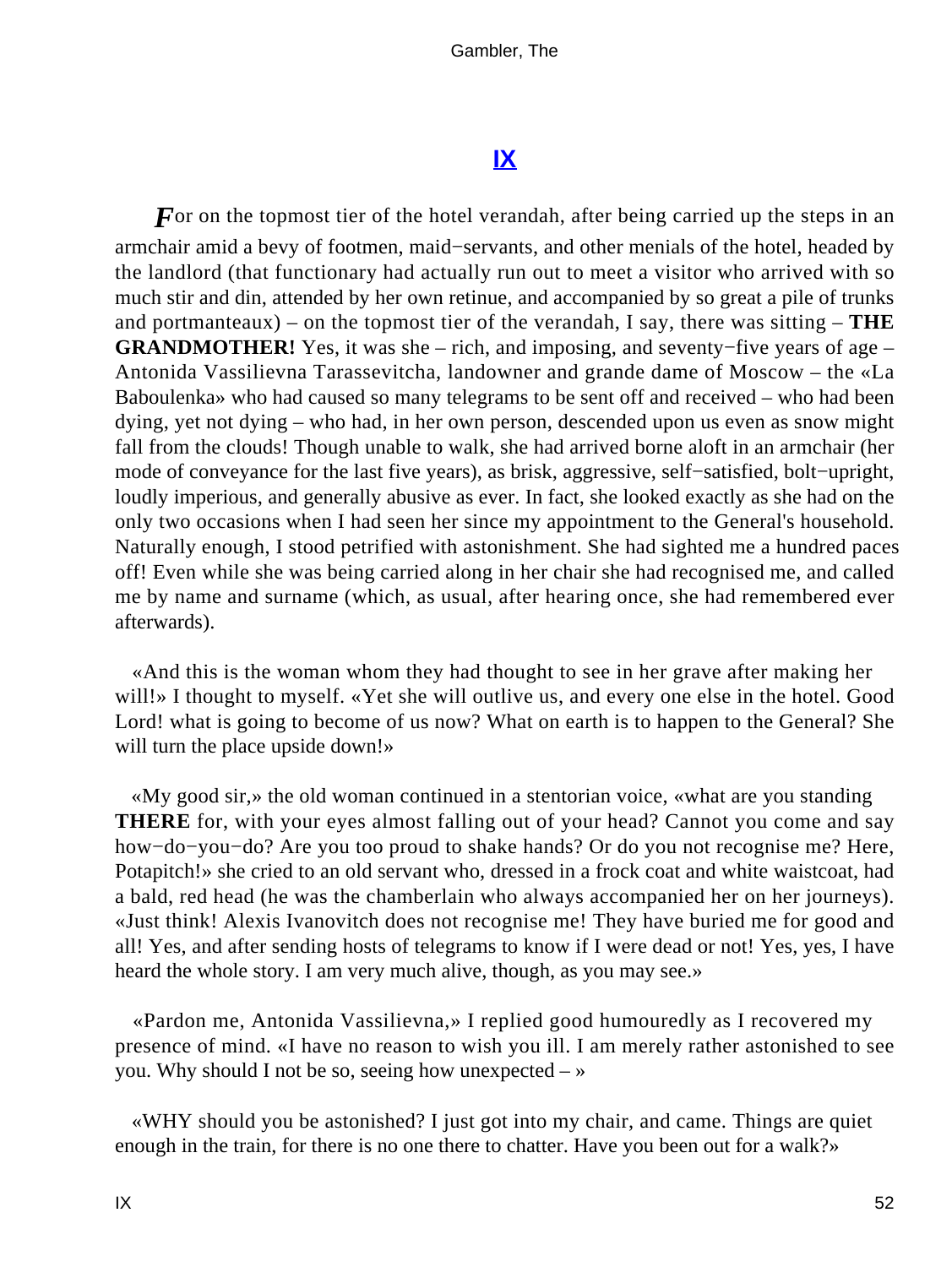«Yes. I have just been to the Casino.»

 «Oh? Well, it is quite nice here,» she went on as she looked about her. «The place seems comfortable, and all the trees are out. I like it very well. Are your people at home? Is the General, for instance, indoors?»

«Yes; and probably all of them.»

 «Do they observe the convenances, and keep up appearances? Such things always give one tone. I have heard that they are keeping a carriage, even as Russian gentlefolks ought to do. When abroad, our Russian people always cut a dash. Is Prascovia here too ?»

«Yes. Polina Alexandrovna is here.»

 «And the Frenchwoman? However, I will go and look for them myself. Tell me the nearest way to their rooms. Do you like being here?»

«Yes, I thank you, Antonida Vassilievna.»

 «And you, Potapitch, you go and tell that fool of a landlord to reserve me a suitable suite of rooms. They must be handsomely decorated, and not too high up. Have my luggage taken up to them. But what are you tumbling over yourselves for? Why are you all tearing about? What scullions these fellows are! – Who is that with you?» she added to myself.

«A Mr. Astley,» I replied.

«And who is Mr. Astley?»

 «A fellow−traveller, and my very good friend, as well as an acquaintance of the General's.»

 «Oh, an Englishman? Then that is why he stared at me without even opening his lips. However, I like Englishmen. Now, take me upstairs, direct to their rooms. Where are they lodging?»

 Madame was lifted up in her chair by the lacqueys, and I preceded her up the grand staircase. Our progress was exceedingly effective, for everyone whom we met stopped to stare at the cortege. It happened that the hotel had the reputation of being the best, the most expensive, and the most aristocratic in all the spa, and at every turn on the staircase or in the corridors we encountered fine ladies and important−looking Englishmen – more than one of whom hastened downstairs to inquire of the awestruck landlord who the newcomer was. To all such questions he returned the same answer – namely, that the old lady was an influential foreigner, a Russian, a Countess, and a grande dame, and that she had taken the suite which,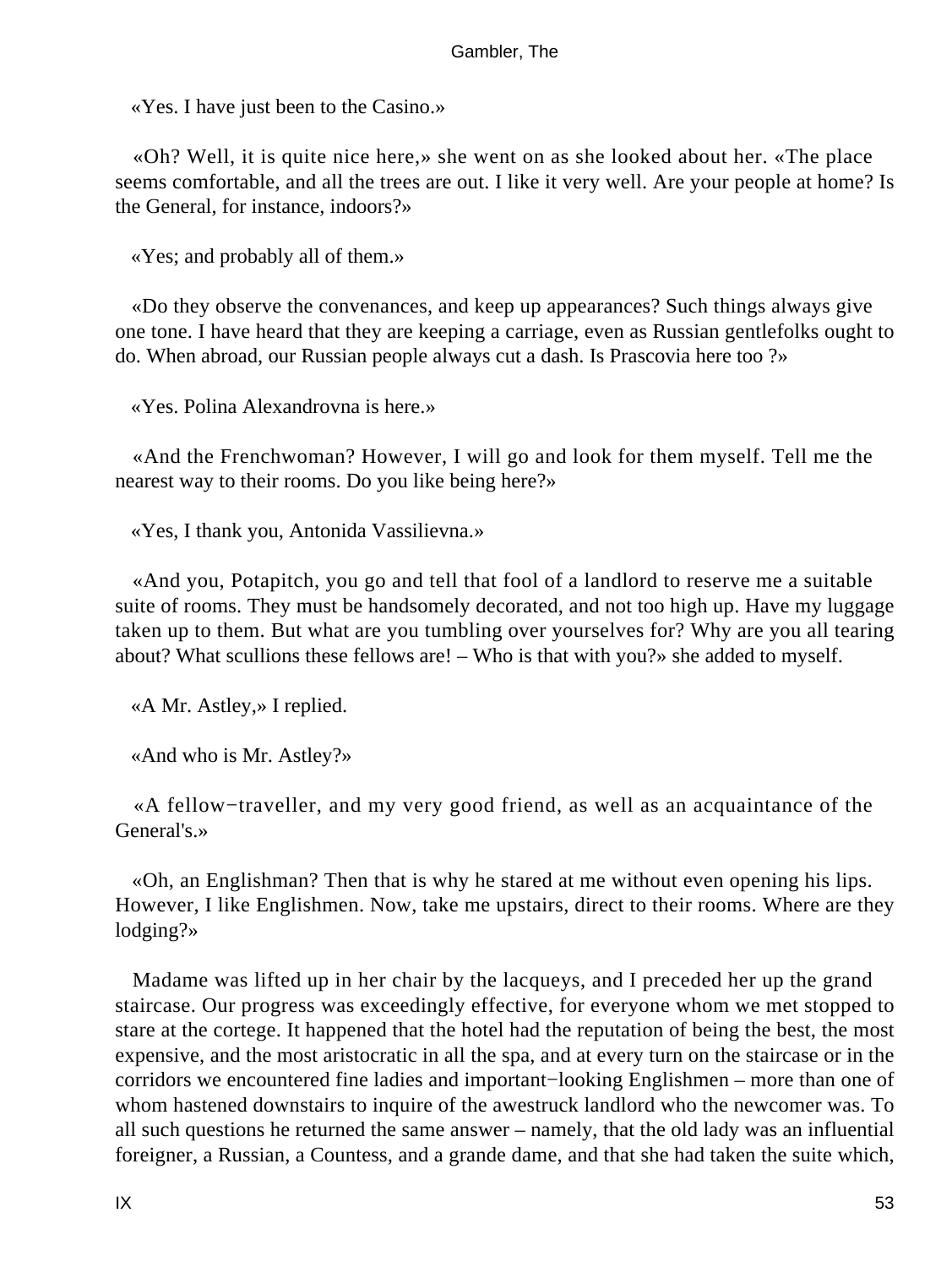during the previous week, had been tenanted by the Grande Duchesse de N.

 Meanwhile the cause of the sensation – the Grandmother – was being borne aloft in her armchair. Every person whom she met she scanned with an inquisitive eye, after first of all interrogating me about him or her at the top of her voice. She was stout of figure, and, though she could not leave her chair, one felt, the moment that one first looked at her, that she was also tall of stature. Her back was as straight as a board, and never did she lean back in her seat. Also, her large grey head, with its keen, rugged features, remained always erect as she glanced about her in an imperious, challenging sort of way, with looks and gestures that clearly were unstudied. Though she had reached her seventy−sixth year, her face was still fresh, and her teeth had not decayed. Lastly, she was dressed in a black silk gown and white mobcap.

 «She interests me tremendously,» whispered Mr. Astley as, still smoking, he walked by my side. Meanwhile I was reflecting that probably the old lady knew all about the telegrams, and even about De Griers, though little or nothing about Mlle. Blanche. I said as much to Mr. Astley.

 But what a frail creature is man! No sooner was my first surprise abated than I found myself rejoicing in the shock which we were about to administer to the General. So much did the thought inspire me that I marched ahead in the gayest of fashions.

 Our party was lodging on the third floor. Without knocking at the door, or in any way announcing our presence, I threw open the portals, and the Grandmother was borne through them in triumph. As though of set purpose, the whole party chanced at that moment to be assembled in the General's study. The time was eleven o'clock, and it seemed that an outing of some sort (at which a portion of the party were to drive in carriages, and others to ride on horseback, accompanied by one or two extraneous acquaintances) was being planned. The General was present, and also Polina, the children, the latter's nurses, De Griers, Mlle. Blanche (attired in a riding−habit), her mother, the young Prince, and a learned German whom I beheld for the first time. Into the midst of this assembly the lacqueys conveyed Madame in her chair, and set her down within three paces of the General!

 Good heavens! Never shall I forget the spectacle which ensued! Just before our entry, the General had been holding forth to the company, with De Griers in support of him. I may also mention that, for the last two or three days, Mlle. Blanche and De Griers had been making a great deal of the young Prince, under the very nose of the poor General. In short, the company, though decorous and conventional, was in a gay, familiar mood. But no sooner did the Grandmother appear than the General stopped dead in the middle of a word, and, with jaw dropping, stared hard at the old lady – his eyes almost starting out of his head, and his expression as spellbound as though he had just seen a basilisk. In return, the Grandmother stared at him silently and without moving – though with a look of mingled challenge, triumph, and ridicule in her eyes. For ten seconds did the pair remain thus eyeing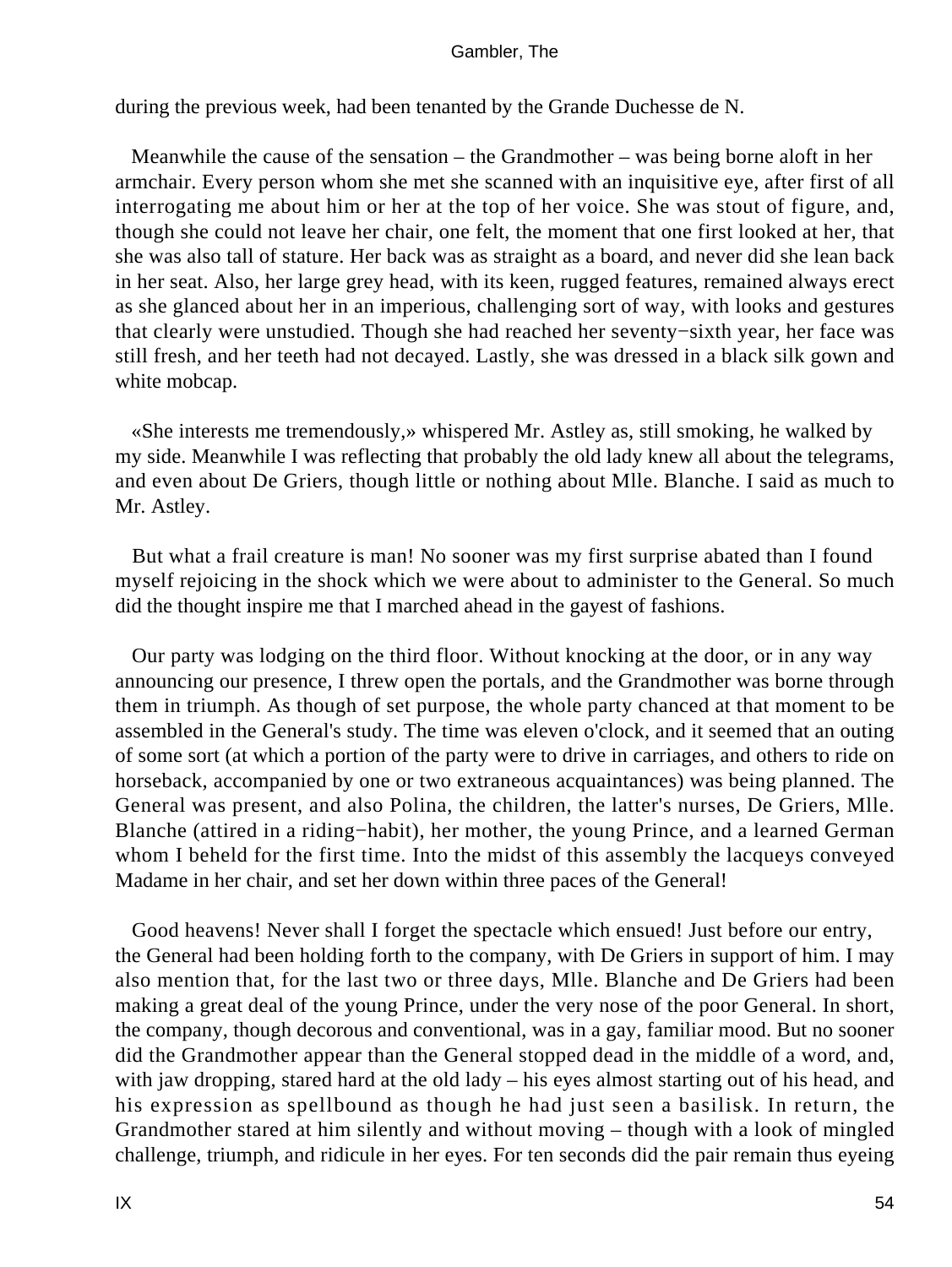one another, amid the profound silence of the company; and even De Griers sat petrified – an extraordinary look of uneasiness dawning on his face. As for Mlle. Blanche, she too stared wildly at the Grandmother, with eyebrows raised and her lips parted – while the Prince and the German savant contemplated the tableau in profound amazement. Only Polina looked anything but perplexed or surprised. Presently, however, she too turned as white as a sheet, and then reddened to her temples. Truly the Grandmother's arrival seemed to be a catastrophe for everybody! For my own part, I stood looking from the Grandmother to the company, and back again, while Mr. Astley, as usual, remained in the background, and gazed calmly and decorously at the scene.

 «Well, here I am – and instead of a telegram, too!» the Grandmother at last ejaculated, to dissipate the silence. «What? You were not expecting me?»

«Antonida Vassilievna! O my dearest mother! But how on earth did you, did you –  $?$ » The mutterings of the unhappy General died away.

 I verily believe that if the Grandmother had held her tongue a few seconds longer she would have had a stroke.

 «How on earth did I WHAT?» she exclaimed. «Why, I just got into the train and came here. What else is the railway meant for? But you thought that I had turned up my toes and left my property to the lot of you. Oh, I know ALL about the telegrams which you have been dispatching. They must have cost you a pretty sum, I should think, for telegrams are not sent from abroad for nothing. Well, I picked up my heels, and came here. Who is this Frenchman? Monsieur de Griers, I suppose?»

 «Oui, madame,» assented De Griers. «Et, croyez, je suis si enchante! Votre sante – c'est un miracle vous voir ici. Une surprise charmante!»

 «Just so. 'Charmante!' I happen to know you as a mountebank, and therefore trust you no more than THIS.» She indicated her little finger. «And who is THAT?» she went on, turning towards Mlle. Blanche. Evidently the Frenchwoman looked so becoming in her riding−habit, with her whip in her hand, that she had made an impression upon the old lady. «Who is that woman there?»

 «Mlle. de Cominges,» I said. «And this is her mother, Madame de Cominges. They also are staying in the hotel.»

«Is the daughter married?» asked the old lady, without the least semblance of ceremony.

«No,» I replied as respectfully as possible, but under my breath.

«Is she good company?»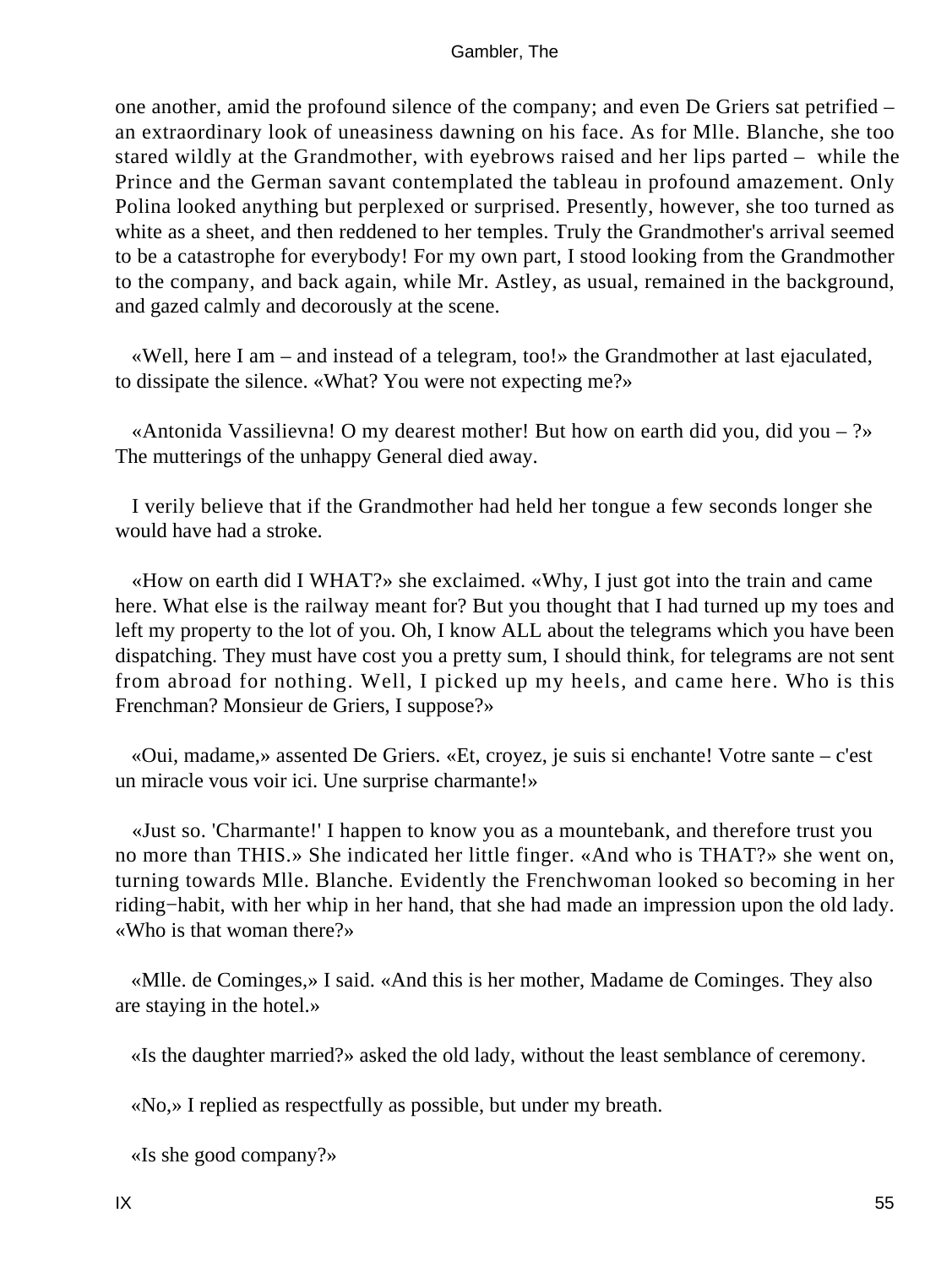I failed to understand the question.

 «I mean, is she or is she not a bore? Can she speak Russian? When this De Griers was in Moscow he soon learnt to make himself understood.»

I explained to the old lady that Mlle. Blanche had never visited Russia.

«Bonjour, then,» said Madame, with sudden brusquerie.

 «Bonjour, madame,» replied Mlle. Blanche with an elegant, ceremonious bow as, under cover of an unwonted modesty, she endeavoured to express, both in face and figure, her extreme surprise at such strange behaviour on the part of the Grandmother.

 «How the woman sticks out her eyes at me! How she mows and minces!» was the Grandmother's comment. Then she turned suddenly to the General, and continued: «I have taken up my abode here, so am going to be your next−door neighbour. Are you glad to hear that, or are you not?»

 «My dear mother, believe me when I say that I am. sincerely delighted,» returned the General, who had now, to a certain extent, recovered his senses; and inasmuch as, when occasion arose, he could speak with fluency, gravity, and a certain effect, he set himself to be expansive in his remarks, and went on: «We have been so dismayed and upset by the news of your indisposition! We had received such hopeless telegrams about you! Then suddenly  $-\infty$ 

«Fibs, fibs!» interrupted the Grandmother.

 «How on earth, too, did you come to decide upon the journey?» continued the General, with raised voice as he hurried to overlook the old lady's last remark. «Surely, at your age, and in your present state of health, the thing is so unexpected that our surprise is at least intelligible. However, I am glad to see you (as indeed, are we all» – he said this with a dignified, yet conciliatory, smile), «and will use my best endeavours to render your stay here as pleasant as possible.»

 «Enough! All this is empty chatter. You are talking the usual nonsense. I shall know quite well how to spend my time. How did I come to undertake the journey, you ask? Well, is there anything so very surprising about it? It was done quite simply. What is every one going into ecstasies about? – How do you do, Prascovia? What are YOU doing here?»

 «And how are YOU, Grandmother?» replied Polina, as she approached the old lady. «Were you long on the journey?».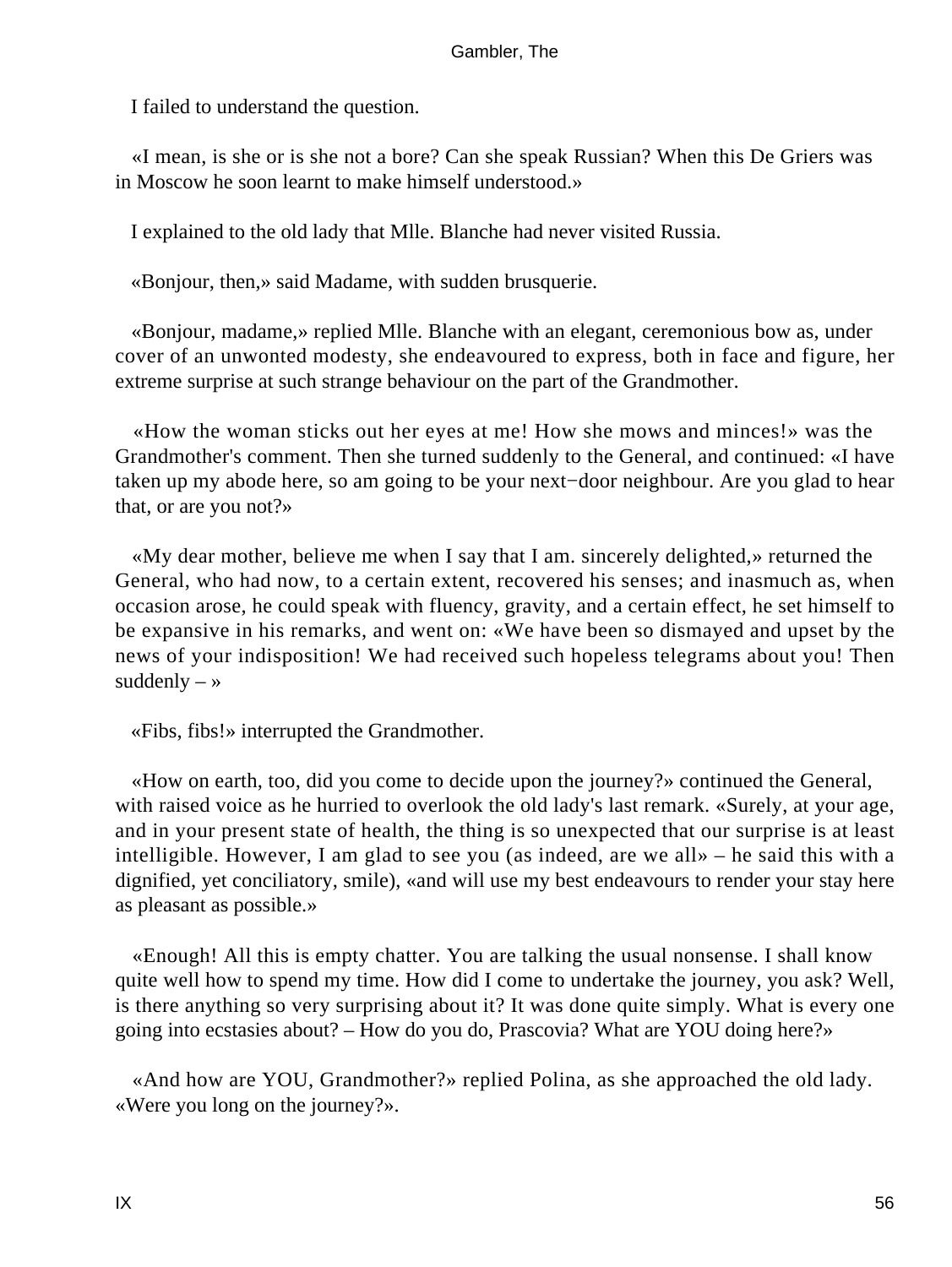«The most sensible question that I have yet been asked! Well, you shall hear for yourself how it all happened. I lay and lay, and was doctored and doctored,; until at last I drove the physicians from me, and called in an apothecary from Nicolai who had cured an old woman of a malady similar to my own – cured her merely with a little hayseed. Well, he did me a great deal of good, for on the third day I broke into a sweat, and was able to leave my bed. Then my German doctors held another consultation, put on their spectacles, and told me that if I would go abroad, and take a course of the waters, the indisposition would finally pass away. 'Why should it not?' I thought to myself. So I had got things ready, and on the following day, a Friday, set out for here. I occupied a special compartment in the train, and where ever I had to change I found at the station bearers who were ready to carry me for a few coppers. You have nice quarters here,» she went on as she glanced around the room. « But where on earth did you get the money for them, my good sir? I thought that everything of yours had been mortgaged? This Frenchman alone must be your creditor for a good deal. Oh, I know all about it, all about it.»

 «I−I am surprised at you, my dearest mother,» said the General in some confusion. «I−I am greatly surprised. But I do not need any extraneous control of my finances. Moreover, my expenses do not exceed my income, and we  $-\infty$ 

 «They do not exceed it? Fie! Why, you are robbing your children of their last kopeck – you, their guardian!»

 «After this,» said the General, completely taken aback, « – after what you have just said. I do not know whether  $-\infty$ 

 «You do not know what? By heavens, are you never going to drop that roulette of yours? Are you going to whistle all your property away?»

This made such an impression upon the General that he almost choked with fury.

 «Roulette, indeed? I play roulette? Really, in view of my position – Recollect what you are saying, my dearest mother. You must still be unwell.»

 «Rubbish, rubbish!» she retorted. «The truth is that you **CANNOT** be got away from that roulette. You are simply telling lies. This very day I mean to go and see for myself what roulette is like. Prascovia, tell me what there is to be seen here; and do you, Alexis Ivanovitch, show me everything; and do you, Potapitch, make me a list of excursions. What IS there to be seen?» again she inquired of Polina.

«There is a ruined castle, and the Shlangenberg.»

«The Shlangenberg? What is it? A forest?»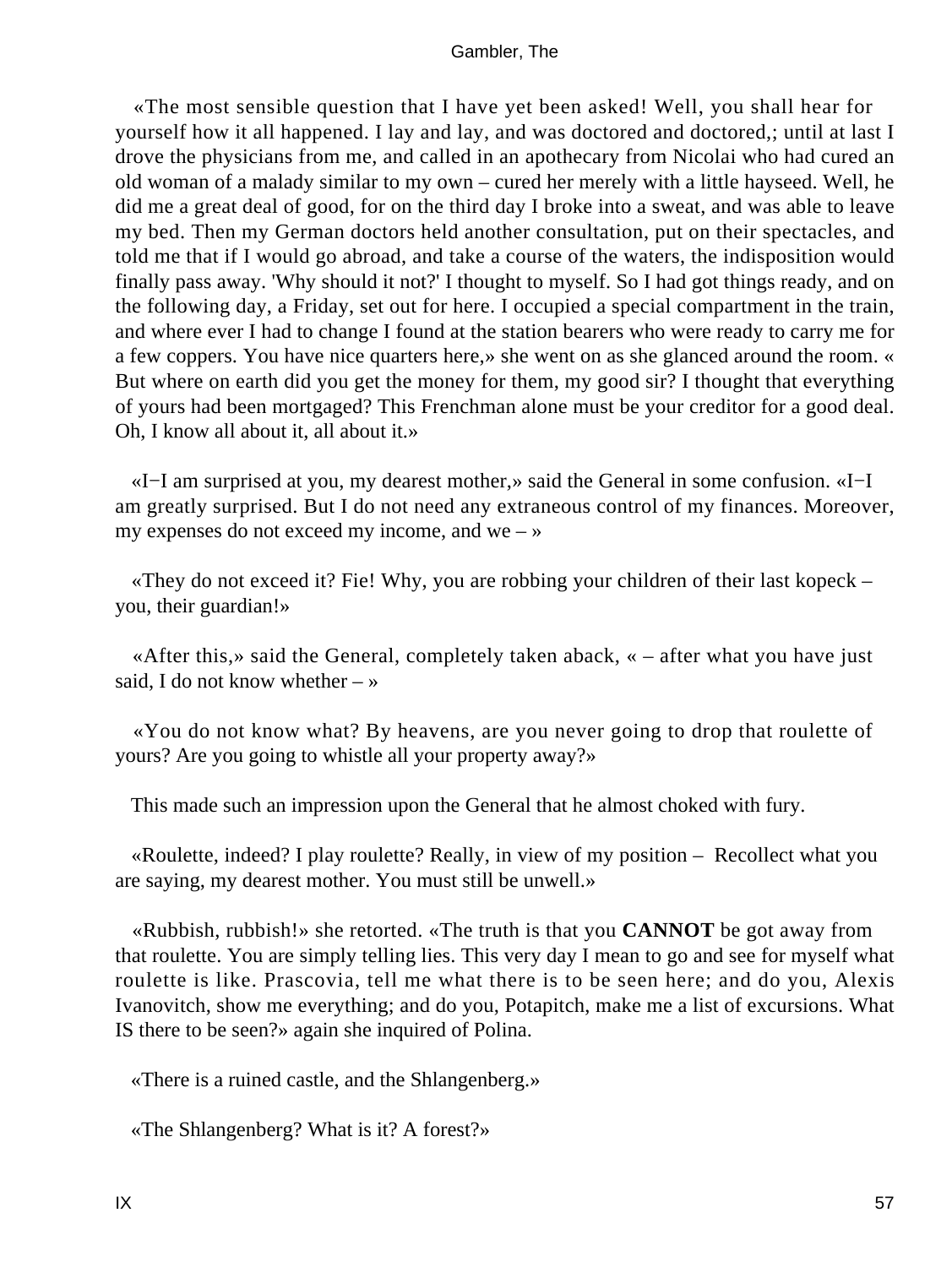«No, a mountain on the summit of which there is a place fenced off. From it you can get a most beautiful view.»

«Could a chair be carried up that mountain of yours?»

«Doubtless we could find bearers for the purpose,» I interposed.

 At this moment Theodosia, the nursemaid, approached the old lady with the General's children.

 «No, I DON'T want to see them,» said the Grandmother. «I hate kissing children, for their noses are always wet. How are you getting on, Theodosia?»

 «I am very well, thank you, Madame,» replied the nursemaid. «And how is your ladyship? We have been feeling so anxious about you!»

 $\langle$  Yes, I know, you simple soul – But who are those other guests?» the old lady continued, turning again to Polina. «For instance, who is that old rascal in the spectacles?»

«Prince Nilski, Grandmamma,» whispered Polina.

 «Oh, a Russian? Why, I had no idea that he could understand me! Surely he did not hear what I said? As for Mr. Astley, I have seen him already, and I see that he is here again. How do you do?» she added to the gentleman in question.

Mr. Astley bowed in silence

 «Have you **NOTHING** to say to me?» the old lady went on. «Say something, for goodness' sake! Translate to him, Polina.»

Polina did so.

 «I have only to say,» replied Mr. Astley gravely, but also with alacrity, «that I am indeed glad to see you in such good health.» This was interpreted to the Grandmother, and she seemed much gratified.

 «How well English people know how to answer one!» she remarked. «That is why I like them so much better than French. Come here,» she added to Mr. Astley. «I will try not to bore you too much. Polina, translate to him that I am staying in rooms on a lower floor. Yes, on a lower floor,» she repeated to Astley, pointing downwards with her finger.

Astley looked pleased at receiving the invitation.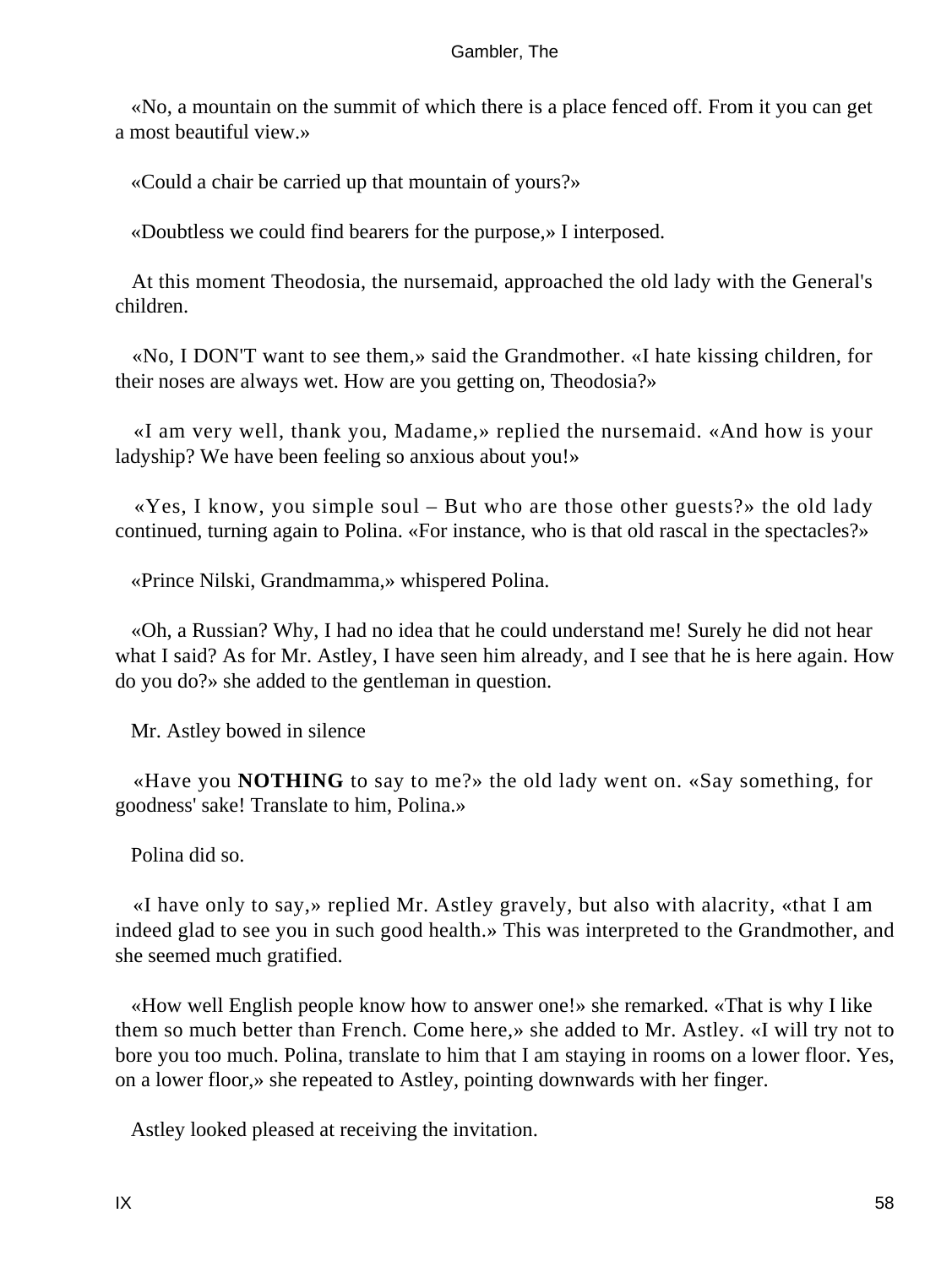Next, the old lady scanned Polina, from head to foot with minute attention.

 «I could almost have liked you, Prascovia,» suddenly she remarked, «for you are a nice girl – the best of the lot. You have some character about you. I too have character. Turn round. Surely that is not false hair that you are wearing?»

«No, Grandmamma. It is my own.»

 «Well, well. I do not like the stupid fashions of today. You are very good looking. I should have fallen in love with you if I had been a man. Why do you not get married? It is time now that I was going. I want to walk, yet I always have to ride. Are you still in a bad temper?» she added to the General.

«No, indeed,» rejoined the now mollified General.

«I quite understand that at your time of life  $-\infty$ 

«Cette vieille est tombee en enfance,» De Griers whispered to me.

 «But I want to look round a little,» the old lady added to the General. Will you lend me Alexis Ivanovitch for the purpose?

 «As much as you like. But I myself – yes, and Polina and Monsieur de Griers too – we all of us hope to have the pleasure of escorting you.»

«Mais, madame, cela sera un plaisir,» De Griers commented with a bewitching smile.

 «'Plaisir' indeed! Why, I look upon you as a perfect fool, monsieur.» Then she remarked to the General: «I am not going to let you have any of my money. I must be off to my rooms now, to see what they are like. Afterwards we will look round a little. Lift me up.»

 Again the Grandmother was borne aloft and carried down the staircase amid a perfect bevy of followers – the General walking as though he had been hit over the head with a cudgel, and De Griers seeming to be plunged in thought. Endeavouring to be left behind, Mlle. Blanche next thought better of it, and followed the rest, with the Prince in her wake. Only the German savant and Madame de Cominges did not leave the General's apartments.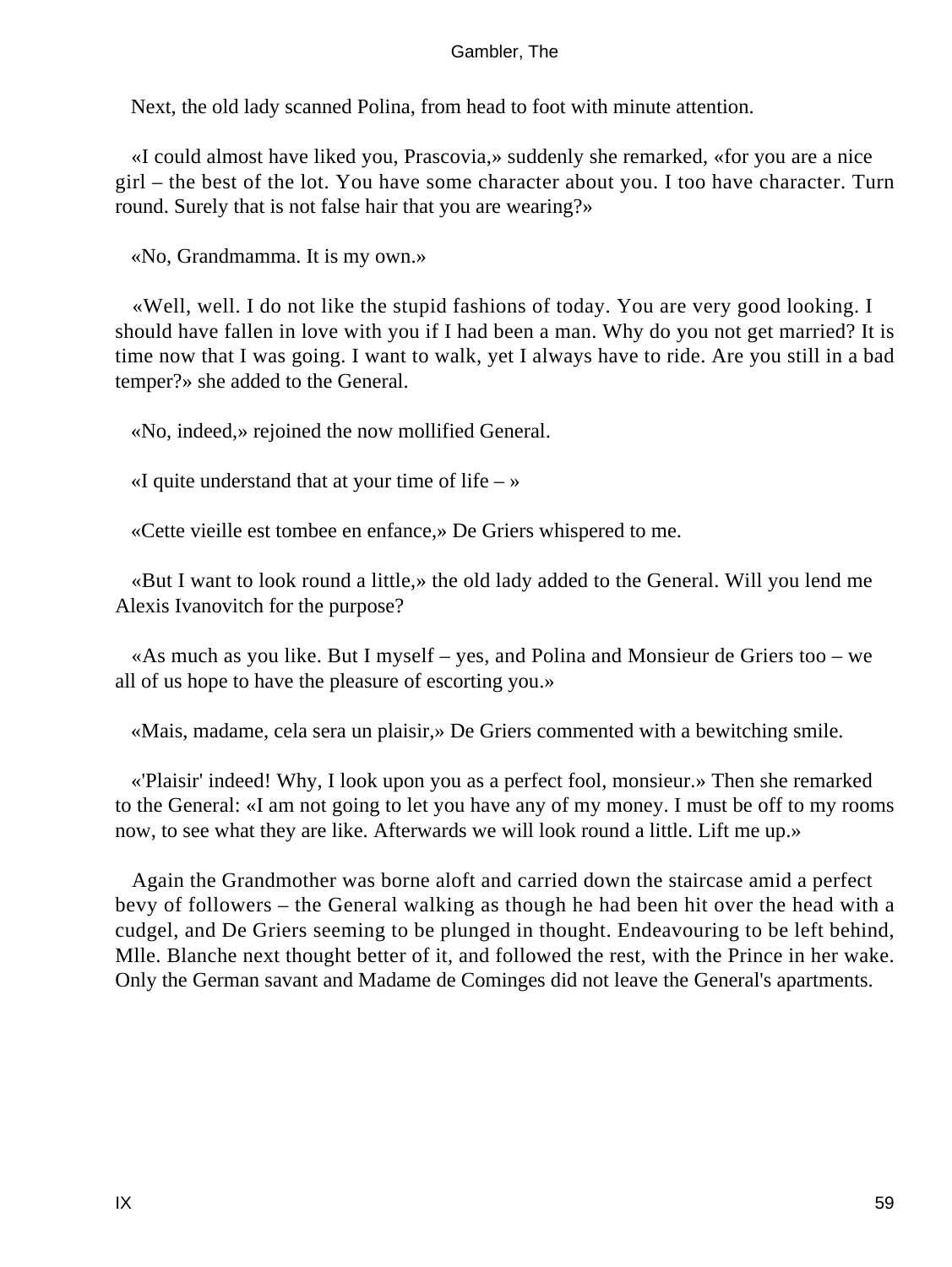# **[X](#page-135-0)**

*A*t spas – and, probably, all over Europe – hotel landlords and managers are guided in their allotment of rooms to visitors, not so much by the wishes and requirements of those visitors, as by their personal estimate of the same. It may also be said that these landlords and managers seldom make a mistake. To the Grandmother, however, our landlord, for some reason or another, allotted such a sumptuous suite that he fairly overreached himself; for he assigned her a suite consisting of four magnificently appointed rooms, with bathroom, servants' quarters, a separate room for her maid, and so on. In fact, during the previous week the suite had been occupied by no less a personage than a Grand Duchess: which circumstance was duly explained to the new occupant, as an excuse for raising the price of these apartments. The Grandmother had herself carried – or, rather, wheeled – through each room in turn, in order that she might subject the whole to a close and attentive scrutiny; while the landlord – an elderly, bald−headed man – walked respectfully by her side.

 What every one took the Grandmother to be I do not know, but it appeared, at least, that she was accounted a person not only of great importance, but also, and still more, of great wealth; and without delay they entered her in the hotel register as «Madame la Generale, Princesse de Tarassevitcheva,» although she had never been a princess in her life. Her retinue, her reserved compartment in the train, her pile of unnecessary trunks, portmanteaux, and strong−boxes, all helped to increase her prestige; while her wheeled chair, her sharp tone and voice, her eccentric questions (put with an air of the most overbearing and unbridled imperiousness), her whole figure – upright, rugged, and commanding as it was – completed the general awe in which she was held. As she inspected her new abode she ordered her chair to be stopped at intervals in order that, with finger extended towards some article of furniture, she might ply the respectfully smiling, yet secretly apprehensive, landlord with unexpected questions. She addressed them to him in French, although her pronunciation of the language was so bad that sometimes I had to translate them. For the most part, the landlord's answers were unsatisfactory, and failed to please her; nor were the questions themselves of a practical nature, but related, generally, to God knows what.

 For instance, on one occasion she halted before a picture which, a poor copy of a well−known original, had a mythological subject.

«Of whom is this a portrait?» she inquired.

The landlord explained that it was probably that of a countess.

«But how know you that?» the old lady retorted.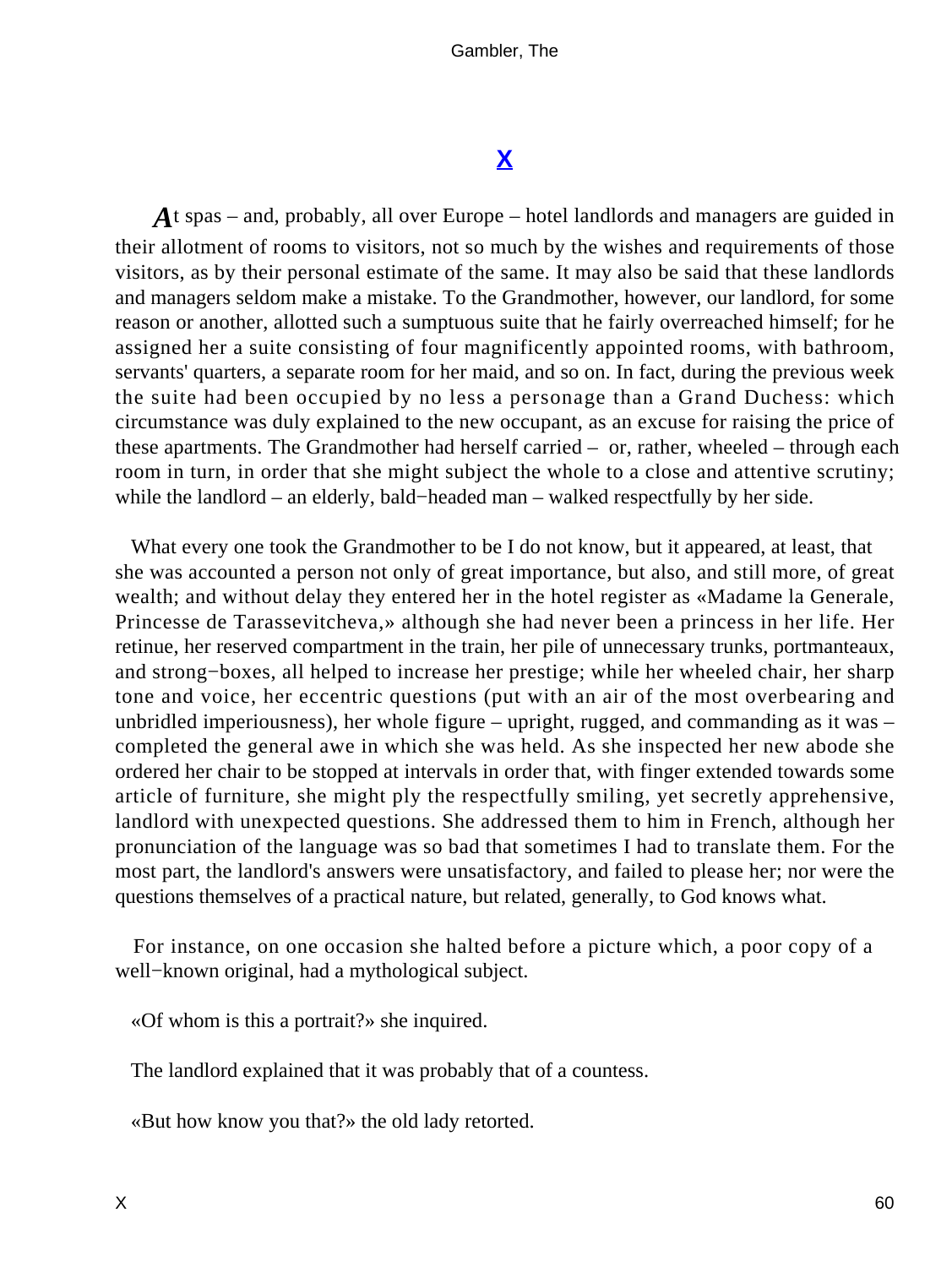«You live here, yet you cannot say for certain! And why is the picture there at all? And why do its eyes look so crooked?»

 To all these questions the landlord could return no satisfactory reply, despite his floundering endeavours.

«The blockhead!» exclaimed the Grandmother in Russian.

 Then she proceeded on her way – only to repeat the same story in front of a Saxon statuette which she had sighted from afar, and had commanded, for some reason or another, to be brought to her. Finally, she inquired of the landlord what was the value of the carpet in her bedroom, as well as where the said carpet had been manufactured; but, the landlord could do no more than promise to make inquiries.

 «What donkeys these people are!» she commented. Next, she turned her attention to the bed.

 «What a huge counterpane!» she exclaimed. «Turn it back, please.» The lacqueys did so.

 «Further yet, further yet,» the old lady cried. «Turn it **RIGHT** back. Also, take off those pillows and bolsters, and lift up the feather bed.»

The bed was opened for her inspection.

«Mercifully it contains no bugs,» she remarked.

 «Pull off the whole thing, and then put on my own pillows and sheets. The place is too luxurious for an old woman like myself. It is too large for any one person. Alexis Ivanovitch, come and see me whenever you are not teaching your pupils,»

 «After tomorrow I shall no longer be in the General's service,» I replied, «but merely living in the hotel on my own account.»

«Why so?»

 «Because, the other day, there arrived from Berlin a German and his wife – persons of some importance; and, it chanced that, when taking a walk, I spoke to them in German without having properly compassed the Berlin accent.»

«Indeed?»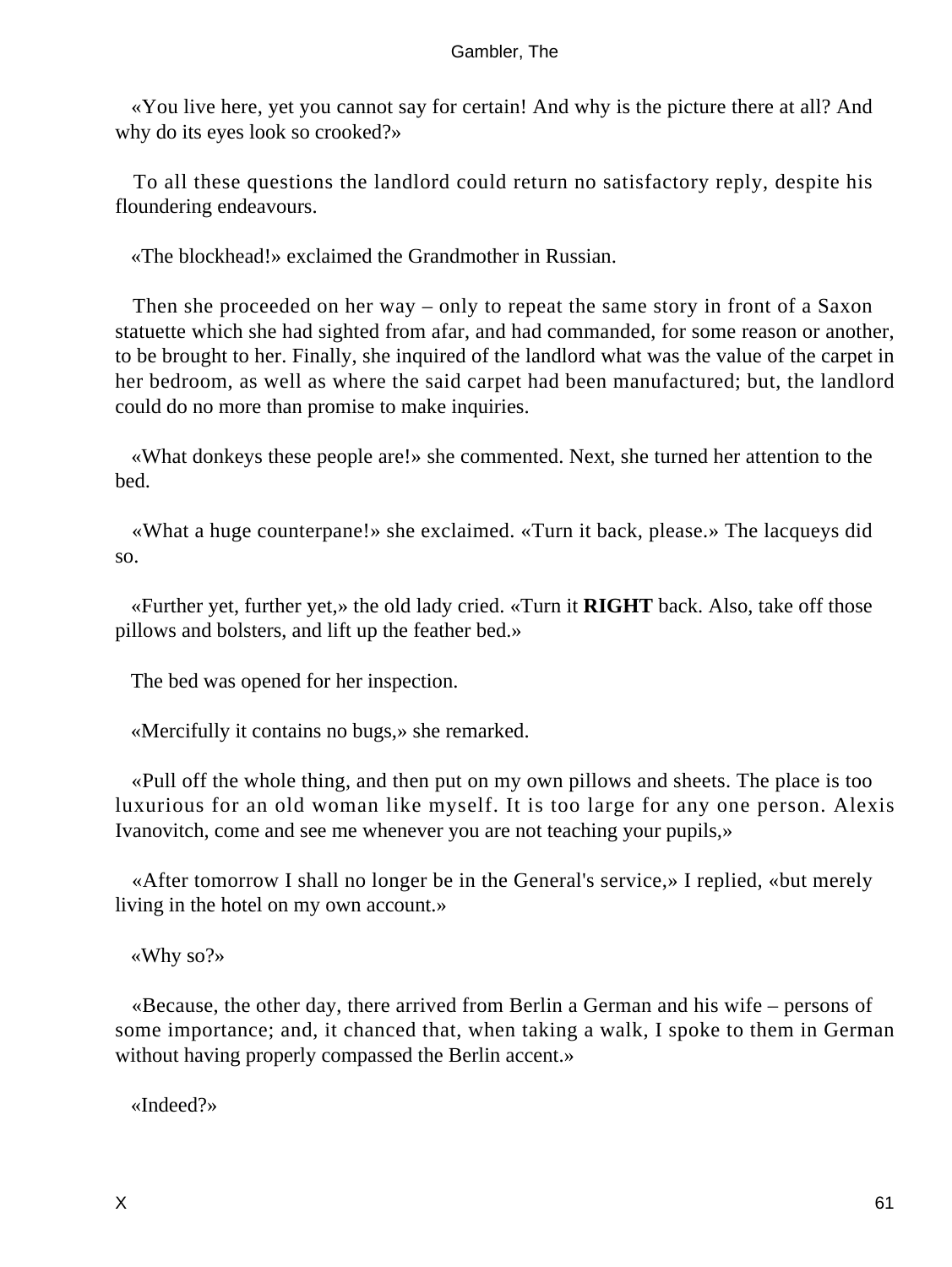«Yes: and this action on my part the Baron held to be an insult, and complained about it to the General, who yesterday dismissed me from his employ.»

 «But I suppose you must have threatened that precious Baron, or something of the kind? However, even if you did so, it was a matter of no moment.»

«No, I did not. The Baron was the aggressor by raising his stick at me.»

Upon that the Grandmother turned sharply to the General.

 «What? You permitted yourself to treat your tutor thus, you nincompoop, and to dismiss him from his post? You are a blockhead – an utter blockhead! I can see that clearly.»

 «Do not alarm yourself, my dear mother,» the General replied with a lofty air – an air in which there was also a tinge of familiarity. «I am quite capable of managing my own affairs. Moreover, Alexis Ivanovitch has not given you a true account of the matter.»

«What did you do next?» The old lady inquired of me.

 «I wanted to challenge the Baron to a duel,» I replied as modestly as possible; «but the General protested against my doing so.»

 «And WHY did you so protest? » she inquired of the General. Then she turned to the landlord, and questioned him as to whether HE would not have fought a duel, if challenged. «For,» she added, «I can see no difference between you and the Baron; nor can I bear that German visage of yours.» Upon this the landlord bowed and departed, though he could not have understood the Grandmother's compliment.

 «Pardon me, Madame,» the General continued with a sneer, «but are duels really feasible?»

 «Why not? All men are crowing cocks, and that is why they quarrel. YOU, though, I perceive, are a blockhead – a man who does not even know how to carry his breeding. Lift me up. Potapitch, see to it that you always have TWO bearers ready. Go and arrange for their hire. But we shall not require more than two, for I shall need only to be carried upstairs. On the level or in the street I can be **WHEELED** along. Go and tell them that, and pay them in advance, so that they may show me some respect. You too, Potapitch, are always to come with me, and YOU, Alexis Ivanovitch, are to point out to me this Baron as we go along, in order that I may get a squint at the precious 'Von.' And where is that roulette played?»

 I explained to her that the game was carried on in the salons of the Casino; whereupon there ensued a string of questions as to whether there were many such salons, whether many people played in them, whether those people played a whole day at a time, and whether the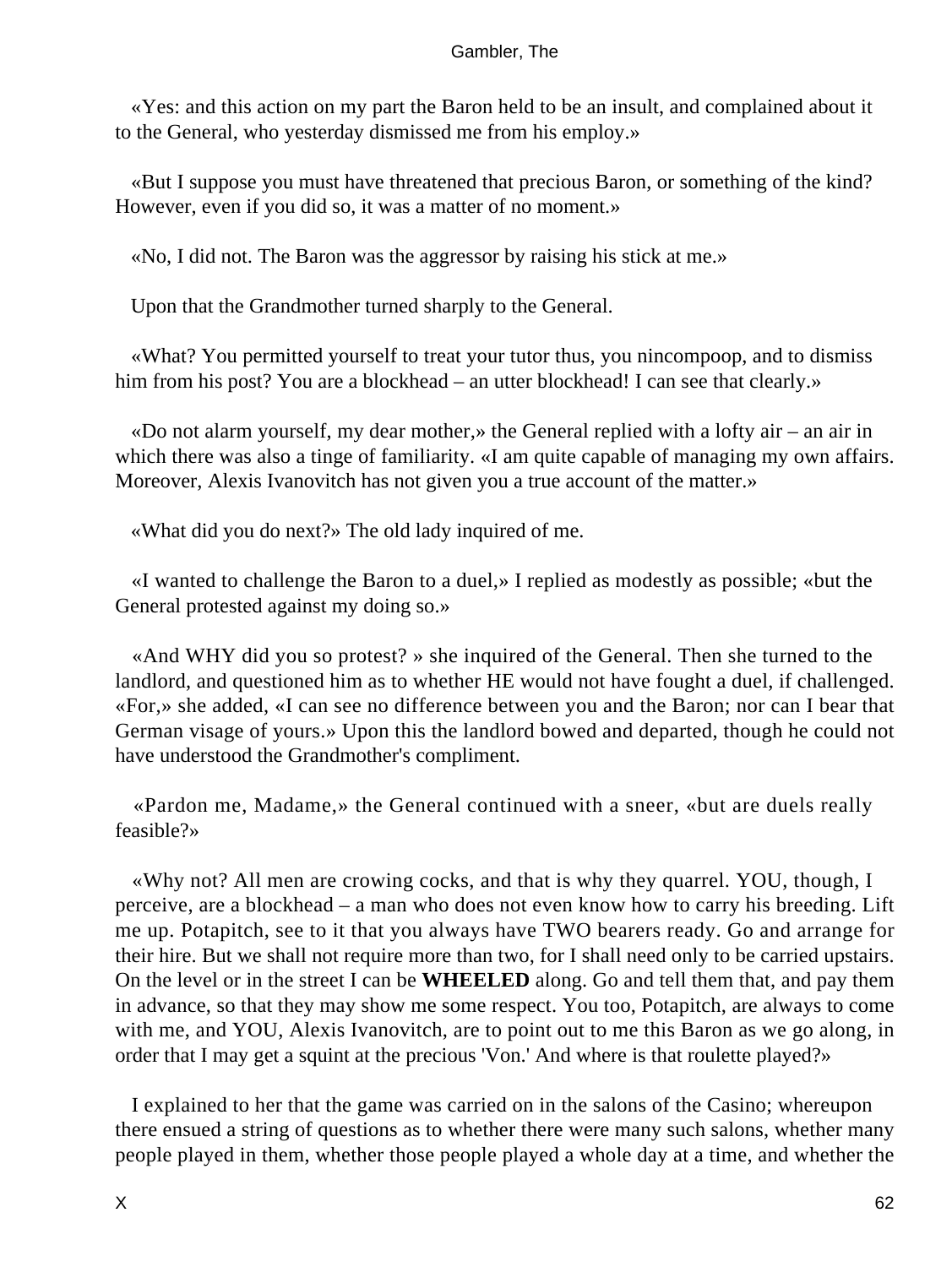game was managed according to fixed rules. At length, I thought it best to say that the most advisable course would be for her to go and see it for herself, since a mere description of it would be a difficult matter.

 «Then take me straight there,» she said, «and do you walk on in front of me, Alexis Ivanovitch.»

 «What, mother? Before you have so much as rested from your journey?» the General inquired with some solicitude. Also, for some reason which I could not divine, he seemed to be growing nervous; and, indeed, the whole party was evincing signs of confusion, and exchanging glances with one another. Probably they were thinking that it would be a ticklish – even an embarrassing – business to accompany the Grandmother to the Casino, where, very likely, she would perpetrate further eccentricities, and in public too! Yet on their own initiative they had offered to escort her!

 «Why should I rest?» she retorted. «I am not tired, for I have been sitting still these past five days. Let us see what your medicinal springs and waters are like, and where they are situated. What, too, about that, that – what did you call it, Prascovia? – oh, about that mountain top?»

«Yes, we are going to see it, Grandmamma.»

«Very well. Is there anything else for me to see here?»

«Yes! Quite a number of things,» Polina forced herself to say.

«Martha, YOU must come with me as well,» went on the old lady to her maid.

 «No, no, mother!» ejaculated the General. «Really she cannot come. They would not admit even Potapitch to the Casino.»

 «Rubbish! Because she is my servant, is that a reason for turning her out? Why, she is only a human being like the rest of us; and as she has been travelling for a week she might like to look about her. With whom else could she go out but myself ? She would never dare to show her nose in the street alone.»

«But, mother  $-\infty$ 

 «Are you ashamed to be seen with me? Stop at home, then, and you will be asked no questions. A pretty General YOU are, to be sure! I am a general's widow myself. But, after all, why should I drag the whole party with me? I will go and see the sights with only Alexis Ivanovitch as my escort.»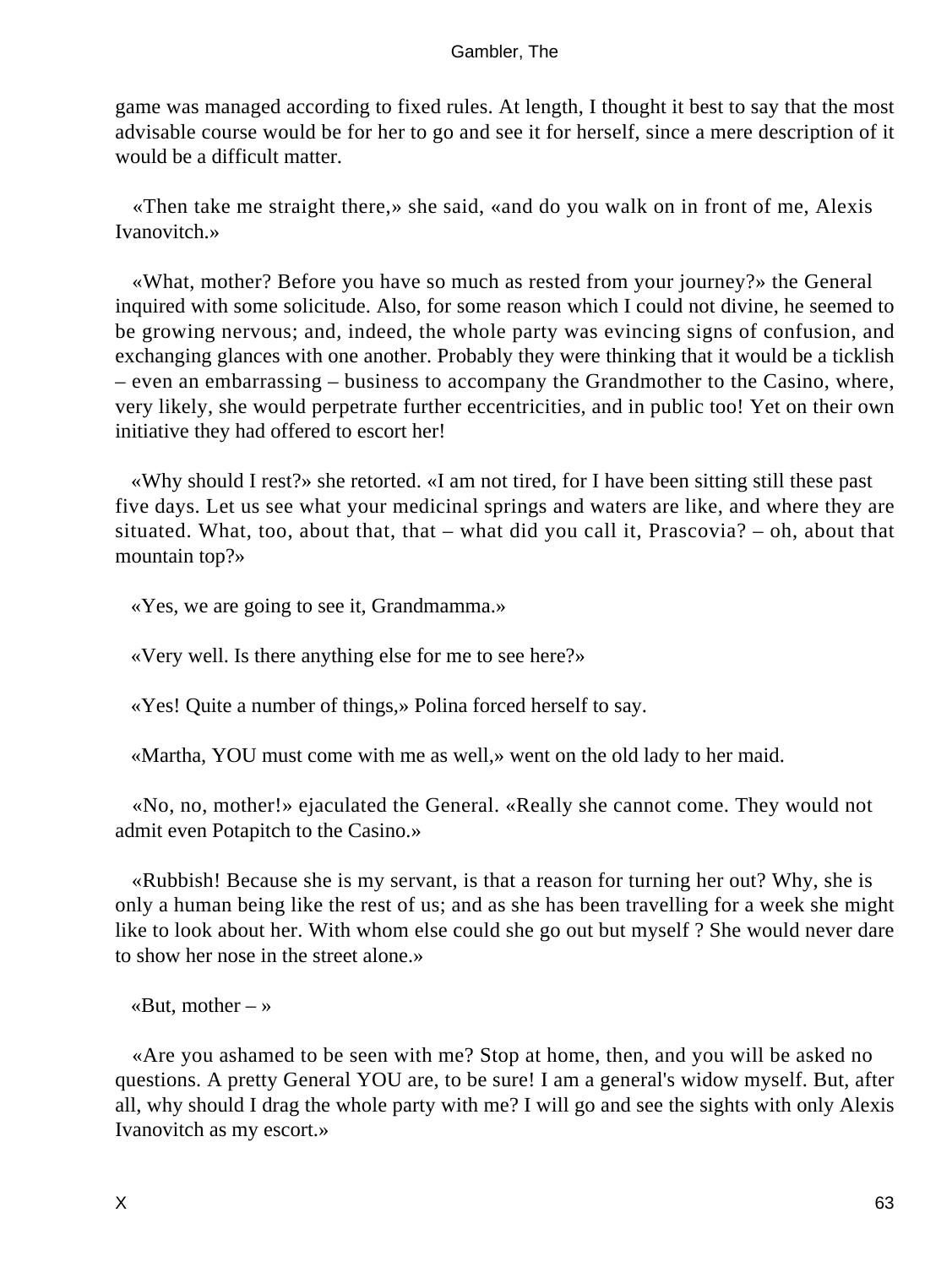De Griers strongly insisted that **EVERY ONE** ought to accompany her. Indeed, he launched out into a perfect shower of charming phrases concerning the pleasure of acting as her cicerone, and so forth. Every one was touched with his words.

 «Mais elle est tombee en enfance,» he added aside to the General. « Seule, elle fera des betises.» More than this I could not overhear, but he seemed to have got some plan in his mind, or even to be feeling a slight return of his hopes.

 The distance to the Casino was about half a verst, and our route led us through the Chestnut Avenue until we reached the square directly fronting the building. The General, I could see, was a trifle reassured by the fact that, though our progress was distinctly eccentric in its nature, it was, at least, correct and orderly. As a matter of fact, the spectacle of a person who is unable to walk is not anything to excite surprise at a spa. Yet it was clear that the General had a great fear of the Casino itself: for why should a person who had lost the use of her limbs – more especially an old woman – be going to rooms which were set apart only for roulette? On either side of the wheeled chair walked Polina and Mlle. Blanche – the latter smiling, modestly jesting, and, in short, making herself so agreeable to the Grandmother that in the end the old lady relented towards her. On the other side of the chair Polina had to answer an endless flow of petty questions – such as «Who was it passed just now?» «Who is that coming along?» «Is the town a large one?» «Are the public gardens extensive?» «What sort of trees are those?» «What is the name of those hills?» «Do I see eagles flying yonder?» «What is that absurd−looking building?» and so forth. Meanwhile Astley whispered to me, as he walked by my side, that he looked for much to happen that morning. Behind the old lady's chair marched Potapitch and Martha – Potapitch in his frockcoat and white waistcoat, with a cloak over all, and the forty−year−old and rosy, but slightly grey−headed, Martha in a mobcap, cotton dress, and squeaking shoes. Frequently the old lady would twist herself round to converse with these servants. As for De Griers, he spoke as though he had made up his mind to do something (though it is also possible that he spoke in this manner merely in order to hearten the General, with whom he appeared to have held a conference). But, alas, the Grandmother had uttered the fatal words, «I am not going to give you any of my money;» and though De Griers might regard these words lightly, the General knew his mother better. Also, I noticed that De Griers and Mlle. Blanche were still exchanging looks; while of the Prince and the German savant I lost sight at the end of the Avenue, where they had turned back and left us.

 Into the Casino we marched in triumph. At once, both in the person of the commissionaire and in the persons of the footmen, there sprang to life the same reverence as had arisen in the lacqueys of the hotel. Yet it was not without some curiosity that they eyed us.

 Without loss of time, the Grandmother gave orders that she should be wheeled through every room in the establishment; of which apartments she praised a few, while to others she remained indifferent. Concerning everything, however, she asked questions. Finally we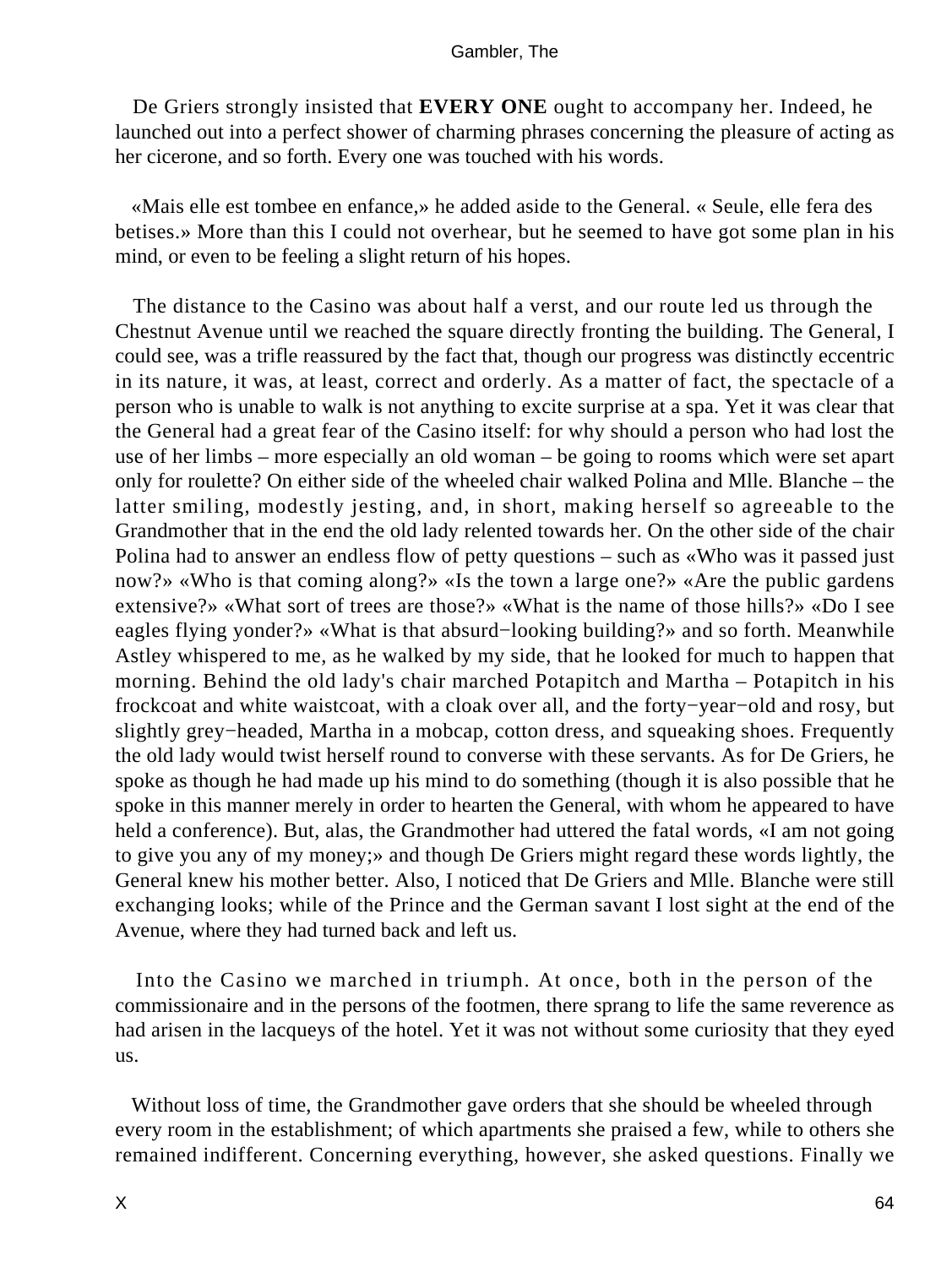reached the gaming−salons, where a lacquey who was, acting as guard over the doors, flung them open as though he were a man possessed.

 The Grandmother's entry into the roulette−salon produced a profound impression upon the public. Around the tables, and at the further end of the room where the trente−et−quarante table was set out, there may have been gathered from 150 to 200 gamblers, ranged in several rows. Those who had succeeded in pushing their way to the tables were standing with their feet firmly planted, in order to avoid having to give up their places until they should have finished their game (since merely to stand looking on – thus occupying a gambler's place for nothing – was not permitted). True, chairs were provided around the tables, but few players made use of them – more especially if there was a large attendance of the general public; since to stand allowed of a closer approach; and, therefore, of greater facilities for calculation and staking. Behind the foremost row were herded a second and a third row of people awaiting their turn; but sometimes their impatience led these people to stretch a hand through the first row, in order to deposit their stakes. Even third−row individuals would dart forward to stake; whence seldom did more than five or ten minutes pass without a scene over disputed money arising at one or another end of the table. On the other hand, the police of the Casino were an able body of men; and though to escape the crush was an impossibility, however much one might wish it, the eight croupiers apportioned to each table kept an eye upon the stakes, performed the necessary reckoning, and decided disputes as they arose.

 In the last resort they always called in the Casino police, and the disputes would immediately come to an end. Policemen were stationed about the Casino in ordinary costume, and mingled with the spectators so as to make it impossible to recognise them. In particular they kept a lookout for pickpockets and swindlers, who simply swanned in the roulette salons, and reaped a rich harvest. Indeed, in every direction money was being filched from pockets or purses – though, of course, if the attempt miscarried, a great uproar ensued. One had only to approach a roulette table, begin to play, and then openly grab some one else's winnings, for a din to be raised, and the thief to start vociferating that the stake was HIS; and, if the coup had been carried out with sufficient skill, and the witnesses wavered at all in their testimony, the thief would as likely as not succeed in getting away with the money, provided that the sum was not a large one – not large enough to have attracted the attention of the croupiers or some fellow−player. Moreover, if it were a stake of insignificant size, its true owner would sometimes decline to continue the dispute, rather than become involved in a scandal. Conversely, if the thief was detected, he was ignominiously expelled the building.

 Upon all this the Grandmother gazed with open−eyed curiosity; and, on some thieves happening to be turned out of the place, she was delighted. Trente−et−quarante interested her but little; she preferred roulette, with its ever−revolving wheel. At length she expressed a wish to view the game closer; whereupon in some mysterious manner, the lacqueys and other officious agents (especially one or two ruined Poles of the kind who keep offering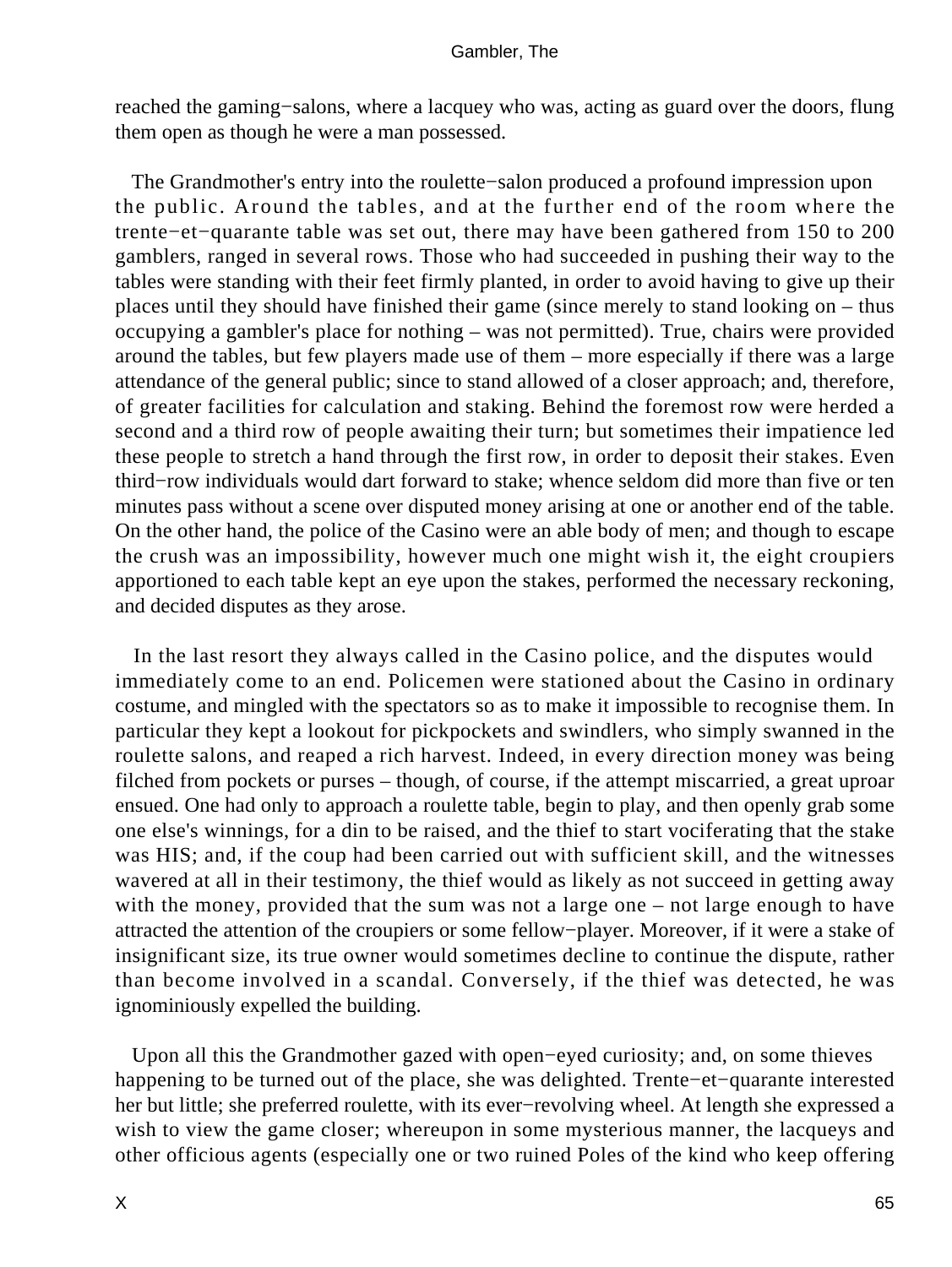their services to successful gamblers and foreigners in general) at once found and cleared a space for the old lady among the crush, at the very centre of one of the tables, and next to the chief croupier; after which they wheeled her chair thither. Upon this a number of visitors who were not playing, but only looking on (particularly some Englishmen with their families), pressed closer forward towards the table, in order to watch the old lady from among the ranks of the gamblers. Many a lorgnette I saw turned in her direction, and the croupiers' hopes rose high that such an eccentric player was about to provide them with something out of the common. An old lady of seventy−five years who, though unable to walk, desired to play was not an everyday phenomenon. I too pressed forward towards the table, and ranged myself by the Grandmother's side; while Martha and Potapitch remained somewhere in the background among the crowd, and the General, Polina, and De Griers, with Mlle. Blanche, also remained hidden among the spectators.

 At first the old lady did no more than watch the gamblers, and ply me, in a half−whisper, with sharp−broken questions as to who was so−and−so. Especially did her favour light upon a very young man who was plunging heavily, and had won (so it was whispered) as much as 40,000 francs, which were lying before him on the table in a heap of gold and bank−notes. His eyes kept flashing, and his hands shaking; yet all the while he staked without any sort of calculation – just what came to his hand, as he kept winning and winning, and raking and raking in his gains. Around him lacqueys fussed – placing chairs just behind where he was standing – and clearing the spectators from his vicinity, so that he should have more room, and not be crowded – the whole done, of course, in expectation of a generous largesse. From time to time other gamblers would hand him part of their winnings – being glad to let him stake for them as much as his hand could grasp; while beside him stood a Pole in a state of violent, but respectful, agitation, who, also in expectation of a generous largesse, kept whispering to him at intervals (probably telling him what to stake, and advising and directing his play). Yet never once did the player throw him a glance as he staked and staked, and raked in his winnings. Evidently, the player in question was dead to all besides.

For a few minutes the Grandmother watched him.

 «Go and tell him,» suddenly she exclaimed with a nudge at my elbow, « – go and tell him to stop, and to take his money with him, and go home. Presently he will be losing – yes, losing everything that he has now won.» She seemed almost breathless with excitement.

 «Where is Potapitch?» she continued. «Send Potapitch to speak to him. No, YOU must tell him, you must tell him,» – here she nudged me again – «for I have not the least notion where Potapitch is. Sortez, sortez,» she shouted to the young man, until I leant over in her direction and whispered in her ear that no shouting was allowed, nor even loud speaking, since to do so disturbed the calculations of the players, and might lead to our being ejected.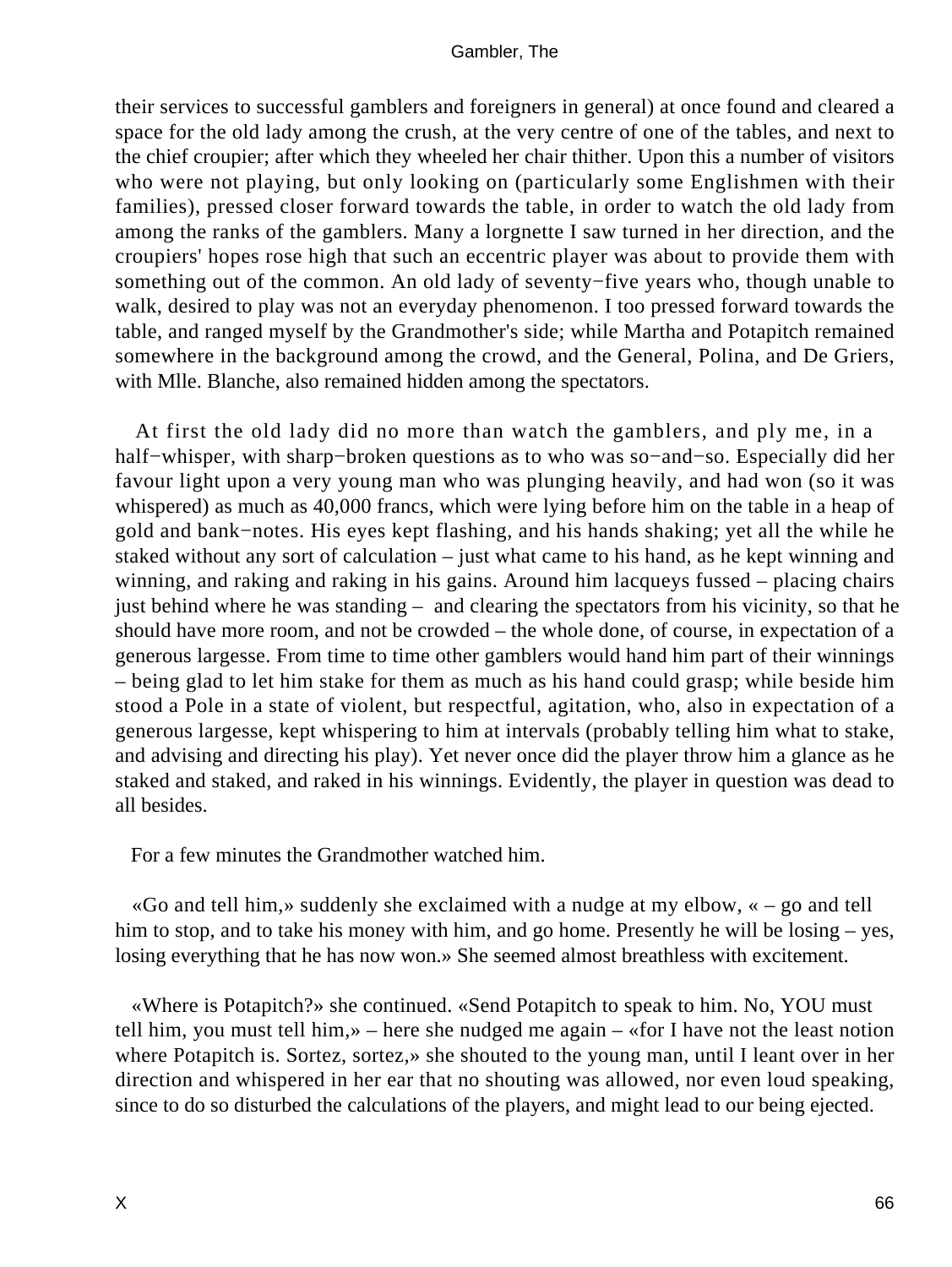«How provoking!» she retorted. «Then the young man is done for! I suppose he **WISHES** to be ruined. Yet I could not bear to see him have to return it all. What a fool the fellow is!» and the old lady turned sharply away.

 On the left, among the players at the other half of the table, a young lady was playing, with, beside her, a dwarf. Who the dwarf may have been – whether a relative or a person whom she took with her to act as a foil – I do not know; but I had noticed her there on previous occasions, since, everyday, she entered the Casino at one o'clock precisely, and departed at two – thus playing for exactly one hour. Being well−known to the attendants, she always had a seat provided for her; and, taking some gold and a few thousand−franc notes out of her pocket – would begin quietly, coldly, and after much calculation, to stake, and mark down the figures in pencil on a paper, as though striving to work out a system according to which, at given moments, the odds might group themselves. Always she staked large coins, and either lost or won one, two, or three thousand francs a day, but not more; after which she would depart. The Grandmother took a long look at her.

 «THAT woman is not losing,» she said. «To whom does she belong? Do you know her? Who is she?»

«She is, I believe, a Frenchwoman,» I replied.

 «Ah! A bird of passage, evidently. Besides, I can see that she has her shoes polished. Now, explain to me the meaning of each round in the game, and the way in which one ought to stake.»

 Upon this I set myself to explain the meaning of all the combinations – of «rouge et noir,» of «pair et impair,» of «manque et passe,» with, lastly, the different values in the system of numbers. The Grandmother listened attentively, took notes, put questions in various forms, and laid the whole thing to heart. Indeed, since an example of each system of stakes kept constantly occurring, a great deal of information could be assimilated with ease and celerity. The Grandmother was vastly pleased.

 «But what is zero?» she inquired. «Just now I heard the flaxen−haired croupier call out 'zero!' And why does he keep raking in all the money that is on the table? To think that he should grab the whole pile for himself! What does zero mean?»

 «Zero is what the bank takes for itself. If the wheel stops at that figure, everything lying on the table becomes the absolute property of the bank. Also, whenever the wheel has begun to turn, the bank ceases to pay out anything.»

«Then I should receive nothing if I were staking?»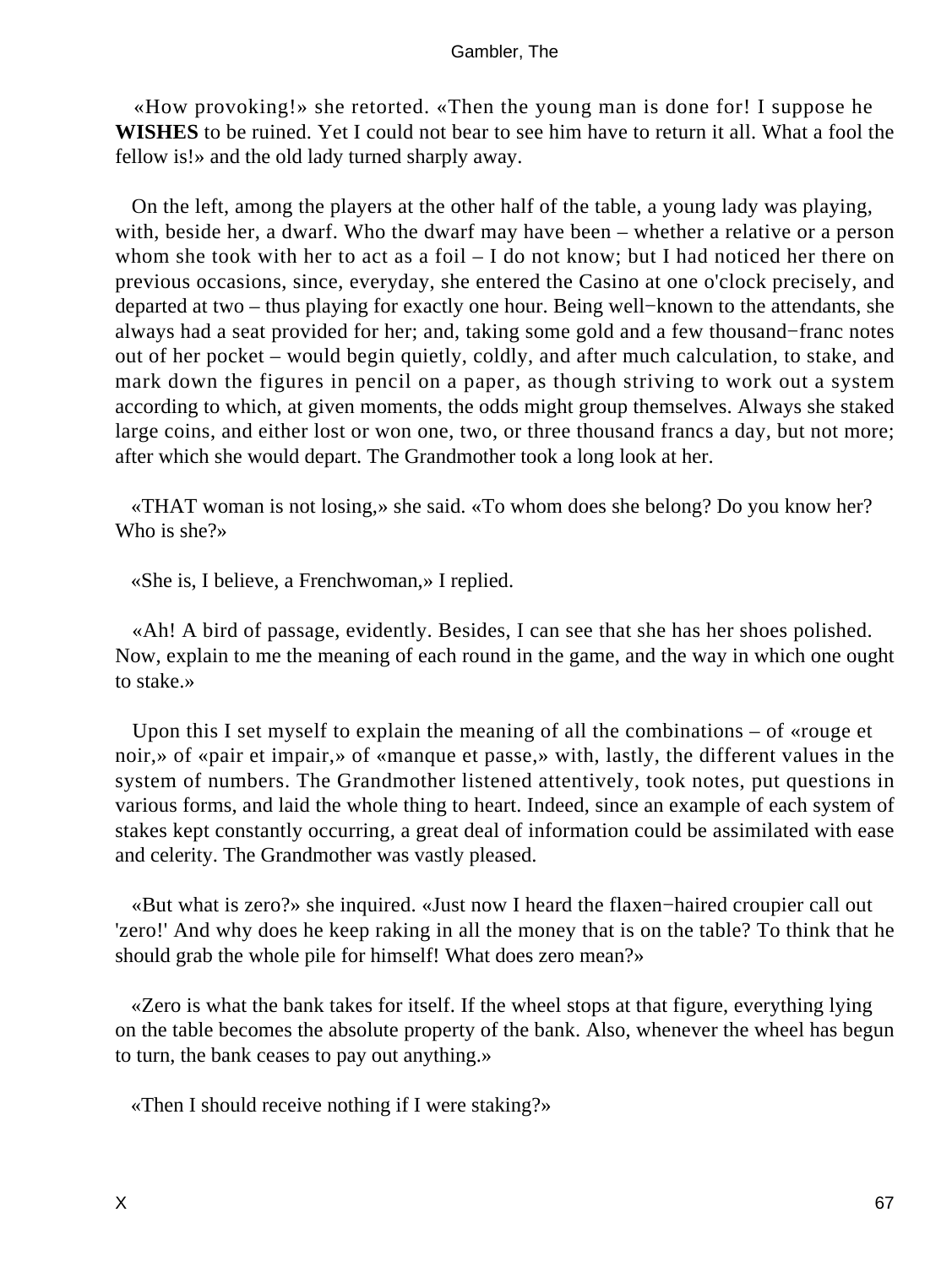«No; unless by any chance you had **PURPOSELY** staked on zero; in which case you would receive thirty−five times the value of your stake.»

 «Why thirty−five times, when zero so often turns up? And if so, why do not more of these fools stake upon it?»

«Because the number of chances against its occurrence is thirty−six.»

 «Rubbish! Potapitch, Potapitch! Come here, and I will give you some money.» The old lady took out of her pocket a tightly−clasped purse, and extracted from its depths a ten−gulden piece. «Go at once, and stake that upon zero.»

 «But, Madame, zero has only this moment turned up,» I remonstrated; «wherefore, it may not do so again for ever so long. Wait a little, and you may then have a better chance.»

«Rubbish! Stake, please.»

 «Pardon me, but zero might not turn up again until, say, tonight, even though you had staked thousands upon it. It often happens so.»

 «Rubbish, rubbish! Who fears the wolf should never enter the forest. What? We have lost? Then stake again.»

 A second ten−gulden piece did we lose, and then I put down a third. The Grandmother could scarcely remain seated in her chair, so intent was she upon the little ball as it leapt through the notches of the ever−revolving wheel. However, the third ten−gulden piece followed the first two. Upon this the Grandmother went perfectly crazy. She could no longer sit still, and actually struck the table with her fist when the croupier cried out, «Trente−six,» instead of the desiderated zero.

 «To listen to him!» fumed the old lady. «When will that accursed zero ever turn up? I cannot breathe until I see it. I believe that that infernal croupier is **PURPOSELY** keeping it from turning up. Alexis Ivanovitch, stake TWO golden pieces this time. The moment we cease to stake, that cursed zero will come turning up, and we shall get nothing.»

«My good Madame  $-\infty$ 

«Stake, stake! It is not **YOUR** money.»

 Accordingly I staked two ten−gulden pieces. The ball went hopping round the wheel until it began to settle through the notches. Meanwhile the Grandmother sat as though petrified, with my hand convulsively clutched in hers.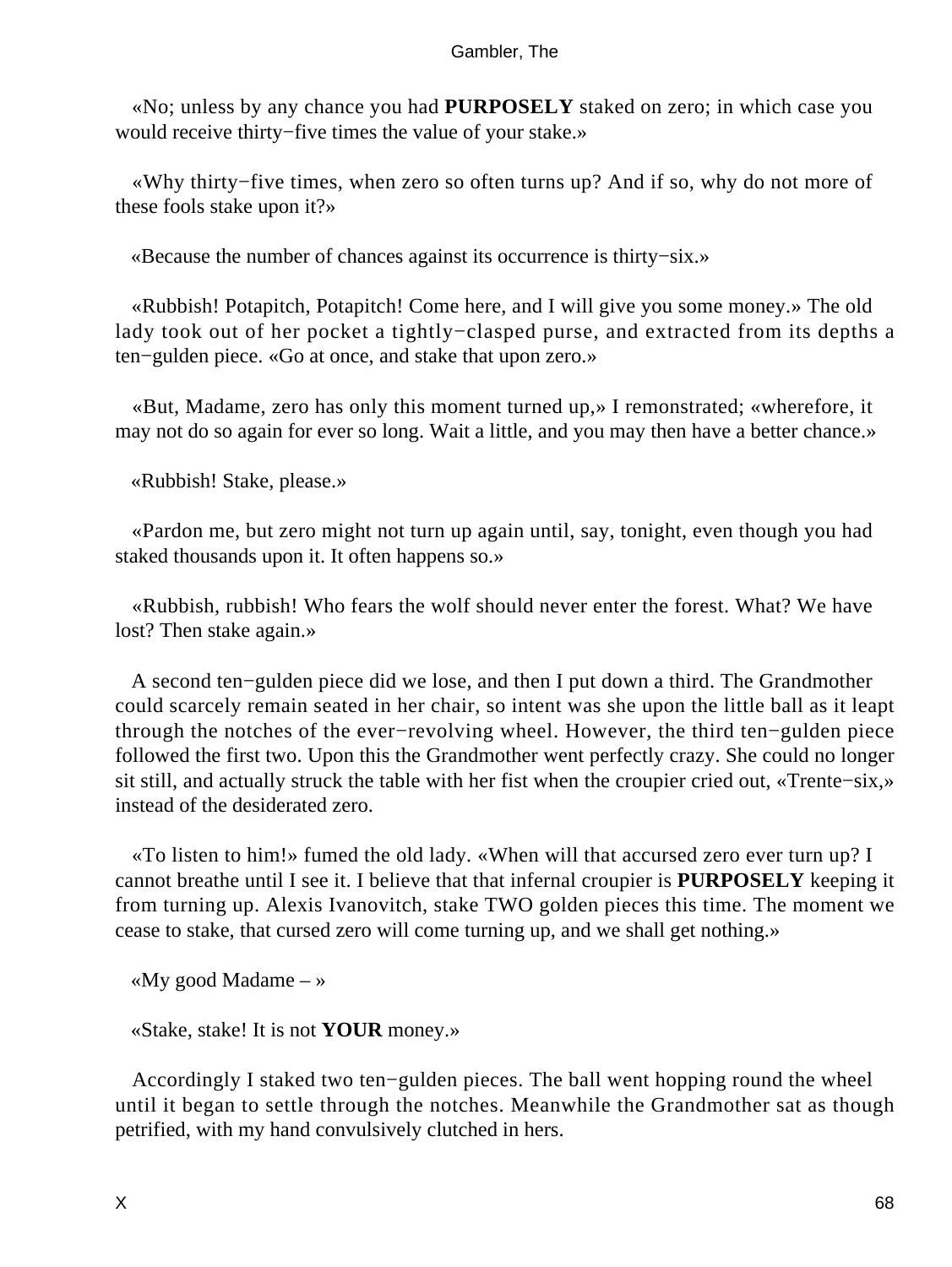«Zero!» called the croupier.

 «There! You see, you see!» cried the old lady, as she turned and faced me, wreathed in smiles. «I told you so! It was the Lord God himself who suggested to me to stake those two coins. Now, how much ought I to receive? Why do they not pay it out to me? Potapitch! Martha! Where are they? What has become of our party? Potapitch, Potapitch!»

 «Presently, Madame,» I whispered. «Potapitch is outside, and they would decline to admit him to these rooms. See! You are being paid out your money. Pray take it.» The croupiers were making up a heavy packet of coins, sealed in blue paper, and containing fifty ten gulden pieces, together with an unsealed packet containing another twenty. I handed the whole to the old lady in a money−shovel.

 «Faites le jeu, messieurs! Faites le jeu, messieurs! Rien ne va plus,» proclaimed the croupier as once more he invited the company to stake, and prepared to turn the wheel.

 «We shall be too late! He is going to spin again! Stake, stake!» The Grandmother was in a perfect fever. «Do not hang back! Be quick!» She seemed almost beside herself, and nudged me as hard as she could.

«Upon what shall I stake, Madame?»

 «Upon zero, upon zero! Again upon zero! Stake as much as ever you can. How much have we got? Seventy ten−gulden pieces? We shall not miss them, so stake twenty pieces at a time.»

 «Think a moment, Madame. Sometimes zero does not turn up for two hundred rounds in succession. I assure you that you may lose all your capital.»

 «You are wrong – utterly wrong. Stake, I tell you! What a chattering tongue you have! I know perfectly well what I am doing.» The old lady was shaking with excitement.

«But the rules do not allow of more than 120 gulden being staked upon zero at a time.»

 «How 'do not allow'? Surely you are wrong? Monsieur, monsieur – » here she nudged the croupier who was sitting on her left, and preparing to spin – «combien zero? Douze? Douze?»

I hastened to translate.

 «Oui, Madame,» was the croupier's polite reply. «No single stake must exceed four thousand florins. That is the regulation.»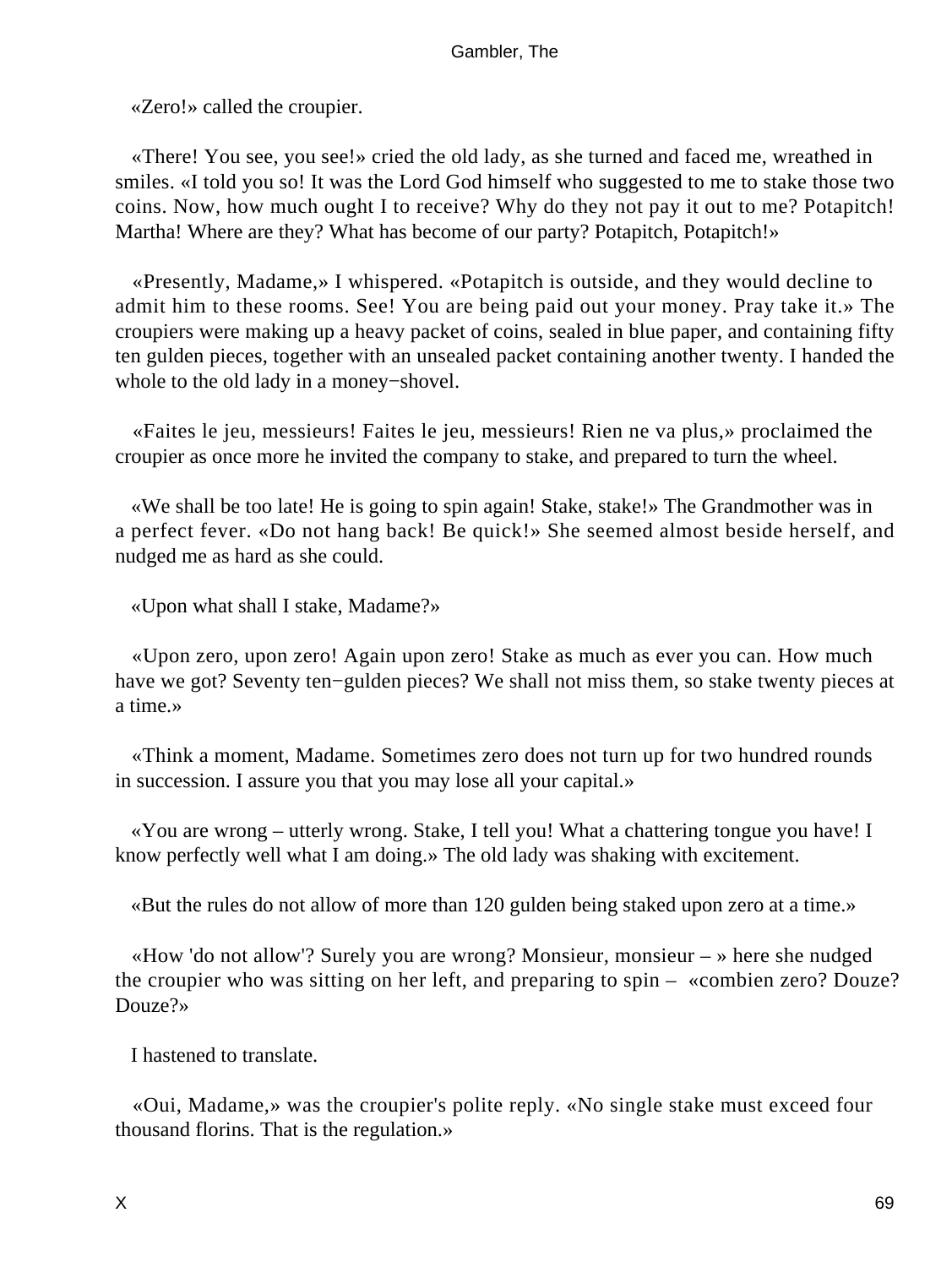«Then there is nothing else for it. We must risk in gulden.»

 «Le jeu est fait!» the croupier called. The wheel revolved, and stopped at thirty. We had lost!

 «Again, again, again! Stake again!» shouted the old lady. Without attempting to oppose her further, but merely shrugging my shoulders, I placed twelve more ten−gulden pieces upon the table. The wheel whirled around and around, with the Grandmother simply quaking as she watched its revolutions.

 «Does she again think that zero is going to be the winning coup?» thought I, as I stared at her in astonishment. Yet an absolute assurance of winning was shining on her face; she looked perfectly convinced that zero was about to be called again. At length the ball dropped off into one of the notches.

«Zero!» cried the croupier.

«Ah!!!» screamed the old lady as she turned to me in a whirl of triumph.

 I myself was at heart a gambler. At that moment I became acutely conscious both of that fact and of the fact that my hands and knees were shaking, and that the blood was beating in my brain. Of course this was a rare occasion – an occasion on which zero had turned up no less than three times within a dozen rounds; yet in such an event there was nothing so very surprising, seeing that, only three days ago, I myself had been a witness to zero turning up **THREE TIMES IN SUCCESSION,** so that one of the players who was recording the coups on paper was moved to remark that for several days past zero had never turned up at all!

With the Grandmother, as with any one who has won a very large sum, the management settled up with great attention and respect, since she was fortunate to have to receive no less than 4200 gulden. Of these gulden the odd 200 were paid her in gold, and the remainder in bank notes.

 This time the old lady did not call for Potapitch; for that she was too preoccupied. Though not outwardly shaken by the event (indeed, she seemed perfectly calm), she was trembling inwardly from head to foot. At length, completely absorbed in the game, she burst out:

 «Alexis Ivanovitch, did not the croupier just say that 4000 florins were the most that could be staked at any one time? Well, take these 4000, and stake them upon the red.»

To oppose her was useless. Once more the wheel revolved.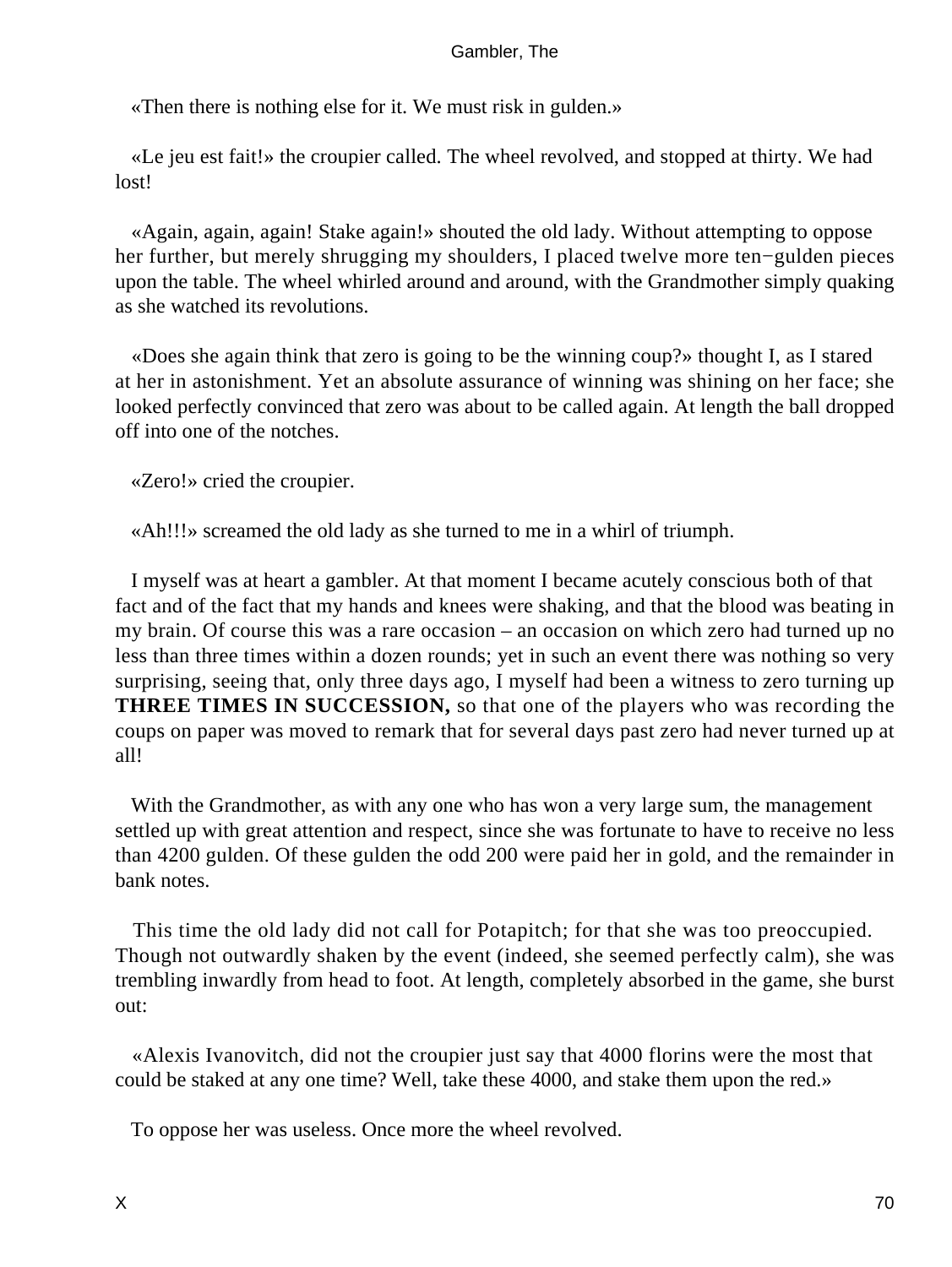«Rouge!» proclaimed the croupier.

Again 4000 florins – in all 8000!

 «Give me them,» commanded the Grandmother, «and stake the other 4000 upon the red again.»

I did so.

«Rouge!» proclaimed the croupier.

 «Twelve thousand!» cried the old lady. «Hand me the whole lot. Put the gold into this purse here, and count the bank notes. Enough! Let us go home. Wheel my chair away.»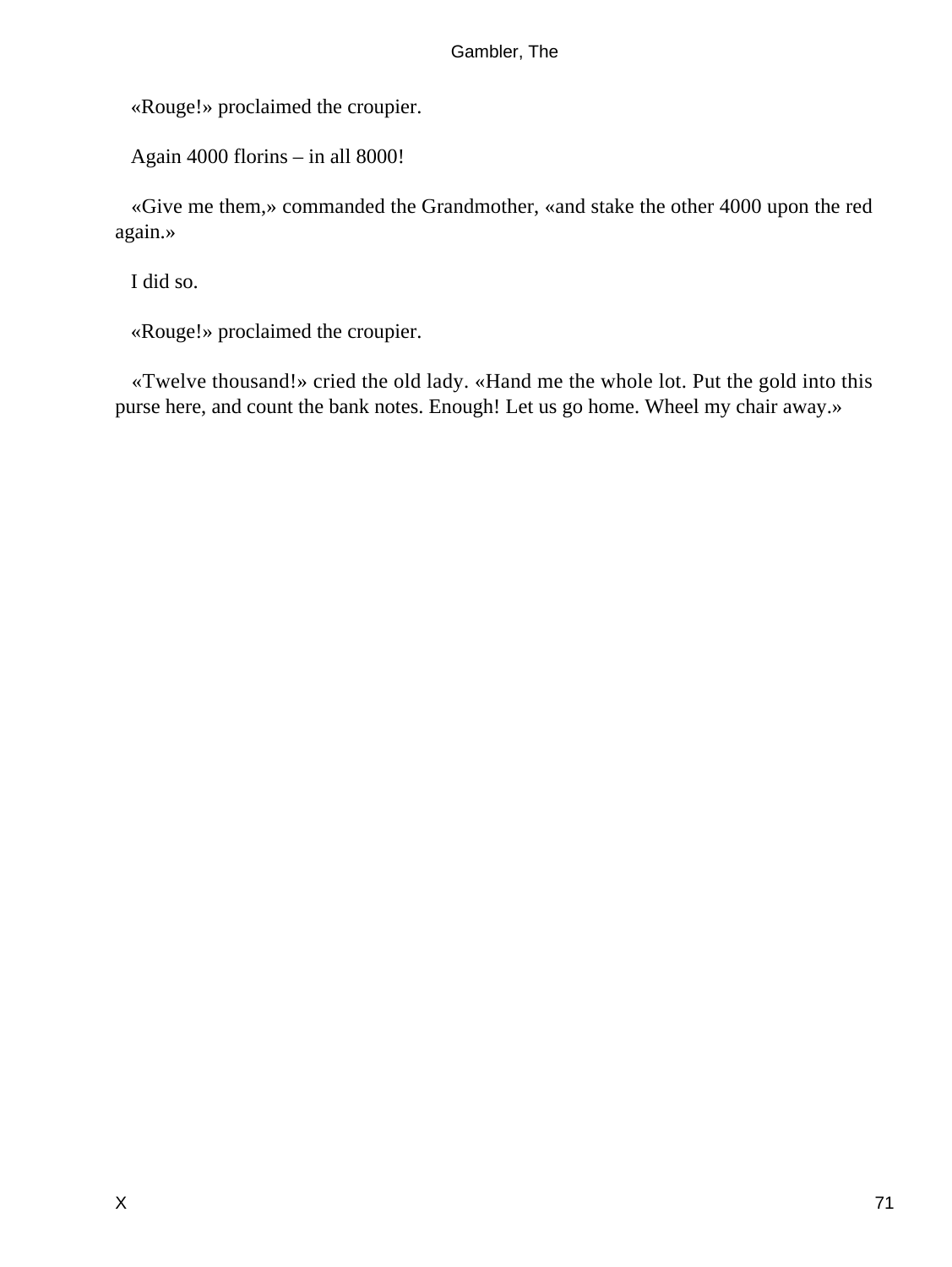# **[XI](#page-135-0)**

**THE** chair, with the old lady beaming in it, was wheeled away towards the doors at the further end of the salon, while our party hastened to crowd around her, and to offer her their congratulations. In fact, eccentric as was her conduct, it was also overshadowed by her triumph; with the result that the General no longer feared to be publicly compromised by being seen with such a strange woman, but, smiling in a condescending, cheerfully familiar way, as though he were soothing a child, he offered his greetings to the old lady. At the same time, both he and the rest of the spectators were visibly impressed. Everywhere people kept pointing to the Grandmother, and talking about her. Many people even walked beside her chair, in order to view her the better while, at a little distance, Astley was carrying on a conversation on the subject with two English acquaintances of his. De Griers was simply overflowing with smiles and compliments, and a number of fine ladies were staring at the Grandmother as though she had been something curious.

«Quelle victoire!» exclaimed De Griers.

«Mais, Madame, c'etait du feu!» added Mlle. Blanche with an elusive smile.

 «Yes, I have won twelve thousand florins,» replied the old lady. «And then there is all this gold. With it the total ought to come to nearly thirteen thousand. How much is that in Russian money? Six thousand roubles, I think?»

 However, I calculated that the sum would exceed seven thousand roubles – or, at the present rate of exchange, even eight thousand.

 «Eight thousand roubles! What a splendid thing! And to think of you simpletons sitting there and doing nothing! Potapitch! Martha! See what I have won!»

 «How DID you do it, Madame?» Martha exclaimed ecstatically. «Eight thousand roubles!»

«And I am going to give you fifty gulden apiece. There they are.»

Potapitch and Martha rushed towards her to kiss her hand.

 «And to each bearer also I will give a ten−gulden piece. Let them have it out of the gold, Alexis Ivanovitch. But why is this footman bowing to me, and that other man as well? Are they congratulating me? Well, let them have ten gulden apiece.»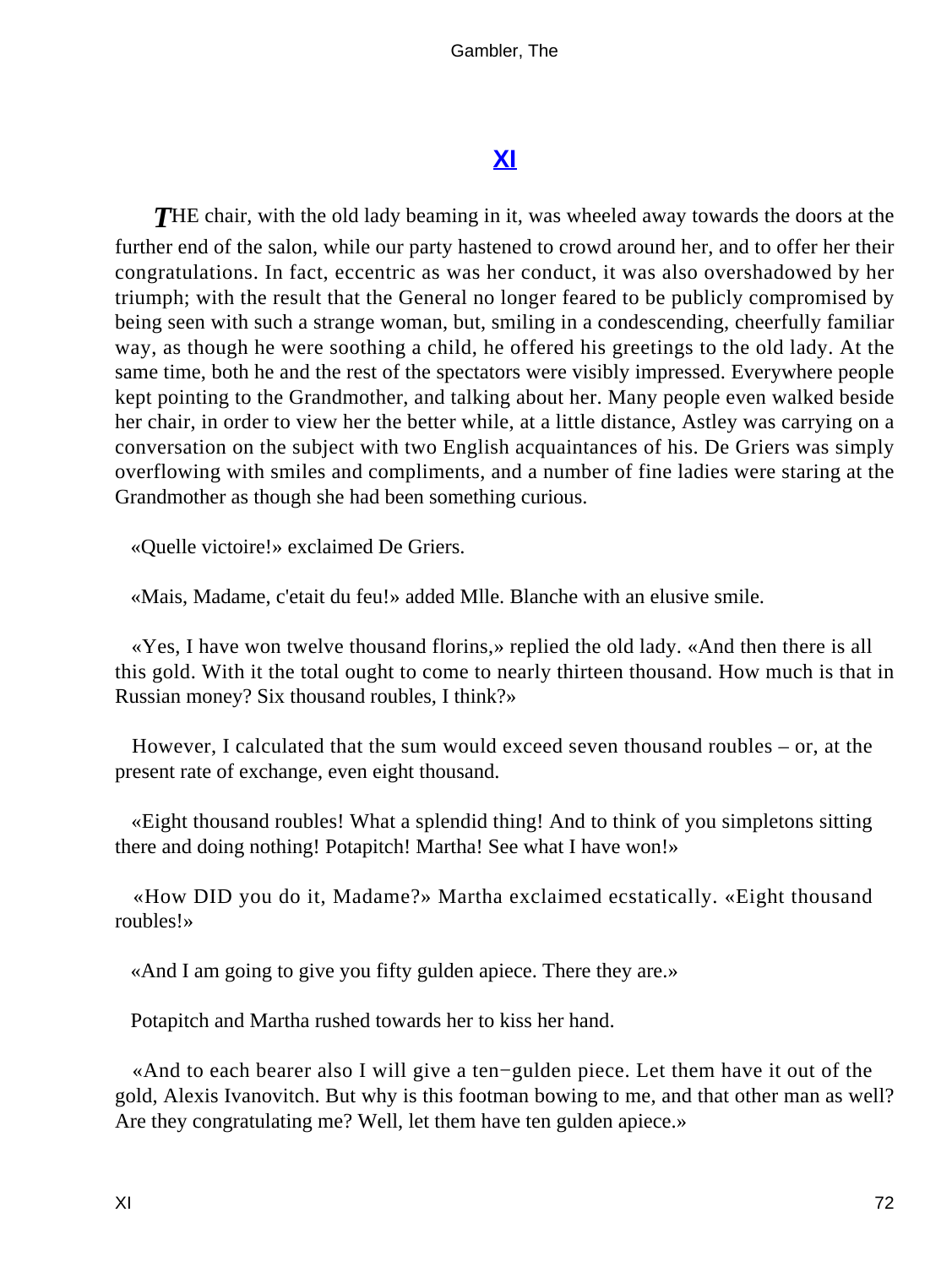«Madame la princesse – Un pauvre expatrie – Malheur continuel – Les princes russes sont si genereux!» said a man who for some time past had been hanging around the old lady's chair – a personage who, dressed in a shabby frockcoat and coloured waistcoat, kept taking off his cap, and smiling pathetically.

 «Give him ten gulden,» said the Grandmother. «No, give him twenty. Now, enough of that, or I shall never get done with you all. Take a moment's rest, and then carry me away. Prascovia, I mean to buy a new dress for you tomorrow. Yes, and for you too, Mlle. Blanche. Please translate, Prascovia.»

 «Merci, Madame,» replied Mlle. Blanche gratefully as she twisted her face into the mocking smile which usually she kept only for the benefit of De Griers and the General. The latter looked confused, and seemed greatly relieved when we reached the Avenue.

 «How surprised Theodosia too will be!» went on the Grandmother (thinking of the General's nursemaid). «She, like yourselves, shall have the price of a new gown. Here, Alexis Ivanovitch! Give that beggar something» (a crooked−backed ragamuffin had approached to stare at us).

«But perhaps he is **NOT a** beggar – only a rascal,» I replied.

«Never mind, never mind. Give him a gulden.»

 I approached the beggar in question, and handed him the coin. Looking at me in great astonishment, he silently accepted the gulden, while from his person there proceeded a strong smell of liquor.

«Have you never tried your luck, Alexis Ivanovitch?»

«No, Madame.»

«Yet just now I could see that you were burning to do so?»

«I do mean to try my luck presently.»

 «Then stake everything upon zero. You have seen how it ought to be done? How much capital do you possess?»

«Two hundred gulden, Madame.»

 «Not very much. See here; I will lend you five hundred if you wish. Take this purse of mine.» With that she added sharply to the General: «But YOU need not expect to receive any.»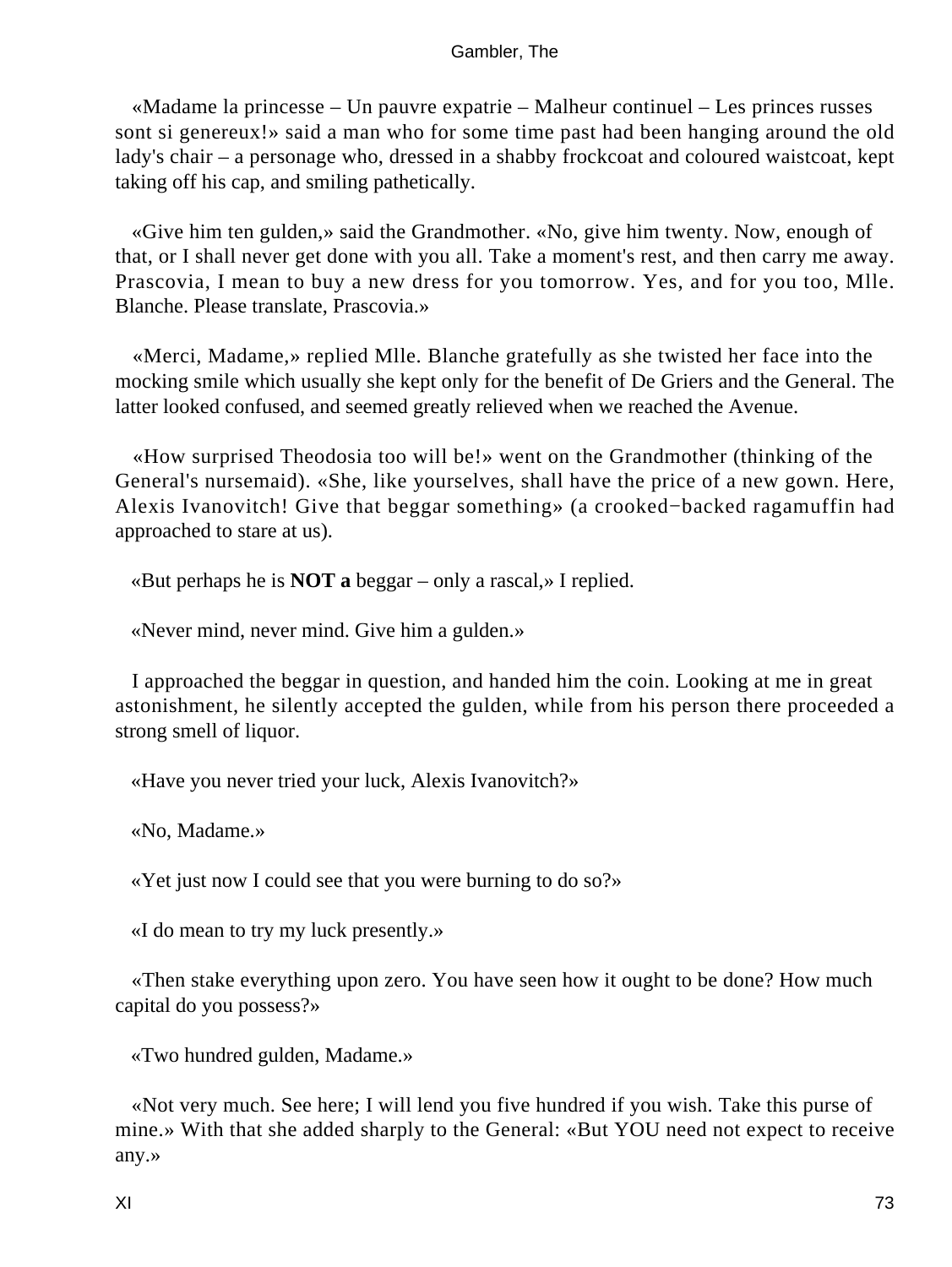This seemed to upset him, but he said nothing, and De Griers contented himself by scowling.

«Que diable!» he whispered to the General. «C'est une terrible vieille.»

 «Look! Another beggar, another beggar!» exclaimed the grandmother. «Alexis Ivanovitch, go and give him a gulden.»

 As she spoke I saw approaching us a grey−headed old man with a wooden leg – a man who was dressed in a blue frockcoat and carrying a staff. He looked like an old soldier. As soon as I tendered him the coin he fell back a step or two, and eyed me threateningly.

«Was ist der Teufel!» he cried, and appended thereto a round dozen of oaths.

 «The man is a perfect fool!» exclaimed the Grandmother, waving her hand. «Move on now, for I am simply famished. When we have lunched we will return to that place.»

«What?» cried I. «You are going to play again?»

 «What else do you suppose?» she retorted. «Are you going only to sit here, and grow sour, and let me look at you?»

 «Madame,» said De Griers confidentially, «les chances peuvent tourner. Une seule mauvaise chance, et vous perdrez tout – surtout avec votre jeu. C'etait terrible!»

«Oui; vous perdrez absolument,» put in Mlle. Blanche.

 «What has that got to do with YOU?» retorted the old lady. «It is not **YOUR** money that I am going to lose; it is my own. And where is that Mr. Astley of yours?» she added to myself.

«He stayed behind in the Casino.»

«What a pity! He is such a nice sort of man!»

 Arriving home, and meeting the landlord on the staircase, the Grandmother called him to her side, and boasted to him of her winnings – thereafter doing the same to Theodosia, and conferring upon her thirty gulden; after which she bid her serve luncheon. The meal over, Theodosia and Martha broke into a joint flood of ecstasy.

 «I was watching you all the time, Madame,» quavered Martha, «and I asked Potapitch what mistress was trying to do. And, my word! the heaps and heaps of money that were lying upon the table! Never in my life have I seen so much money. And there were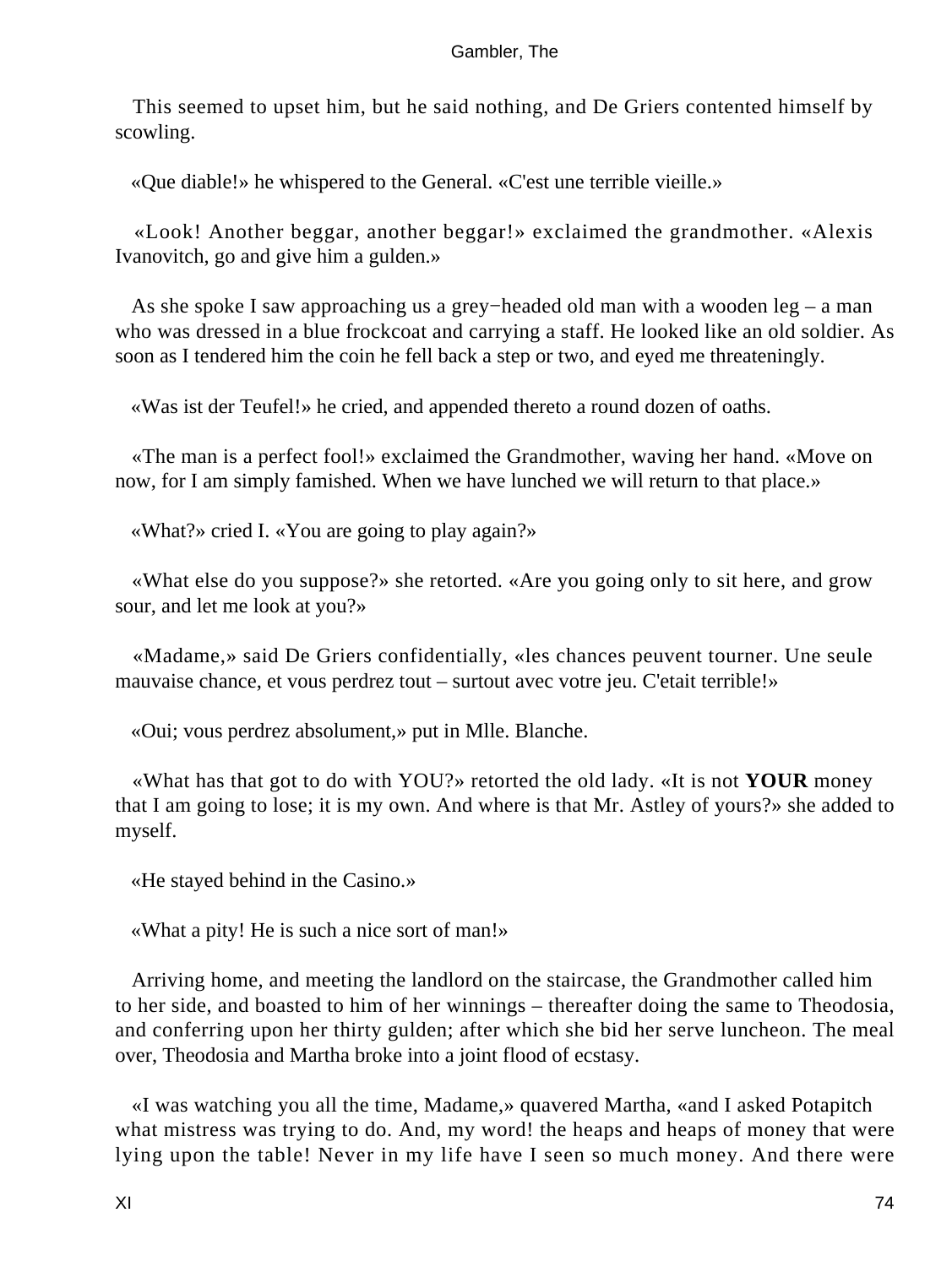gentlefolk around it, and other gentlefolk sitting down. So, I asked Potapitch where all these gentry had come from; for, thought I, maybe the Holy Mother of God will help our mistress among them. Yes, I prayed for you, Madame, and my heart died within me, so that I kept trembling and trembling. The Lord be with her, I thought to myself; and in answer to my prayer He has now sent you what He has done! Even yet I tremble – I tremble to think of it all.»

 «Alexis Ivanovitch,» said the old lady, «after luncheon, – that is to say, about four o'clock – get ready to go out with me again. But in the meanwhile, good−bye. Do not forget to call a doctor, for I must take the waters. Now go and get rested a little.»

I left the Grandmother's presence in a state of bewilderment.

 Vainly I endeavoured to imagine what would become of our party, or what turn the affair would next take. I could perceive that none of the party had yet recovered their presence of mind – least of all the General. The factor of the Grandmother's appearance in place of the hourly expected telegram to announce her death (with, of course, resultant legacies) had so upset the whole scheme of intentions and projects that it was with a decided feeling of apprehension and growing paralysis that the conspirators viewed any future performances of the old lady at roulette. Yet this second factor was not quite so important as the first, since, though the Grandmother had twice declared that she did not intend to give the General any money, that declaration was not a complete ground for the abandonment of hope. Certainly De Griers, who, with the General, was up to the neck in the affair, had not wholly lost courage; and I felt sure that Mlle. Blanche also – Mlle. Blanche who was not only as deeply involved as the other two, but also expectant of becoming Madame General and an important legatee – would not lightly surrender the position, but would use her every resource of coquetry upon the old lady, in order to afford a contrast to the impetuous Polina, who was difficult to understand, and lacked the art of pleasing.

 Yet now, when the Grandmother had just performed an astonishing feat at roulette; now, when the old lady's personality had been so clearly and typically revealed as that of a rugged, arrogant woman who was «tombee en enfance»; now, when everything appeared to be lost, – why, now the Grandmother was as merry as a child which plays with thistle−down. «Good Lord!» I thought with, may God forgive me, a most malicious smile, «every ten−gulden piece which the Grandmother staked must have raised a blister on the General's heart, and maddened De Griers, and driven Mlle. de Cominges almost to frenzy with the sight of this spoon dangling before her lips.» Another factor is the circumstance that even when, overjoyed at winning, the Grandmother was distributing alms right and left, and taking every one to be a beggar, she again snapped out to the General that he was not going to be allowed any of her money – which meant that the old lady had quite made up her mind on the point, and was sure of it. Yes, danger loomed ahead.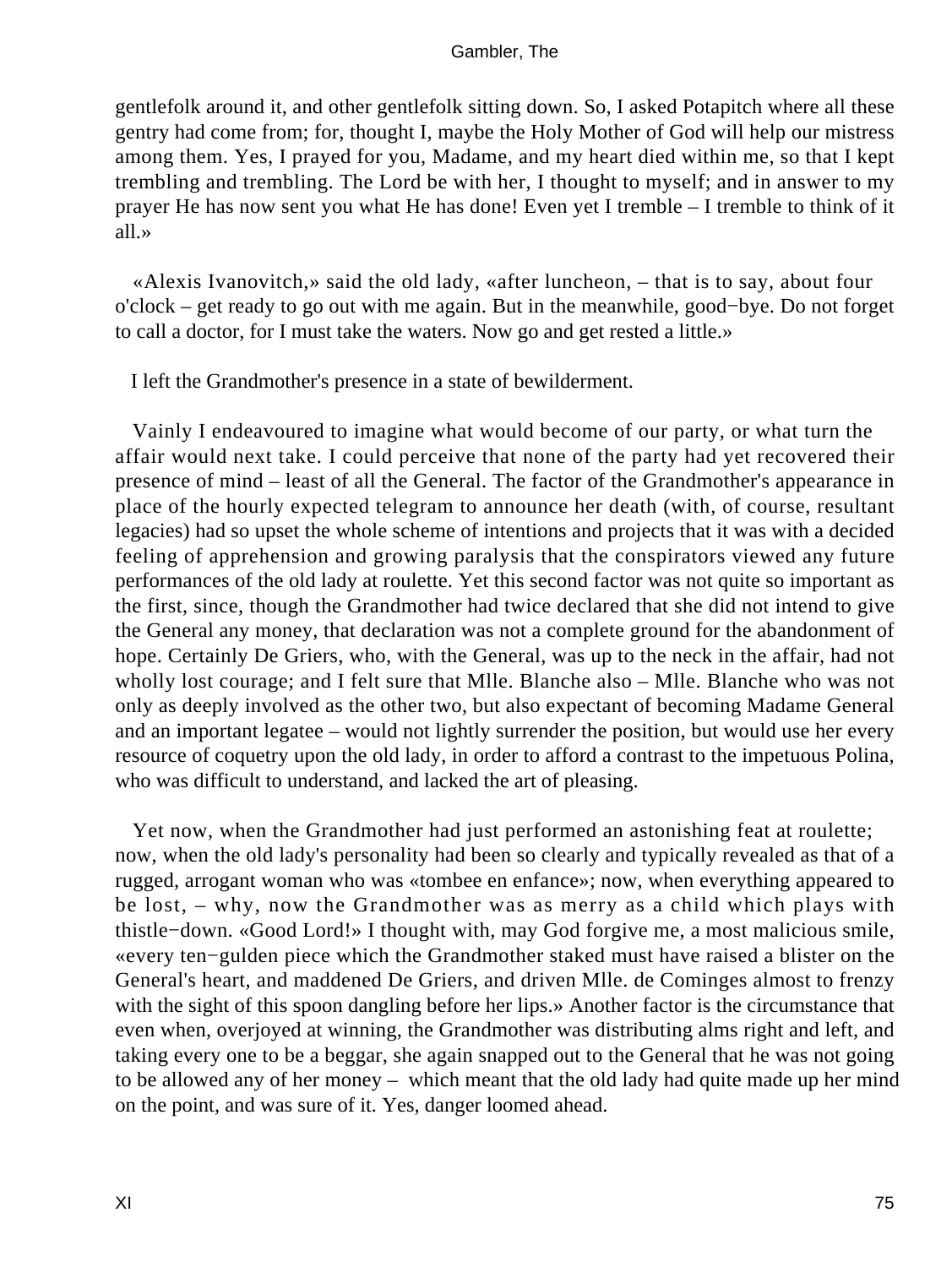All these thoughts passed through my mind during the few moments that, having left the old lady's rooms, I was ascending to my own room on the top storey. What most struck me was the fact that, though I had divined the chief, the stoutest, threads which united the various actors in the drama, I had, until now, been ignorant of the methods and secrets of the game. For Polina had never been completely open with me. Although, on occasions, it had happened that involuntarily, as it were, she had revealed to me something of her heart, I had noticed that in most cases – in fact, nearly always – she had either laughed away these revelations, or grown confused, or purposely imparted to them a false guise. Yes, she must have concealed a great deal from me. But, I had a presentiment that now the end of this strained and mysterious situation was approaching. Another stroke, and all would be finished and exposed. Of my own fortunes, interested though I was in the affair, I took no account. I was in the strange position of possessing but two hundred gulden, of being at a loose end, of lacking both a post, the means of subsistence, a shred of hope, and any plans for the future, yet of caring nothing for these things. Had not my mind been so full of Polina, I should have given myself up to the comical piquancy of the impending denouement, and laughed my fill at it. But the thought of Polina was torture to me. That her fate was settled I already had an inkling; yet that was not the thought which was giving me so much uneasiness. What I really wished for was to penetrate her secrets. I wanted her to come to me and say, « I love you, » and, if she would not so come, or if to hope that she would ever do so was an unthinkable absurdity – why, then there was nothing else for me to want. Even now I do not know what I am wanting. I feel like a man who has lost his way. I yearn but to be in her presence, and within the circle of her light and splendour – to be there now, and forever, and for the whole of my life. More I do not know. How can I ever bring myself to leave her?

 On reaching the third storey of the hotel I experienced a shock. I was just passing the General's suite when something caused me to look round. Out of a door about twenty paces away there was coming Polina! She hesitated for a moment on seeing me, and then beckoned me to her.

«Polina Alexandrovna!»

«Hush! Not so loud.»

 «Something startled me just now,» I whispered, «and I looked round, and saw you. Some electrical influence seems to emanate from your form.»

 «Take this letter,» she went on with a frown (probably she had not even heard my words, she was so preoccupied), «and hand it personally to Mr. Astley. Go as quickly as ever you can, please. No answer will be required. He himself – » She did not finish her sentence.

«To Mr. Astley?» I asked, in some astonishment.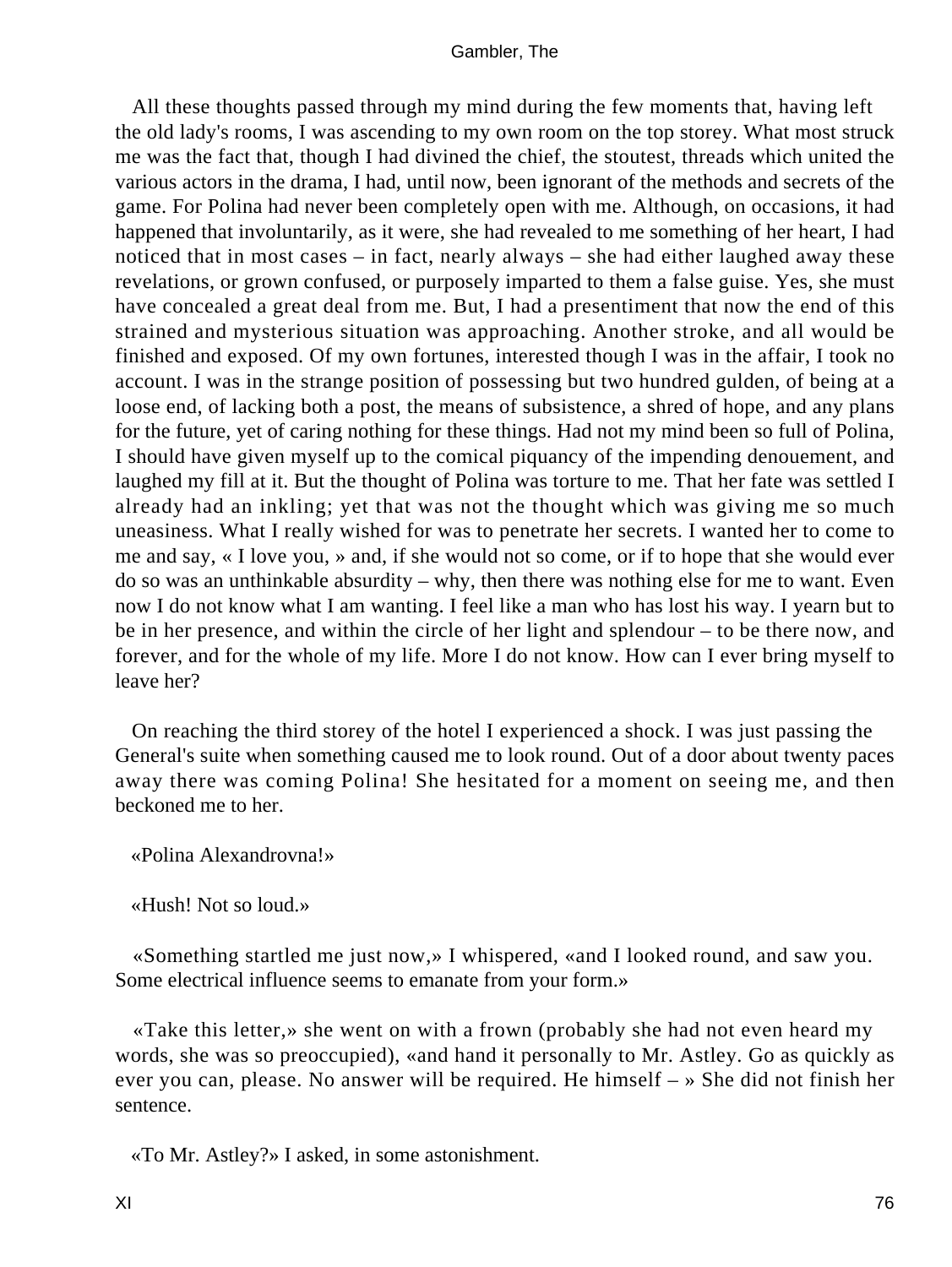But she had vanished again.

 Aha! So the two were carrying on a correspondence! However, I set off to search for Astley – first at his hotel, and then at the Casino, where I went the round of the salons in vain. At length, vexed, and almost in despair, I was on my way home when I ran across him among a troop of English ladies and gentlemen who had been out for a ride. Beckoning to him to stop, I handed him the letter. We had barely time even to look at one another, but I suspected that it was of set purpose that he restarted his horse so quickly.

 Was jealousy, then, gnawing at me? At all events, I felt exceedingly depressed, despite the fact that I had no desire to ascertain what the correspondence was about. To think that HE should be her confidant! «My friend, mine own familiar friend!» passed through my mind. Yet WAS there any love in the matter? «Of course not,» reason whispered to me. But reason goes for little on such occasions. I felt that the matter must be cleared up, for it was becoming unpleasantly complex.

 I had scarcely set foot in the hotel when the commissionaire and the landlord (the latter issuing from his room for the purpose) alike informed me that I was being searched for high and low – that three separate messages to ascertain my whereabouts had come down from the General. When I entered his study I was feeling anything but kindly disposed. I found there the General himself, De Griers, and Mlle. Blanche, but not Mlle.'s mother, who was a person whom her reputed daughter used only for show purposes, since in all matters of business the daughter fended for herself, and it is unlikely that the mother knew anything about them.

 Some very heated discussion was in progress, and meanwhile the door of the study was open – an unprecedented circumstance. As I approached the portals I could hear loud voices raised, for mingled with the pert, venomous accents of De Griers were Mlle. Blanche's excited, impudently abusive tongue and the General's plaintive wail as, apparently, he sought to justify himself in something. But on my appearance every one stopped speaking, and tried to put a better face upon matters. De Griers smoothed his hair, and twisted his angry face into a smile – into the mean, studiedly polite French smile which I so detested; while the downcast, perplexed General assumed an air of dignity – though only in a mechanical way. On the other hand, Mlle. Blanche did not trouble to conceal the wrath that was sparkling in her countenance, but bent her gaze upon me with an air of impatient expectancy. I may remark that hitherto she had treated me with absolute superciliousness, and, so far from answering my salutations, had always ignored them.

 «Alexis Ivanovitch,» began the General in a tone of affectionate upbraiding, «may I say to you that I find it strange, exceedingly strange, that – In short, your conduct towards myself and my family – In a word, your−er−extremely»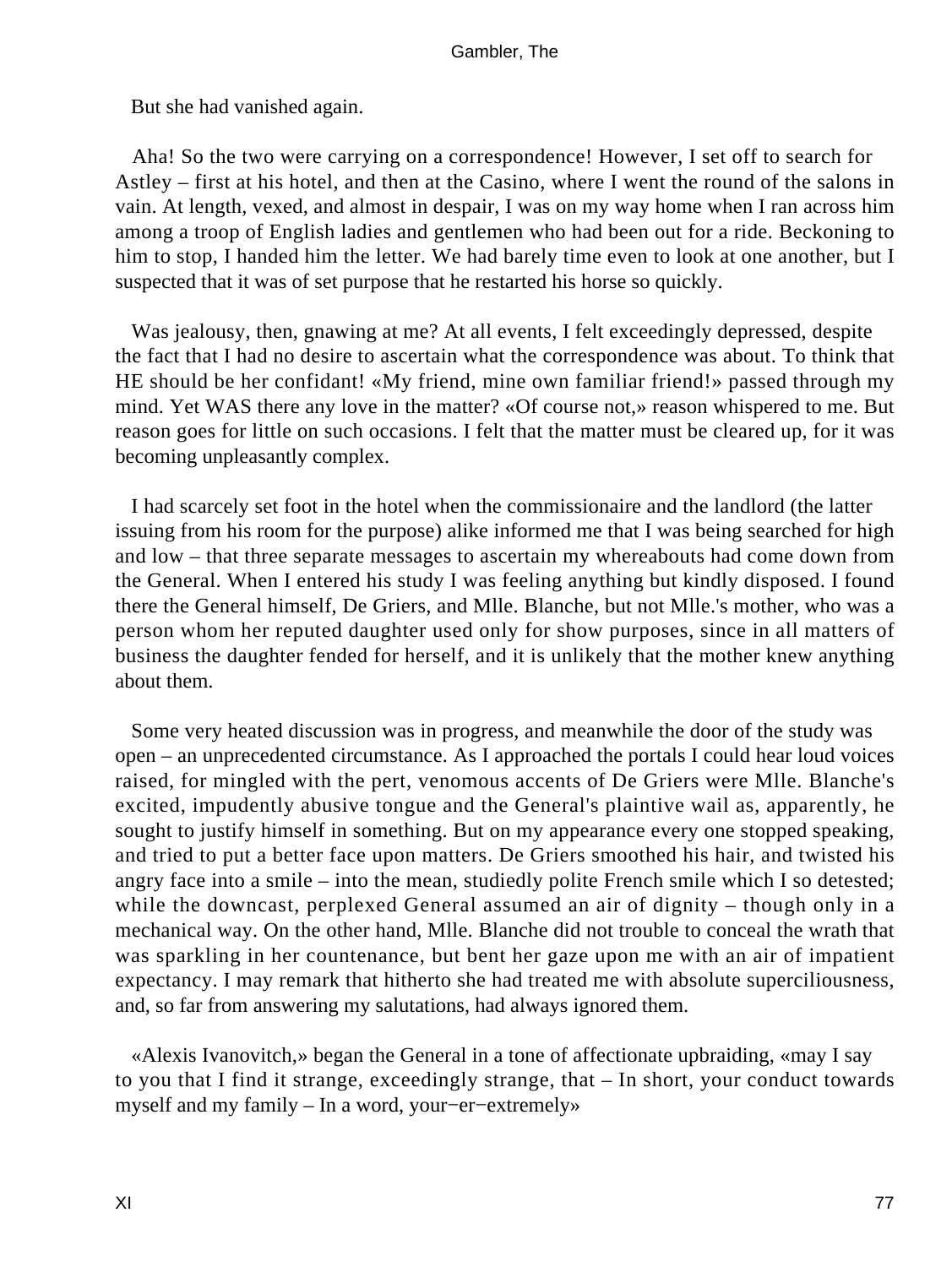« Eh! Ce n'est pas ca,» interrupted De Griers in a tone of impatience and contempt (evidently he was the ruling spirit of the conclave). «Mon cher monsieur, notre general se trompe. What he means to say is that he warns you – he begs of you most eamestly – not to ruin him. I use the expression because  $-\infty$ 

«Why? Why?» I interjected.

 «Because you have taken upon yourself to act as guide to this, to this – how shall I express it? – to this old lady, a cette pauvre terrible vieille. But she will only gamble away all that she has – gamble it away like thistledown. You yourself have seen her play. Once she has acquired the taste for gambling, she will never leave the roulette−table, but, of sheer perversity and temper, will stake her all, and lose it. In cases such as hers a gambler can never be torn away from the game; and then – and then –  $\gg$ 

 «And then,» asseverated the General, «you will have ruined my whole family. I and my family are her heirs, for she has no nearer relatives than ourselves. I tell you frankly that my affairs are in great – very great disorder; how much they are so you yourself are partially aware. If she should lose a large sum, or, maybe, her whole fortune, what will become of us – of my children» (here the General exchanged a glance with De Griers)« or of me? »(here he looked at Mlle. Blanche, who turned her head contemptuously away). «Alexis Ivanovitch, I beg of you to save us.»

«Tell me, General, how am I to do so? On what footing do I stand here?»

«Refuse to take her about. Simply leave her alone.»

«But she would soon find some one else to take my place?»

 «Ce n'est pas ca, ce n'est pas ca,» again interrupted De Griers. «Que diable! Do not leave her alone so much as advise her, persuade her, draw her away. In any case do not let her gamble; find her some counter−attraction.»

 «And how am I to do that? If only you would undertake the task, Monsieur de Griers! » I said this last as innocently as possible, but at once saw a rapid glance of excited interrogation pass from Mlle. Blanche to De Griers, while in the face of the latter also there gleamed something which he could not repress.

 «Well, at the present moment she would refuse to accept my services,» said he with a gesture. «But if, later  $-\infty$ 

 Here he gave Mlle. Blanche another glance which was full of meaning; whereupon she advanced towards me with a bewitching smile, and seized and pressed my hands. Devil take it, but how that devilish visage of hers could change! At the present moment it was a visage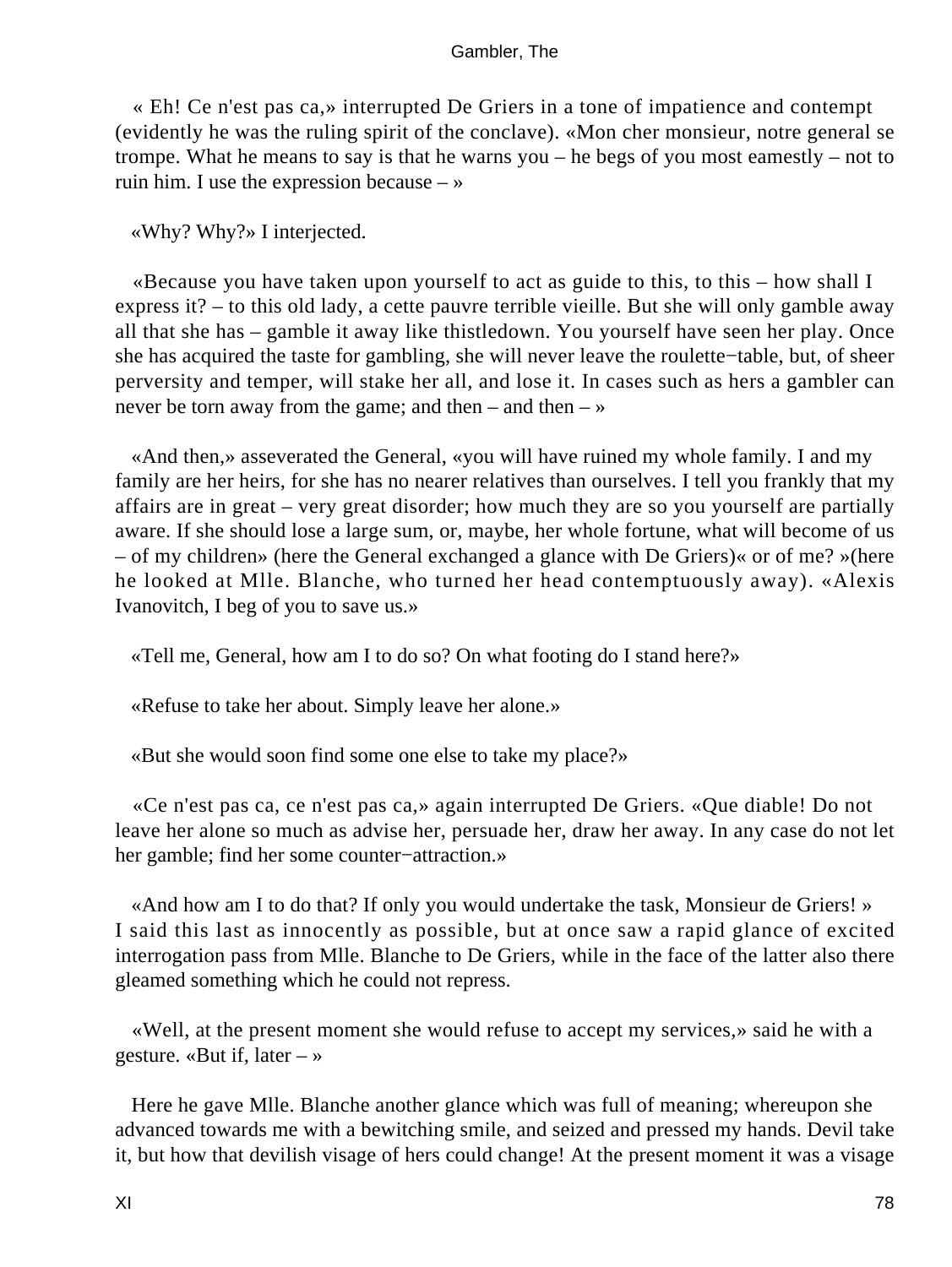full of supplication, and as gentle in its expression as that of a smiling, roguish infant. Stealthily, she drew me apart from the rest as though the more completely to separate me from them; and, though no harm came of her doing so – for it was merely a stupid manoeuvre, and no more – I found the situation very unpleasant.

The General hastened to lend her his support.

 «Alexis Ivanovitch,» he began, «pray pardon me for having said what I did just now – for having said more than I meant to do. I beg and beseech you, I kiss the hem of your garment, as our Russian saying has it, for you, and only you, can save us. I and Mlle. de Cominges, we all of us beg of you – But you understand, do you not? Surely you understand?» and with his eyes he indicated Mlle. Blanche. Truly he was cutting a pitiful figure!

 At this moment three low, respectful knocks sounded at the door; which, on being opened, revealed a chambermaid, with Potapitch behind her – come from the Grandmother to request that I should attend her in her rooms. «She is in a bad humour,» added Potapitch.

The time was half−past three.

 «My mistress was unable to sleep,» explained Potapitch; «so, after tossing about for a while, she suddenly rose, called for her chair, and sent me to look for you. She is now in the verandah.»

«Quelle megere!» exclaimed De Griers.

 True enough, I found Madame in the hotel verandah −much put about at my delay, for she had been unable to contain herself until four o'clock.

«Lift me up,» she cried to the bearers, and once more we set out for the roulette−salons.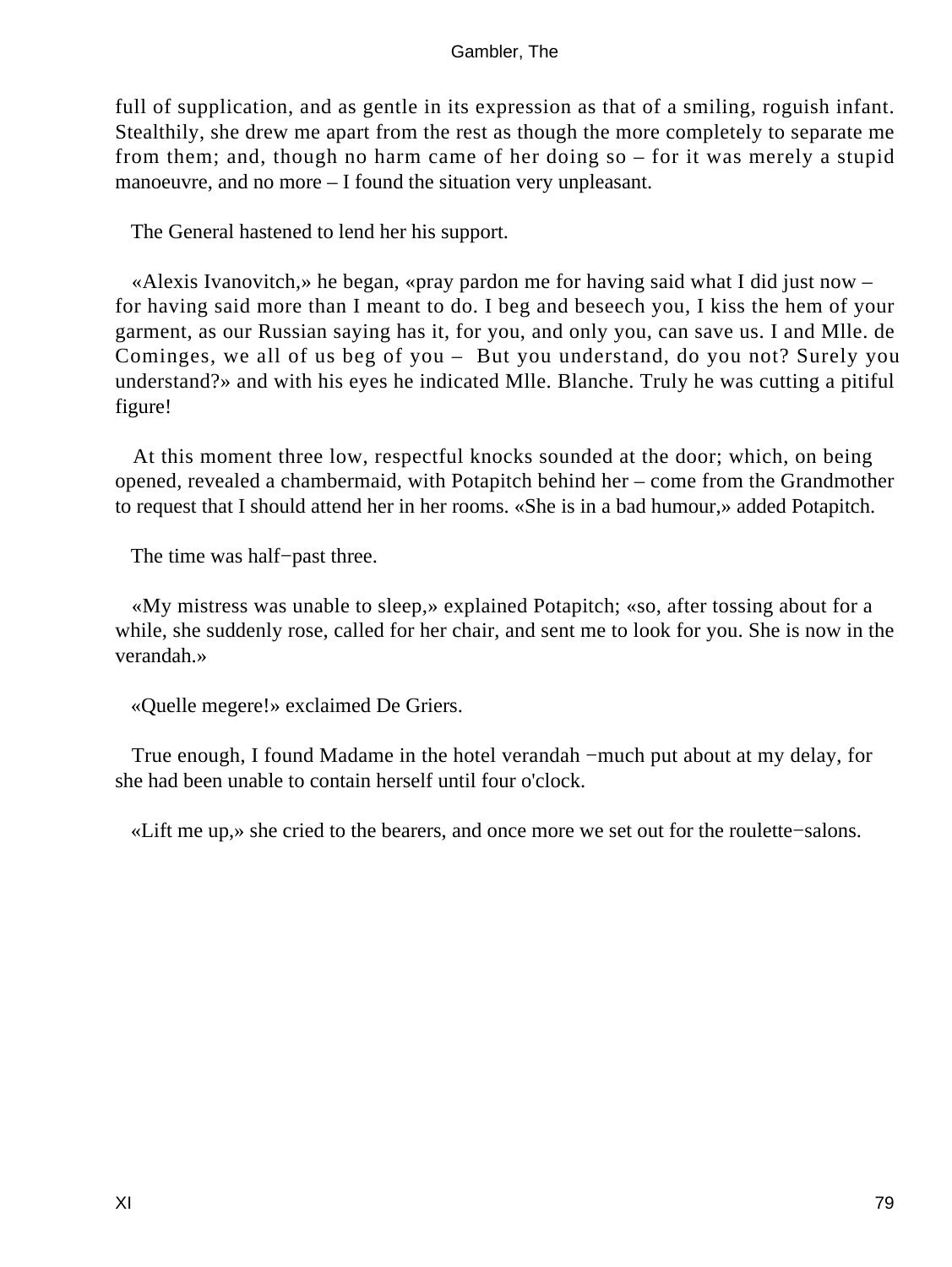# **[XII](#page-135-0)**

**The Grandmother was in an impatient, irritable frame of mind. Without doubt the** roulette had turned her head, for she appeared to be indifferent to everything else, and, in general, seemed much distraught. For instance, she asked me no questions about objects en route, except that, when a sumptuous barouche passed us and raised a cloud of dust, she lifted her hand for a moment, and inquired, « What was that? » Yet even then she did not appear to hear my reply, although at times her abstraction was interrupted by sallies and fits of sharp, impatient fidgeting. Again, when I pointed out to her the Baron and Baroness Burmergelm walking to the Casino, she merely looked at them in an absent−minded sort of way, and said with complete indifference, «Ah!» Then, turning sharply to Potapitch and Martha, who were walking behind us, she rapped out:

 «Why have YOU attached yourselves to the party? We are not going to take you with us every time. Go home at once.» Then, when the servants had pulled hasty bows and departed, she added to me: «You are all the escort I need.»

 At the Casino the Grandmother seemed to be expected, for no time was lost in procuring her former place beside the croupier. It is my opinion that though croupiers seem such ordinary, humdrum officials – men who care nothing whether the bank wins or loses – they are, in reality, anything but indifferent to the bank's losing, and are given instructions to attract players, and to keep a watch over the bank's interests; as also, that for such services, these officials are awarded prizes and premiums. At all events, the croupiers of Roulettenberg seemed to look upon the Grandmother as their lawful prey – whereafter there befell what our party had foretold.

It happened thus:

 As soon as ever we arrived the Grandmother ordered me to stake twelve ten−gulden pieces in succession upon zero. Once, twice, and thrice I did so, yet zero never turned up.

«Stake again,» said the old lady with an impatient nudge of my elbow, and I obeyed.

 «How many times have we lost? » she inquired – actually grinding her teeth in her excitement.

 «We have lost 144 ten−gulden pieces,» I replied. «I tell you, Madame, that zero may not turn up until nightfall.»

«Never mind,» she interrupted. «Keep on staking upon zero, and also stake a thousand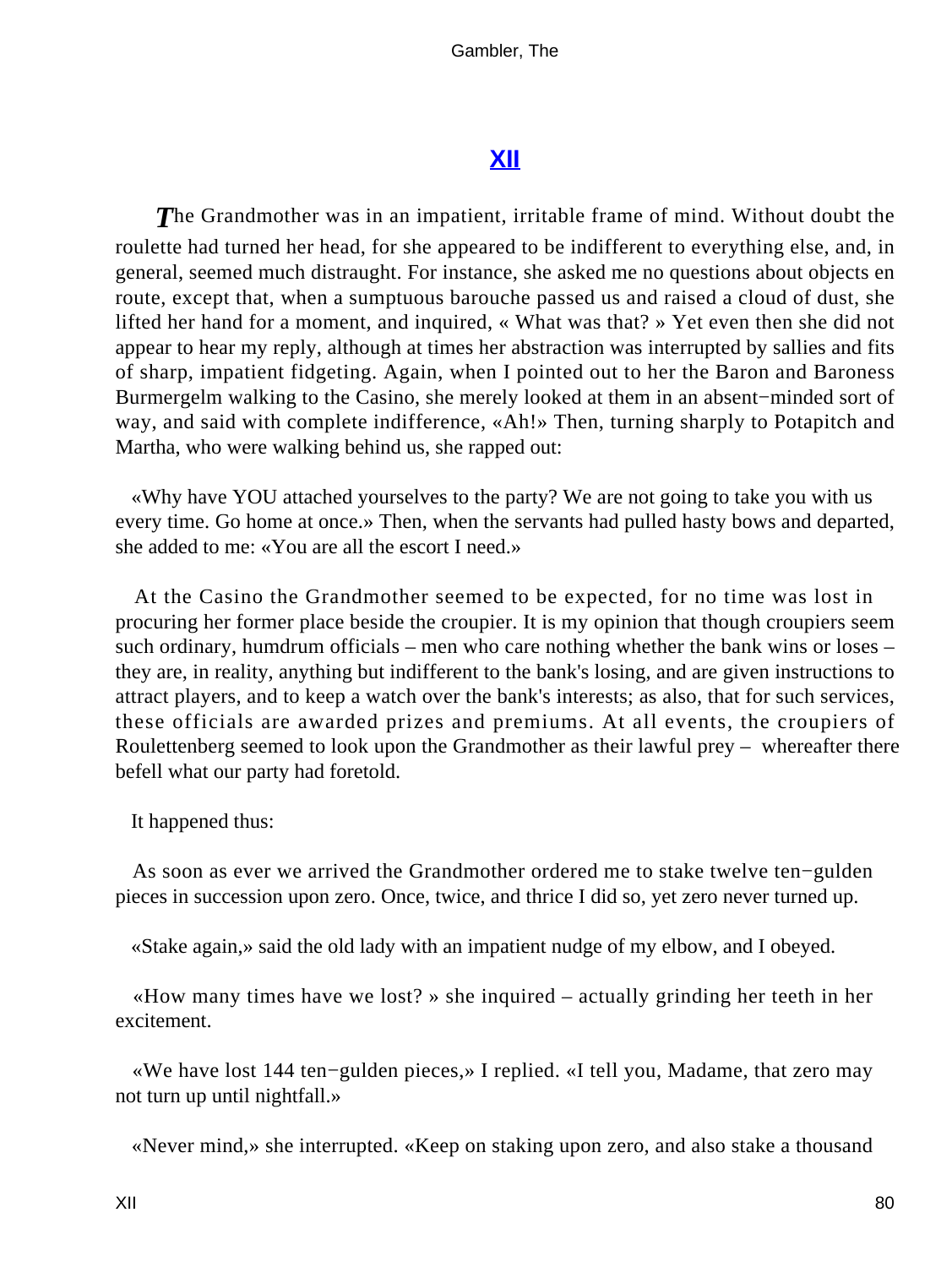gulden upon rouge. Here is a banknote with which to do so.»

The red turned up, but zero missed again, and we only got our thousand gulden back.

 «But you see, you see » whispered the old lady. «We have now recovered almost all that we staked. Try zero again. Let us do so another ten times, and then leave off.»

By the fifth round, however, the Grandmother was weary of the scheme.

«To the devil with that zero!» she exclaimed. Stake four thousand gulden upon the red."

 «But, Madame, that will be so much to venture!» I remonstrated. «Suppose the red should not turn up?» The Grandmother almost struck me in her excitement. Her agitation was rapidly making her quarrelsome. Consequently, there was nothing for it but to stake the whole four thousand gulden as she had directed.

 The wheel revolved while the Grandmother sat as bolt upright, and with as proud and quiet a mien, as though she had not the least doubt of winning.

«Zero!» cried the croupier.

 At first the old lady failed to understand the situation; but, as soon as she saw the croupier raking in her four thousand gulden, together with everything else that happened to be lying on the table, and recognised that the zero which had been so long turning up, and on which we had lost nearly two hundred ten−gulden pieces, had at length, as though of set purpose, made a sudden reappearance – why, the poor old lady fell to cursing it, and to throwing herself about, and wailing and gesticulating at the company at large. Indeed, some people in our vicinity actually burst out laughing.

 «To think that that accursed zero should have turned up NOW!» she sobbed. «The accursed, accursed thing! And, it is all **YOUR** fault,» she added, rounding upon me in a frenzy. «It was you who persuaded me to cease staking upon it.»

 «But, Madame, I only explained the game to you. How am I to answer for every mischance which may occur in it?»

«You and your mischances!» she whispered threateningly. «Go! Away at once!»

«Farewell, then, Madame.» And I turned to depart.

 «No – stay,» she put in hastily. «Where are you going to? Why should you leave me? You fool! No, no... stay here. It is I who was the fool. Tell me what I ought to do.»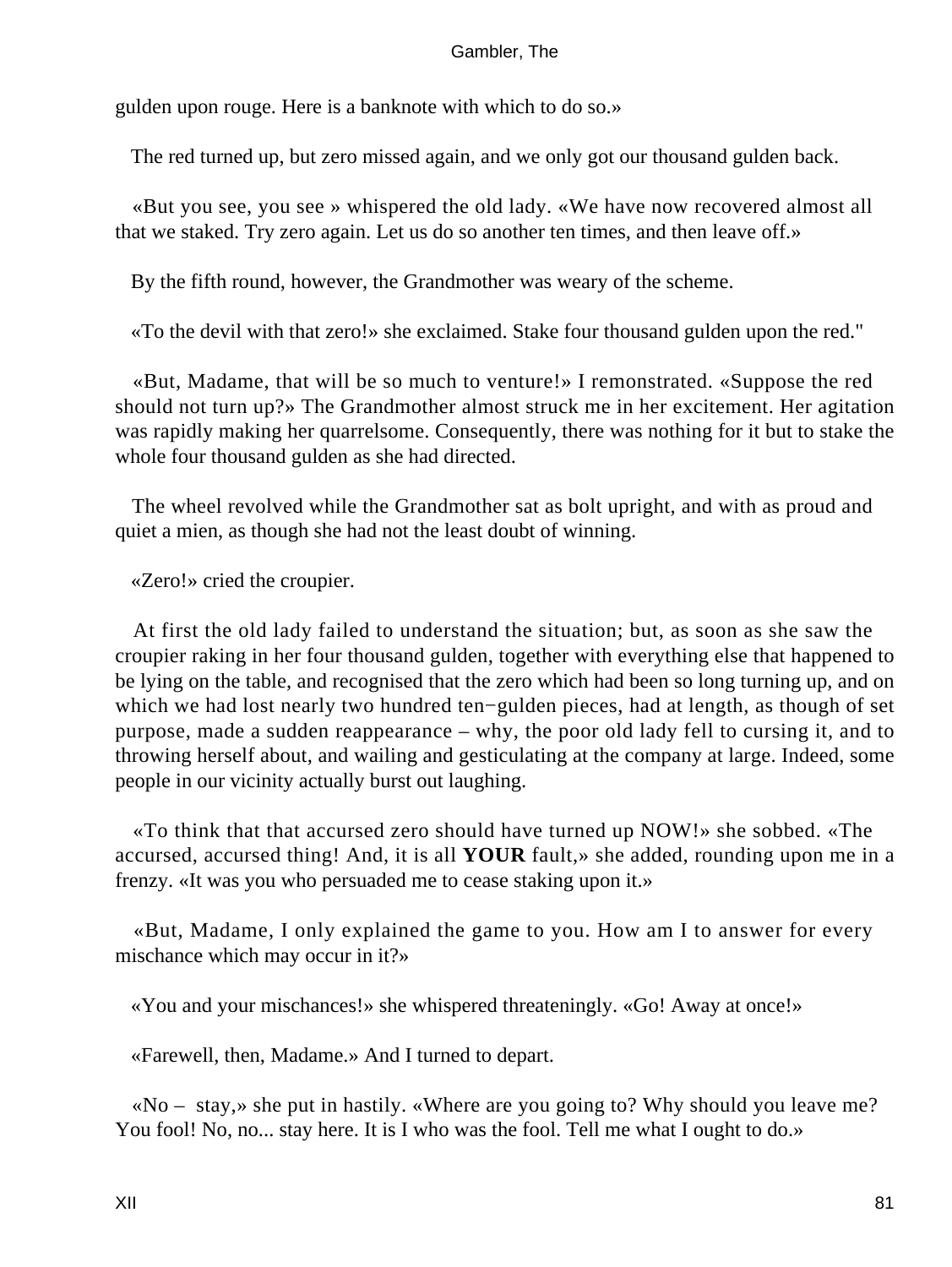«I cannot take it upon myself to advise you, for you will only blame me if I do so. Play at your own discretion. Say exactly what you wish staked, and I will stake it.»

 «Very well. Stake another four thousand gulden upon the red. Take this banknote to do it with. I have still got twenty thousand roubles in actual cash.»

«But,» I whispered, «such a quantity of money – »

«Never mind. I cannot rest until I have won back my losses. Stake!»

I staked, and we lost.

«Stake again, stake again – eight thousand at a stroke!»

«I cannot, Madame. The largest stake allowed is four thousand gulden.»

«Well, then; stake four thousand.»

This time we won, and the Grandmother recovered herself a little.

«You see, you see!» she exclaimed as she nudged me. «Stake another four thousand.»

 I did so, and lost. Again, and yet again, we lost. «Madame, your twelve thousand gulden are now gone,» at length I reported.

 «I see they are,» she replied with, as it were, the calmness of despair. «I see they are,» she muttered again as she gazed straight in front of her, like a person lost in thought. «Ah well. I do not mean to rest until I have staked another four thousand.»

 «But you have no money with which to do it, Madame. In this satchel I can see only a few five percent bonds and some transfers – no actual cash.»

«And in the purse?»

«A mere trifle.»

 «But there is a money−changer's office here, is there not? They told me I should be able to get any sort of paper security changed! »

 «Quite so; to any amount you please. But you will lose on the transaction what would frighten even a Jew.»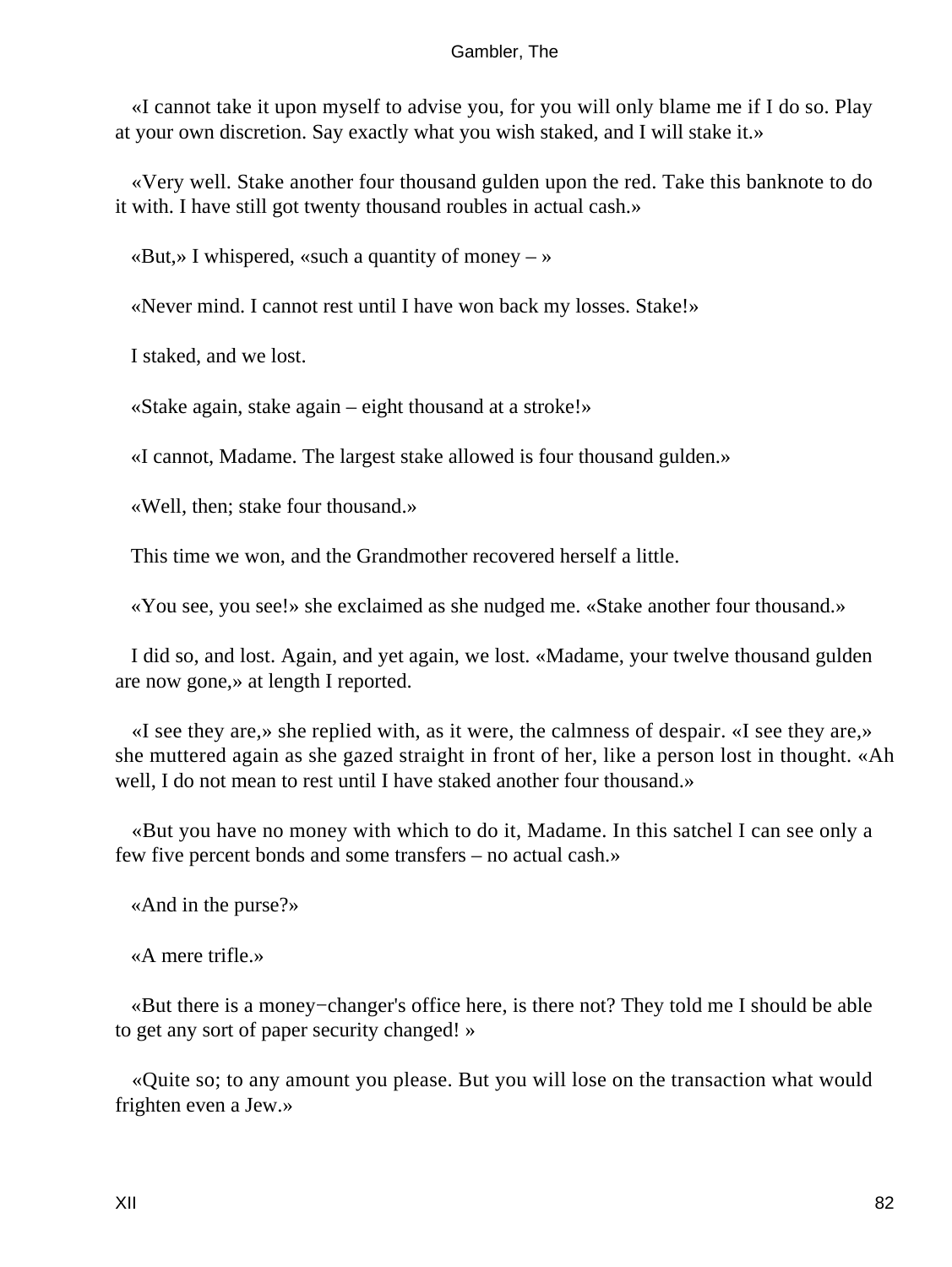«Rubbish! I am **DETERMINED** to retrieve my losses. Take me away, and call those fools of bearers.»

 I wheeled the chair out of the throng, and, the bearers making their appearance, we left the Casino.

 «Hurry, hurry!» commanded the Grandmother. «Show me the nearest way to the money−changer's. Is it far?»

«A couple of steps, Madame.»

 At the turning from the square into the Avenue we came face to face with the whole of our party – the General, De Griers, Mlle. Blanche, and her mother. Only Polina and Mr. Astley were absent.

 «Well, well, well! » exclaimed the Grandmother. «But we have no time to stop. What do you want? I can't talk to you here.»

I dropped behind a little, and immediately was pounced upon by De Griers.

 «She has lost this morning's winnings,» I whispered, «and also twelve thousand gulden of her original money. At the present moment we are going to get some bonds changed.»

 De Griers stamped his foot with vexation, and hastened to communicate the tidings to the General. Meanwhile we continued to wheel the old lady along.

«Stop her, stop her,» whispered the General in consternation.

«You had better try and stop her yourself,» I returned – also in a whisper.

«My good mother,» he said as he approached her,  $\alpha$  – my good mother, pray let, let – » (his voice was beginning to tremble and sink) « – let us hire a carriage, and go for a drive. Near here there is an enchanting view to be obtained. We−we−we were just coming to invite you to go and see it.»

 «Begone with you and your views!» said the Grandmother angrily as she waved him away.

 «And there are trees there, and we could have tea under them,» continued the General – now in utter despair.

 «Nous boirons du lait, sur l'herbe fraiche,» added De Griers with the snarl almost of a wild beast.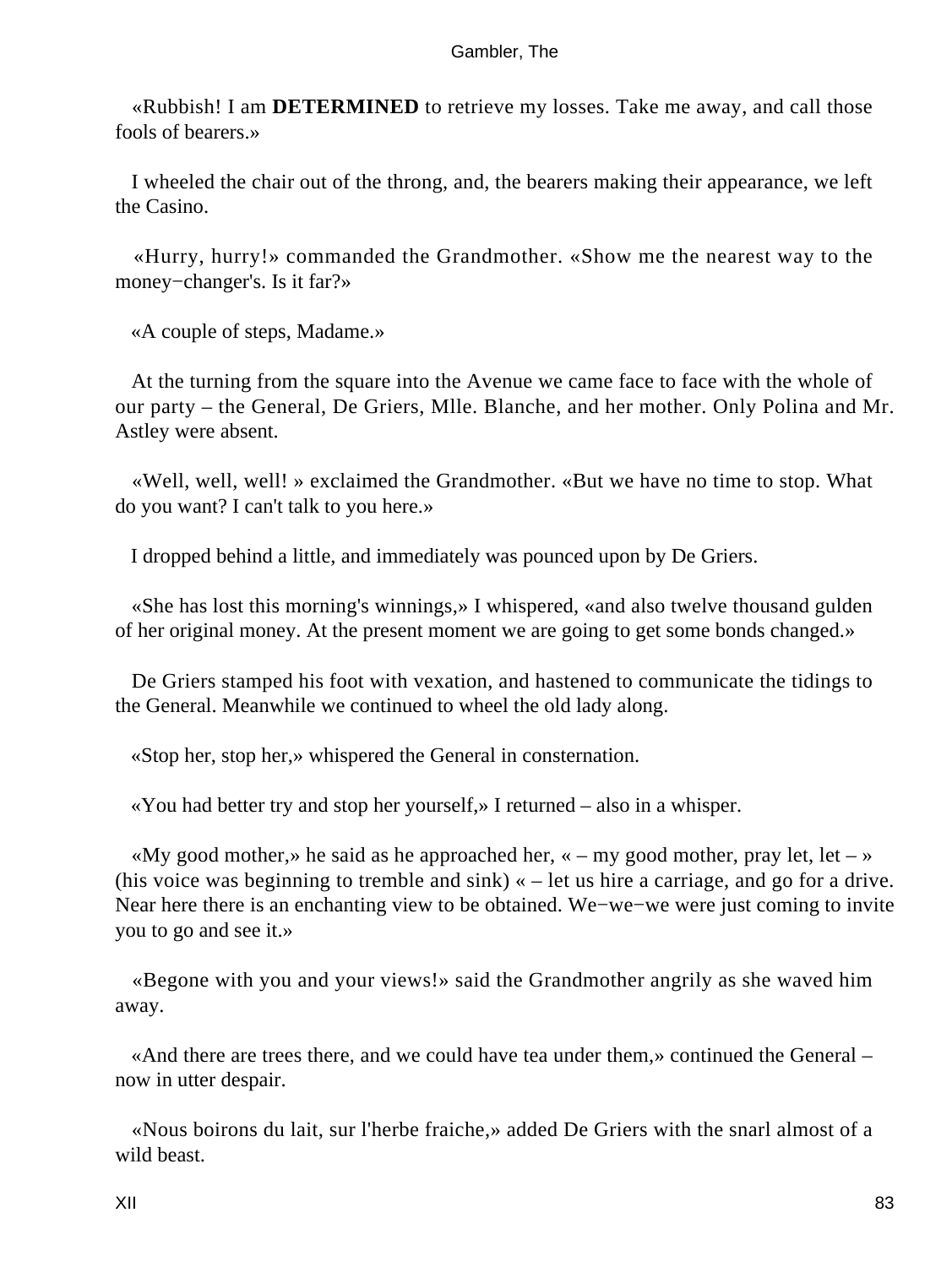«Du lait, de l'herbe fraiche» – the idyll, the ideal of the Parisian bourgeois – his whole outlook upon «la nature et la verite»!

 «Have done with you and your milk!» cried the old lady. «Go and stuff **YOURSELF** as much as you like, but my stomach simply recoils from the idea. What are you stopping for? I have nothing to say to you.»

«Here we are, Madame,» I announced. «Here is the moneychanger's office.»

 I entered to get the securities changed, while the Grandmother remained outside in the porch, and the rest waited at a little distance, in doubt as to their best course of action. At length the old lady turned such an angry stare upon them that they departed along the road towards the Casino.

 The process of changing involved complicated calculations which soon necessitated my return to the Grandmother for instructions.

 «The thieves!» she exclaimed as she clapped her hands together. «Never mind, though. Get the documents cashed – No; send the banker out to me,» she added as an afterthought.

«Would one of the clerks do, Madame?»

«Yes, one of the clerks. The thieves!»

 The clerk consented to come out when he perceived that he was being asked for by an old lady who was too infirm to walk; after which the Grandmother began to upbraid him at length, and with great vehemence, for his alleged usuriousness, and to bargain with him in a mixture of Russian, French, and German – I acting as interpreter. Meanwhile, the grave−faced official eyed us both, and silently nodded his head. At the Grandmother, in particular, he gazed with a curiosity which almost bordered upon rudeness. At length, too, he smiled.

 «Pray recollect yourself!» cried the old lady. «And may my money choke you! Alexis Ivanovitch, tell him that we can easily repair to someone else.»

«The clerk says that others will give you even less than he.»

 Of what the ultimate calculations consisted I do not exactly remember, but at all events they were alarming. Receiving twelve thousand florins in gold, I took also the statement of accounts, and carried it out to the Grandmother.

 «Well, well,» she said, «I am no accountant. Let us hurry away, hurry away.» And she waved the paper aside.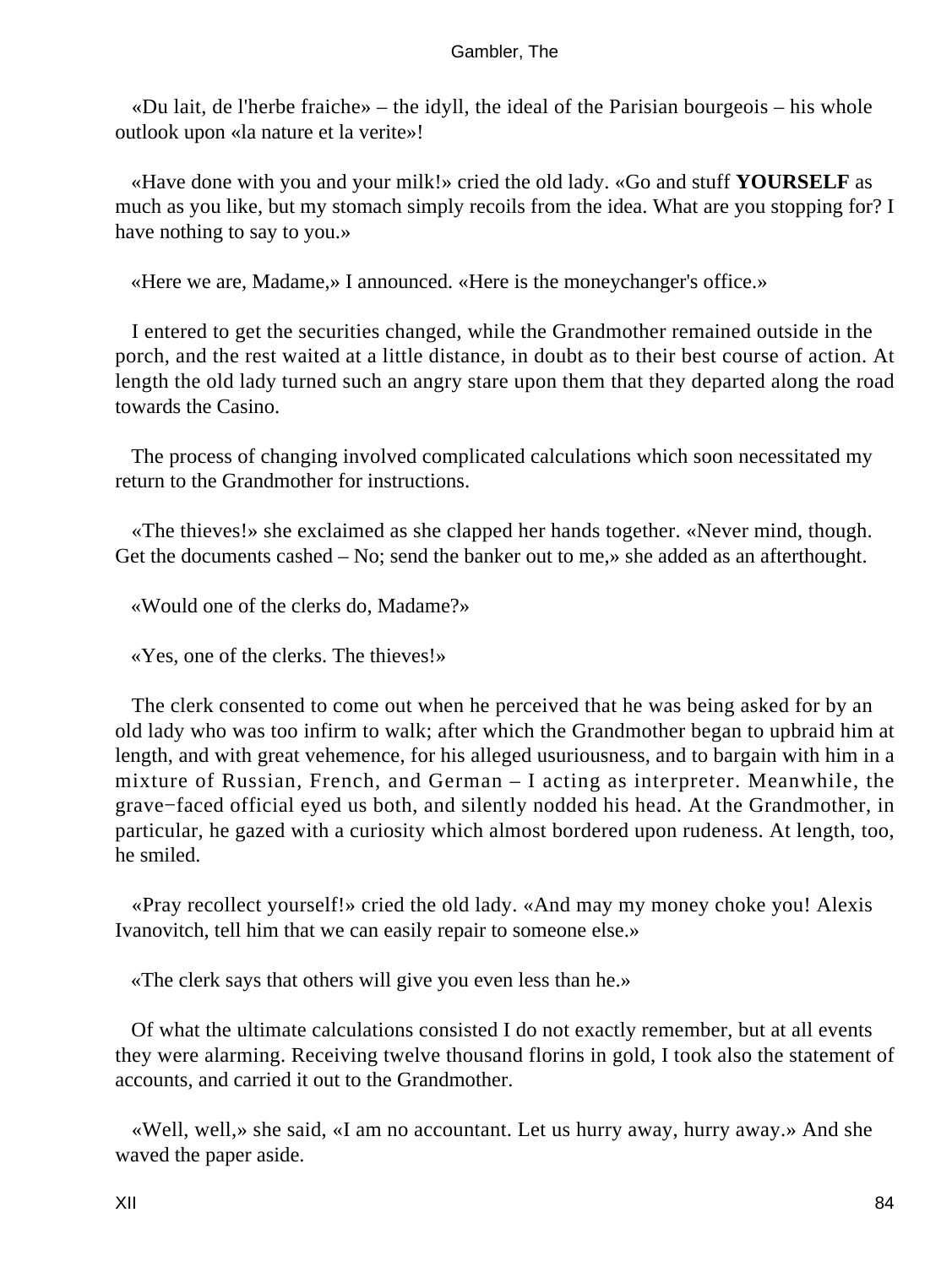«Neither upon that accursed zero, however, nor upon that equally accursed red do I mean to stake a cent,» I muttered to myself as I entered the Casino.

 This time I did all I could to persuade the old lady to stake as little as possible – saying that a turn would come in the chances when she would be at liberty to stake more. But she was so impatient that, though at first she agreed to do as I suggested, nothing could stop her when once she had begun. By way of prelude she won stakes of a hundred and two hundred gulden.

 «There you are!» she said as she nudged me. «See what we have won! Surely it would be worth our while to stake four thousand instead of a hundred, for we might win another four thousand, and then – ! Oh, it was **YOUR** fault before – all your fault!»

 I felt greatly put out as I watched her play, but I decided to hold my tongue, and to give her no more advice.

 Suddenly De Griers appeared on the scene. It seemed that all this while he and his companions had been standing beside us – though I noticed that Mlle. Blanche had withdrawn a little from the rest, and was engaged in flirting with the Prince. Clearly the General was greatly put out at this. Indeed, he was in a perfect agony of vexation. But Mlle. was careful never to look his way, though he did his best to attract her notice. Poor General! By turns his face blanched and reddened, and he was trembling to such an extent that he could scarcely follow the old lady's play. At length Mlle. and the Prince took their departure, and the General followed them.

 «Madame, Madame,» sounded the honeyed accents of De Griers as he leant over to whisper in the Grandmother's ear. «That stake will never win. No, no, it is impossible,» he added in Russian with a writhe. «No, no!»

«But why not?» asked the Grandmother, turning round. «Show me what I ought to do.»

 Instantly De Griers burst into a babble of French as he advised, jumped about, declared that such and such chances ought to be waited for, and started to make calculations of figures. All this he addressed to me in my capacity as translator – tapping the table the while with his finger, and pointing hither and thither. At length he seized a pencil, and began to reckon sums on paper until he had exhausted the Grandmother's patience.

 «Away with you!» she interrupted. «You talk sheer nonsense, for, though you keep on saying 'Madame, Madame,' you haven't the least notion what ought to be done. Away with you, I say!»

 «Mais, Madame,» cooed De Griers – and straightway started afresh with his fussy instructions.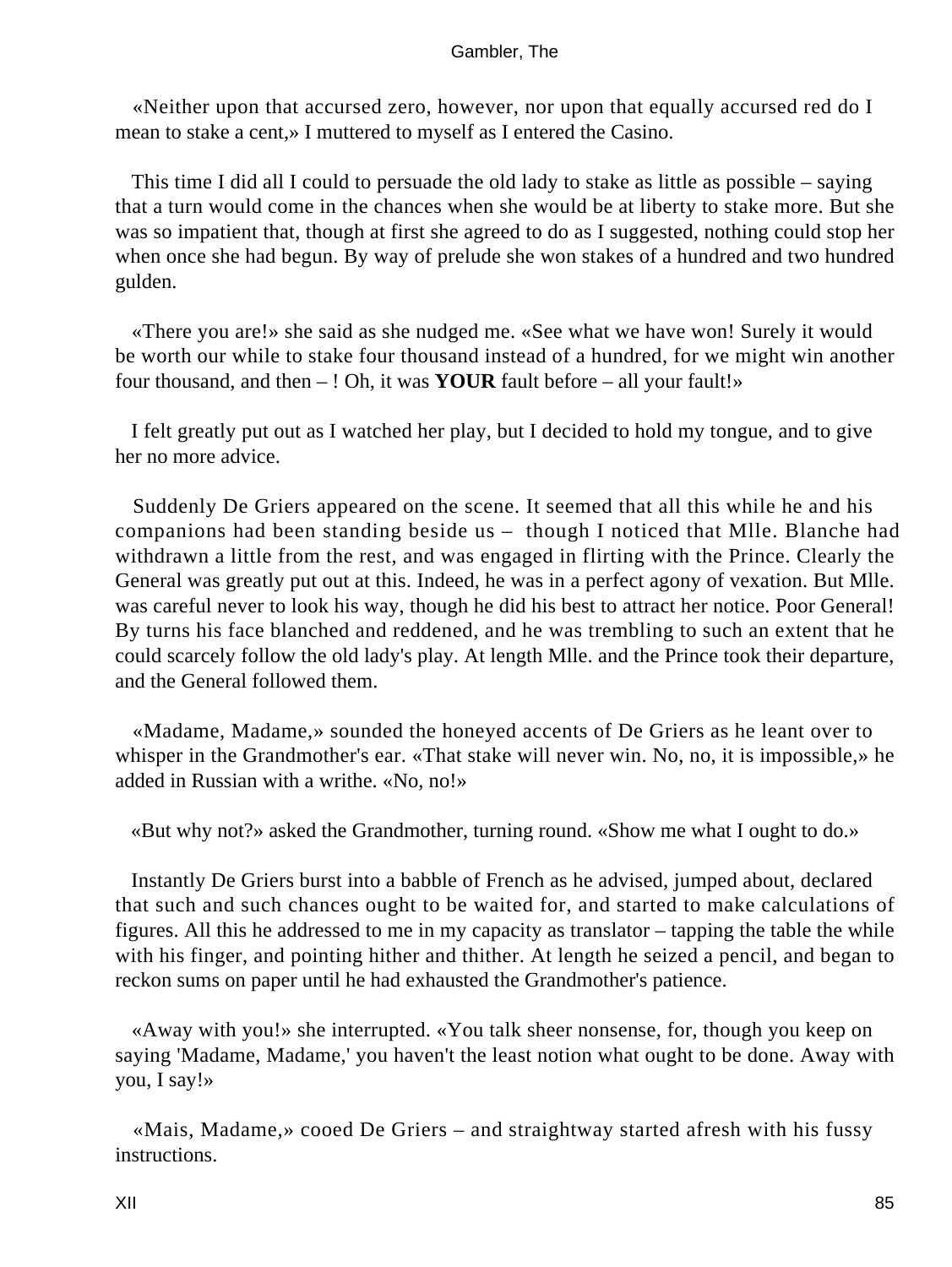«Stake just **ONCE,** as he advises,» the Grandmother said to me, «and then we shall see what we shall see. Of course, his stake **MIGHT** win.»

 As a matter of fact, De Grier's one object was to distract the old lady from staking large sums; wherefore, he now suggested to her that she should stake upon certain numbers, singly and in groups. Consequently, in accordance with his instructions, I staked a ten−gulden piece upon several odd numbers in the first twenty, and five ten−gulden pieces upon certain groups of numbers−groups of from twelve to eighteen, and from eighteen to twenty−four. The total staked amounted to 160 gulden.

The wheel revolved. «Zero!» cried the croupier.

We had lost it all!

 «The fool!» cried the old lady as she turned upon De Griers. «You infernal Frenchman, to think that you should advise! Away with you! Though you fuss and fuss, you don't even know what you're talking about.»

 Deeply offended, De Griers shrugged his shoulders, favoured the Grandmother with a look of contempt, and departed. For some time past he had been feeling ashamed of being seen in such company, and this had proved the last straw.

An hour later we had lost everything in hand.

«Home!» cried the Grandmother.

 Not until we had turned into the Avenue did she utter a word; but from that point onwards, until we arrived at the hotel, she kept venting exclamations of «What a fool I am! What a silly old fool I am, to be sure!»

 Arrived at the hotel, she called for tea, and then gave orders for her luggage to be packed.

«We are off again,» she announced.

«But whither, Madame?» inquired Martha.

 «What business is that of **YOURS?** Let the cricket stick to its hearth. [The Russian form of »Mind your own business.«] Potapitch, have everything packed, for we are returning to Moscow at once. I have fooled away fifteen thousand roubles.»

 «Fifteen thousand roubles, good mistress? My God!» And Potapitch spat upon his hands – probably to show that he was ready to serve her in any way he could.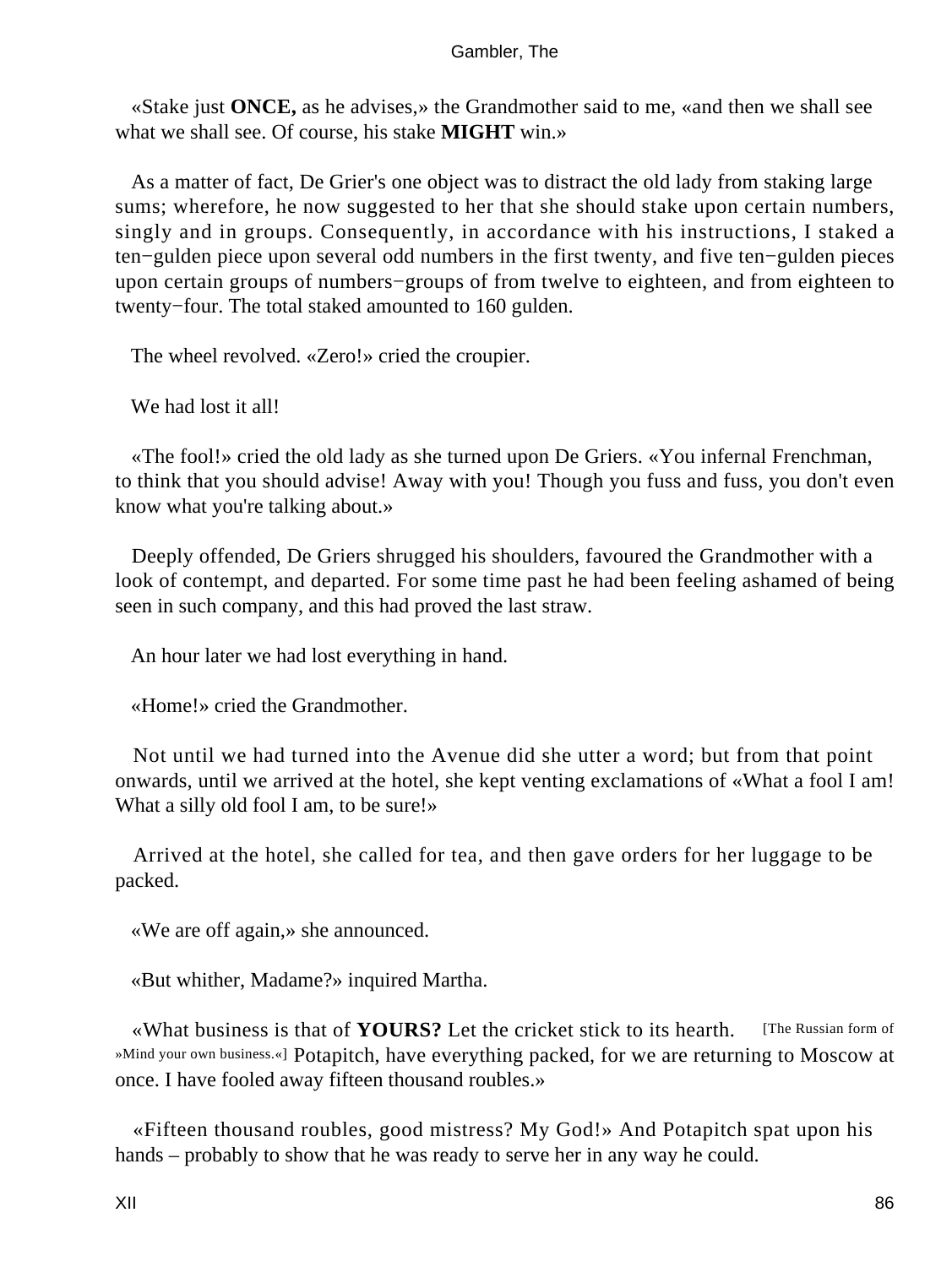«Now then, you fool! At once you begin with your weeping and wailing! Be quiet, and pack. Also, run downstairs, and get my hotel bill.»

 «The next train leaves at 9:30, Madame,» I interposed, with a view to checking her agitation.

«And what is the time now?»

«Half−past eight.»

 «How vexing! But, never mind. Alexis Ivanovitch, I have not a kopeck left; I have but these two bank notes. Please run to the office and get them changed. Otherwise I shall have nothing to travel with.»

 Departing on her errand, I returned half an hour later to find the whole party gathered in her rooms. It appeared that the news of her impending departure for Moscow had thrown the conspirators into consternation even greater than her losses had done. For, said they, even if her departure should save her fortune, what will become of the General later? And who is to repay De Griers? Clearly Mlle. Blanche would never consent to wait until the Grandmother was dead, but would at once elope with the Prince or someone else. So they had all gathered together – endeavouring to calm and dissuade the Grandmother. Only Polina was absent. For her pad the Grandmother had nothing for the party but abuse.

 «Away with you, you rascals!» she was shouting. «What have my affairs to do with you? Why, in particular, do you» – here she indicated De Griers – «come sneaking here with your goat's beard? And what do YOU» – here she turned to Mlle. Blanche «want of me? What are YOU finicking for?»

 «Diantre!» muttered Mlle. under her breath, but her eyes were flashing. Then all at once she burst into a laugh and left the room – crying to the General as she did so: «Elle vivra cent ans!»

 «So you have been counting upon my death, have you?» fumed the old lady. «Away with you! Clear them out of the room, Alexis Ivanovitch. What business is it of **THEIRS?** It is not **THEIR** money that I have been squandering, but my own.»

The General shrugged his shoulders, bowed, and withdrew, with De Griers behind him.

 «Call Prascovia,» commanded the Grandmother, and in five minutes Martha reappeared with Polina, who had been sitting with the children in her own room (having purposely determined not to leave it that day). Her face looked grave and careworn.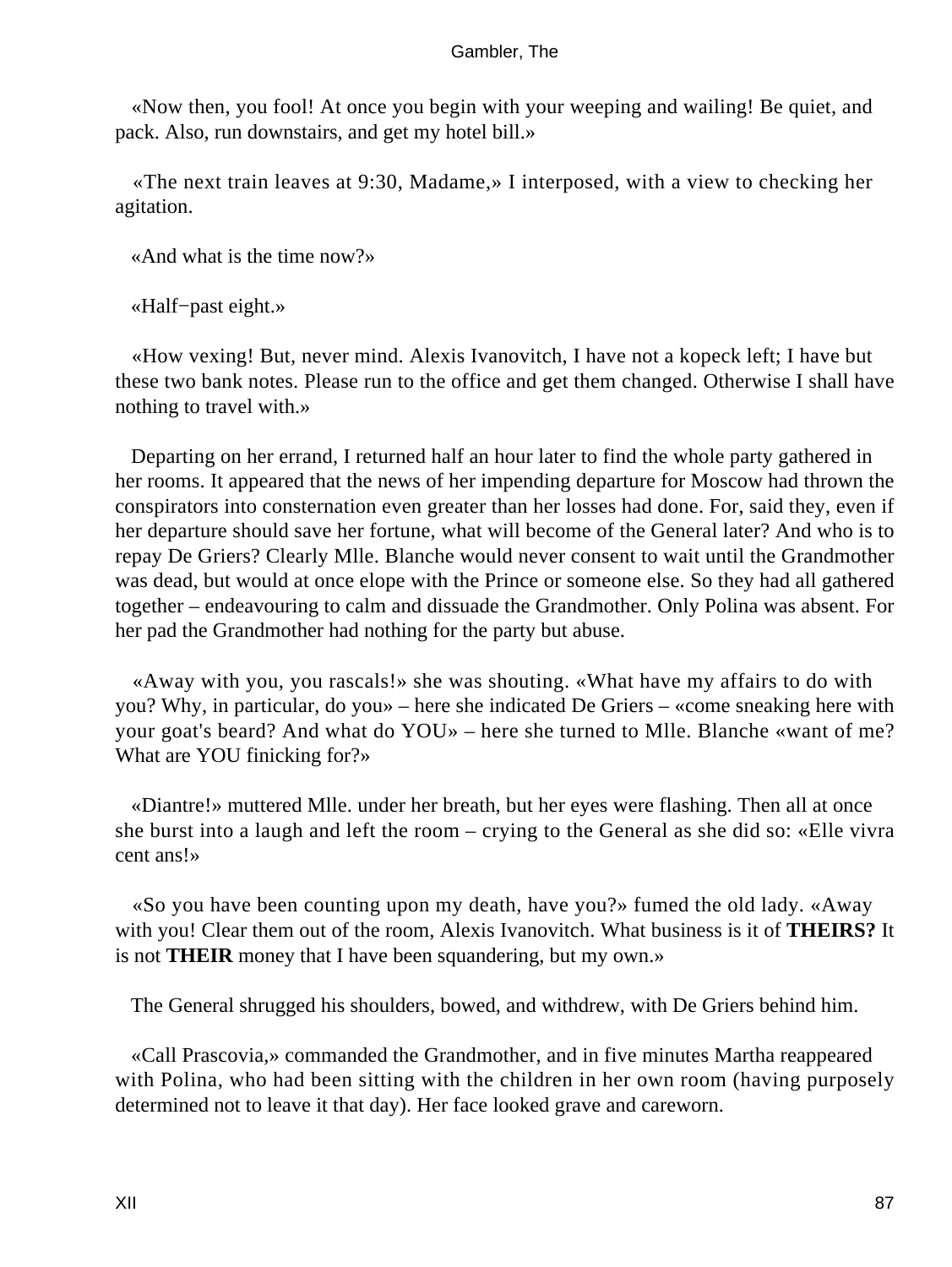«Prascovia,» began the Grandmother, «is what I have just heard through a side wind true – namely, that this fool of a stepfather of yours is going to marry that silly whirligig of a Frenchwoman – that actress, or something worse? Tell me, is it true?»

 «I do not know **FOR CERTAIN,** Grandmamma,» replied Polina; «but from Mlle. Blanche's account (for she does not appear to think it necessary to conceal anything) I conclude that  $-\infty$ 

 «You need not say any more,» interrupted the Grandmother energetically. «I understand the situation. I always thought we should get something like this from him, for I always looked upon him as a futile, frivolous fellow who gave himself unconscionable airs on the fact of his being a general (though he only became one because he retired as a colonel). Yes, I know all about the sending of the telegrams to inquire whether 'the old woman is likely to turn up her toes soon.' Ah, they were looking for the legacies! Without money that wretched woman (what is her name? – Oh, De Cominges) would never dream of accepting the General and his false teeth – no, not even for him to be her lacquey – since she herself, they say, possesses a pile of money, and lends it on interest, and makes a good thing out of it. However, it is not you, Prascovia, that I am blaming; it was not you who sent those telegrams. Nor, for that matter, do I wish to recall old scores. True, I know that you are a vixen by nature – that you are a wasp which will sting one if one touches it – yet, my heart is sore for you, for I loved your mother, Katerina. Now, will you leave everything here, and come away with me? Otherwise, I do not know what is to become of you, and it is not right that you should continue living with these people. Nay,» she interposed, the moment that Polina attempted to speak, «I have not yet finished. I ask of you nothing in return. My house in Moscow is, as you know, large enough for a palace, and you could occupy a whole floor of it if you liked, and keep away from me for weeks together. Will you come with me or will you not?»

 «First of all, let me ask of YOU,» replied Polina, «whether you are intending to depart at once?»

 «What? You suppose me to be jesting? I have said that I am going, and **I AM** going. Today I have squandered fifteen thousand roubles at that accursed roulette of yours, and though, five years ago, I promised the people of a certain suburb of Moscow to build them a stone church in place of a wooden one, I have been fooling away my money here! However, I am going back now to build my church.»

«But what about the waters, Grandmamma? Surely you came here to take the waters?»

 «You and your waters! Do not anger me, Prascovia. Surely you are trying to? Say, then: will you, or will you not, come with me?»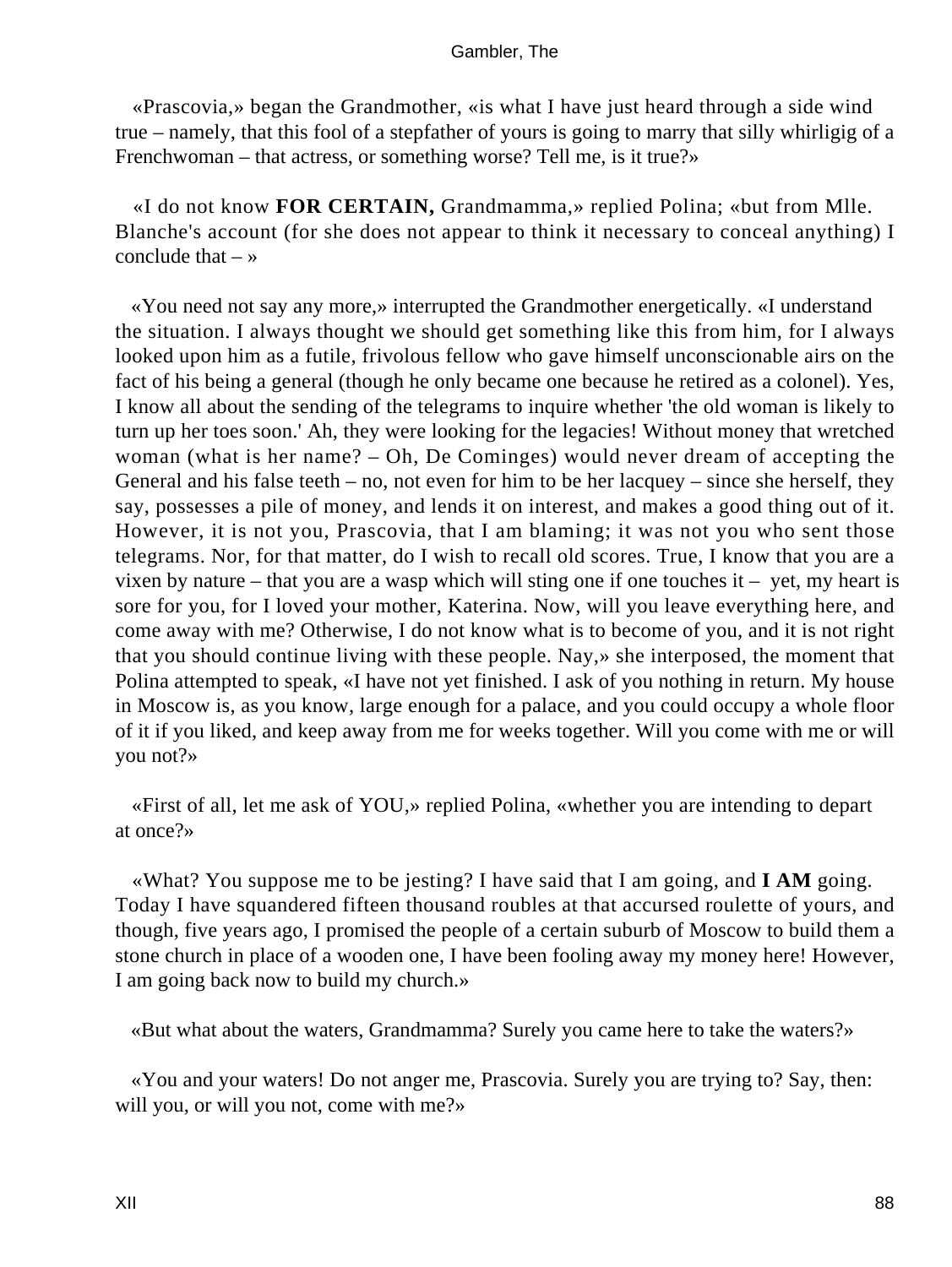«Grandmamma,» Polina replied with deep feeling, «I am very, very grateful to you for the shelter which you have so kindly offered me. Also, to a certain extent you have guessed my position aright, and I am beholden to you to such an extent that it may be that I will come and live with you, and that very soon; yet there are important reasons why – why I cannot make up my min,d just yet. If you would let me have, say, a couple of weeks to decide in  $-$  ?»

«You mean that you are NOT coming?»

 «I mean only that I cannot come just yet. At all events, I could not well leave my little brother and sister here, since, since  $-$  if I were to leave them  $-$  they would be abandoned altogether. But if, Grandmamma, you would take the little ones AND myself, then, of course, I could come with you, and would do all I could to serve you» (this she said with great earnestness). «Only, without the little ones **I CANNOT** come.»

 «Do not make a fuss» (as a matter of fact Polina never at any time either fussed or wept). «The Great Foster – Father [Translated literally – The Great Poulterer] can find for all his chicks a place. You are not coming without the children? But see here, Prascovia. I wish you well, and nothing but well: yet I have divined the reason why you will not come. Yes, I know all, Prascovia. That Frenchman will never bring you good of any sort.»

 Polina coloured hotly, and even I started. «For,» thought I to myself, «every one seems to know about that affair. Or perhaps I am the only one who does not know about it? »

 «Now, now! Do not frown,» continued the Grandmother. «But I do not intend to slur things over. You will take care that no harm befalls you, will you not? For you are a girl of sense, and I am sorry for you – I regard you in a different light to the rest of them. And now, please, leave me. Good−bye.»

«But let me stay with you a little longer,» said Polina.

 «No,» replied the other; «you need not. Do not bother me, for you and all of them have tired me out.»

 Yet when Polina tried to kiss the Grandmother's hand, the old lady withdrew it, and herself kissed the girl on the cheek. As she passed me, Polina gave me a momentary glance, and then as swiftly averted her eyes.

 «And good−bye to you, also, Alexis Ivanovitch. The train starts in an hour's time, and I think that you must be weary of me. Take these five hundred gulden for yourself.»

«I thank you humbly, Madame, but I am ashamed to  $-\infty$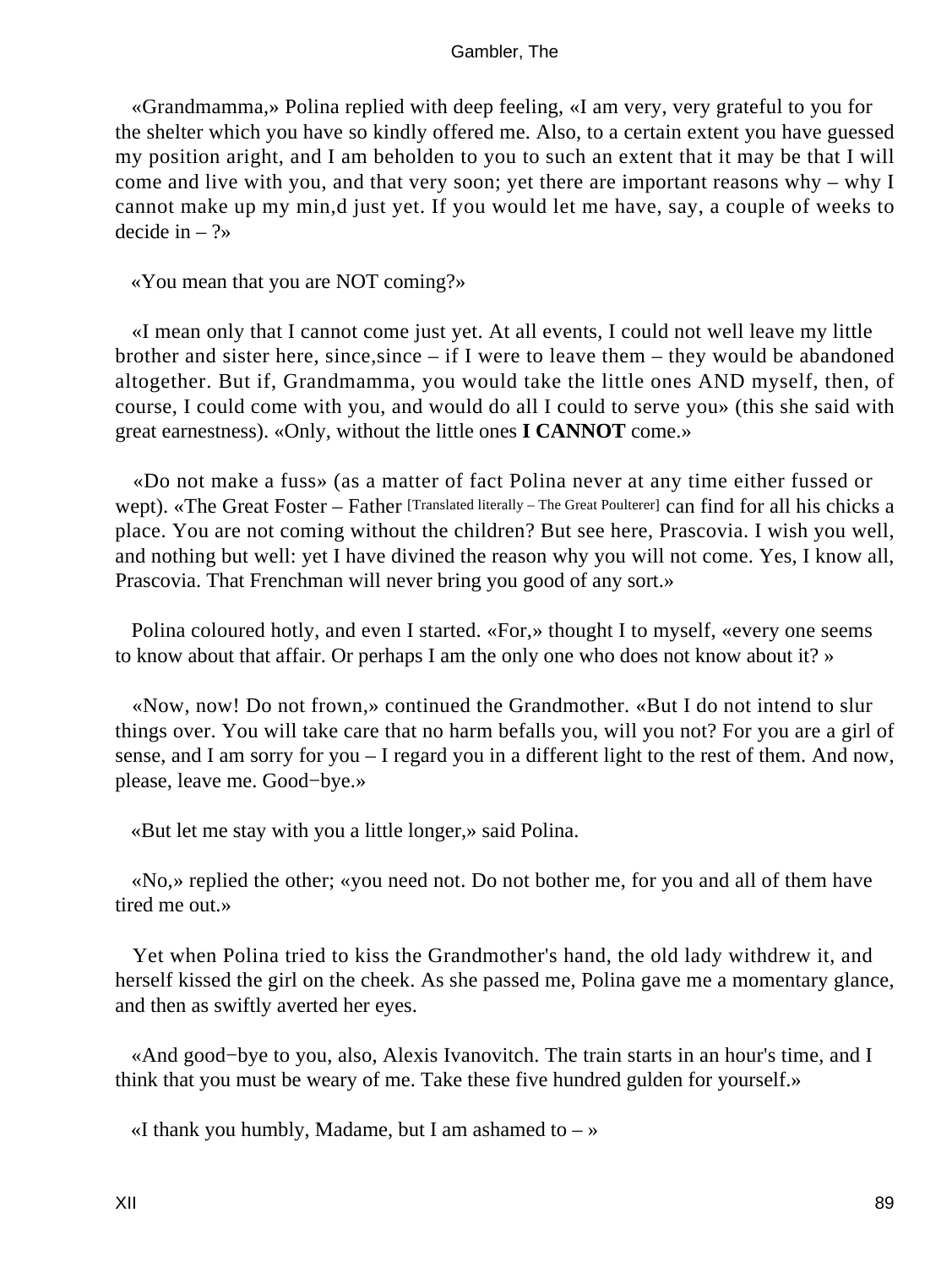«Come, come!» cried the Grandmother so energetically, and with such an air of menace, that I did not dare refuse the money further.

 «If, when in Moscow, you have no place where you can lay your head,» she added, «come and see me, and I will give you a recommendation. Now, Potapitch, get things ready.»

 I ascended to my room, and lay down upon the bed. A whole hour I must have lain thus, with my head resting upon my hand. So the crisis had come! I needed time for its consideration. To− morrow I would have a talk with Polina. Ah! The Frenchman! So, it was true? But how could it be so? Polina and De Griers! What a combination!

 No, it was too improbable. Suddenly I leapt up with the idea of seeking Astley and forcing him to speak. There could be no doubt that he knew more than I did. Astley? Well, he was another problem for me to solve.

Suddenly there came a knock at the door, and I opened it to find Potapitch awaiting me.

«Sir,» he said, «my mistress is asking for you.»

«Indeed? But she is just departing, is she not? The train leaves in ten minutes' time.»

«She is uneasy, sir; she cannot rest. Come quickly, sir; do not delay.»

 I ran downstairs at once. The Grandmother was just being carried out of her rooms into the corridor. In her hands she held a roll of bank−notes.

«Alexis Ivanovitch,» she cried, «walk on ahead, and we will set out again.»

«But whither, Madame?»

 «I cannot rest until I have retrieved my losses. March on ahead, and ask me no questions. Play continues until midnight, does it not?»

 For a moment I stood stupefied – stood deep in thought; but it was not long before I had made up my mind.

«With your leave, Madame,» I said, «I will not go with you.»

«And why not? What do you mean? Is every one here a stupid good−for−nothing?»

 «Pardon me, but I have nothing to reproach myself with. I merely will not go. I merely intend neither to witness nor to join in your play. I also beg to return you your five hundred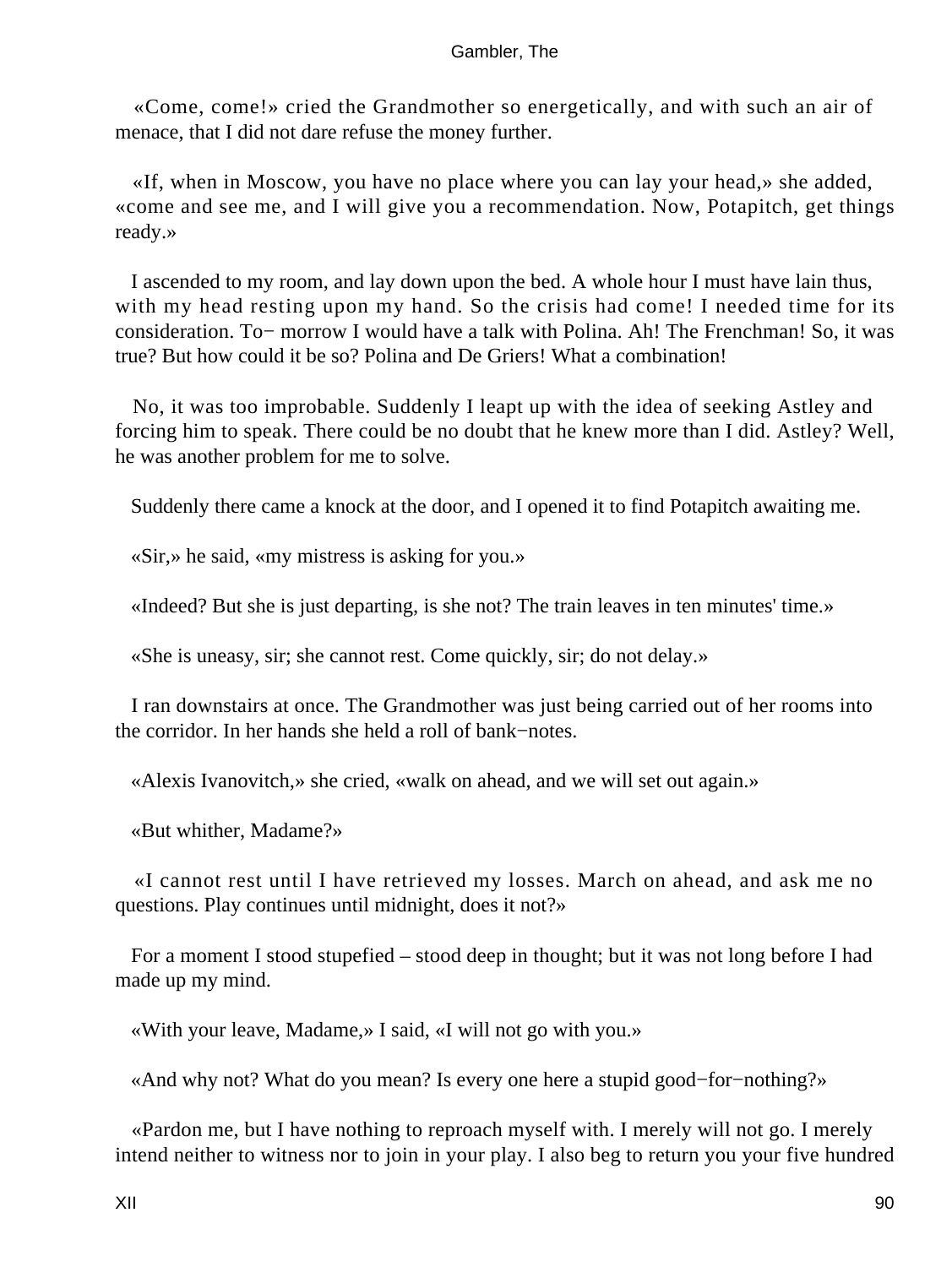# gulden. Farewell.»

 Laying the money upon a little table which the Grandmother's chair happened to be passing, I bowed and withdrew.

 «What folly!» the Grandmother shouted after me. «Very well, then. Do not come, and I will find my way alone. Potapitch, you must come with me. Lift up the chair, and carry me along.»

 I failed to find Mr. Astley, and returned home. It was now growing late – it was past midnight, but I subsequently learnt from Potapitch how the Grandmother's day had ended. She had lost all the money which, earlier in the day, I had got for her paper securities  $-$  a sum amounting to about ten thousand roubles. This she did under the direction of the Pole whom, that afternoon, she had dowered with two ten−gulden pieces. But before his arrival on the scene, she had commanded Potapitch to stake for her; until at length she had told him also to go about his business. Upon that the Pole had leapt into the breach. Not only did it happen that he knew the Russian language, but also he could speak a mixture of three different dialects, so that the pair were able to understand one another. Yet the old lady never ceased to abuse him, despite his deferential manner, and to compare him unfavourably with myself (so, at all events, Potapitch declared). «You,» the old chamberlain said to me, «treated her as a gentleman should, but he – he robbed her right and left, as I could see with my own eyes. Twice she caught him at it, and rated him soundly. On one occasion she even pulled his hair, so that the bystanders burst out laughing. Yet she lost everything, sir – that is to say, she lost all that you had changed for her. Then we brought her home, and, after asking for some water and saying her prayers, she went to bed. So worn out was she that she fell asleep at once. May God send her dreams of angels! And this is all that foreign travel has done for us! Oh, my own Moscow! For what have we not at home there, in Moscow? Such a garden and flowers as you could never see here, and fresh air and apple−trees coming into blossom, – and a beautiful view to look upon. Ah, but what must she do but go travelling abroad? Alack, alack!»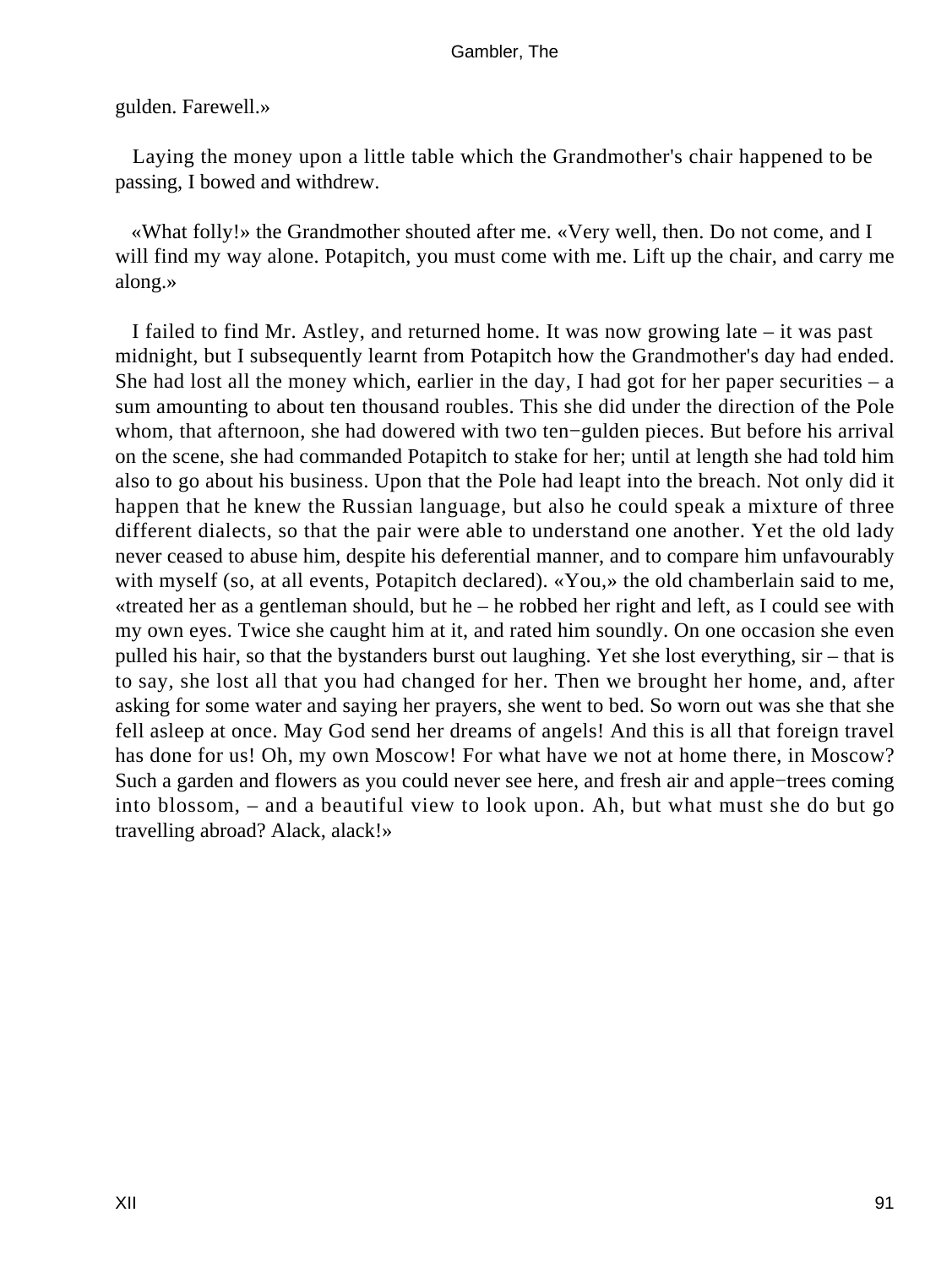# **[XIII](#page-135-0)**

Almost a month has passed since I last touched these notes – notes which I began under the influence of impressions at once poignant and disordered. The crisis which I then felt to be approaching has now arrived, but in a form a hundred times more extensive and unexpected than I had looked for. To me it all seems strange, uncouth, and tragic. Certain occurrences have befallen me which border upon the marvellous. At all events, that is how I view them. I view them so in one regard at least. I refer to the whirlpool of events in which, at the time, I was revolving. But the most curious feature of all is my relation to those events, for hitherto I had never clearly understood myself. Yet now the actual crisis has passed away like a dream. Even my passion for Polina is dead. Was it ever so strong and genuine as I thought? If so, what has become of it now? At times I fancy that I must be mad; that somewhere I am sitting in a madhouse; that these events have merely **SEEMED** to happen; that still they merely **SEEM** to be happening.

 I have been arranging and re−perusing my notes (perhaps for the purpose of convincing myself that I am not in a madhouse). At present I am lonely and alone. Autumn is coming – already it is mellowing the leaves; and, as I sit brooding in this melancholy little town (and how melancholy the little towns of Germany can be!), I find myself taking no thought for the future, but living under the influence of passing moods, and of my recollections of the tempest which recently drew me into its vortex, and then cast me out again. At times I seem still seem to be caught within that vortex. At times, the tempest seems once more to be gathering, and, as it passes overhead, to be wrapping me in its folds, until I have lost my sense of order and reality, and continue whirling and whirling and whirling around.

 Yet, it may be that I shall be able to stop myself from revolving if once I can succeed in rendering myself an exact account of what has happened within the month just past. Somehow I feel drawn towards the pen; on many and many an evening I have had nothing else in the world to do. But, curiously enough, of late I have taken to amusing myself with the works of M. Paul de Kock, which I read in German translations obtained from a wretched local library. These works I cannot abide, yet I read them, and find myself marvelling that I should be doing so. Somehow I seem to be afraid of any **SERIOUS** book – afraid of permitting any **SERIOUS** preoccupation to break the spell of the passing moment. So dear to me is the formless dream of which I have spoken, so dear to me are the impressions which it has left behind it, that I fear to touch the vision with anything new, lest it should dissolve in smoke. But is it so dear to me? Yes, it IS dear to me, and will ever be fresh in my recollections – even forty years hence. . . .

 So let me write of it, but only partially, and in a more abridged form than my full impressions might warrant.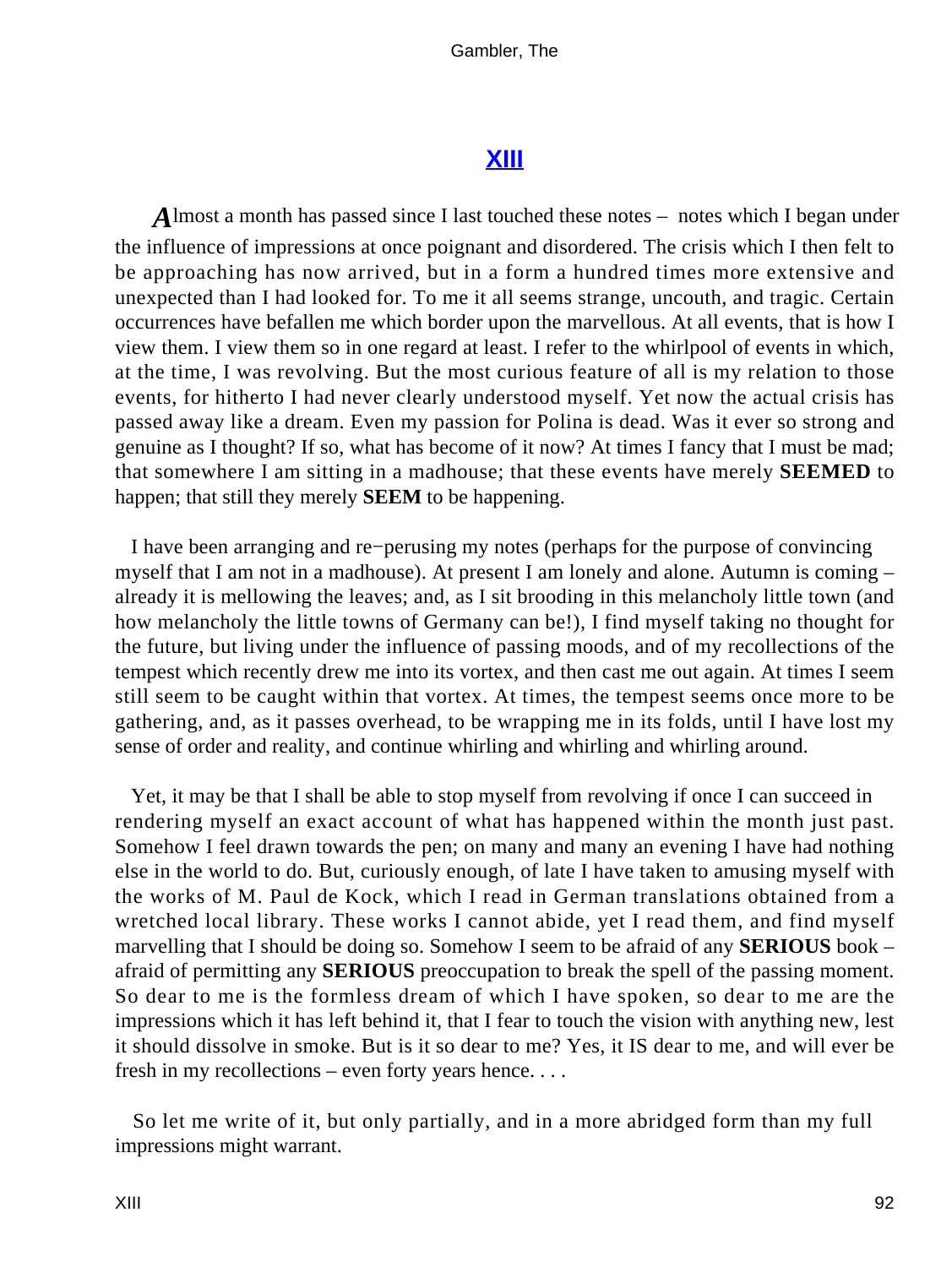First of all, let me conclude the history of the Grandmother. Next day she lost every gulden that she possessed. Things were bound to happen so, for persons of her type who have once entered upon that road descend it with ever−increasing rapidity, even as a sledge descends a toboggan−slide. All day until eight o'clock that evening did she play; and, though I personally did not witness her exploits, I learnt of them later through report.

 All that day Potapitch remained in attendance upon her; but the Poles who directed her play she changed more than once. As a beginning she dismissed her Pole of the previous day – the Pole whose hair she had pulled – and took to herself another one; but the latter proved worse even than the former, and incurred dismissal in favour of the first Pole, who, during the time of his unemployment, had nevertheless hovered around the Grandmother's chair, and from time to time obtruded his head over her shoulder. At length the old lady became desperate, for the second Pole, when dismissed, imitated his predecessor by declining to go away; with the result that one Pole remained standing on the right of the victim, and the other on her left; from which vantage points the pair quarrelled, abused each other concerning the stakes and rounds, and exchanged the epithet «laidak » [Rascal] and other Polish terms of endearment. Finally, they effected a mutual reconciliation, and, tossing the money about anyhow, played simply at random. Once more quarrelling, each of them staked money on his own side of the Grandmother's chair (for instance, the one Pole staked upon the red, and the other one upon the black), until they had so confused and browbeaten the old lady that, nearly weeping, she was forced to appeal to the head croupier for protection, and to have the two Poles expelled. No time was lost in this being done, despite the rascals' cries and protestations that the old lady was in their debt, that she had cheated them, and that her general behaviour had been mean and dishonourable. The same evening the unfortunate Potapitch related the story to me with tears complaining that the two men had filled their pockets with money (he himself had seen them do it) which had been shamelesslly pilfered from his mistress. For instance, one Pole demanded of the Grandmother fifty gulden for his trouble, and then staked the money by the side of her stake. She happened to win; whereupon he cried out that the winning stake was his, and hers the loser. As soon as the two Poles had been expelled, Potapitch left the room, and reported to the authorities that the men's pockets were full of gold; and, on the Grandmother also requesting the head croupier to look into the affair, the police made their appearance, and, despite the protests of the Poles (who, indeed, had been caught redhanded), their pockets were turned inside out, and the contents handed over to the Grandmother. In fact, in, view of the circumstance that she lost all day, the croupiers and other authorities of the Casino showed her every attention; and on her fame spreading through the town, visitors of every nationality – even the most knowing of them, the most distinguished – crowded to get a glimpse of «la vieille comtesse russe, tombee en enfance,» who had lost «so many millions.»

 Yet with the money which the authorities restored to her from the pockets of the Poles the Grandmother effected very, very little, for there soon arrived to take his countrymen's place, a third Pole – a man who could speak Russian fluently, was dressed like a gentleman (albeit in lacqueyish fashion), and sported a huge moustache. Though polite enough to the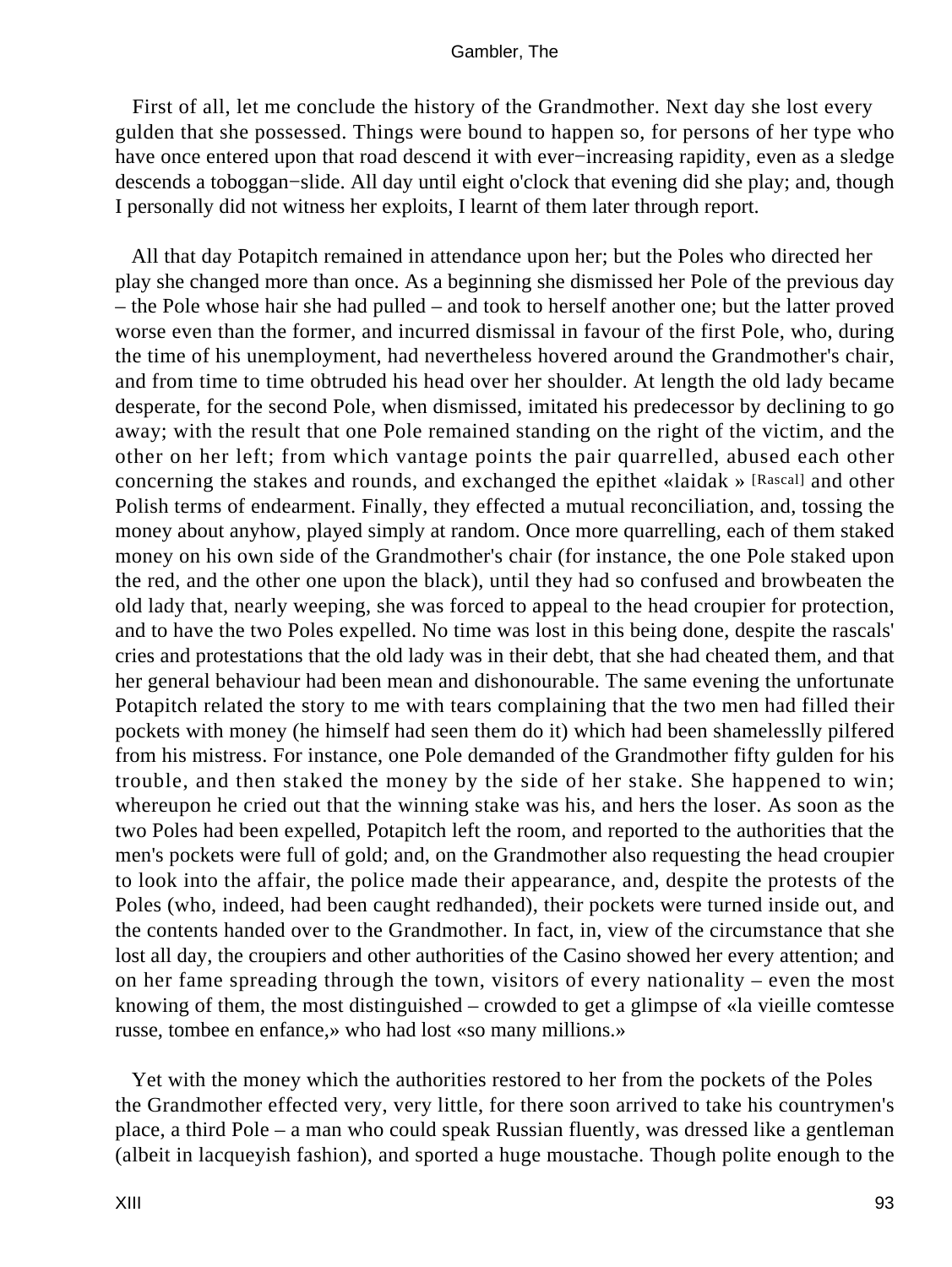old lady, he took a high hand with the bystanders. In short, he offered himself less as a servant than as an **ENTERTAINER.** After each round he would turn to the old lady, and swear terrible oaths to the effect that he was a «Polish gentleman of honour» who would scorn to take a kopeck of her money; and, though he repeated these oaths so often that at length she grew alarmed, he had her play in hand, and began to win on her behalf; wherefore, she felt that she could not well get rid of him. An hour later the two Poles who, earlier in the day, had been expelled from the Casino, made a reappearance behind the old lady's chair, and renewed their offers of service – even if it were only to be sent on messages; but from Potapitch I subsequently had it that between these rascals and the said «gentleman of honour» there passed a wink, as well as that the latter put something into their hands. Next, since the Grandmother had not yet lunched – she had scarcely for a moment left her chair – one of the two Poles ran to the restaurant of the Casino, and brought her thence a cup of soup, and afterwards some tea. In fact, **BOTH** the Poles hastened to perform this office. Finally, towards the close of the day, when it was clear that the Grandmother was about to play her last bank−note, there could be seen standing behind her chair no fewer than six natives of Poland – persons who, as yet, had been neither audible nor visible; and as soon as ever the old lady played the note in question, they took no further notice of her, but pushed their way past her chair to the table; seized the money, and staked it – shouting and disputing the while, and arguing with the «gentleman of honour» (who also had forgotten the Grandmother's existence), as though he were their equal. Even when the Grandmother had lost her all, and was returning (about eight o'clock) to the hotel, some three or four Poles could not bring themselves to leave her, but went on running beside her chair and volubly protesting that the Grandmother had cheated them, and that she ought to be made to surrender what was not her own. Thus the party arrived at the hotel; whence, presently, the gang of rascals was ejected neck and crop.

 According to Potapitch's calculations, the Grandmother lost, that day, a total of ninety thousand roubles, in addition to the money which she had lost the day before. Every paper security which she had brought with her – five percent bonds, internal loan scrip, and what not – she had changed into cash. Also, I could not but marvel at the way in which, for seven or eight hours at a stretch, she sat in that chair of hers, almost never leaving the table. Again, Potapitch told me that there were three occasions on which she really began to win; but that, led on by false hopes, she was unable to tear herself away at the right moment. Every gambler knows how a person may sit a day and a night at cards without ever casting a glance to right or to left.

 Meanwhile, that day some other very important events were passing in our hotel. As early as eleven o'clock – that is to say, before the Grandmother had quitted her rooms – the General and De Griers decided upon their last stroke. In other words, on learning that the old lady had changed her mind about departing, and was bent on setting out for the Casino again, the whole of our gang (Polina only excepted) proceeded en masse to her rooms, for the purpose of finally and frankly treating with her. But the General, quaking and greatly apprehensive as to his possible future, overdid things. After half an hour's prayers and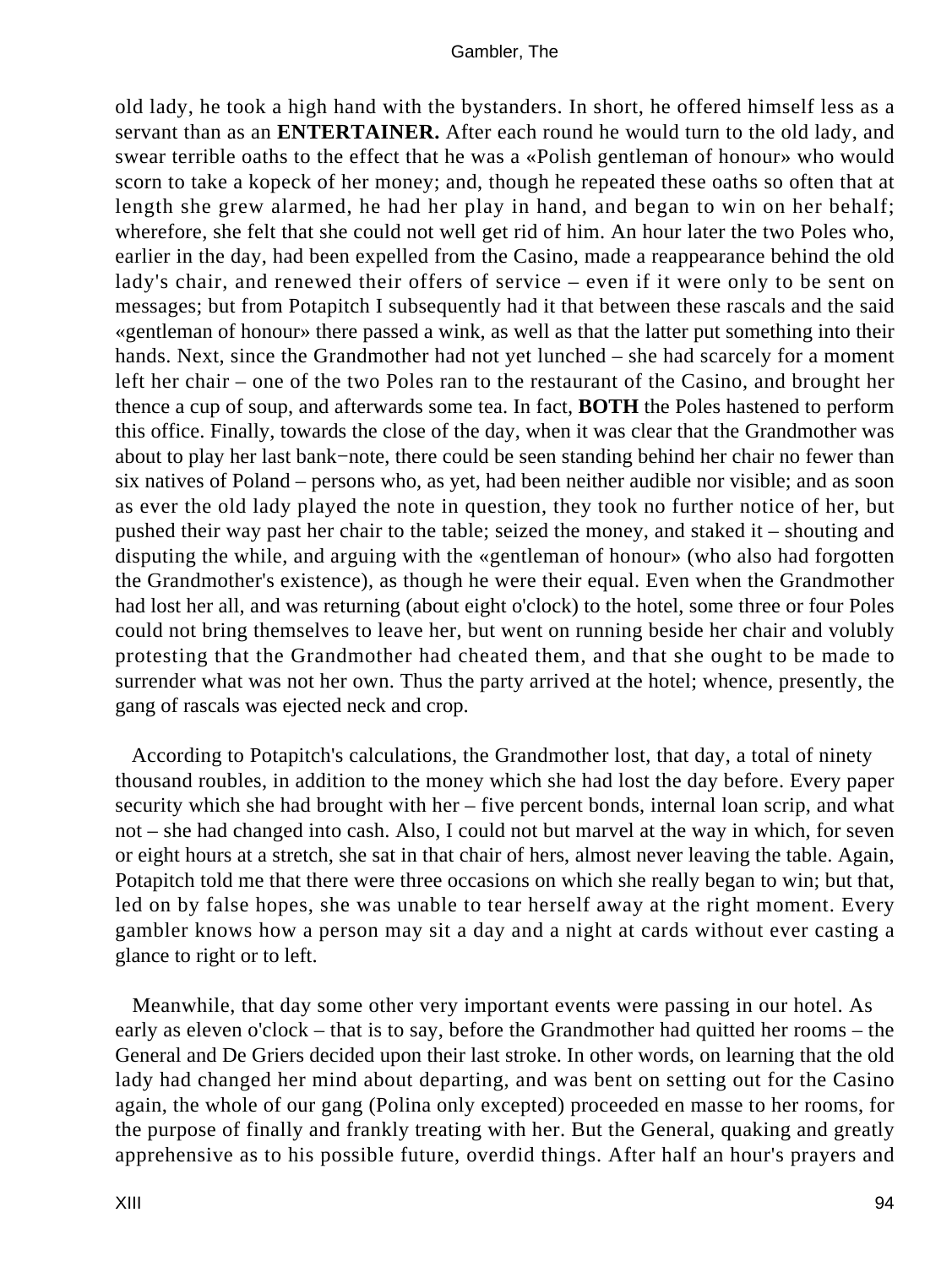entreaties, coupled With a full confession of his debts, and even of his passion for Mlle. Blanche (yes, he had quite lost his head), he suddenly adopted a tone of menace, and started to rage at the old lady – exclaiming that she was sullying the family honour, that she was making a public scandal of herself, and that she was smirching the fair name of Russia. The upshot was that the Grandmother turned him out of the room with her stick (it was a real stick, too!). Later in the morning he held several consultations with De Griers – the question which occupied him being: Is it in any way possible to make use of the police – to tell them that «this respected, but unfortunate, old lady has gone out of her mind, and is squandering her last kopeck,» or something of the kind? In short, is it in any way possible to engineer a species of supervision over, or of restraint upon, the old lady? De Griers, however, shrugged his shoulders at this, and laughed in the General's face, while the old warrior went on chattering volubly, and running up and down his study. Finally De Griers waved his hand, and disappeared from view; and by evening it became known that he had left the hotel, after holding a very secret and important conference with Mlle. Blanche. As for the latter, from early morning she had taken decisive measures, by completely excluding the General from her presence, and bestowing upon him not a glance. Indeed, even when the General pursued her to the Casino, and met her walking arm in arm with the Prince, he (the General) received from her and her mother not the slightest recognition. Nor did the Prince himself bow. The rest of the day Mlle. spent in probing the Prince, and trying to make him declare himself; but in this she made a woeful mistake. The little incident occurred in the evening. Suddenly Mlle. Blanche realised that the Prince had not even a copper to his name, but, on the contrary, was minded to borrow of her money wherewith to play at roulette. In high displeasure she drove him from her presence, and shut herself up in her room.

The same morning I went to see – or, rather, to look for  $-$  Mr. Astley, but was unsuccessful in my quest. Neither in his rooms nor in the Casino nor in the Park was he to be found; nor did he, that day, lunch at his hotel as usual. However, at about five o'clock I caught sight of him walking from the railway station to the Hotel d'Angleterre. He seemed to be in a great hurry and much preoccupied, though in his face I could discern no actual traces of worry or perturbation. He held out to me a friendly hand, with his usual ejaculation of « Ah! » but did not check his stride. I turned and walked beside him, but found, somehow, that his answers forbade any putting of definite questions. Moreover, I felt reluctant to speak to him of Polina; nor, for his part, did he ask me any questions concerning her, although, on my telling him of the Grandmother's exploits, he listened attentively and gravely, and then shrugged his shoulders.

«She is gambling away everything that she has,» I remarked.

 «Indeed? She arrived at the Casino even before I had taken my departure by train, so I knew she had been playing. If I should have time I will go to the Casino to−night, and take a look at her. The thing interests me.»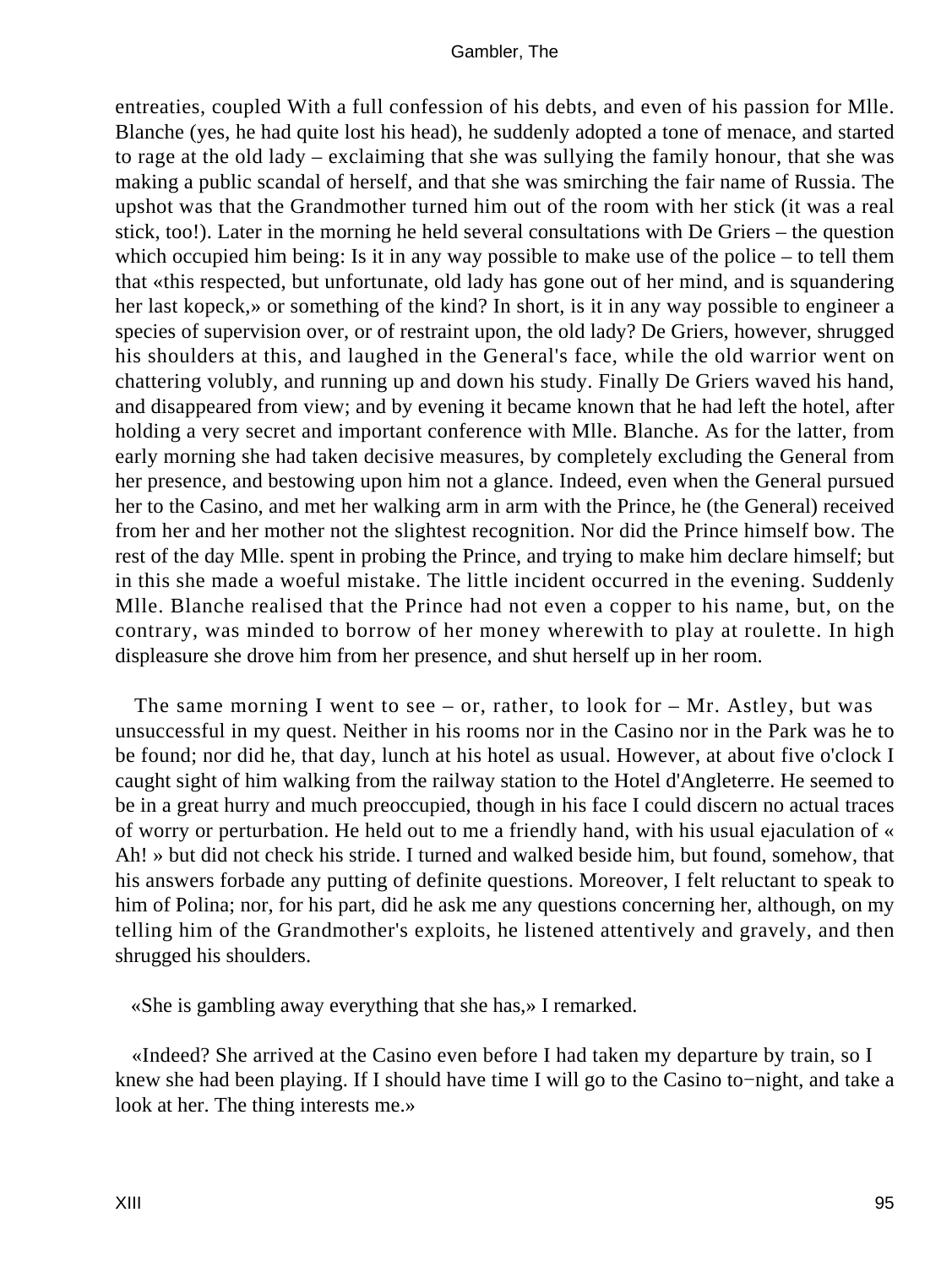«Where have you been today?» I asked – surprised at myself for having, as yet, omitted to put to him that question.

«To Frankfort.»

«On business?»

«On business.»

What more was there to be asked after that? I accompanied him until, as we drew level with the Hotel des Quatre Saisons, he suddenly nodded to me and disappeared. For myself, I returned home, and came to the conclusion that, even had I met him at two o'clock in the afternoon, I should have learnt no more from him than I had done at five o'clock, for the reason that I had no definite question to ask. It was bound to have been so. For me to formulate the query which I really wished to put was a simple impossibility.

 Polina spent the whole of that day either in walking about the park with the nurse and children or in sitting in her own room. For a long while past she had avoided the General and had scarcely had a word to say to him (scarcely a word, I mean, on any **SERIOUS** topic). Yes, that I had noticed. Still, even though I was aware of the position in which the General was placed, it had never occurred to me that he would have any reason to avoid HER, or to trouble her with family explanations. Indeed, when I was returning to the hotel after my conversation with Astley, and chanced to meet Polina and the children, I could see that her face was as calm as though the family disturbances had never touched her. To my salute she responded with a slight bow, and I retired to my room in a very bad humour.

 Of course, since the affair with the Burmergelms I had exchanged not a word with Polina, nor had with her any kind of intercourse. Yet I had been at my wits' end, for, as time went on, there was arising in me an ever−seething dissatisfaction. Even if she did not love me she ought not to have trampled upon my feelings, nor to have accepted my confessions with such contempt, seeing that she must have been aware that I loved her (of her own accord she had allowed me to tell her as much). Of course the situation between us had arisen in a curious manner. About two months ago, I had noticed that she had a desire to make me her friend, her confidant – that she was making trial of me for the purpose; but, for some reason or another, the desired result had never come about, and we had fallen into the present strange relations, which had led me to address her as I had done. At the same time, if my love was distasteful to her, why had she not **FORBIDDEN** me to speak of it to her?

 But she had not so forbidden me. On the contrary, there had been occasions when she had even **INVITED** me to speak. Of course, this might have been done out of sheer wantonness, for I well knew – I had remarked it only too often – that, after listening to what I had to say, and angering me almost beyond endurance, she loved suddenly to torture me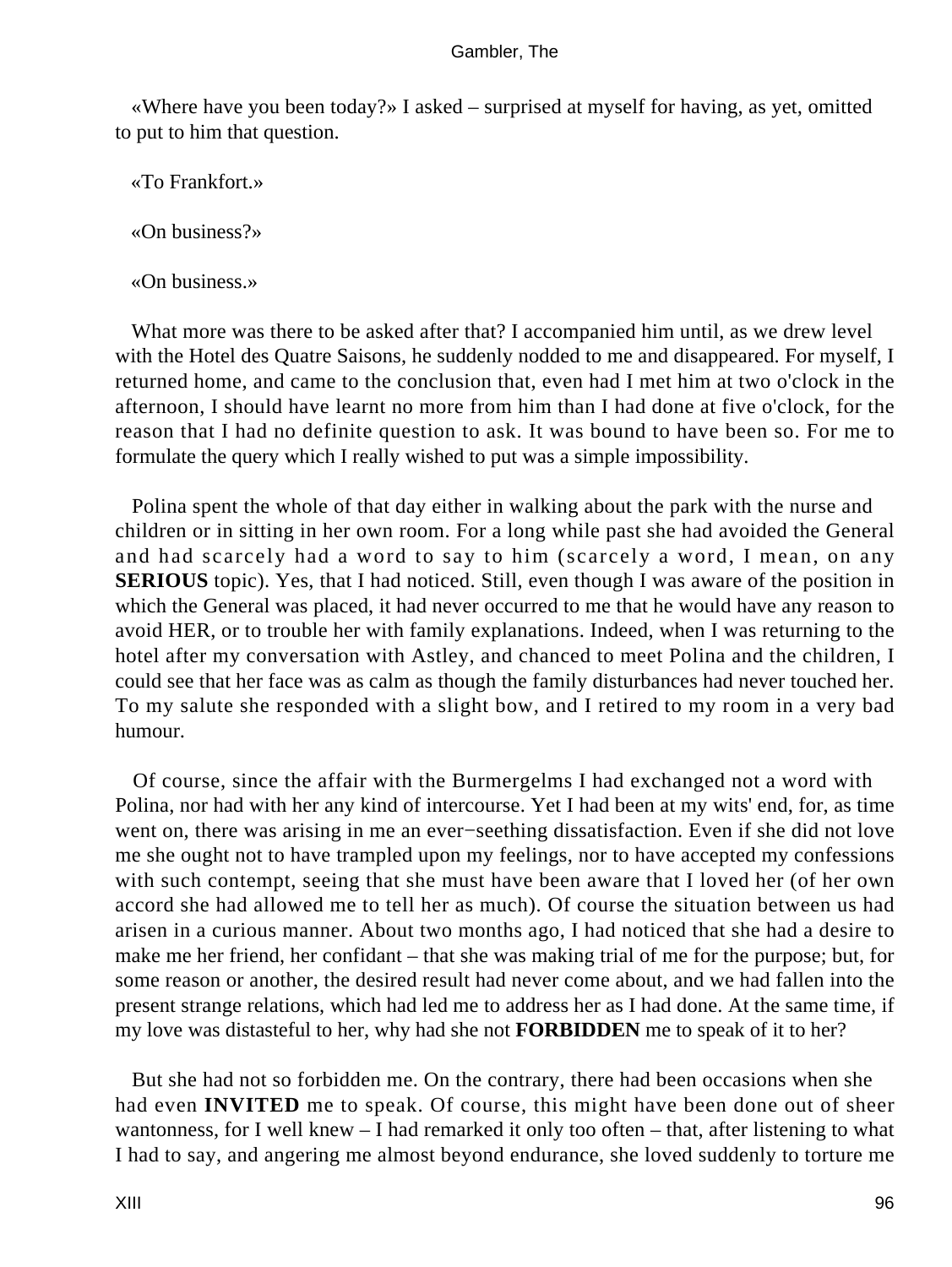with some fresh outburst of contempt and aloofness! Yet she must have known that I could not live without her. Three days had elapsed since the affair with the Baron, and I could bear the severance no longer. When, that afternoon, I met her near the Casino, my heart almost made me faint, it beat so violently. She too could not live without me, for had she not said that she had **NEED** of me? Or had that too been spoken in jest?

 That she had a secret of some kind there could be no doubt. What she had said to the Grandmother had stabbed me to the heart. On a thousand occasions I had challenged her to be open with me, nor could she have been ignorant that I was ready to give my very life for her. Yet always she had kept me at a distance with that contemptuous air of hers; or else she had demanded of me, in lieu of the life which I offered to lay at her feet, such escapades as I had perpetrated with the Baron. Ah, was it not torture to me, all this? For could it be that her whole world was bound up with the Frenchman? What, too, about Mr. Astley? The affair was inexplicable throughout. My God, what distress it caused me!

Arrived home, I, in a fit of frenzy, indited the following:

 «Polina Alexandrovna, I can see that there is approaching us an exposure which will involve you too. For the last time I ask of you – have you, or have you not, any need of my life? If you have, then make such dispositions as you wish, and I shall always be discoverable in my room if required. If you have need of my life, write or send for me.»

 I sealed the letter, and dispatched it by the hand of a corridor lacquey, with orders to hand it to the addressee in person. Though I expected no answer, scarcely three minutes had elapsed before the lacquey returned with «the compliments of a certain person.»

 Next, about seven o'clock, I was sent for by the General. I found him in his study, apparently preparing to go out again, for his hat and stick were lying on the sofa. When I entered he was standing in the middle of the room – his feet wide apart, and his head bent down. Also, he appeared to be talking to himself. But as soon as ever he saw me at the door he came towards me in such a curious manner that involuntarily I retreated a step, and was for leaving the room; whereupon he seized me by both hands, and, drawing me towards the sofa, and seating himself thereon, he forced me to sit down on a chair opposite him. Then, without letting go of my hands, he exclaimed with quivering lips and a sparkle of tears on his eyelashes:

«Oh, Alexis Ivanovitch! Save me, save me! Have some mercy upon me!»

 For a long time I could not make out what he meant, although he kept talking and talking, and constantly repeating to himself, «Have mercy, mercy!» At length, however, I divined that he was expecting me to give him something in the nature of advice – or, rather, that, deserted by every one, and overwhelmed with grief and apprehension, he had bethought himself of my existence, and sent for me to relieve his feelings by talking and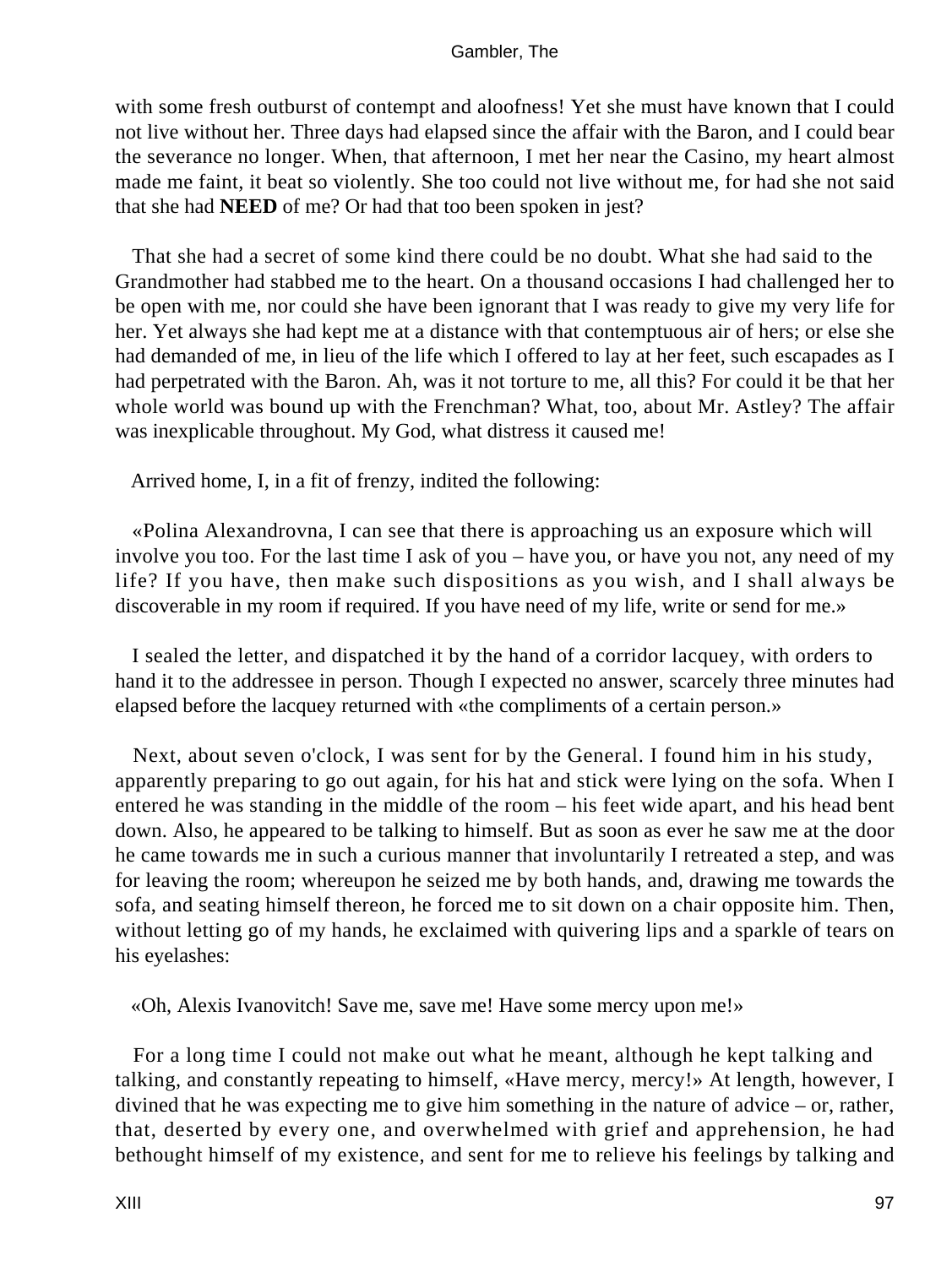talking and talking.

 In fact, he was in such a confused and despondent state of mind that, clasping his hands together, he actually went down upon his knees and begged me to go to Mlle. Blanche, and beseech and advise her to return to him, and to accept him in marriage.

 «But, General,» I exclaimed, «possibly Mlle. Blanche has scarcely even remarked my existence? What could I do with her?»

 It was in vain that I protested, for he could understand nothing that was said to him, Next he started talking about the Grandmother, but always in a disconnected sort of fashion – his one thought being to send for the police.

 «In Russia,» said he, suddenly boiling over with indignation, «or in any well−ordered State where there exists a government, old women like my mother are placed under proper guardianship. Yes, my good sir,» he went on, relapsing into a scolding tone as he leapt to his feet and started to pace the room, «do you not know this » (he seemed to be addressing some imaginary auditor in the corner) « – do you not know this, that in Russia old women like her are subjected to restraint, the devil take them?» Again he threw himself down upon the sofa.

 A minute later, though sobbing and almost breathless, he managed to gasp out that Mlle. Blanche had refused to marry him, for the reason that the Grandmother had turned up in place of a telegram, and it was therefore clear that he had no inheritance to look for. Evidently, he supposed that I had hitherto been in entire ignorance of all this. Again, when I referred to De Griers, the General made a gesture of despair. «He has gone away,» he said, «and everything which I possess is mortgaged to him. I stand stripped to my skin. Even of the money which you brought me from Paris, I know not if seven hundred francs be left. Of course that sum will do to go on with, but, as regards the future, I know nothing, I know nothing.»

 «Then how will you pay your hotel bill?» I cried in consternation. «And what shall you do afterwards?»

 He looked at me vaguely, but it was clear that he had not understood – perhaps had not even heard – my questions. Then I tried to get him to speak of Polina and the children, but he only returned brief answers of « Yes, yes,» and again started to maunder about the Prince, and the likelihood of the latter marrying Mlle. Blanche. «What on earth am I to do?» he concluded. «What on earth am I to do? Is this not ingratitude? Is it not sheer ingratitude?» And he burst into tears.

 Nothing could be done with such a man. Yet to leave him alone was dangerous, for something might happen to him. I withdrew from his rooms for a little while, but warned the nursemaid to keep an eye upon him, as well as exchanged a word with the corridor lacquey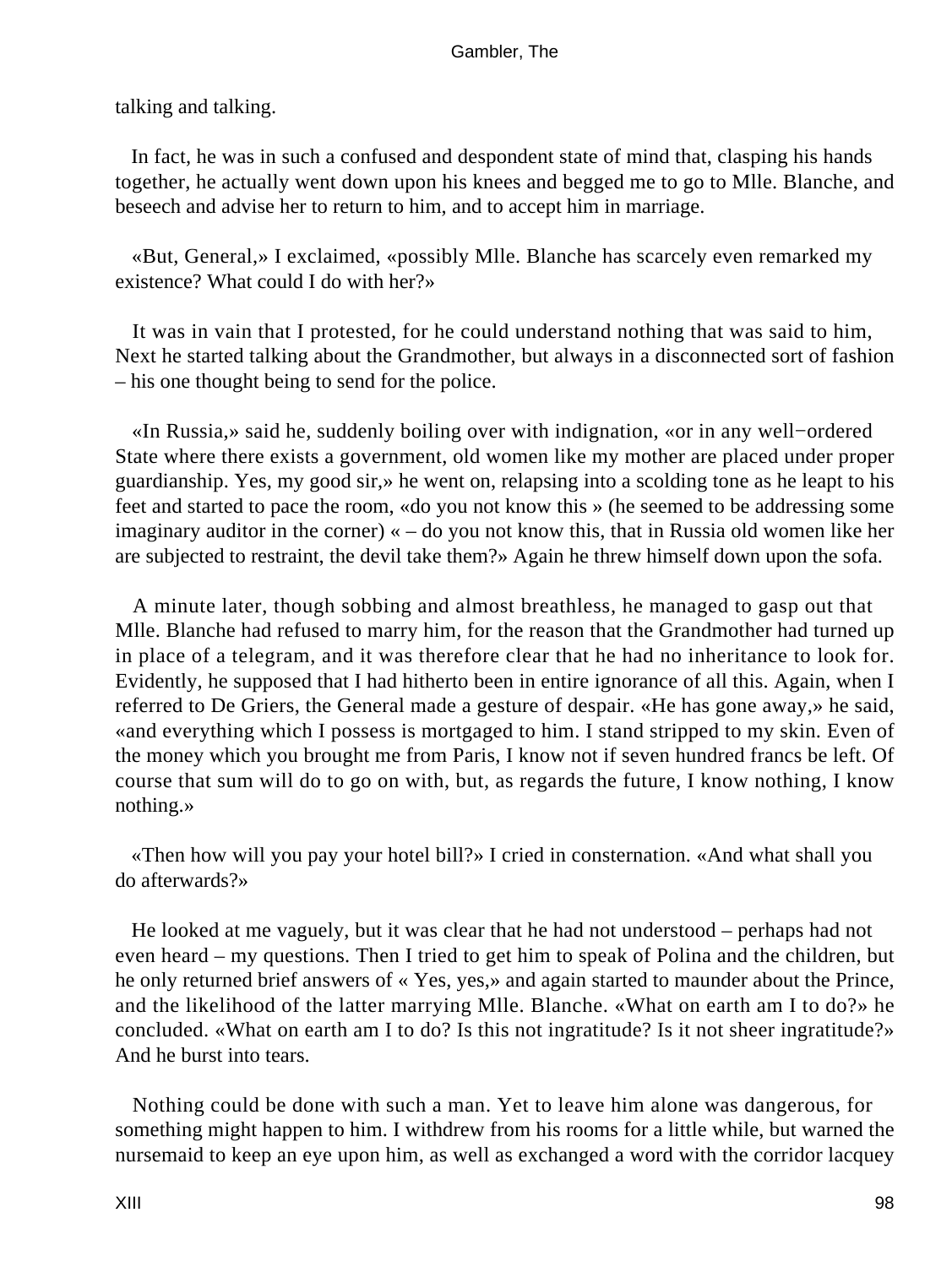(a very talkative fellow), who likewise promised to remain on the look−out.

 Hardly had I left the General, when Potapitch approached me with a summons from the Grandmother. It was now eight o'clock, and she had returned from the Casino after finally losing all that she possessed. I found her sitting in her chair – much distressed and evidently fatigued. Presently Martha brought her up a cup of tea and forced her to drink it; yet, even then I could detect in the old lady's tone and manner a great change.

 «Good evening, Alexis Ivanovitch,» she said slowly, with her head drooping. «Pardon me for disturbing you again. Yes, you must pardon an old, old woman like myself, for I have left behind me all that I possess – nearly a hundred thousand roubles! You did quite right in declining to come with me this evening. Now I am without money – without a single groat. But I must not delay a moment; I must leave by the 9:30 train. I have sent for that English friend of yours, and am going to beg of him three thousand francs for a week. Please try and persuade him to think nothing of it, nor yet to refuse me, for I am still a rich woman who possesses three villages and a couple of mansions. Yes, the money shall be found, for I have not yet squandered **EVERYTHING.** I tell you this in order that he may have no doubts about – Ah, but here he is! Clearly he is a good fellow.»

 True enough, Astley had come hot−foot on receiving the Grandmother's appeal. Scarcely stopping even to reflect, and with scarcely a word, he counted out the three thousand francs under a note of hand which she duly signed. Then, his business done, he bowed, and lost no time in taking his departure.

 «You too leave me, Alexis Ivanovitch,» said the Grandmother. «All my bones are aching, and I still have an hour in which to rest. Do not be hard upon me, old fool that I am. Never again shall I blame young people for being frivolous. I should think it wrong even to blame that unhappy General of yours. Nevertheless, I do not mean to let him have any of my money (which is all that he desires), for the reason that I look upon him as a perfect blockhead, and consider myself, simpleton though I be, at least wiser than HE is. How surely does God visit old age, and punish it for its presumption! Well, good−bye. Martha, come and lift me up.»

 However, I had a mind to see the old lady off; and, moreover, I was in an expectant frame of mind – somehow I kept thinking that **SOMETHING** was going to happen; wherefore, I could not rest quietly in my room, but stepped out into the corridor, and then into the Chestnut Avenue for a few minutes' stroll. My letter to Polina had been clear and firm, and in the present crisis, I felt sure, would prove final. I had heard of De Griers' departure, and, however much Polina might reject me as a FRIEND, she might not reject me altogether as a SERVANT. She would need me to fetch and carry for her, and I was ready to do so. How could it have been otherwise?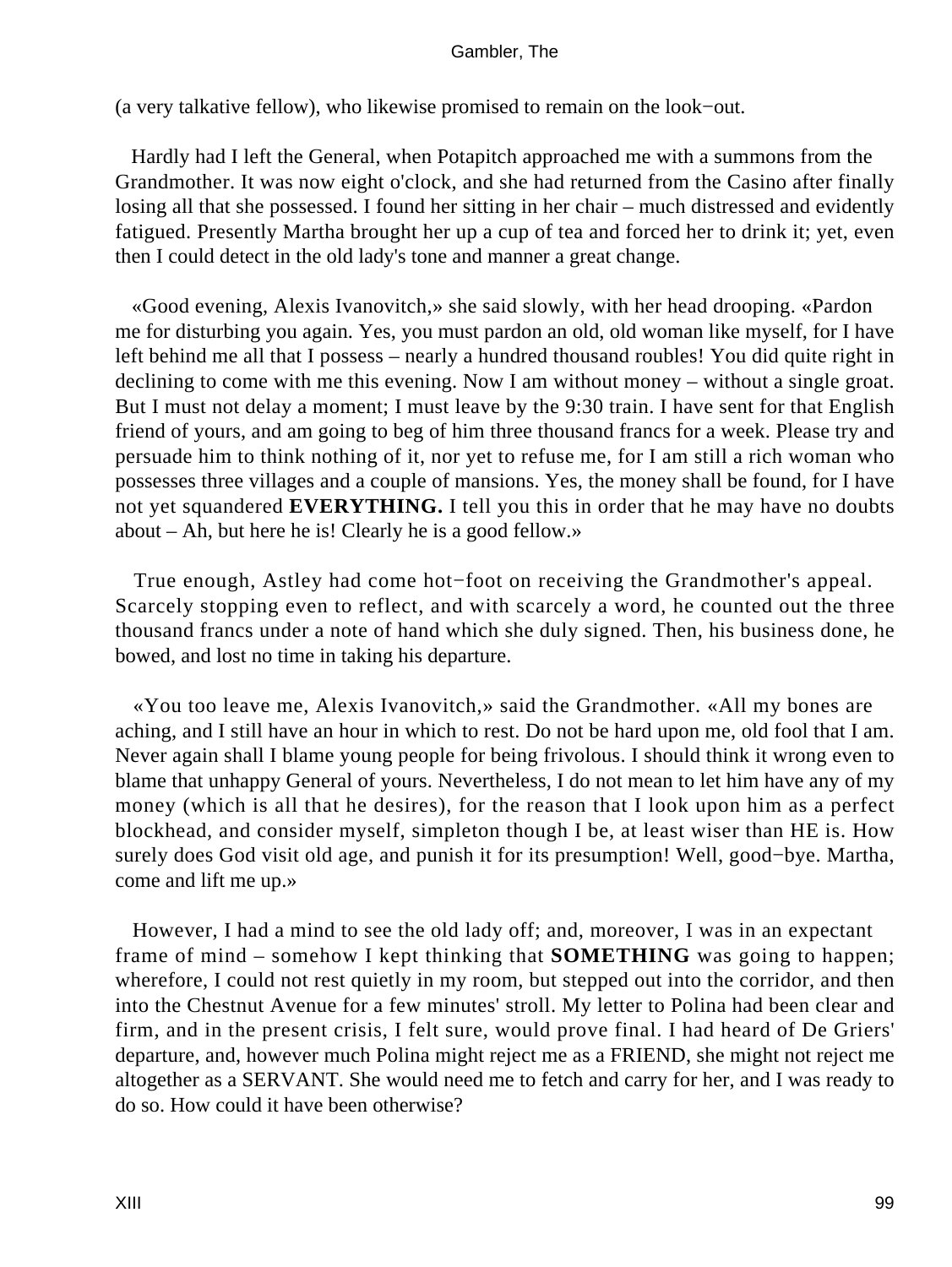Towards the hour of the train's departure I hastened to the station, and put the Grandmother into her compartment – she and her party occupying a reserved family saloon.

 «Thanks for your disinterested assistance,» she said at parting. «Oh, and please remind Prascovia of what I said to her last night. I expect soon to see her.»

 Then I returned home. As I was passing the door of the General's suite, I met the nursemaid, and inquired after her master. «There is nothing new to report, sir,» she replied quietly. Nevertheless I decided to enter, and was just doing so when I halted thunderstruck on the threshold. For before me I beheld the General and Mlle. Blanche – laughing gaily at one another! – while beside them, on the sofa, there was seated her mother. Clearly the General was almost out of his mind with joy, for he was talking all sorts of nonsense, and bubbling over with a long−drawn, nervous laugh – a laugh which twisted his face into innumerable wrinkles, and caused his eyes almost to disappear.

 Afterwards I learnt from Mlle. Blanche herself that, after dismissing the Prince and hearing of the General's tears, she bethought her of going to comfort the old man, and had just arrived for the purpose when I entered. Fortunately, the poor General did not know that his fate had been decided – that Mlle. had long ago packed her trunks in readiness for the first morning train to Paris!

 Hesitating a moment on the threshold I changed my mind as to entering, and departed unnoticed. Ascending to my own room, and opening the door, I perceived in the semi−darkness a figure seated on a chair in the corner by the window. The figure did not rise when I entered, so I approached it swiftly, peered at it closely, and felt my heart almost stop beating. The figure was Polina!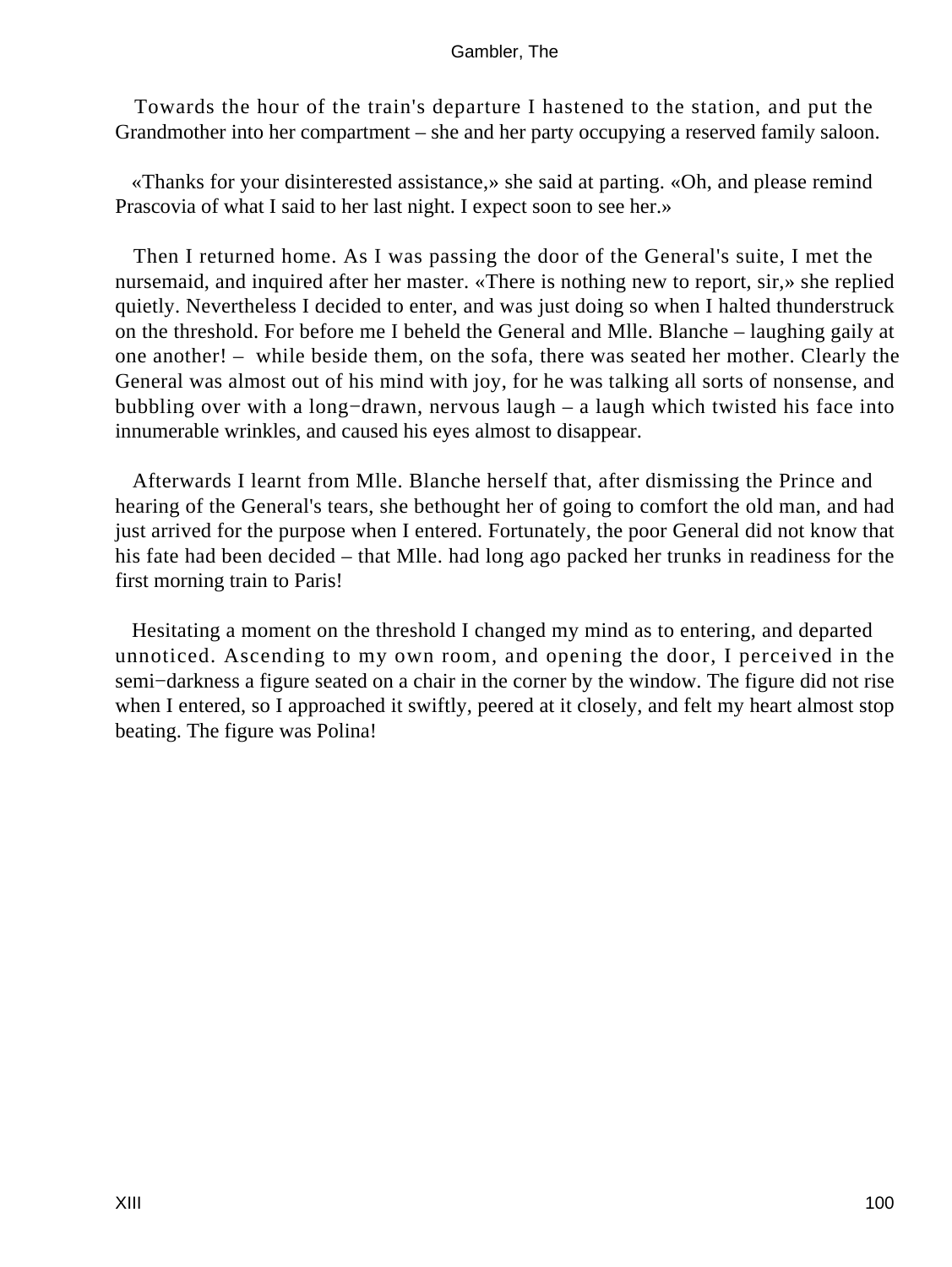# **[XIV](#page-135-0)**

The shock made me utter an exclamation.

 «What is the matter? What is the matter?» she asked in a strange voice. She was looking pale, and her eyes were dim.

«What is the matter?» I re−echoed. «Why, the fact that you are HERE!»

 «If I am here, I have come with all that I have to bring,» she said. «Such has always been my way, as you shall presently see. Please light a candle.»

I did so; whereupon she rose, approached the table, and laid upon it an open letter.

«Read it,» she added.

 «It is De Griers' handwriting!» I cried as I seized the document. My hands were so tremulous that the lines on the pages danced before my eyes. Although, at this distance of time, I have forgotten the exact phraseology of the missive, I append, if not the precise words, at all events the general sense.

 «Mademoiselle,» the document ran, «certain untoward circumstances compel me to depart in haste. Of course, you have of yourself remarked that hitherto I have always refrained from having any final explanation with you, for the reason that I could not well state the whole circumstances; and now to my difficulties the advent of the aged Grandmother, coupled with her subsequent proceedings, has put the final touch. Also, the involved state of my affairs forbids me to write with any finality concerning those hopes of ultimate bliss upon which, for a long while past, I have permitted myself to feed. I regret the past, but at the same time hope that in my conduct you have never been able to detect anything that was unworthy of a gentleman and a man of honour. Having lost, however, almost the whole of my money in debts incurred by your stepfather, I find myself driven to the necessity of saving the remainder; wherefore, I have instructed certain friends of mine in St. Petersburg to arrange for the sale of all the property which has been mortgaged to myself. At the same time, knowing that, in addition, your frivolous stepfather has squandered money which is exclusively yours, I have decided to absolve him from a certain moiety of the mortgages on his property, in order that you may be in a position to recover of him what you have lost, by suing him in legal fashion. I trust, therefore, that, as matters now stand, this action of mine may bring you some advantage. I trust also that this same action leaves me in the position of having fulfilled every obligation which is incumbent upon a man of honour and refinement. Rest assured that your memory will for ever remain graven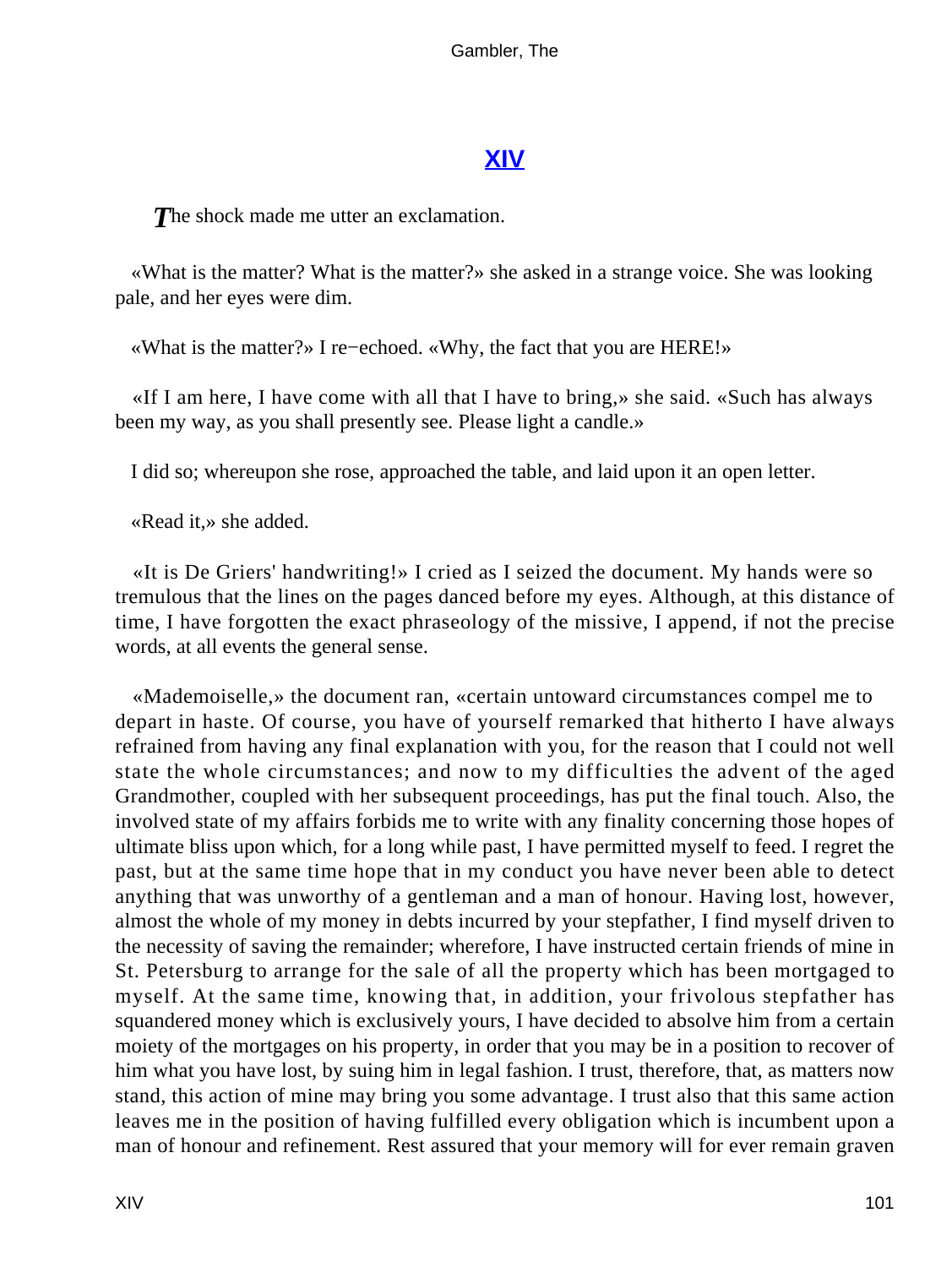in my heart.»

 «All this is clear enough,» I commented. «Surely you did not expect aught else from him?» Somehow I was feeling annoyed.

 «I expected nothing at all from him,» she replied – quietly enough, to all outward seeming, yet with a note of irritation in her tone. «Long ago I made up my mind on the subject, for I could read his thoughts, and knew what he was thinking. He thought that possibly I should sue him – that one day I might become a nuisance.» Here Polina halted for a moment, and stood biting her lips. «So of set purpose I redoubled my contemptuous treatment of him, and waited to see what he would do. If a telegram to say that we had become legatees had arrived from, St. Petersburg, I should have flung at him a quittance for my foolish stepfather's debts, and then dismissed him. For a long time I have hated him. Even in earlier days he was not a man; and now! – Oh, how gladly I could throw those fifty thousand roubles in his face, and spit in it, and then rub the spittle in!»

 «But the document returning the fifty−thousand rouble mortgage – has the General got it? If so, possess yourself of it, and send it to De Griers.»

«No, no; the General has not got it.»

 «Just as I expected! Well, what is the General going to do?» Then an idea suddenly occurred to me. «What about the Grandmother?» I asked.

Polina looked at me with impatience and bewilderment.

 «What makes you speak of HER?» was her irritable inquiry. «I cannot go and live with her. Nor,» she added hotly, «will I go down upon my knees to ANY ONE.»

 «Why should you?» I cried. «Yet to think that you should have loved De Griers! The villain, the villain! But I will kill him in a duel. Where is he now?»

«In Frankfort, where he will be staying for the next three days.»

 «Well, bid me do so, and I will go to him by the first train tomorrow,» I exclaimed with enthusiasm.

She smiled.

 «If you were to do that,» she said, «he would merely tell you to be so good as first to return him the fifty thousand francs. What, then, would be the use of having a quarrel with him? You talk sheer nonsense.»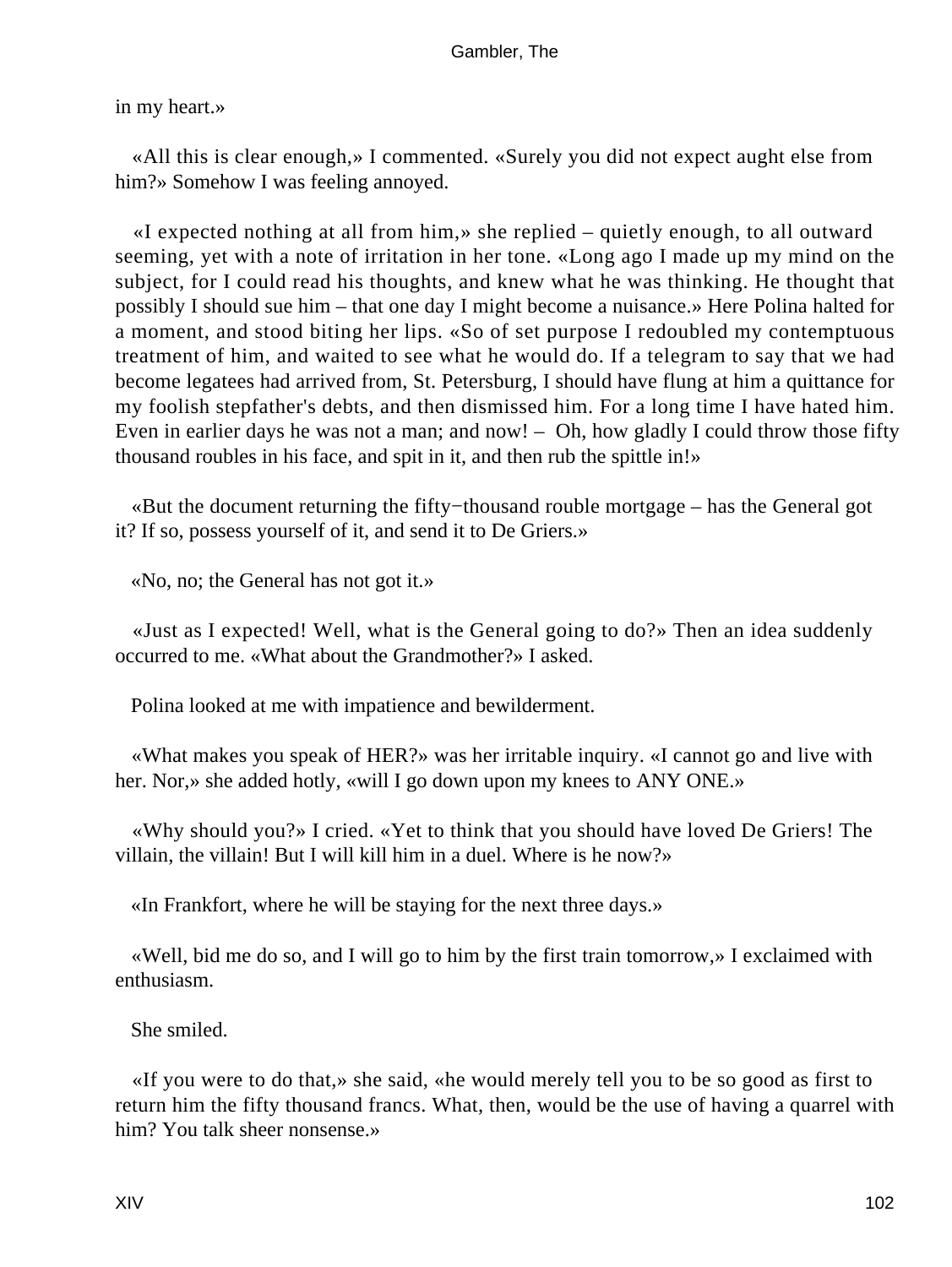I ground my teeth.

 «The question,» I went on, «is how to raise the fifty thousand francs. We cannot expect to find them lying about on the floor. Listen. What of Mr. Astley?» Even as I spoke a new and strange idea formed itself in my brain.

Her eyes flashed fire.

 «What? **YOU YOURSELF** wish me to leave you for him?» she cried with a scornful look and a proud smile. Never before had she addressed me thus.

 Then her head must have turned dizzy with emotion, for suddenly she seated herself upon the sofa, as though she were powerless any longer to stand.

 A flash of lightning seemed to strike me as I stood there. I could scarcely believe my eyes or my ears. She DID love me, then! It WAS to me, and not to Mr. Astley, that she had turned! Although she, an unprotected girl, had come to me in my room – in an hotel room – and had probably compromised herself thereby, I had not understood!

Then a second mad idea flashed into my brain.

 «Polina,» I said, «give me but an hour. Wait here just one hour until I return. Yes, you **MUST** do so. Do you not see what I mean? Just stay here for that time.»

 And I rushed from the room without so much as answering her look of inquiry. She called something after me, but I did not return.

 Sometimes it happens that the most insane thought, the most impossible conception, will become so fixed in one's head that at length one believes the thought or the conception to be reality. Moreover, if with the thought or the conception there is combined a strong, a passionate, desire, one will come to look upon the said thought or conception as something fated, inevitable, and foreordained – something bound to happen. Whether by this there is connoted something in the nature of a combination of presentiments, or a great effort of will, or a self−annulment of one's true expectations, and so on, I do not know; but, at all events that night saw happen to me (a night which I shall never forget) something in the nature of the miraculous. Although the occurrence can easily be explained by arithmetic, I still believe it to have been a miracle. Yet why did this conviction take such a hold upon me at the time, and remain with me ever since? Previously, I had thought of the idea, not as an occurrence which was ever likely to come about, but as something which **NEVER** could come about.

 The time was a quarter past eleven o'clock when I entered the Casino in such a state of hope (though, at the same time, of agitation) as I had never before experienced. In the gaming−rooms there were still a large number of people, but not half as many as had been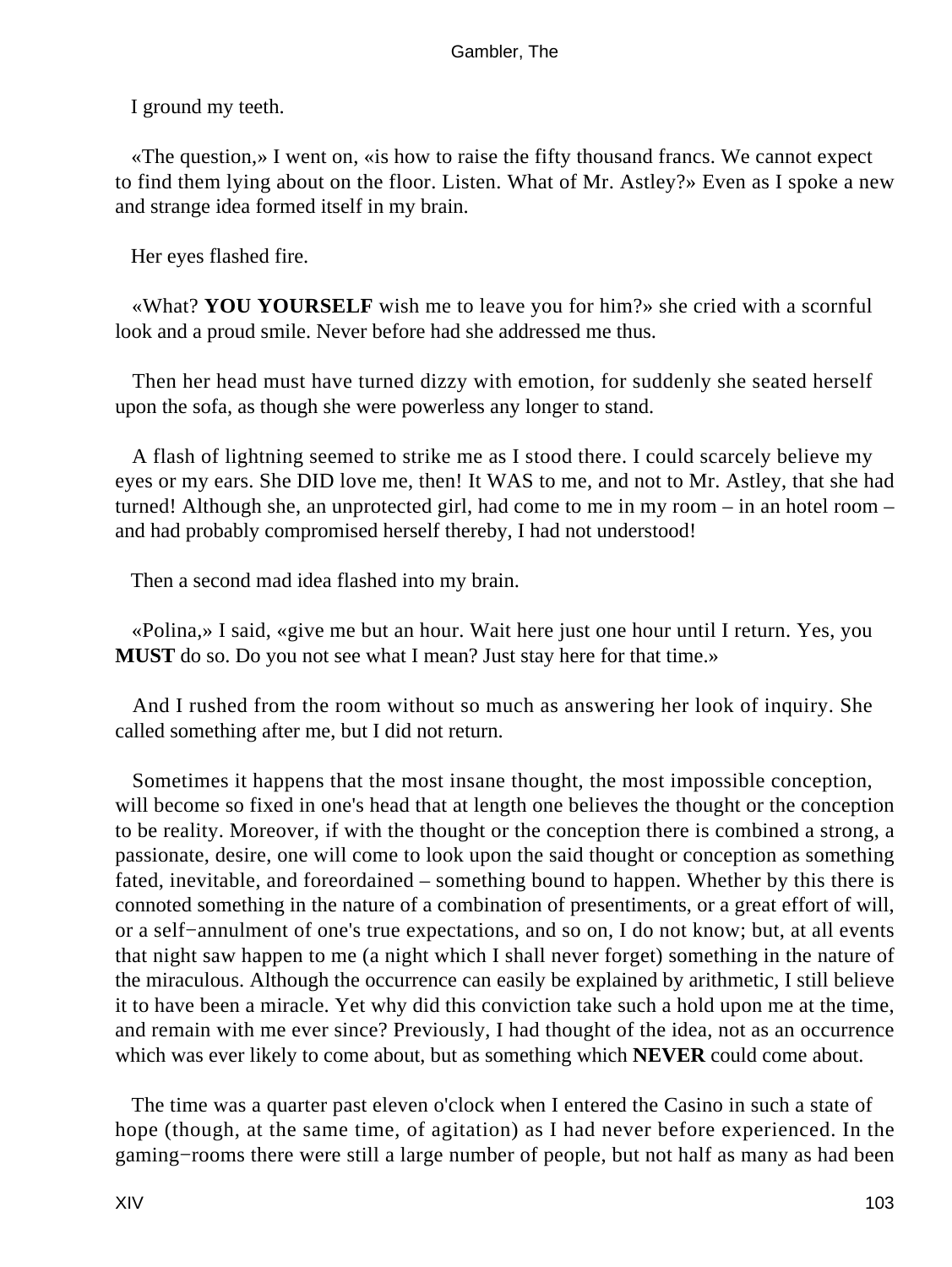present in the morning.

 At eleven o'clock there usually remained behind only the real, the desperate gamblers – persons for whom, at spas, there existed nothing beyond roulette, and who went thither for that alone. These gamesters took little note of what was going on around them, and were interested in none of the appurtenances of the season, but played from morning till night, and would have been ready to play through the night until dawn had that been possible. As it was, they used to disperse unwillingly when, at midnight, roulette came to an end. Likewise, as soon as ever roulette was drawing to a close and the head croupier had called «Les trois derniers coups,» most of them were ready to stake on the last three rounds all that they had in their pockets – and, for the most part, lost it. For my own part I proceeded towards the table at which the Grandmother had lately sat; and, since the crowd around it was not very large, I soon obtained standing room among the ring of gamblers, while directly in front of me, on the green cloth, I saw marked the word «Passe.»

 «Passe» was a row of numbers from 19 to 36 inclusive; while a row of numbers from 1 to 18 inclusive was known as «Manque.» But what had that to do with me? I had not noticed – I had not so much as heard the numbers upon which the previous coup had fallen, and so took no bearings when I began to play, as, in my place, any **SYSTEMATIC** gambler would have done. No, I merely extended my stock of twenty ten−gulden pieces, and threw them down upon the space «Passe» which happened to be confronting me.

«Vingt−deux!» called the croupier.

I had won! I staked upon the same again – both my original stake and my winnings.

«Trente−et−un!» called the croupier.

 Again I had won, and was now in possession of eighty ten−gulden pieces. Next, I moved the whole eighty on to twelve middle numbers (a stake which, if successful, would bring me in a triple profit, but also involved a risk of two chances to one). The wheel revolved, and stopped at twenty−four. Upon this I was paid out notes and gold until I had by my side a total sum of two thousand gulden.

 It was as in a fever that I moved the pile, en bloc, on to the red. Then suddenly I came to myself (though that was the only time during the evening's play when fear cast its cold spell over me, and showed itself in a trembling of the hands and knees). For with horror I had realised that **I MUST** win, and that upon that stake there depended all my life.

 «Rouge!» called the croupier. I drew a long breath, and hot shivers went coursing over my body. I was paid out my winnings in bank−notes – amounting, of course, to a total of four thousand florins, eight hundred gulden (I could still calculate the amounts).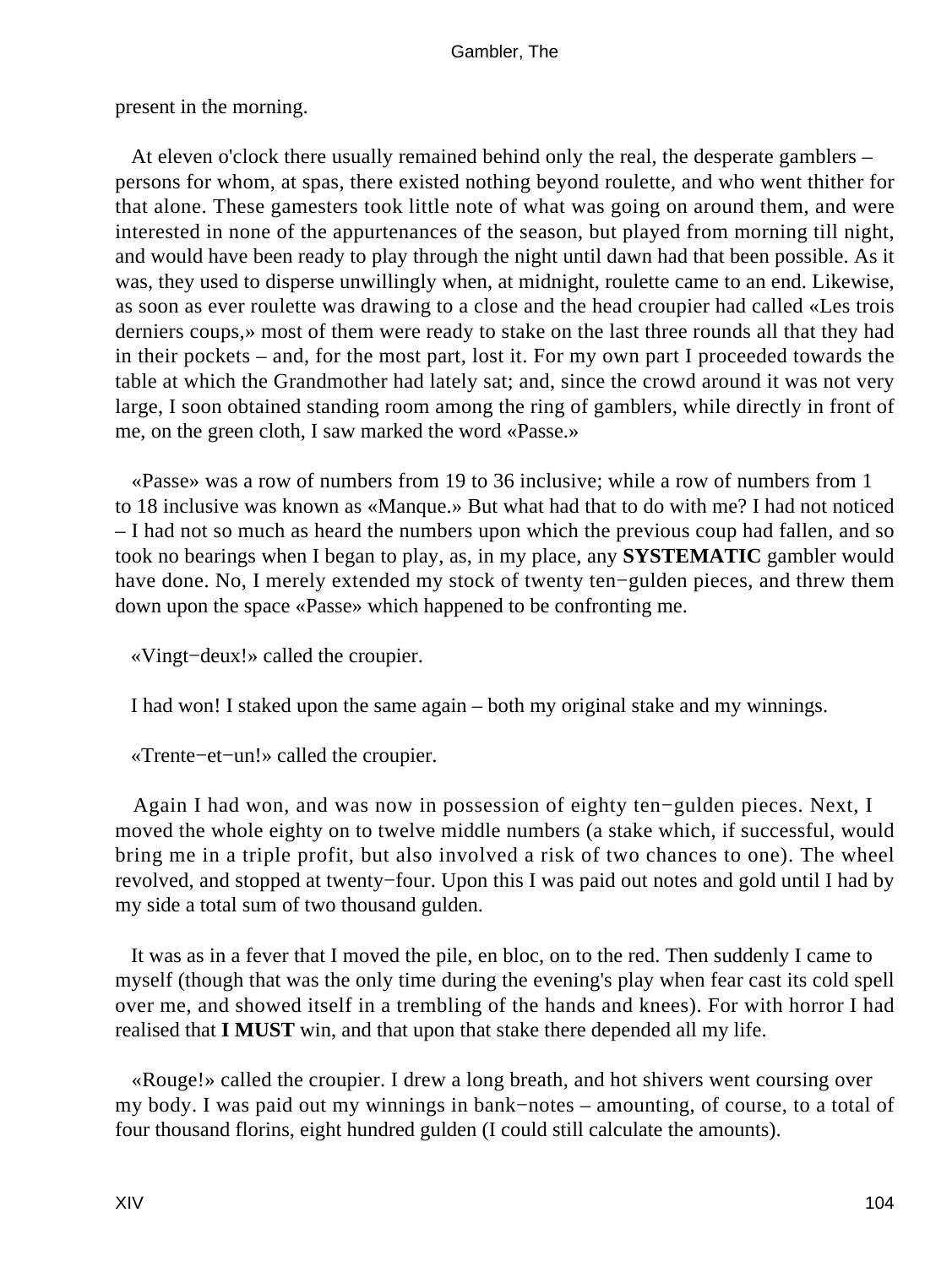After that, I remember, I again staked two thousand florins upon twelve middle numbers, and lost. Again I staked the whole of my gold, with eight hundred gulden, in notes, and lost. Then madness seemed to come upon me, and seizing my last two thousand florins, I staked them upon twelve of the first numbers – wholly by chance, and at random, and without any sort of reckoning. Upon my doing so there followed a moment of suspense only comparable to that which Madame Blanchard must have experienced when, in Paris, she was descending earthwards from a balloon.

«Quatre!» called the croupier.

 Once more, with the addition of my original stake, I was in possession of six thousand florins! Once more I looked around me like a conqueror – once more I feared nothing as I threw down four thousand of these florins upon the black. The croupiers glanced around them, and exchanged a few words; the bystanders murmured expectantly.

 The black turned up. After that I do not exactly remember either my calculations or the order of my stakings. I only remember that, as in a dream, I won in one round sixteen thousand florins; that in the three following rounds, I lost twelve thousand; that I moved the remainder (four thousand) on to «Passe» (though quite unconscious of what I was doing – I was merely waiting, as it were, mechanically, and without reflection, for something) and won; and that, finally, four times in succession I lost. Yes, I can remember raking in money by thousands – but most frequently on the twelve, middle numbers, to which I constantly adhered, and which kept appearing in a sort of regular order – first, three or four times running, and then, after an interval of a couple of rounds, in another break of three or four appearances. Sometimes, this astonishing regularity manifested itself in patches; a thing to upset all the calculations of note – taking gamblers who play with a pencil and a memorandum book in their hands Fortune perpetrates some terrible jests at roulette!

 Since my entry not more than half an hour could have elapsed. Suddenly a croupier informed me that I had, won thirty thousand florins, as well as that, since the latter was the limit for which, at any one time, the bank could make itself responsible, roulette at that table must close for the night. Accordingly, I caught up my pile of gold, stuffed it into my pocket, and, grasping my sheaf of bank−notes, moved to the table in an adjoining salon where a second game of roulette was in progress. The crowd followed me in a body, and cleared a place for me at the table; after which, I proceeded to stake as before – that is to say, at random and without calculating. What saved me from ruin I do not know.

 Of course there were times when fragmentary reckonings DID come flashing into my brain. For instance, there were times when I attached myself for a while to certain figures and coups – though always leaving them, again before long, without knowing what I was doing.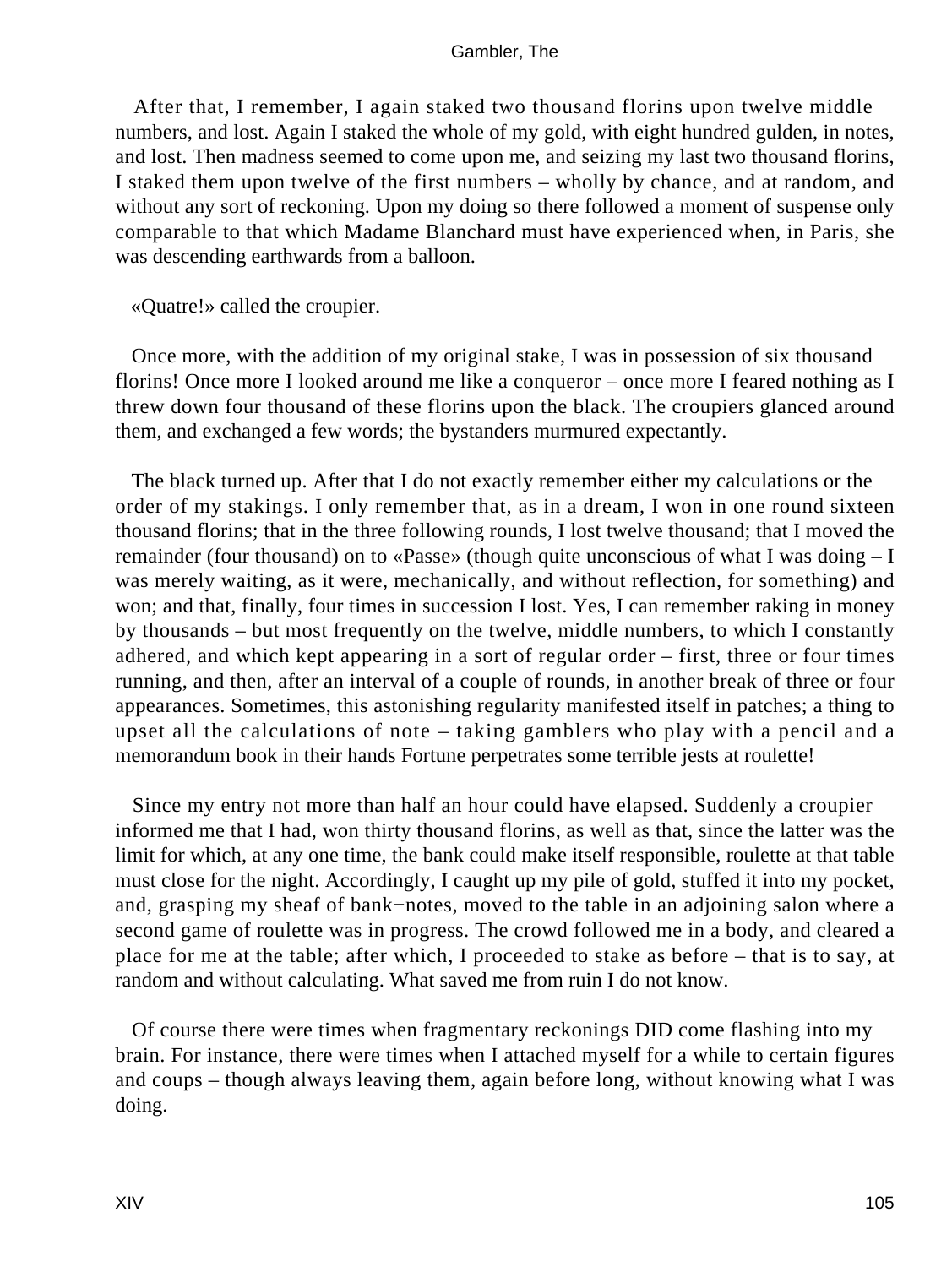In fact, I cannot have been in possession of all my faculties, for I can remember the croupiers correcting my play more than once, owing to my having made mistakes of the gravest order. My brows were damp with sweat, and my hands were shaking. Also, Poles came around me to proffer their services, but I heeded none of them. Nor did my luck fail me now. Suddenly, there arose around me a loud din of talking and laughter. « Bravo, bravo! » was the general shout, and some people even clapped their hands. I had raked in thirty thousand florins, and again the bank had had to close for the night!

 «Go away now, go away now,» a voice whispered to me on my right. The person who had spoken to me was a certain Jew of Frankfurt – a man who had been standing beside me the whole while, and occasionally helping me in my play.

 «Yes, for God's sake go,» whispered a second voice in my left ear. Glancing around, I perceived that the second voice had come from a modestly, plainly dressed lady of rather less than thirty – a woman whose face, though pale and sickly−looking, bore also very evident traces of former beauty. At the moment, I was stuffing the crumpled bank−notes into my pockets and collecting all the gold that was left on the table. Seizing up my last note for five hundred gulden, I contrived to insinuate it, unperceived, into the hand of the pale lady. An overpowering impulse had made me do so, and I remember how her thin little fingers pressed mine in token of her lively gratitude. The whole affair was the work of a moment.

 Then, collecting my belongings, I crossed to where trente et quarante was being played – a game which could boast of a more aristocratic public, and was played with cards instead of with a wheel. At this diversion the bank made itself responsible for a hundred thousand thalers as the limit, but the highest stake allowable was, as in roulette, four thousand florins. Although I knew nothing of the game – and I scarcely knew the stakes, except those on black and red – I joined the ring of players, while the rest of the crowd massed itself around me. At this distance of time I cannot remember whether I ever gave a thought to Polina; I seemed only to be conscious of a vague pleasure in seizing and raking in the bank−notes which kept massing themselves in a pile before me.

 But, as ever, fortune seemed to be at my back. As though of set purpose, there came to my aid a circumstance which not infrequently repeats itself in gaming. The circumstance is that not infrequently luck attaches itself to, say, the red, and does not leave it for a space of say, ten, or even fifteen, rounds in succession. Three days ago I had heard that, during the previous week there had been a run of twenty−two coups on the red – an occurrence never before known at roulette – so that men spoke of it with astonishment. Naturally enough, many deserted the red after a dozen rounds, and practically no one could now be found to stake upon it. Yet upon the black also – the antithesis of the red – no experienced gambler would stake anything, for the reason that every practised player knows the meaning of «capricious fortune.» That is to say, after the sixteenth (or so) success of the red, one would think that the seventeenth coup would inevitably fall upon the black; wherefore, novices would be apt to back the latter in the seventeenth round, and even to double or treble their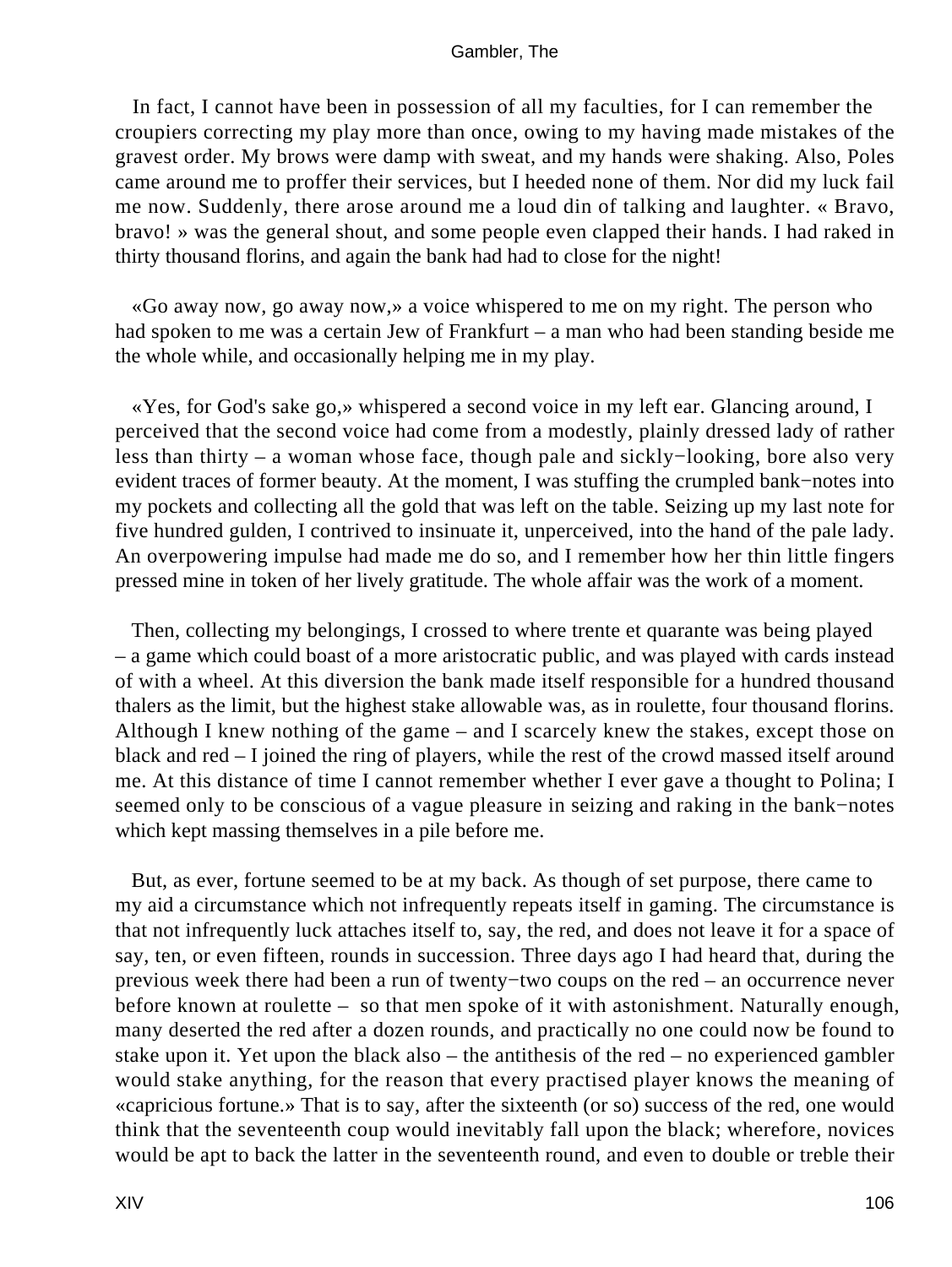stakes upon it – only, in the end, to lose.

 Yet some whim or other led me, on remarking that the red had come up consecutively for seven times, to attach myself to that colour. Probably this was mostly due to self−conceit, for I wanted to astonish the bystanders with the riskiness of my play. Also, I remember that – oh, strange sensation! – I suddenly, and without any challenge from my own presumption, became obsessed with a DESIRE to take risks. If the spirit has passed through a great many sensations, possibly it can no longer be sated with them, but grows more excited, and demands more sensations, and stronger and stronger ones, until at length it falls exhausted. Certainly, if the rules of the game had permitted even of my staking fifty thousand florins at a time, I should have staked them. All of a sudden I heard exclamations arising that the whole thing was a marvel, since the red was turning up for the fourteenth time!

«Monsieur a gagne cent mille florins,» a voice exclaimed beside me.

 I awoke to my senses. What? I had won a hundred thousand florins? If so, what more did I need to win? I grasped the banknotes, stuffed them into my pockets, raked in the gold without counting it, and started to leave the Casino. As I passed through the salons people smiled to see my bulging pockets and unsteady gait, for the weight which I was carrying must have amounted to half a pood! Several hands I saw stretched out in my direction, and as I passed I filled them with all the money that I could grasp in my own. At length two Jews stopped me near the exit.

 «You are a bold young fellow,» one said, «but mind you depart early tomorrow – as early as you can – for if you do not you will lose everything that you have won.»

 But I did not heed them. The Avenue was so dark that it was barely possible to distinguish one's hand before one's face, while the distance to the hotel was half a verst or so; but I feared neither pickpockets nor highwaymen. Indeed, never since my boyhood have I done that. Also, I cannot remember what I thought about on the way. I only felt a sort of fearful pleasure – the pleasure of success, of conquest, of power (how can I best express it?). Likewise, before me there flitted the image of Polina; and I kept remembering, and reminding myself, that it was to **HER I** was going, that it was in HER presence I should soon be standing, that it was SHE to whom I should soon be able to relate and show everything. Scarcely once did I recall what she had lately said to me, or the reason why I had left her, or all those varied sensations which I had been experiencing a bare hour and a half ago. No, those sensations seemed to be things of the past, to be things which had righted themselves and grown old, to be things concerning which we needed to trouble ourselves no longer, since, for us, life was about to begin anew. Yet I had just reached the end of the Avenue when there DID come upon me a fear of being robbed or murdered. With each step the fear increased until, in my terror, I almost started to run. Suddenly, as I issued from the Avenue, there burst upon me the lights of the hotel, sparkling with a myriad lamps! Yes,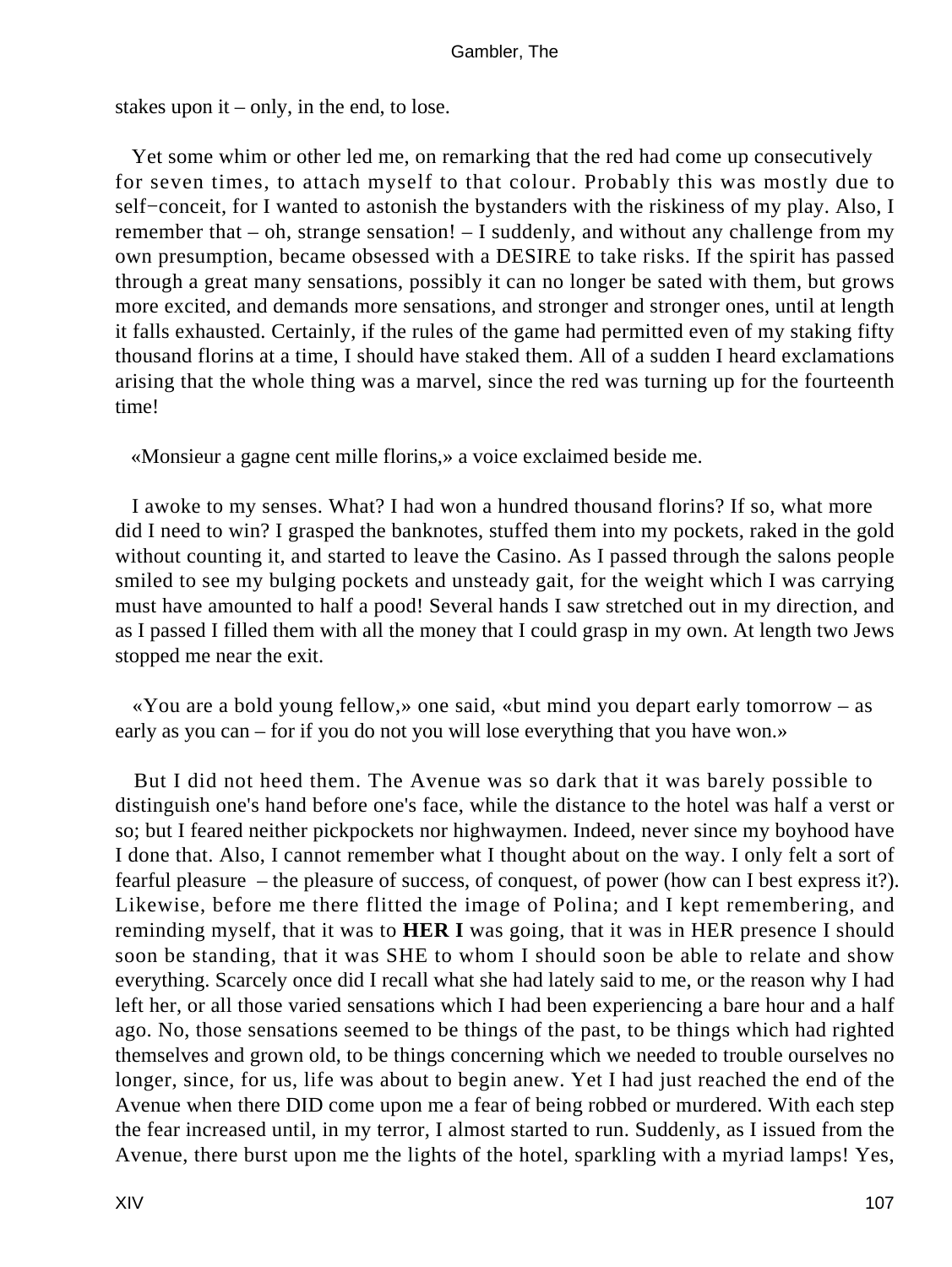thanks be to God, I had reached home!

 Running up to my room, I flung open the door of it. Polina was still on the sofa, with a lighted candle in front of her, and her hands clasped. As I entered she stared at me in astonishment (for, at the moment, I must have presented a strange spectacle). All I did, however, was to halt before her, and fling upon the table my burden of wealth.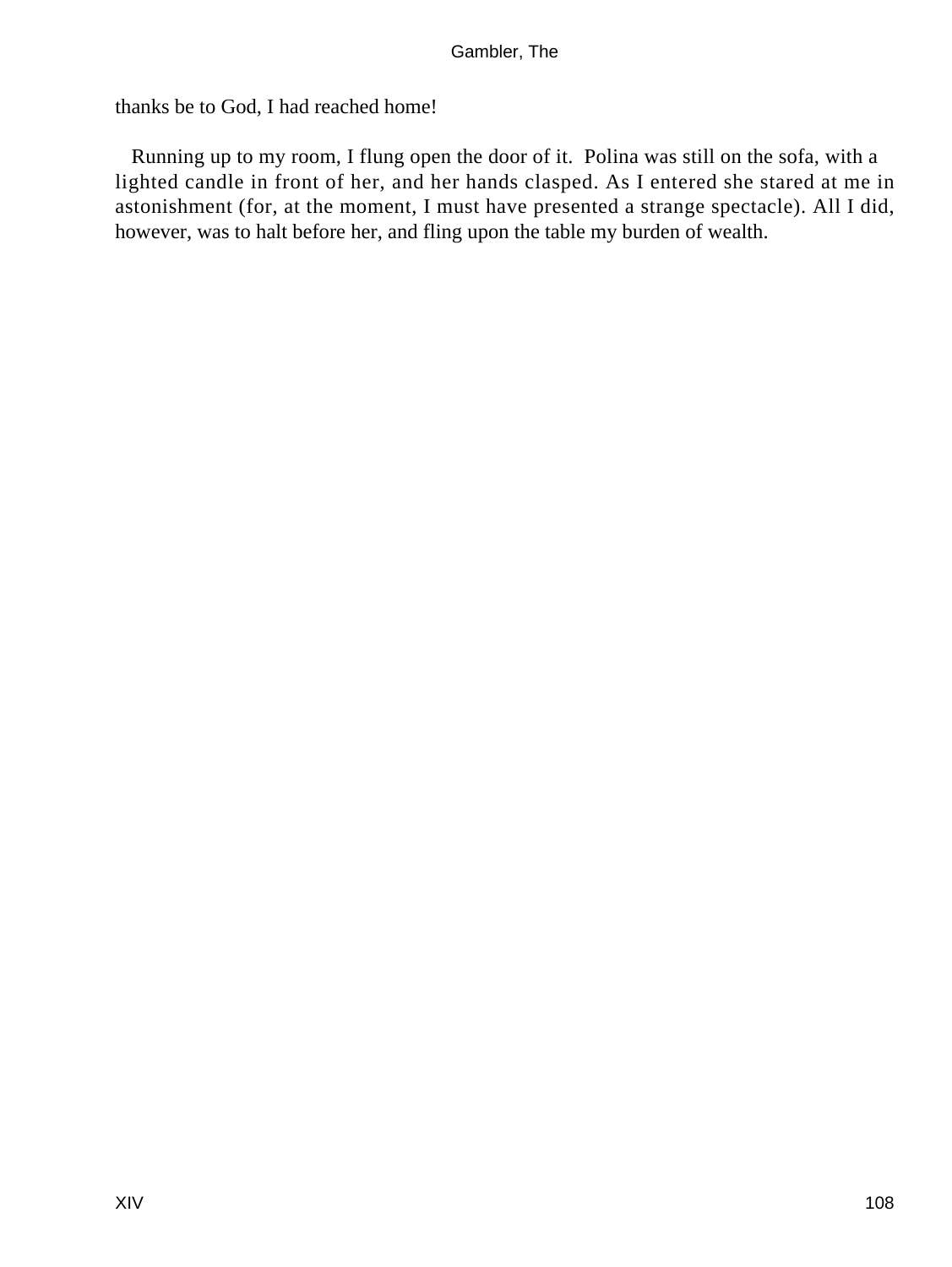# **[XV](#page-135-0)**

<span id="page-109-0"></span>*I* remember, too, how, without moving from her place, or changing her attitude, she gazed into my face.

 «I have won two hundred thousand francs!» cried I as I pulled out my last sheaf of bank−notes. The pile of paper currency occupied the whole table. I could not withdraw my eyes from it. Consequently, for a moment or two Polina escaped my mind. Then I set myself to arrange the pile in order, and to sort the notes, and to mass the gold in a separate heap. That done, I left everything where it lay, and proceeded to pace the room with rapid strides as I lost myself in thought. Then I darted to the table once more, and began to recount the money; until all of a sudden, as though I had remembered something, I rushed to the door, and closed and double−locked it. Finally I came to a meditative halt before my little trunk.

 «Shall I put the money there until tomorrow?» I asked, turning sharply round to Polina as the recollection of her returned to me.

 She was still in her old place – still making not a sound. Yet her eyes had followed every one of my movements. Somehow in her face there was a strange expression – an expression which I did not like. I think that I shall not be wrong if I say that it indicated sheer hatred.

Impulsively I approached her.

 «Polina,» I said, «here are twenty−five thousand florins – fifty thousand francs, or more. Take them, and tomorrow throw them in De Griers' face.»

She returned no answer.

 «Or, if you should prefer,» I continued, «let me take them to him myself tomorrow – yes, early tomorrow morning. Shall I?»

 Then all at once she burst out laughing, and laughed for a long while. With astonishment and a feeling of offence I gazed at her. Her laughter was too like the derisive merriment which she had so often indulged in of late – merriment which had broken forth always at the time of my most passionate explanations. At length she ceased, and frowned at me from under her eyebrows.

«I am NOT going to take your money,» she said contemptuously.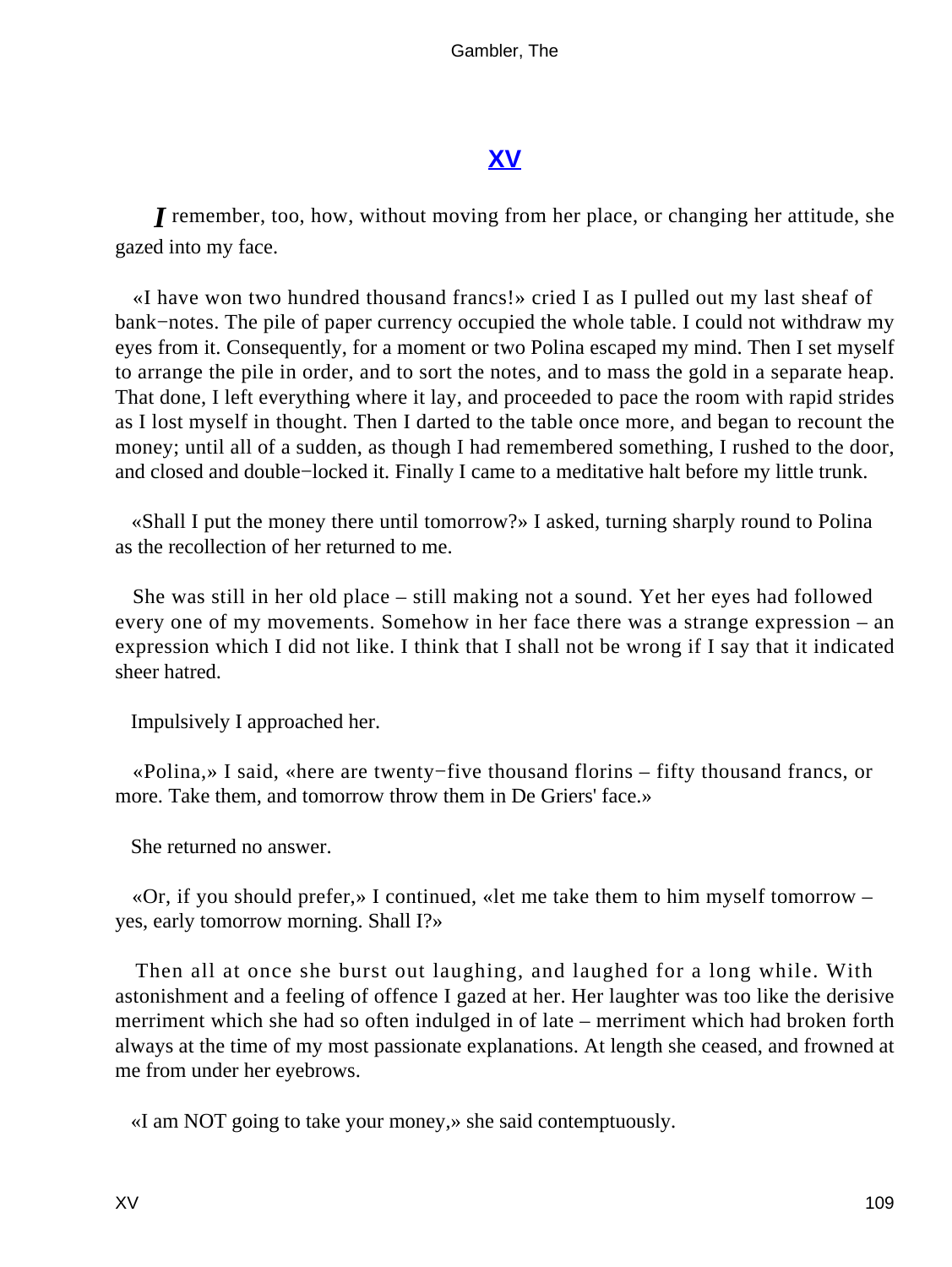«Why not?» I cried. «Why not, Polina?»

«Because I am not in the habit of receiving money for nothing.»

 «But I am offering it to you as a FRIEND in the same way I would offer you my very life.»

 Upon this she threw me a long, questioning glance, as though she were seeking to probe me to the depths.

 «You are giving too much for me,» she remarked with a smile. «The beloved of De Griers is not worth fifty thousand francs.»

«Oh Polina, how can you speak so?» I exclaimed reproachfully. «Am **I De** Griers?»

 «You?» she cried with her eyes suddenly flashing. «Why, **I HATE** you! Yes, yes, **I HATE** you! I love you no more than I do De Griers.»

 Then she buried her face in her hands, and relapsed into hysterics. I darted to her side. Somehow I had an intuition of something having happened to her which had nothing to do with myself. She was like a person temporarily insane.

 «Buy me, would you, would you? Would you buy me for fifty thousand francs as De Griers did?» she gasped between her convulsive sobs.

I clasped her in my arms, kissed her hands and feet, and fell upon my knees before her.

 Presently the hysterical fit passed away, and, laying her hands upon my shoulders, she gazed for a while into my face, as though trying to read it – something I said to her, but it was clear that she did not hear it. Her face looked so dark and despondent that I began to fear for her reason. At length she drew me towards herself – a trustful smile playing over her features; and then, as suddenly, she pushed me away again as she eyed me dimly.

Finally she threw herself upon me in an embrace.

 «You love me?» she said. «DO you? – you who were willing even to quarrel with the Baron at my bidding?»

 Then she laughed – laughed as though something dear, but laughable, had recurred to her memory. Yes, she laughed and wept at the same time. What was I to do? I was like a man in a fever. I remember that she began to say something to me – though **WHAT I** do not know, since she spoke with a feverish lisp, as though she were trying to tell me something very quickly. At intervals, too, she would break off into the smile which I was beginning to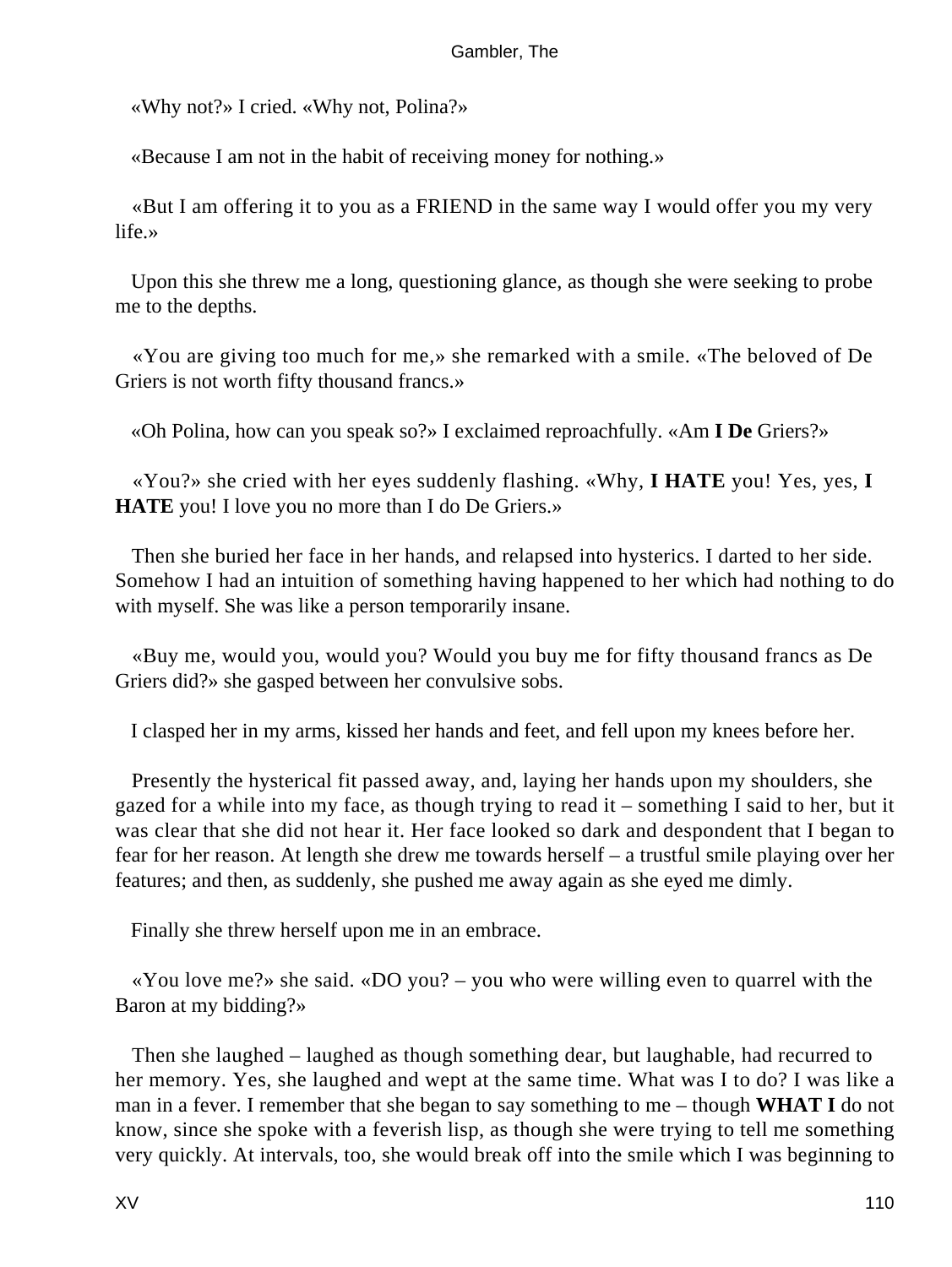dread. «No, no!» she kept repeating. «YOU are my dear one; YOU are the man I trust.» Again she laid her hands upon my shoulders, and again she gazed at me as she reiterated: «You love me, you love me? Will you **ALWAYS** love me?» I could not take my eyes off her. Never before had I seen her in this mood of humility and affection. True, the mood was the outcome of hysteria; but – ! All of a sudden she noticed my ardent gaze, and smiled slightly. The next moment, for no apparent reason, she began to talk of Astley.

 She continued talking and talking about him, but I could not make out all she said – more particularly when she was endeavouring to tell me of something or other which had happened recently. On the whole, she appeared to be laughing at Astley, for she kept repeating that he was waiting for her, and did I know whether, even at that moment, he was not standing beneath the window? «Yes, yes, he is there,» she said. «Open the window, and see if he is not.» She pushed me in that direction; yet, no sooner did I make a movement to obey her behest than she burst into laughter, and I remained beside her, and she embraced me.

 «Shall we go away tomorrow?» presently she asked, as though some disturbing thought had recurred to her recollection. «How would it be if we were to try and overtake Grandmamma? I think we should do so at Berlin. And what think you she would have to say to us when we caught her up, and her eyes first lit upon us? What, too, about Mr. Astley? HE would not leap from the Shlangenberg for my sake! No! Of that I am very sure!» – and she laughed. «Do you know where he is going next year? He says he intends to go to the North Pole for scientific investigations, and has invited me to go with him! Ha, ha, ha! He also says that we Russians know nothing, can do nothing, without European help. But he is a good fellow all the same. For instance, he does not blame the General in the matter, but declares that Mlle. Blanche – that love – But no; I do not know, I do not know.» She stopped suddenly, as though she had said her say, and was feeling bewildered. «What poor creatures these people are. How sorry I am for them, and for Grandmamma! But when are you going to kill De Griers? Surely you do not intend actually to murder him? You fool! Do you suppose that I should **ALLOW** you to fight De Griers? Nor shall you kill the Baron.» Here she burst out laughing. «How absurd you looked when you were talking to the Burmergelms! I was watching you all the time – watching you from where I was sitting. And how unwilling you were to go when I sent you! Oh, how I laughed and laughed!»

 Then she kissed and embraced me again; again she pressed her face to mine with tender passion. Yet I neither saw nor heard her, for my head was in a whirl. . . .

 It must have been about seven o'clock in the morning when I awoke. Daylight had come, and Polina was sitting by my side – a strange expression on her face, as though she had seen a vision and was unable to collect her thoughts. She too had just awoken, and was now staring at the money on the table. My head ached; it felt heavy. I attempted to take Polina's hand, but she pushed me from her, and leapt from the sofa. The dawn was full of mist, for rain had fallen, yet she moved to the window, opened it, and, leaning her elbows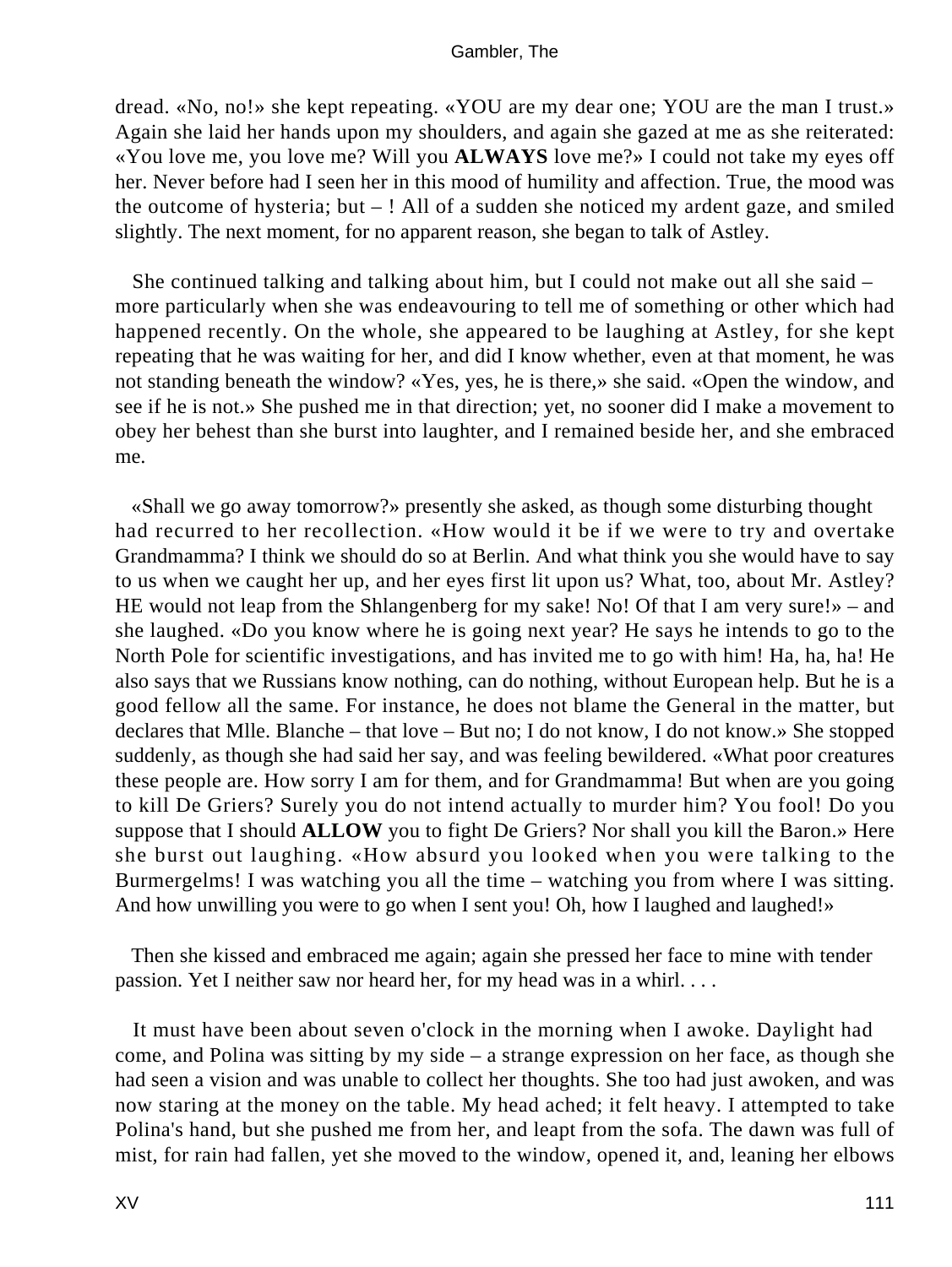upon the window−sill, thrust out her head and shoulders to take the air. In this position did she remain for several minutes, without ever looking round at me, or listening to what I was saying. Into my head there came the uneasy thought: What is to happen now? How is it all to end? Suddenly Polina rose from the window, approached the table, and, looking at me with an expression of infinite aversion, said with lips which quivered with anger:

«Well? Are you going to hand me over my fifty thousand francs?»

«Polina, you say that **AGAIN,** AGAIN?» I exclaimed.

 «You have changed your mind, then? Ha, ha, ha! You are sorry you ever promised them?»

 On the table where, the previous night, I had counted the money there still was lying the packet of twenty five thousand florins. I handed it to her.

 «The francs are mine, then, are they? They are mine?» she inquired viciously as she balanced the money in her hands.

«Yes; they have **ALWAYS** been yours,» I said.

 «Then **TAKE** your fifty thousand francs!» and she hurled them full in my face. The packet burst as she did so, and the floor became strewed with bank−notes. The instant that the deed was done she rushed from the room.

 At that moment she cannot have been in her right mind; yet, what was the cause of her temporary aberration I cannot say. For a month past she had been unwell. Yet what had brought about this **PRESENT** condition of mind,above all things, this outburst? Had it come of wounded pride? Had it come of despair over her decision to come to me? Had it come of the fact that, presuming too much on my good fortune, I had seemed to be intending to desert her (even as De Griers had done) when once I had given her the fifty thousand francs? But, on my honour, I had never cherished any such intention. What was at fault, I think, was her own pride, which kept urging her not to trust me, but, rather, to insult me – even though she had not realised the fact. In her eyes I corresponded to De Griers, and therefore had been condemned for a fault not wholly my own. Her mood of late had been a sort of delirium, a sort of light−headedness – that I knew full well; yet, never had I sufficiently taken it into consideration. Perhaps she would not pardon me now? Ah, but this was **THE PRESENT.** What about the future? Her delirium and sickness were not likely to make her forget what she had done in bringing me De Griers' letter. No, she must have known what she was doing when she brought it.

 Somehow I contrived to stuff the pile of notes and gold under the bed, to cover them over, and then to leave the room some ten minutes after Polina. I felt sure that she had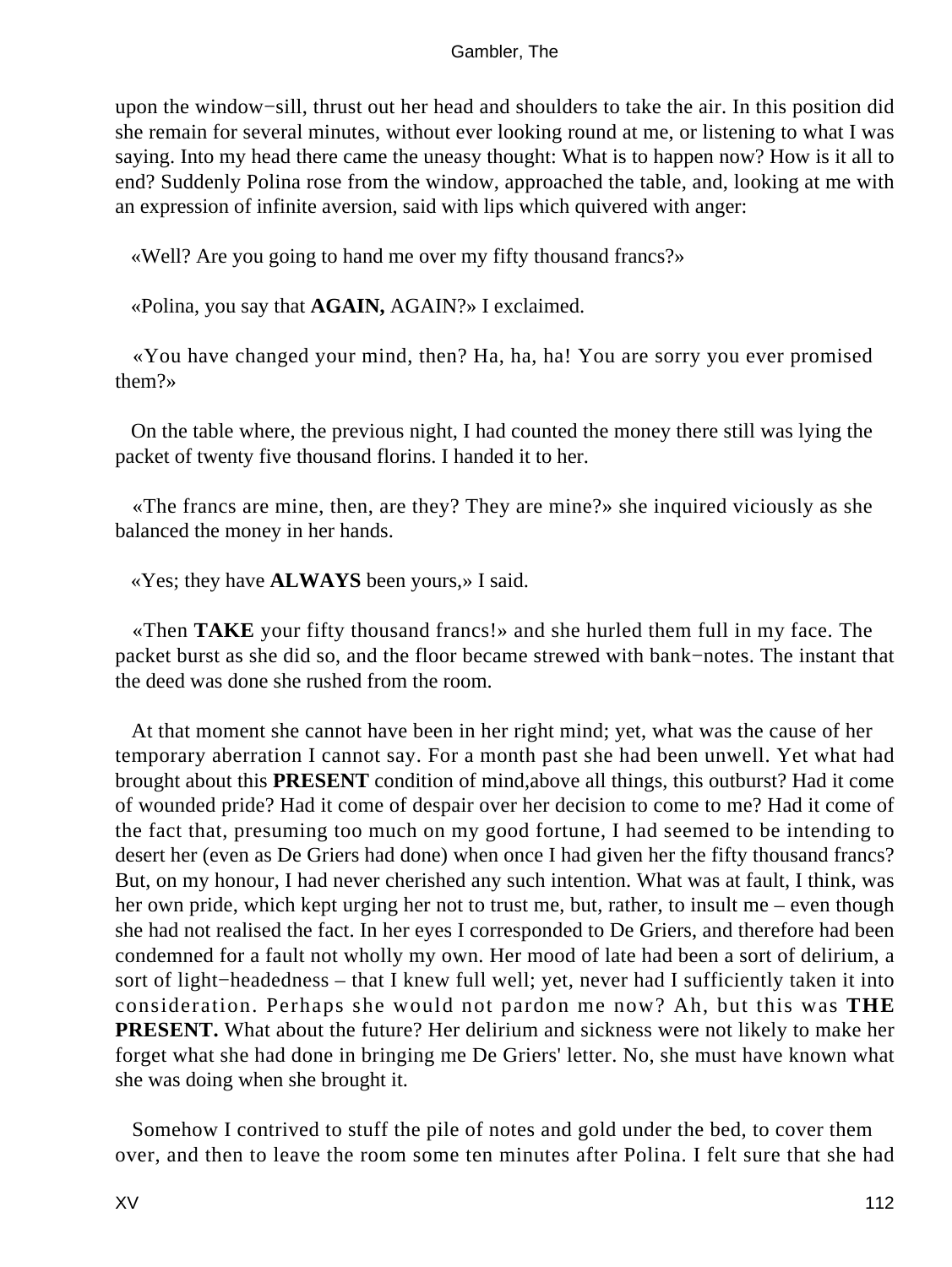returned to her own room; wherefore, I intended quietly to follow her, and to ask the nursemaid aid who opened the door how her mistress was. Judge, therefore, of my surprise when, meeting the domestic on the stairs, she informed me that Polina had not yet returned, and that she (the domestic) was at that moment on her way to my room in quest of her!

 «Mlle. left me but ten minutes ago,» I said. «What can have become of her?» The nursemaid looked at me reproachfully.

 Already sundry rumours were flying about the hotel. Both in the office of the commissionaire and in that of the landlord it was whispered that, at seven o'clock that morning, the Fraulein had left the hotel, and set off, despite the rain, in the direction of the Hotel d'Angleterre. From words and hints let fall I could see that the fact of Polina having spent the night in my room was now public property. Also, sundry rumours were circulating concerning the General's family affairs. It was known that last night he had gone out of his mind, and paraded the hotel in tears; also, that the old lady who had arrived was his mother, and that she had come from Russia on purpose to forbid her son's marriage with Mlle. de Cominges, as well as to cut him out of her will if he should disobey her; also that, because he had disobeyed her, she had squandered all her money at roulette, in order to have nothing more to leave to him. «Oh, these Russians!» exclaimed the landlord, with an angry toss of the head, while the bystanders laughed and the clerk betook himself to his accounts. Also, every one had learnt about my winnings; Karl, the corridor lacquey, was the first to congratulate me. But with these folk I had nothing to do. My business was to set off at full speed to the Hotel d'Angleterre.

 As yet it was early for Mr. Astley to receive visitors; but, as soon as he learnt that it was I who had arrived, he came out into the corridor to meet me, and stood looking at me in silence with his steel−grey eyes as he waited to hear what I had to say. I inquired after Polina.

«She is ill,» he replied, still looking at me with his direct, unwavering glance.

«And she is in your rooms.»

«Yes, she is in my rooms.»

«Then you are minded to keep her there?»

«Yes, I am minded to keep her there.»

 «But, Mr. Astley, that will raise a scandal. It ought not to be allowed. Besides, she is very ill. Perhaps you had not remarked that?»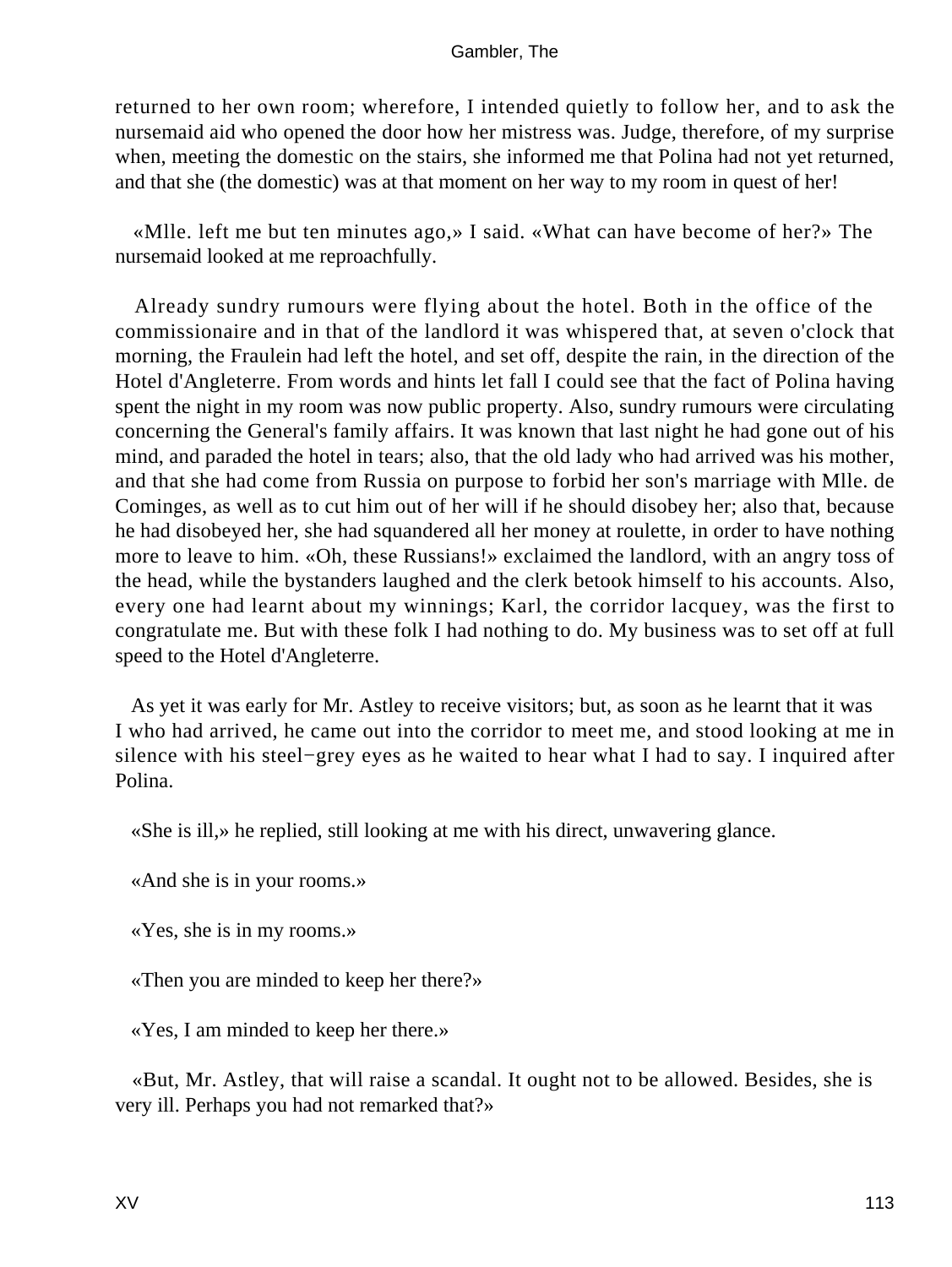«Yes, I have. It was I who told you about it. Had she not been ill, she would not have gone and spent the night with you.»

«Then you know all about it?»

 «Yes; for last night she was to have accompanied me to the house of a relative of mine. Unfortunately, being ill, she made a mistake, and went to your rooms instead.»

 «Indeed? Then I wish you joy, Mr. Astley. Apropos, you have reminded me of something. Were you beneath my window last night? Every moment Mlle. Polina kept telling me to open the window and see if you were there; after which she always smiled.»

 «Indeed? No, I was not there; but I was waiting in the corridor, and walking about the hotel.»

«She ought to see a doctor, you know, Mr. Astley.»

«Yes, she ought. I have sent for one, and, if she dies, I shall hold you responsible.»

This surprised me.

«Pardon me,» I replied, «but what do you mean?»

 «Never mind. Tell me if it is true that, last night, you won two hundred thousand thalers?»

«No; I won a hundred thousand florins.»

"Good heavens! Then I suppose you will be off to Paris this morning?

«Why?»

 «Because all Russians who have grown rich go to Paris,» explained Astley, as though he had read the fact in a book.

 «But what could I do in Paris in summer time? – **I LOVE** her, Mr. Astley! Surely you know that?»

 «Indeed? I am sure that you do NOT. Moreover, if you were to stay here, you would lose everything that you possess, and have nothing left with which to pay your expenses in Paris. Well, good–bye now. I feel sure that today will see you gone from here.»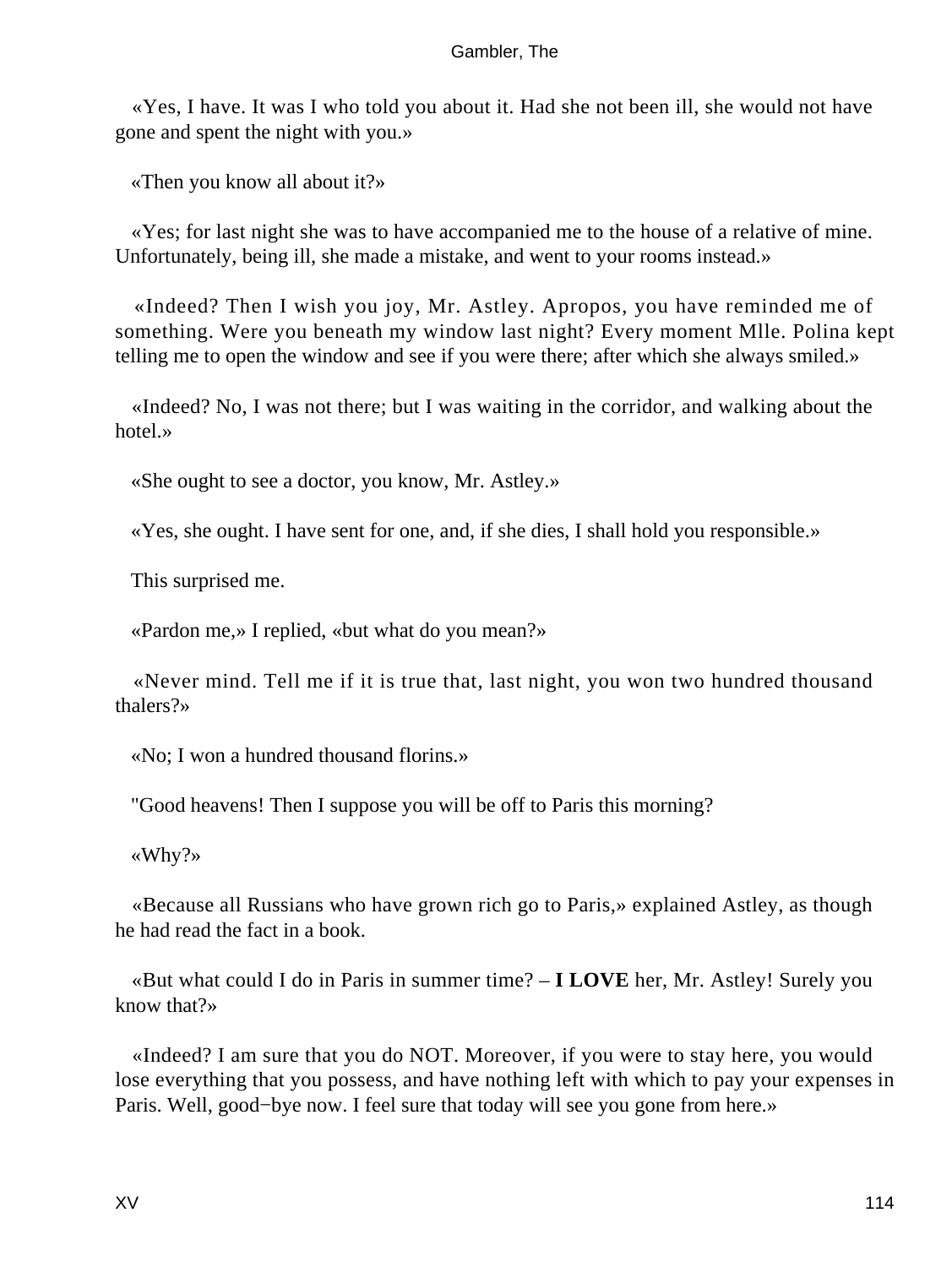«Good−bye. But I am NOT going to Paris. Likewise – pardon me – what is to become of this family? I mean that the affair of the General and Mlle. Polina will soon be all over the town.»

 «I daresay; yet, I hardly suppose that that will break the General's heart. Moreover, Mlle. Polina has a perfect right to live where she chooses. In short, we may say that, as a family, this family has ceased to exist.»

 I departed, and found myself smiling at the Englishman's strange assurance that I should soon be leaving for Paris. «I suppose he means to shoot me in a duel, should Polina die. Yes, that is what he intends to do.» Now, although I was honestly sorry for Polina, it is a fact that, from the moment when, the previous night, I had approached the gaming−table, and begun to rake in the packets of bank−notes, my love for her had entered upon a new plane. Yes, I can say that now; although, at the time, I was barely conscious of it. Was I, then, at heart a gambler? Did I, after all, love Polina not so very much? No, no! As God is my witness, I loved her! Even when I was returning home from Mr. Astley's my suffering was genuine, and my self−reproach sincere. But presently I was to go through an exceedingly strange and ugly experience.

 I was proceeding to the General's rooms when I heard a door near me open, and a voice call me by name. It was Mlle.'s mother, the Widow de Cominges who was inviting me, in her daughter's name, to enter.

 I did so; whereupon, I heard a laugh and a little cry proceed from the bedroom (the pair occupied a suite of two apartments), where Mlle. Blanche was just arising.

 «Ah, c'est lui! Viens, donc, bete! Is it true that you have won a mountain of gold and silver? J'aimerais mieux l'or.»

«Yes,» I replied with a smile.

«How much?»

«A hundred thousand florins.»

 «Bibi, comme tu es bete! Come in here, for I can't hear you where you are now. Nous ferons bombance, n'est−ce pas?»

 Entering her room, I found her lolling under a pink satin coverlet, and revealing a pair of swarthy, wonderfully healthy shoulders – shoulders such as one sees in dreams – shoulders covered over with a white cambric nightgown which, trimmed with lace, stood out, in striking relief, against the darkness of her skin.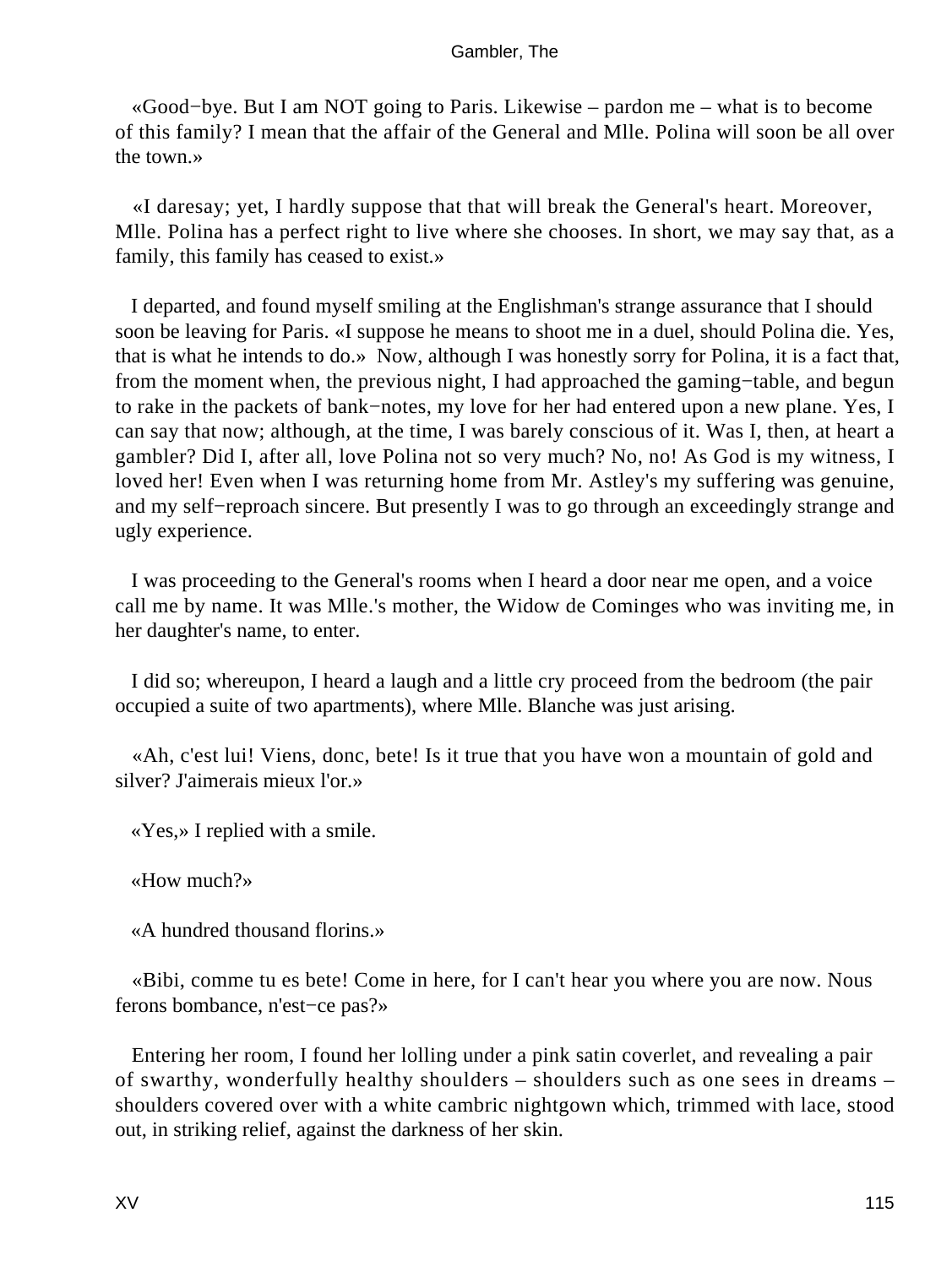«Mon fils, as−tu du coeur?» she cried when she saw me, and then giggled. Her laugh had always been a very cheerful one, and at times it even sounded sincere.

«Tout autre  $-$  » I began, paraphrasing Comeille.

 «See here,» she prattled on. «Please search for my stockings, and help me to dress. Aussi, si tu n'es pas trop bete je te prends a Paris. I am just off, let me tell you.»

«This moment?»

«In half an hour.»

 True enough, everything stood ready−packed – trunks, portmanteaux, and all. Coffee had long been served.

 «Eh bien, tu verras Paris. Dis donc, qu'est−ce que c'est qu'un 'utchitel'? Tu etais bien bete quand tu etais 'utchitel.' Where are my stockings? Please help me to dress.»

 And she lifted up a really ravishing foot – small, swarthy, and not misshapen like the majority of feet which look dainty only in bottines. I laughed, and started to draw on to the foot a silk stocking, while Mlle. Blanche sat on the edge of the bed and chattered.

 «Eh bien, que feras−tu si je te prends avec moi? First of all I must have fifty thousand francs, and you shall give them to me at Frankfurt. Then we will go on to Paris, where we will live together, et je te ferai voir des etoiles en plein jour. Yes, you shall see such women as your eyes have never lit upon.»

 «Stop a moment. If I were to give you those fifty thousand francs, what should I have left for myself?»

 «Another hundred thousand francs, please to remember. Besides, I could live with you in your rooms for a month, or even for two; or even for longer. But it would not take us more than two months to get through fifty thousand francs; for, look you, je suis bonne enfante, et tu verras des etoiles, you may be sure.»

«What? You mean to say that we should spend the whole in two months?»

 «Certainly. Does that surprise you very much? Ah, vil esclave! Why, one month of that life would be better than all your previous existence. One month – et apres, le deluge! Mais tu ne peux comprendre. Va! Away, away! You are not worth it. – Ah, que fais−tu?»

 For, while drawing on the other stocking, I had felt constrained to kiss her. Immediately she shrunk back, kicked me in the face with her toes, and turned me neck and prop out of the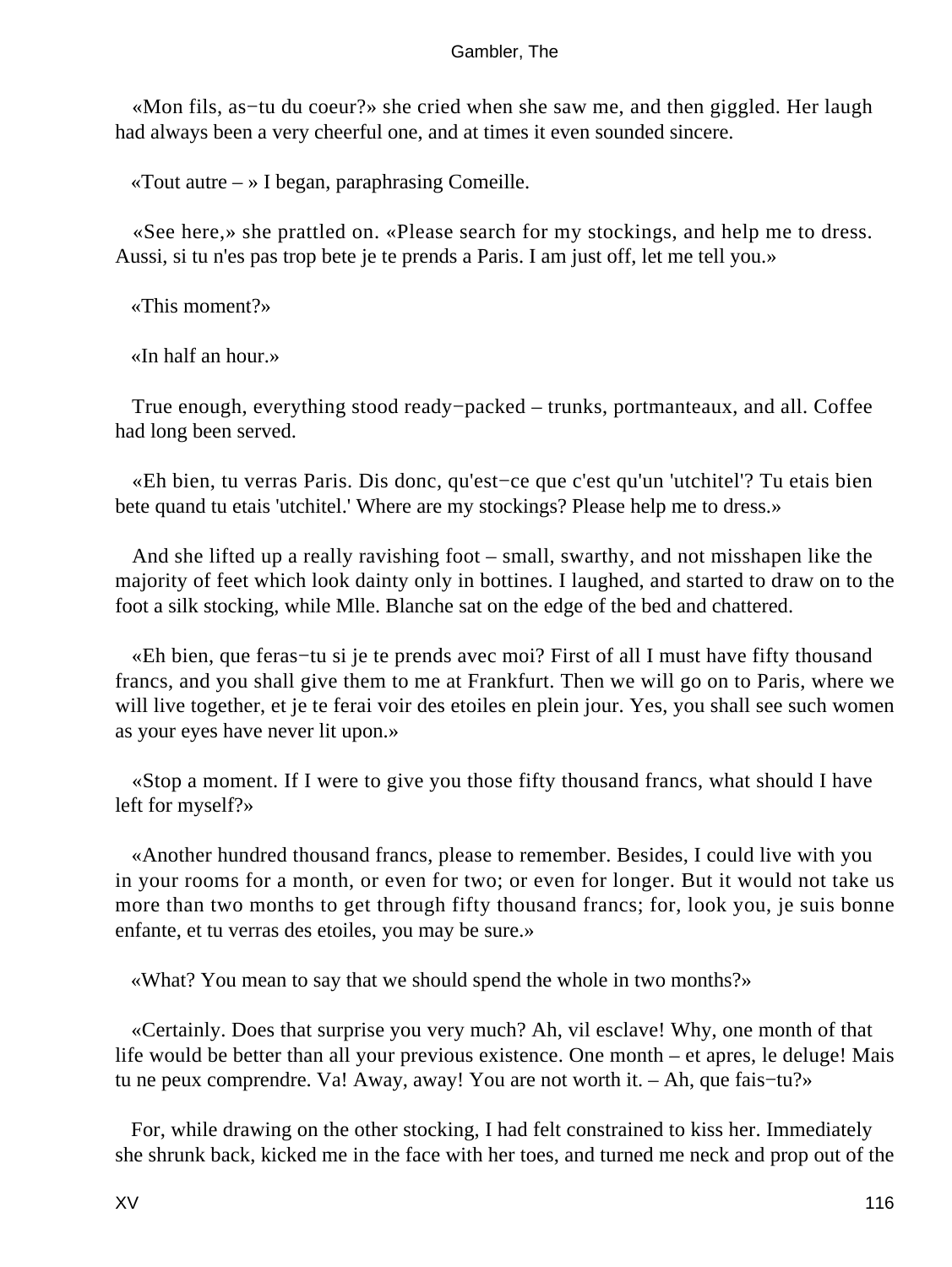room.

 «Eh bien, mon 'utchitel',» she called after me, «je t'attends, si tu veux. I start in a quarter of an hour's time.»

 I returned to my own room with my head in a whirl. It was not my fault that Polina had thrown a packet in my face, and preferred Mr. Astley to myself. A few bank−notes were still fluttering about the floor, and I picked them up. At that moment the door opened, and the landlord appeared – a person who, until now, had never bestowed upon me so much as a glance. He had come to know if I would prefer to move to a lower floor – to a suite which had just been tenanted by Count V.

For a moment I reflected.

«No!» I shouted. «My account, please, for in ten minutes I shall be gone.»

 «To Paris, to Paris!» I added to myself. «Every man of birth must make her acquaintance.»

Within a quarter of an hour all three of us were seated in a family compartment – Mlle. Blanche, the Widow de Cominges, and myself. Mlle. kept laughing hysterically as she looked at me, and Madame re−echoed her; but I did not feel so cheerful. My life had broken in two, and yesterday had infected me with a habit of staking my all upon a card. Although it might be that I had failed to win my stake, that I had lost my senses, that I desired nothing better, I felt that the scene was to be changed only **FOR A TIME.** «Within a month from now,» I kept thinking to myself, «I shall be back again in Roulettenberg; and **THEN I** mean to have it out with you, Mr. Astley!» Yes, as now I look back at things, I remember that I felt greatly depressed, despite the absurd gigglings of the egregious Blanche.

 «What is the matter with you? How dull you are!» she cried at length as she interrupted her laughter to take me seriously to task.

 «Come, come! We are going to spend your two hundred thousand francs for you, et tu seras heureux comme un petit roi. I myself will tie your tie for you, and introduce you to Hortense. And when we have spent your money you shall return here, and break the bank again. What did those two Jews tell you? – that the thing most needed is daring, and that you possess it? Consequently, this is not the first time that you will be hurrying to Paris with money in your pocket. Quant ... moi, je veux cinquante mille francs de rente, et alors»

«But what about the General?» I interrupted.

 «The General? You know well enough that at about this hour every day he goes to buy me a bouquet. On this occasion, I took care to tell him that he must hunt for the choicest of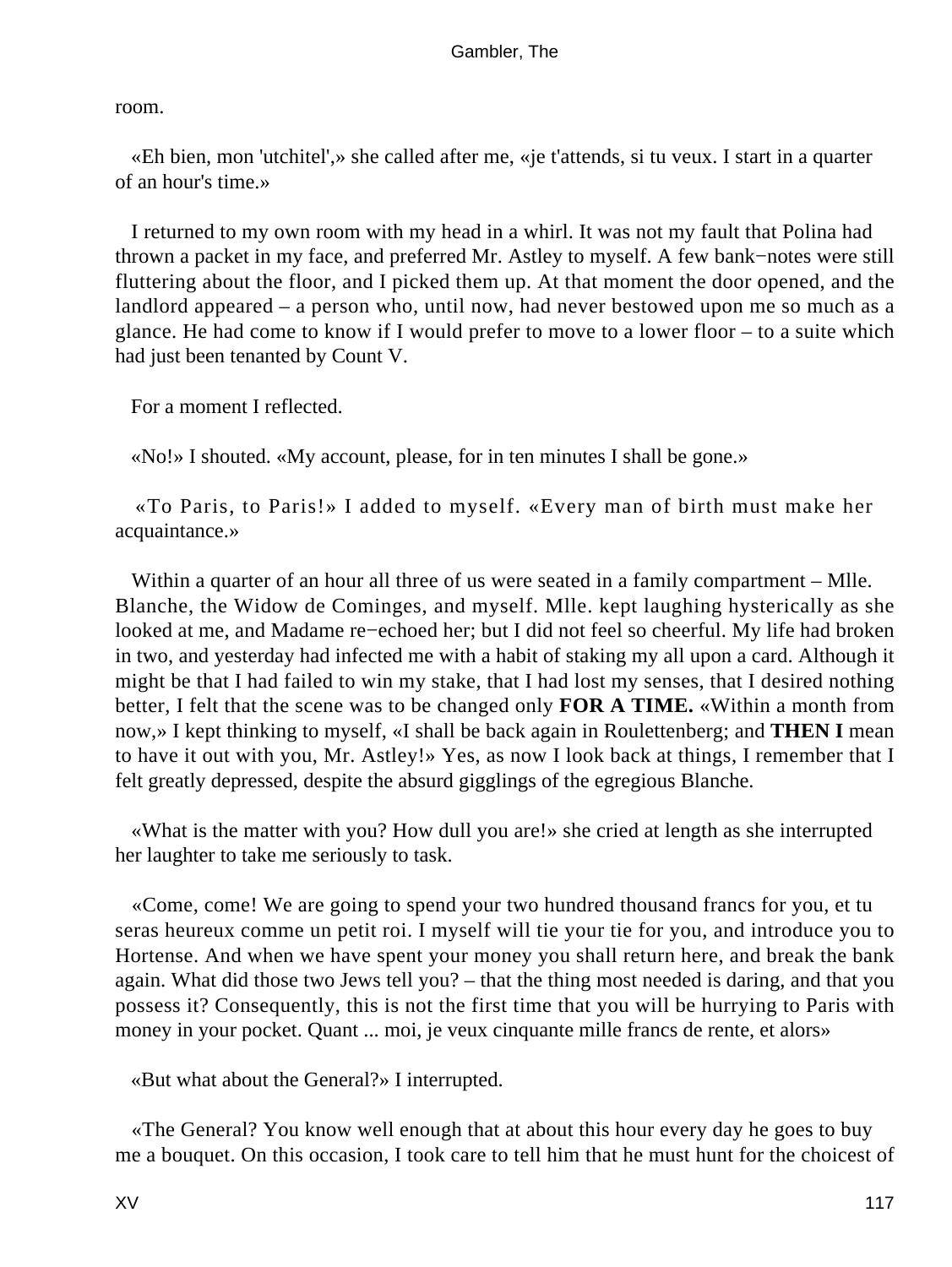flowers; and when he returns home, the poor fellow will find the bird flown. Possibly he may take wing in pursuit – ha, ha, ha! And if so, I shall not be sorry, for he could be useful to me in Paris, and Mr. Astley will pay his debts here.»

In this manner did I depart for the Gay City.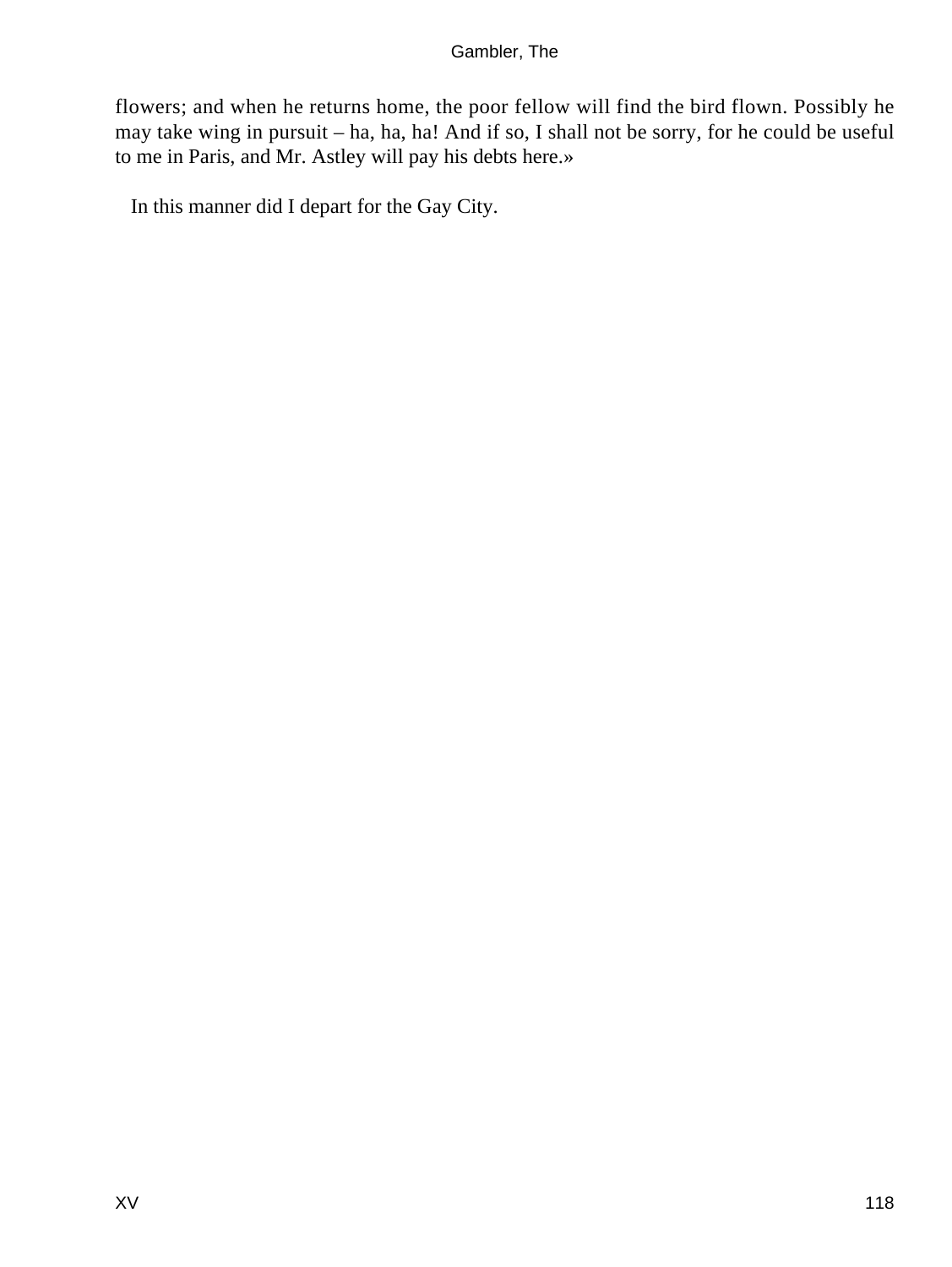# **[XVI](#page-135-0)**

<span id="page-119-0"></span>*O*f Paris what am I to say? The whole proceeding was a delirium, a madness. I spent a little over three weeks there, and, during that time, saw my hundred thousand francs come to an end. I speak only of the ONE hundred thousand francs, for the other hundred thousand I gave to Mlle. Blanche in pure cash. That is to say, I handed her fifty thousand francs at Frankfurt, and, three days later (in Paris), advanced her another fifty thousand on note of hand. Nevertheless, a week had not elapsed ere she came to me for more money. «Et les cent mille francs qui nous restent,» she added, «tu les mangeras avec moi, mon utchitel.» Yes, she always called me her «utchitel.» A person more economical, grasping, and mean than Mlle. Blanche one could not imagine. But this was only as regards **HER OWN** money. MY hundred thousand francs (as she explained to me later) she needed to set up her establishment in Paris, «so that once and for all I may be on a decent footing, and proof against any stones which may be thrown at me – at all events for a long time to come.» Nevertheless, I saw nothing of those hundred thousand francs, for my own purse (which she inspected daily) never managed to amass in it more than a hundred francs at a time; and, generally the sum did not reach even that figure.

 «What do you want with money?» she would say to me with air of absolute simplicity; and I never disputed the point. Nevertheless, though she fitted out her flat very badly with the money, the fact did not prevent her from saying when, later, she was showing me over the rooms of her new abode: «See what care and taste can do with the most wretched of means!» However, her «wretchedness » had cost fifty thousand francs, while with the remaining fifty thousand she purchased a carriage and horses.

 Also, we gave a couple of balls – evening parties attended by Hortense and Lisette and Cleopatre, who were women remarkable both for the number of their liaisons and (though only in some cases) for their good looks. At these reunions I had to play the part of host – to meet and entertain fat mercantile parvenus who were impossible by reason of their rudeness and braggadocio, colonels of various kinds, hungry authors, and journalistic hacks – all of whom disported themselves in fashionable tailcoats and pale yellow gloves, and displayed such an aggregate of conceit and gasconade as would be unthinkable even in St. Petersburg – which is saying a great deal! They used to try to make fun of me, but I would console myself by drinking champagne and then lolling in a retiring−room. Nevertheless, I found it deadly work. «C'est un utchitel,» Blanche would say of me, «qui a gagne deux cent mille francs, and but for me, would have had not a notion how to spend them. Presently he will have to return to his tutoring. Does any one know of a vacant post? You know, one must do something for him.»

I had the more frequent recourse to champagne in that I constantly felt depressed and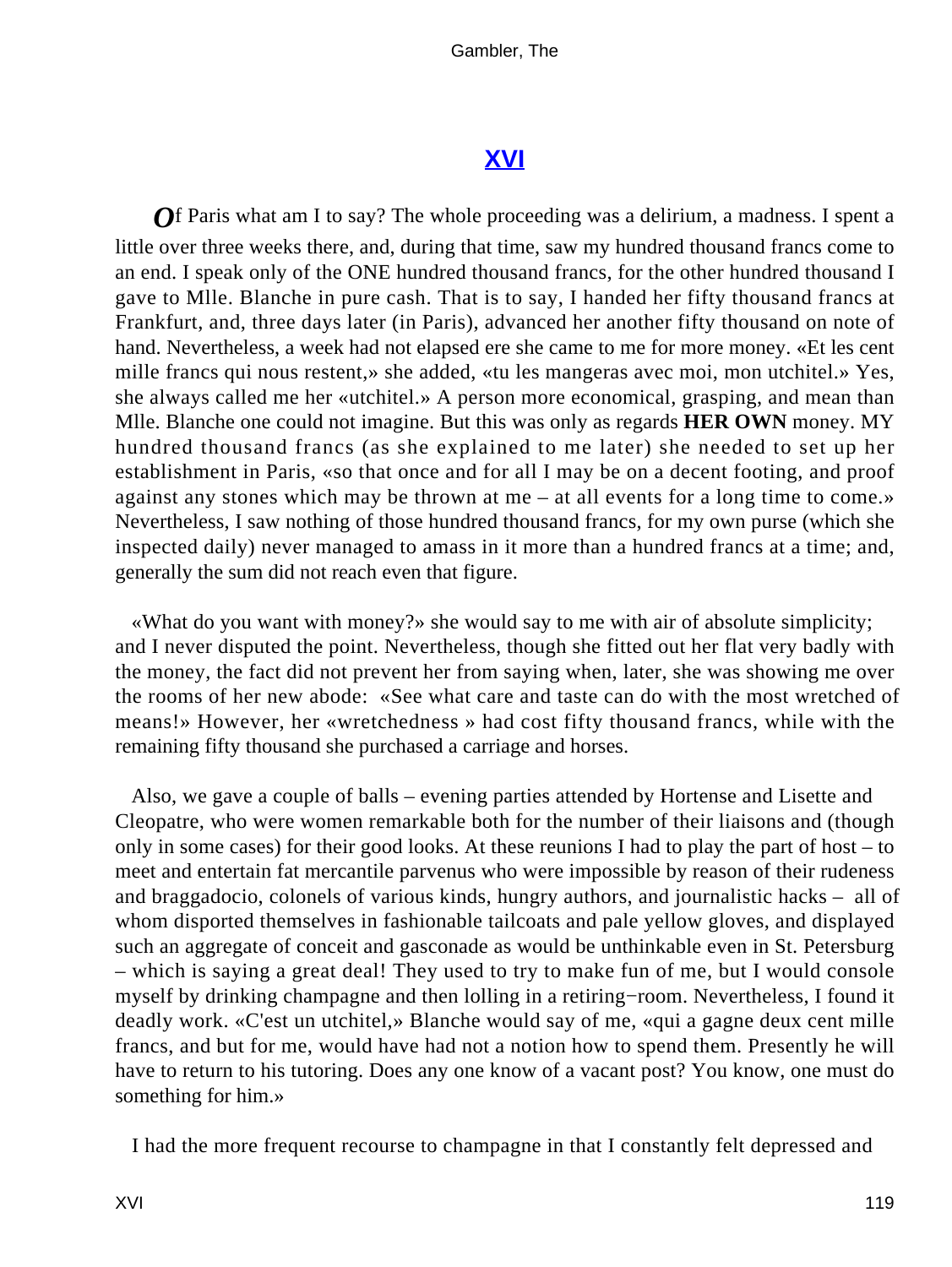bored, owing to the fact that I was living in the most bourgeois commercial milieu imaginable – a milieu wherein every sou was counted and grudged. Indeed, two weeks had not elapsed before I perceived that Blanche had no real affection for me, even though she dressed me in elegant clothes, and herself tied my tie each day. In short, she utterly despised me. But that caused me no concern. Blase and inert, I spent my evenings generally at the Chateau des Fleurs, where I would get fuddled and then dance the cancan (which, in that establishment, was a very indecent performance) with eclat. At length, the time came when Blanche had drained my purse dry. She had conceived an idea that, during the term of our residence together, it would be well if I were always to walk behind her with a paper and pencil, in order to jot down exactly what she spent, what she had saved, what she was paying out, and what she was laying by. Well, of course I could not fail to be aware that this would entail a battle over every ten francs; so, although for every possible objection that I might make she had prepared a suitable answer, she soon saw that I made no objections, and therefore, had to start disputes herself. That is to say, she would burst out into tirades which were met only with silence as I lolled on a sofa and stared fixedly at the ceiling. This greatly surprised her. At first she imagined that it was due merely to the fact that I was a fool, «un utchitel»; wherefore she would break off her harangue in the belief that, being too stupid to understand, I was a hopeless case. Then she would leave the room, but return ten minutes later to resume the contest. This continued throughout her squandering of my money  $-$  a squandering altogether out of proportion to our means. An example is the way in which she changed her first pair of horses for a pair which cost sixteen thousand francs.

 «Bibi,» she said on the latter occasion as she approached me, «surely you are not angry?»

 «No−o−o: I am merely tired,» was my reply as I pushed her from me. This seemed to her so curious that straightway she seated herself by my side.

 «You see,» she went on, «I decided to spend so much upon these horses only because I can easily sell them again. They would go at any time for **TWENTY** thousand francs.»

 «Yes, yes. They are splendid horses, and you have got a splendid turn−out. I am quite content. Let me hear no more of the matter.»

«Then you are not angry?»

 «No. Why should I be? You are wise to provide yourself with what you need, for it will all come in handy in the future. Yes, I quite see the necessity of your establishing yourself on a good basis, for without it you will never earn your million. My hundred thousand francs I look upon merely as a beginning – as a mere drop in the bucket.»

 Blanche, who had by no means expected such declarations from me, but, rather, an uproar and protests, was rather taken aback.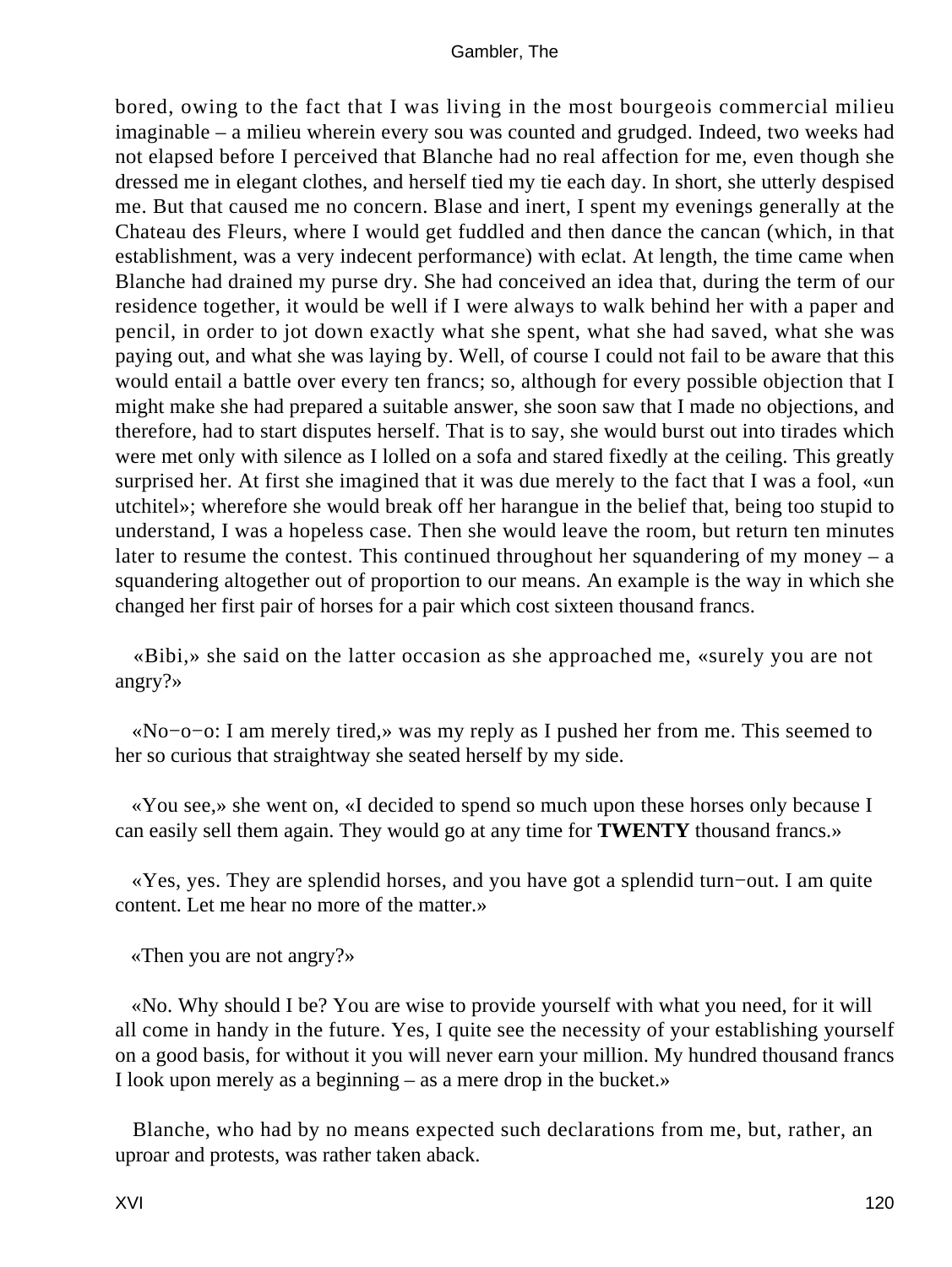«Well, well, what a man you are! » she exclaimed. « Mais tu as l'esprit pour comprendre. Sais−tu, mon garcon, although you are a tutor, you ought to have been born a prince. Are you not sorry that your money should be going so quickly?»

«No. The quicker it goes the better.»

 «Mais – sais−tu−mais dis donc, are you really rich? Mais sais−tu, you have too much contempt for money. Qu'est−ce que tu feras apres, dis donc?»

«Apres I shall go to Homburg, and win another hundred thousand francs.»

 «Oui, oui, c'est ca, c'est magnifique! Ah, I know you will win them, and bring them to me when you have done so. Dis donc – you will end by making me love you. Since you are what you are, I mean to love you all the time, and never to be unfaithful to you. You see, I have not loved you before parce que je croyais que tu n'es qu'un utchitel (quelque chose comme un lacquais, n'est−ce pas?) Yet all the time I have been true to you, parce que je suis bonne fille.»

 «You lie!» I interrupted. «Did I not see you, the other day, with Albert – with that black−jowled officer?»

«Oh, oh! Mais tu es  $-$  »

 «Yes, you are lying right enough. But what makes you suppose that I should be angry? Rubbish! Il faut que jeunesse se passe. Even if that officer were here now, I should refrain from putting him out of the room if I thought you really cared for him. Only, mind you, do not give him any of my money. You hear?»

 «You say, do you, that you would not be angry? Mais tu es un vrai philosophe, sais−tu? Oui, un vrai philosophe! Eh bien, je t'aimerai, je t'aimerai. Tu verras−tu seras content.»

 True enough, from that time onward she seemed to attach herself only to me, and in this manner we spent our last ten days together. The promised «etoiles» I did not see, but in other respects she, to a certain extent, kept her word. Moreover, she introduced me to Hortense, who was a remarkable woman in her way, and known among us as Therese Philosophe.

 But I need not enlarge further, for to do so would require a story to itself, and entail a colouring which I am lothe to impart to the present narrative. The point is that with all my faculties I desired the episode to come to an end as speedily as possible. Unfortunately, our hundred thousand francs lasted us, as I have said, for very nearly a month – which greatly surprised me. At all events, Blanche bought herself articles to the tune of eighty thousand francs, and the rest sufficed just to meet our expenses of living. Towards the close of the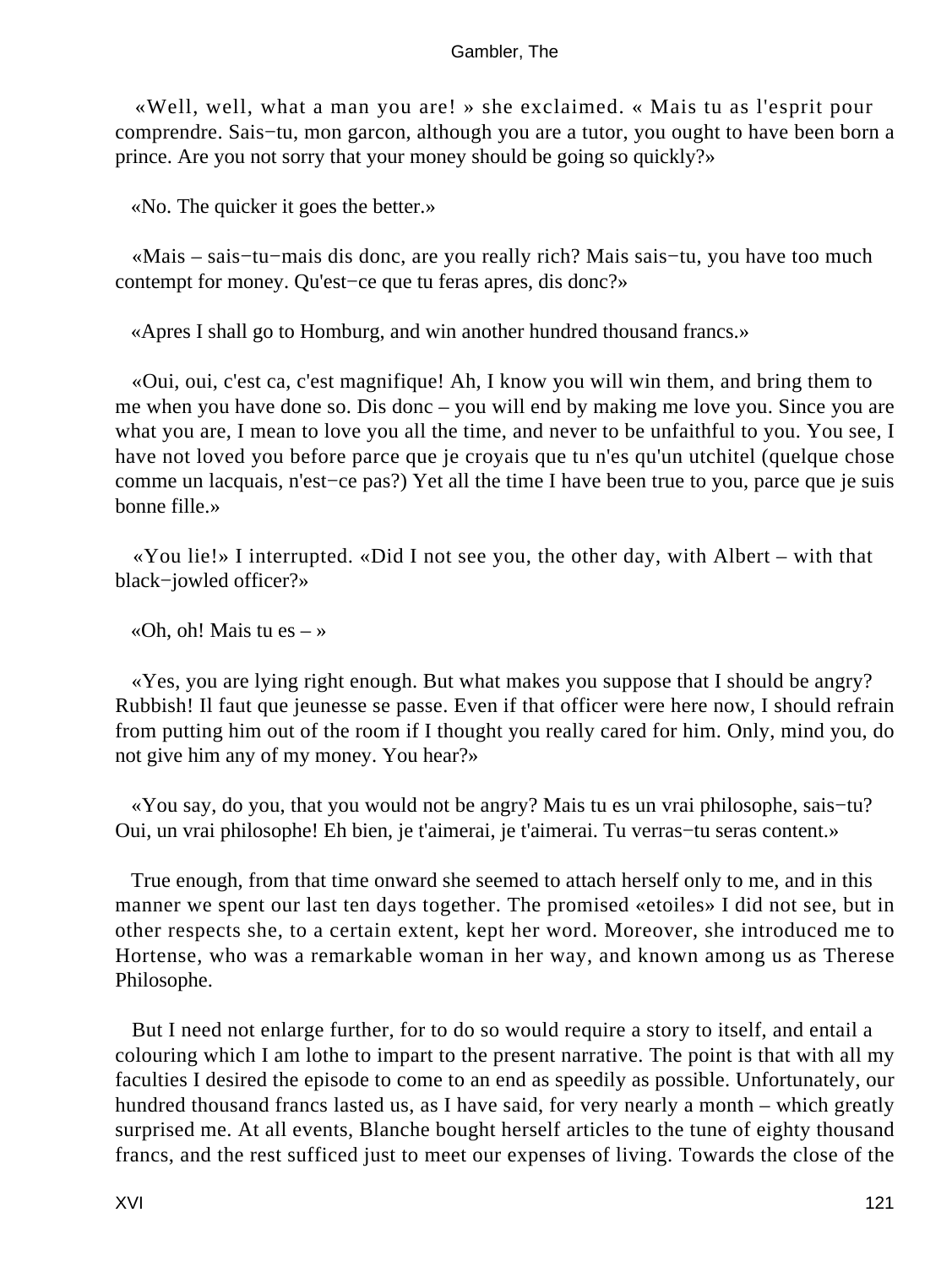affair, Blanche grew almost frank with me (at least, she scarcely lied to me at all) – declaring, amongst other things, that none of the debts which she had been obliged to incur were going to fall upon my head. «I have purposely refrained from making you responsible for my bills or borrowings,» she said, «for the reason that I am sorry for you. Any other woman in my place would have done so, and have let you go to prison. See, then, how much I love you, and how good−hearted I am! Think, too, what this accursed marriage with the General is going to cost me!»

 True enough, the marriage took place. It did so at the close of our month together, and I am bound to suppose that it was upon the ceremony that the last remnants of my money were spent. With it the episode – that is to say, my sojourn with the Frenchwoman – came to an end, and I formally retired from the scene.

 It happened thus: A week after we had taken up our abode in Paris there arrived thither the General. He came straight to see us, and thenceforward lived with us practically as our guest, though he had a flat of his own as well. Blanche met him with merry badinage and laughter, and even threw her arms around him. In fact, she managed it so that he had to follow everywhere in her train – whether when promenading on the Boulevards, or when driving, or when going to the theatre, or when paying calls; and this use which she made of him quite satisfied the General. Still of imposing appearance and presence, as well as of fair height, he had a dyed moustache and whiskers (he had formerly been in the cuirassiers), and a handsome, though a somewhat wrinkled, face. Also, his manners were excellent, and he could carry a frockcoat well – the more so since, in Paris, he took to wearing his orders. To promenade the Boulevards with such a man was not only a thing possible, but also, so to speak, a thing advisable, and with this programme the good but foolish General had not a fault to find. The truth is that he had never counted upon this programme when he came to Paris to seek us out. On that occasion he had made his appearance nearly shaking with terror, for he had supposed that Blanche would at once raise an outcry, and have him put from the door; wherefore, he was the more enraptured at the turn that things had taken, and spent the month in a state of senseless ecstasy. Already I had learnt that, after our unexpected departure from Roulettenberg, he had had a sort of a fit – that he had fallen into a swoon, and spent a week in a species of garrulous delirium. Doctors had been summoned to him, but he had broken away from them, and suddenly taken a train to Paris. Of course Blanche's reception of him had acted as the best of all possible cures, but for long enough he carried the marks of his affliction, despite his present condition of rapture and delight. To think clearly, or even to engage in any serious conversation, had now become impossible for him; he could only ejaculate after each word «Hm!» and then nod his head in confirmation. Sometimes, also, he would laugh, but only in a nervous, hysterical sort of a fashion; while at other times he would sit for hours looking as black as night, with his heavy eyebrows knitted. Of much that went on he remained wholly oblivious, for he grew extremely absent−minded, and took to talking to himself. Only Blanche could awake him to any semblance of life. His fits of depression and moodiness in corners always meant either that he had not seen her for some while, or that she had gone out without taking him with her, or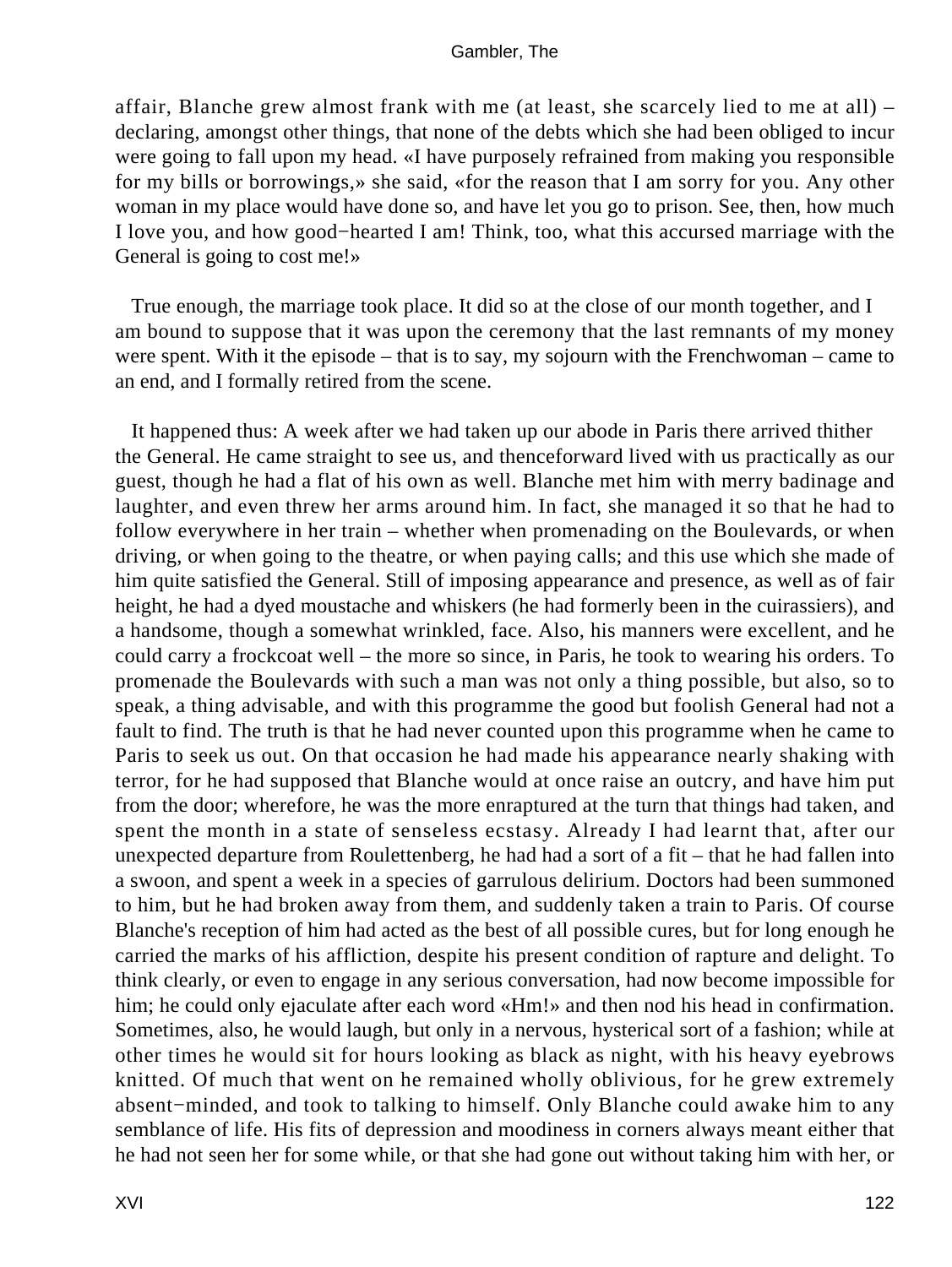that she had omitted to caress him before departing. When in this condition, he would refuse to say what he wanted – nor had he the least idea that he was thus sulking and moping. Next, after remaining in this condition for an hour or two (this I remarked on two occasions when Blanche had gone out for the day – probably to see Albert), he would begin to look about him, and to grow uneasy, and to hurry about with an air as though he had suddenly remembered something, and must try and find it; after which, not perceiving the object of his search, nor succeeding in recalling what that object had been, he would as suddenly relapse into oblivion, and continue so until the reappearance of Blanche – merry, wanton, half–dressed, and laughing her strident laugh as she approached to pet him, and even to kiss him (though the latter reward he seldom received). Once, he was so overjoyed at her doing so that he burst into tears. Even I myself was surprised.

 From the first moment of his arrival in Paris, Blanche set herself to plead with me on his behalf; and at such times she even rose to heights of eloquence – saying that it was for ME she had abandoned him, though she had almost become his betrothed and promised to become so; that it was for HER sake he had deserted his family; that, having been in his service, I ought to remember the fact, and to feel ashamed. To all this I would say nothing, however much she chattered on; until at length I would burst out laughing, and the incident would come to an end (at first, as I have said, she had thought me a fool, but since she had come to deem me a man of sense and sensibility). In short, I had the happiness of calling her better nature into play; for though, at first, I had not deemed her so, she was, in reality, a kind−hearted woman after her own fashion. «You are good and clever,» she said to me towards the finish, «and my one regret is that you are also so wrong−headed. You will **NEVER** be a rich man!»

«Un vrai Russe – un Kalmuk» she usually called me.

 Several times she sent me to give the General an airing in the streets, even as she might have done with a lacquey and her spaniel; but, I preferred to take him to the theatre, to the Bal Mabille, and to restaurants. For this purpose she usually allowed me some money, though the General had a little of his own, and enjoyed taking out his purse before strangers. Once I had to use actual force to prevent him from buying a phaeton at a price of seven hundred francs, after a vehicle had caught his fancy in the Palais Royal as seeming to be a desirable present for Blanche. What could SHE have done with a seven−hundred−franc phaeton? – and the General possessed in the world but a thousand francs! The origin even of those francs I could never determine, but imagined them to have emanated from Mr. Astley – the more so since the latter had paid the family's hotel bill.

 As for what view the General took of myself, I think that he never divined the footing on which I stood with Blanche. True, he had heard, in a dim sort of way, that I had won a good deal of money; but more probably he supposed me to be acting as secretary – or even as a kind of servant – to his inamorata. At all events, he continued to address me, in his old haughty style, as my superior. At times he even took it upon himself to scold me. One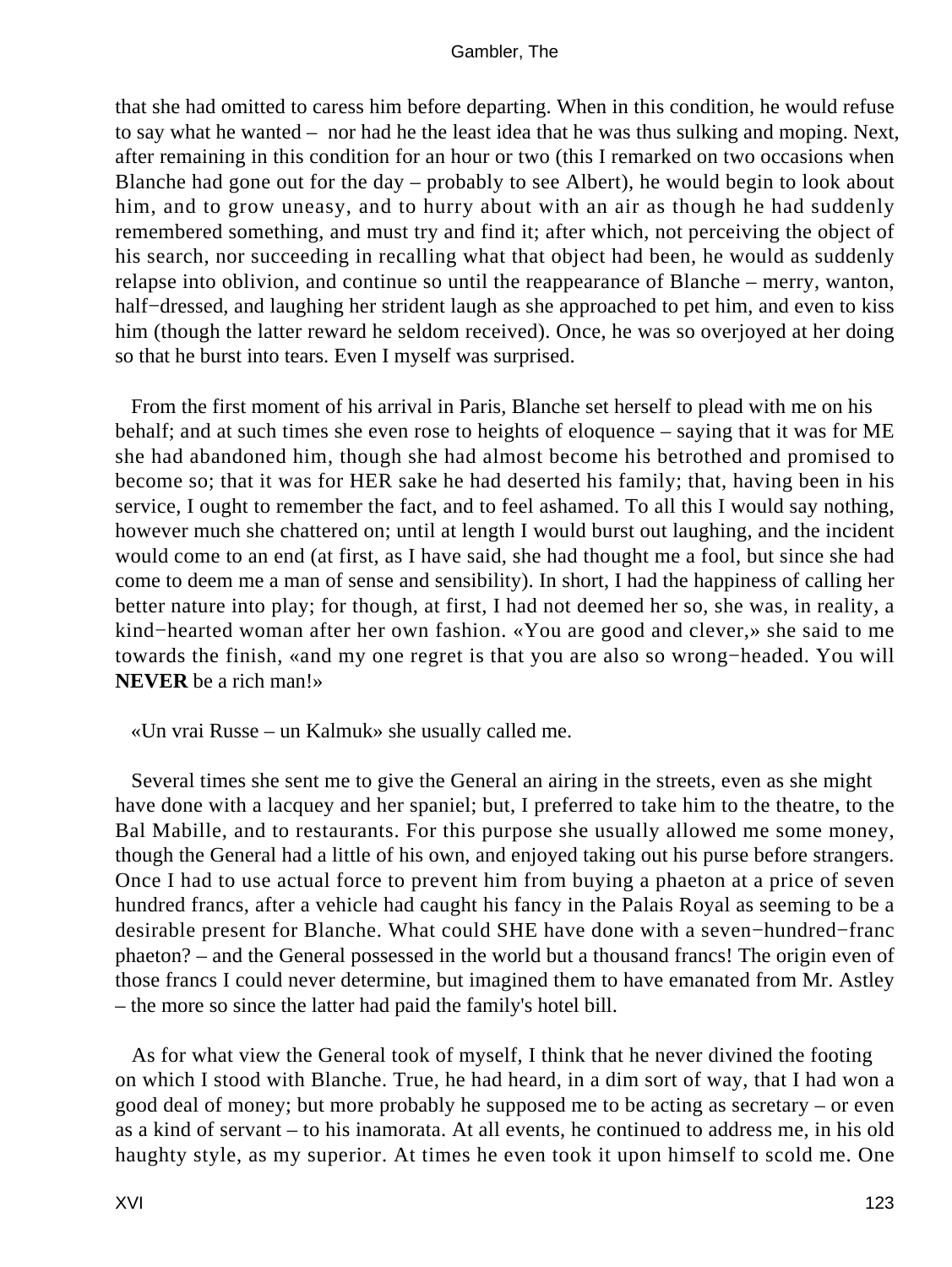morning in particular, he started to sneer at me over our matutinal coffee. Though not a man prone to take offence, he suddenly, and for some reason of which to this day I am ignorant, fell out with me. Of course even he himself did not know the reason. To put things shortly, he began a speech which had neither beginning nor ending, and cried out, a batons rompus, that I was a boy whom he would soon put to rights – and so forth, and so forth. Yet no one could understand what he was saying, and at length Blanche exploded in a burst of laughter. Finally something appeased him, and he was taken out for his walk. More than once, however, I noticed that his depression was growing upon him; that he seemed to be feeling the want of somebody or something; that, despite Blanche's presence, he was missing some person in particular. Twice, on these occasions, did he plunge into a conversation with me, though he could not make himself intelligible, and only went on rambling about the service, his late wife, his home, and his property. Every now and then, also, some particular word would please him; whereupon he would repeat it a hundred times in the day – even though the word happened to express neither his thoughts nor his feelings. Again, I would try to get him to talk about his children, but always he cut me short in his old snappish way, and passed to another subject. «Yes, yes – my children,» was all that I could extract from him. «Yes, you are right in what you have said about them.» Only once did he disclose his real feelings. That was when we were taking him to the theatre, and suddenly he exclaimed: «My unfortunate children! Yes, sir, they are unfortunate children.» Once, too, when I chanced to mention Polina, he grew quite bitter against her. «She is an ungrateful woman!» he exclaimed. «She is a bad and ungrateful woman! She has broken up a family. If there were laws here, I would have her impaled. Yes, I would.» As for De Griers, the General would not have his name mentioned. « He has ruined me,» he would say. «He has robbed me, and cut my throat. For two years he was a perfect nightmare to me. For months at a time he never left me in my dreams. Do not speak of him again.»

 It was now clear to me that Blanche and he were on the point of coming to terms; yet, true to my usual custom, I said nothing. At length, Blanche took the initiative in explaining matters. She did so a week before we parted.

 «Il a du chance,» she prattled, «for the Grandmother is now **REALLY** ill, and therefore, bound to die. Mr. Astley has just sent a telegram to say so, and you will agree with me that the General is likely to be her heir. Even if he should not be so, he will not come amiss, since, in the first place, he has his pension, and, in the second place, he will be content to live in a back room; whereas I shall be Madame General, and get into a good circle of society» (she was always thinking of this) «and become a Russian chatelaine. Yes, I shall have a mansion of my own, and peasants, and a million of money at my back.»

 «But, suppose he should prove jealous? He might demand all sorts of things, you know. Do you follow me?»

 «Oh, dear no! How ridiculous that would be of him! Besides, I have taken measures to prevent it. You need not be alarmed. That is to say, I have induced him to sign notes of hand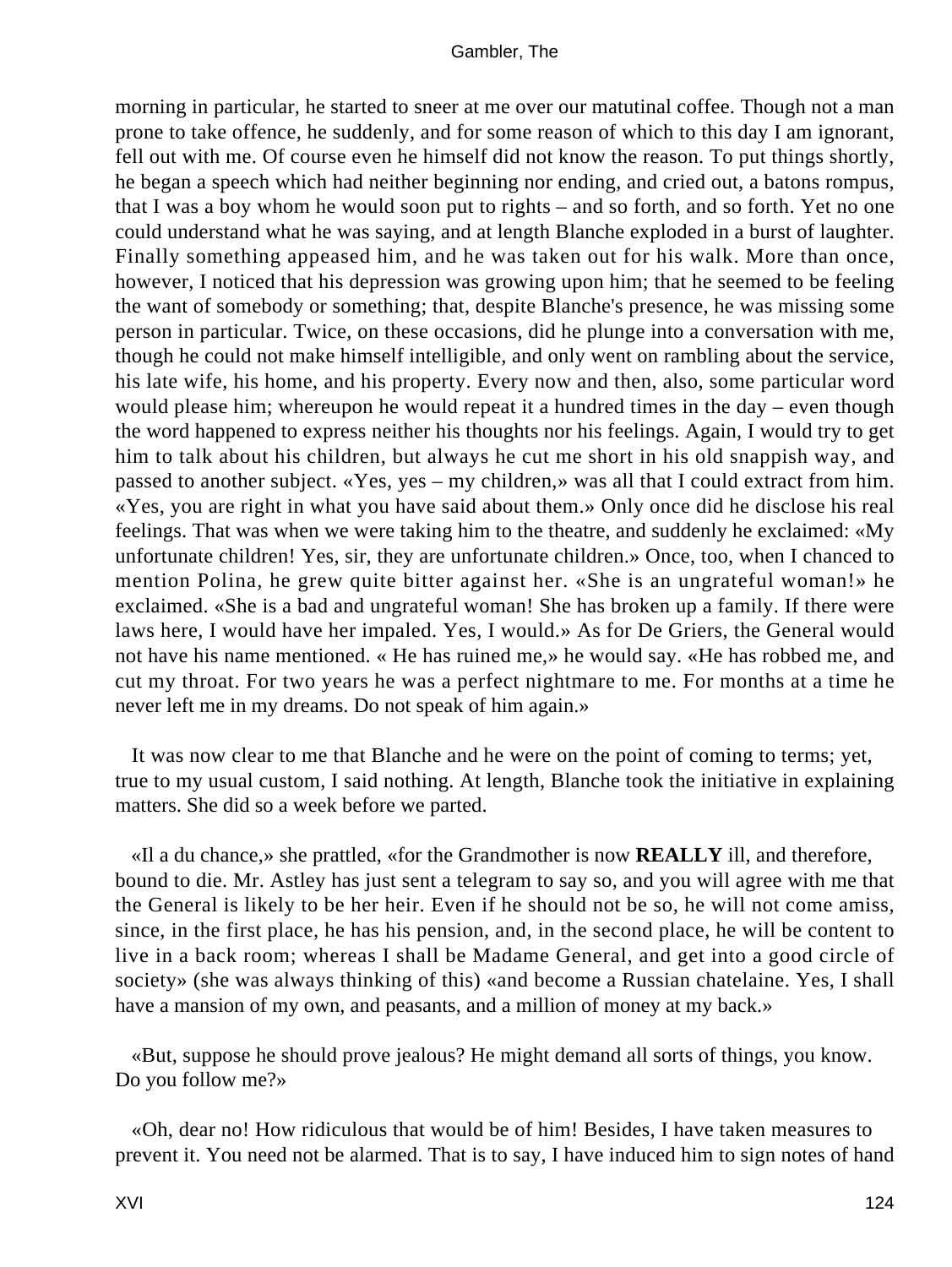in Albert's name. Consequently, at any time I could get him punished. Isn't he ridiculous?»

«Very well, then. Marry him.»

 And, in truth, she did so – though the marriage was a family one only, and involved no pomp or ceremony. In fact, she invited to the nuptials none but Albert and a few other friends. Hortense, Cleopatre, and the rest she kept firmly at a distance. As for the bridegroom, he took a great interest in his new position. Blanche herself tied his tie, and Blanche herself pomaded him – with the result that, in his frockcoat and white waistcoat, he looked quite comme il faut.

 «Il est, pourtant, **TRES** comme il faut,» Blanche remarked when she issued from his room, as though the idea that he was «TRES comme il faut » had impressed even her. For myself, I had so little knowledge of the minor details of the affair, and took part in it so much as a supine spectator, that I have forgotten most of what passed on this occasion. I only remember that Blanche and the Widow figured at it, not as «de Cominges,» but as «du Placet.» Why they had hitherto been «de Cominges » I do not know – I only know that this entirely satisfied the General, that he liked the name «du Placet» even better than he had liked the name «de Cominges.» On the morning of the wedding, he paced the salon in his gala attire and kept repeating to himself with an air of great gravity and importance: « Mlle. Blanche du Placet! Mlle. Blanche du Placet, du Placet!» He beamed with satisfaction as he did so. Both in the church and at the wedding breakfast he remained not only pleased and contented, but even proud. She too underwent a change, for now she assumed an air of added dignity.

 «I must behave altogether differently,» she confided to me with a serious air. «Yet, mark you, there is a tiresome circumstance of which I had never before thought – which is, how best to pronounce my new family name. Zagorianski, Zagozianski, Madame la Generale de Sago, Madame la Generale de Fourteen Consonants – oh these infernal Russian names! The **LAST** of them would be the best to use, don't you think?»

 At length the time had come for us to part, and Blanche, the egregious Blanche, shed real tears as she took her leave of me. «Tu etais bon enfant» she said with a sob. «je te croyais bete et tu en avais l'air, but it suited you.» Then, having given me a final handshake, she exclaimed, «Attends!»; whereafter, running into her boudoir, she brought me thence two thousand−franc notes. I could scarcely believe my eyes! «They may come in handy for you,» she explained, «for, though you are a very learned tutor, you are a very stupid man. More than two thousand francs, however, I am not going to give you, for the reason that, if I did so, you would gamble them all away. Now good−bye. Nous serons toujours bons amis, and if you win again, do not fail to come to me, et tu seras heureux.»

 I myself had still five hundred francs left, as well as a watch worth a thousand francs, a few diamond studs, and so on. Consequently, I could subsist for quite a length of time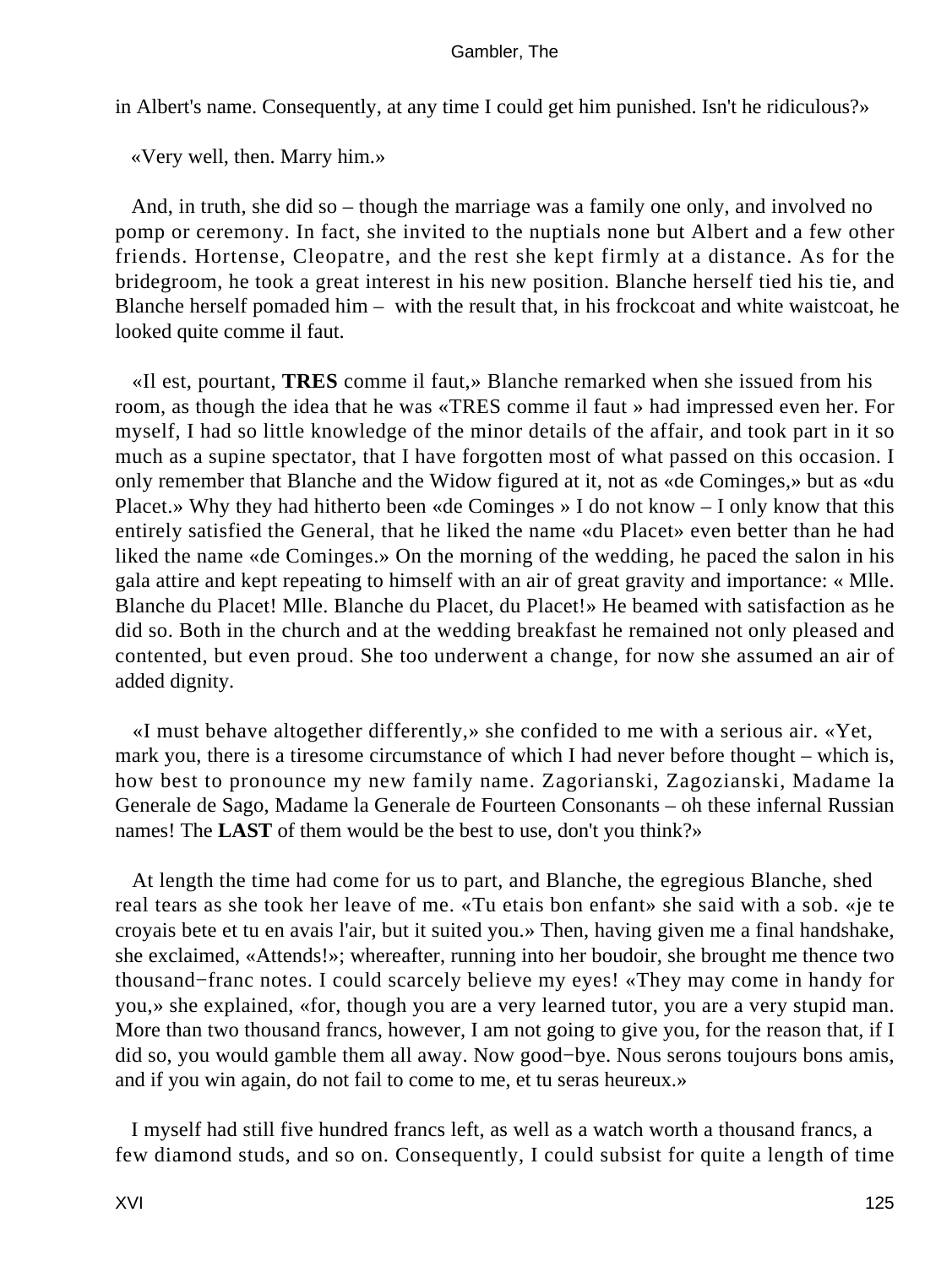without particularly bestirring myself. Purposely I have taken up my abode where I am now partly to pull myself together, and partly to wait for Mr. Astley, who, I have learnt, will soon be here for a day or so on business. Yes, I know that, and then – and then I shall go to Homburg. But to Roulettenberg I shall not go until next year, for they say it is bad to try one's luck twice in succession at a table. Moreover, Homburg is where the best play is carried on.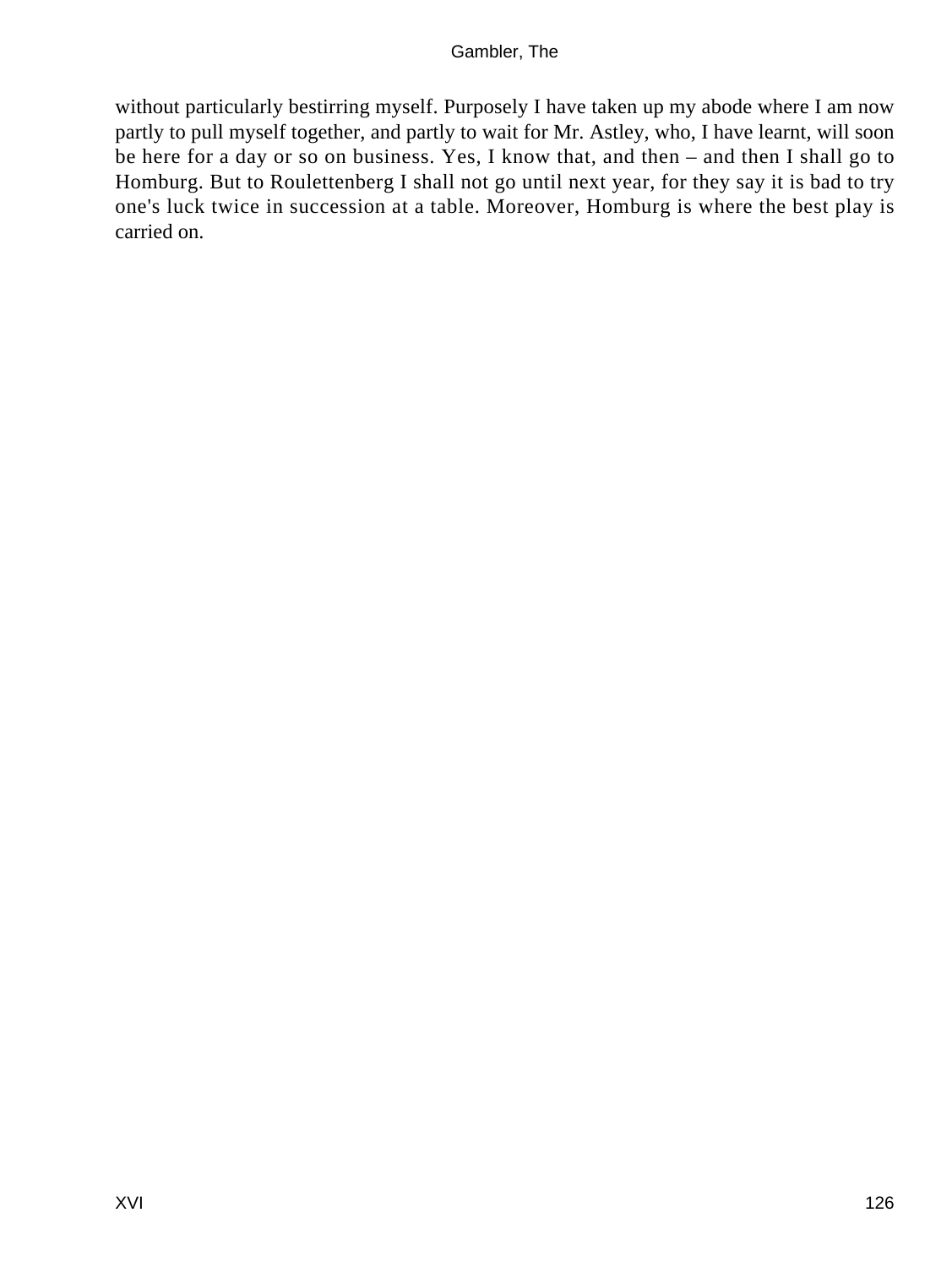# **[XVII](#page-135-0)**

<span id="page-127-0"></span>*I*t is a year and eight months since I last looked at these notes of mine. I do so now only because, being overwhelmed with depression, I wish to distract my mind by reading them through at random. I left them off at the point where I was just going to Homburg. My God, with what a light heart (comparatively speaking) did I write the concluding lines! – though it may be not so much with a light heart, as with a measure of self−confidence and unquenchable hope. At that time had I any doubts of myself ? Yet behold me now. Scarcely a year and a half have passed, yet I am in a worse position than the meanest beggar. But what is a beggar? A fig for beggary! I have ruined myself – that is all. Nor is there anything with which I can compare myself; there is no moral which it would be of any use for you to read to me. At the present moment nothing could well be more incongruous than a moral. Oh, you self−satisfied persons who, in your unctuous pride, are forever ready to mouth your maxims – if only you knew how fully I myself comprehend the sordidness of my present state, you would not trouble to wag your tongues at me! What could you say to me that I do not already know? Well, wherein lies my difficulty? It lies in the fact that by a single turn of a roulette wheel everything for me, has become changed. Yet, had things befallen otherwise, these moralists would have been among the first (yes, I feel persuaded of it) to approach me with friendly jests and congratulations. Yes, they would never have turned from me as they are doing now! A fig for all of them! What am I? I am zero – nothing. What shall I be tomorrow? I may be risen from the dead, and have begun life anew. For still, I may discover the man in myself, if only my manhood has not become utterly shattered.

 I went, I say, to Homburg, but afterwards went also to Roulettenberg, as well as to Spa and Baden; in which latter place, for a time, I acted as valet to a certain rascal of a Privy Councillor, by name Heintze, who until lately was also my master here. Yes, for five months I lived my life with lacqueys! That was just after I had come out of Roulettenberg prison, where I had lain for a small debt which I owed. Out of that prison I was bailed by  $-$  by whom? By Mr. Astley? By Polina? I do not know. At all events, the debt was paid to the tune of two hundred thalers, and I sallied forth a free man. But what was I to do with myself ? In my dilemma I had recourse to this Heintze, who was a young scapegrace, and the sort of man who could speak and write three languages. At first I acted as his secretary, at a salary of thirty gulden a month, but afterwards I became his lacquey, for the reason that he could not afford to keep a secretary – only an unpaid servant. I had nothing else to turn to, so I remained with him, and allowed myself to become his flunkey. But by stinting myself in meat and drink I saved, during my five months of service, some seventy gulden; and one evening, when we were at Baden, I told him that I wished to resign my post, and then hastened to betake myself to roulette.

Oh, how my heart beat as I did so! No, it was not the money that I valued – what I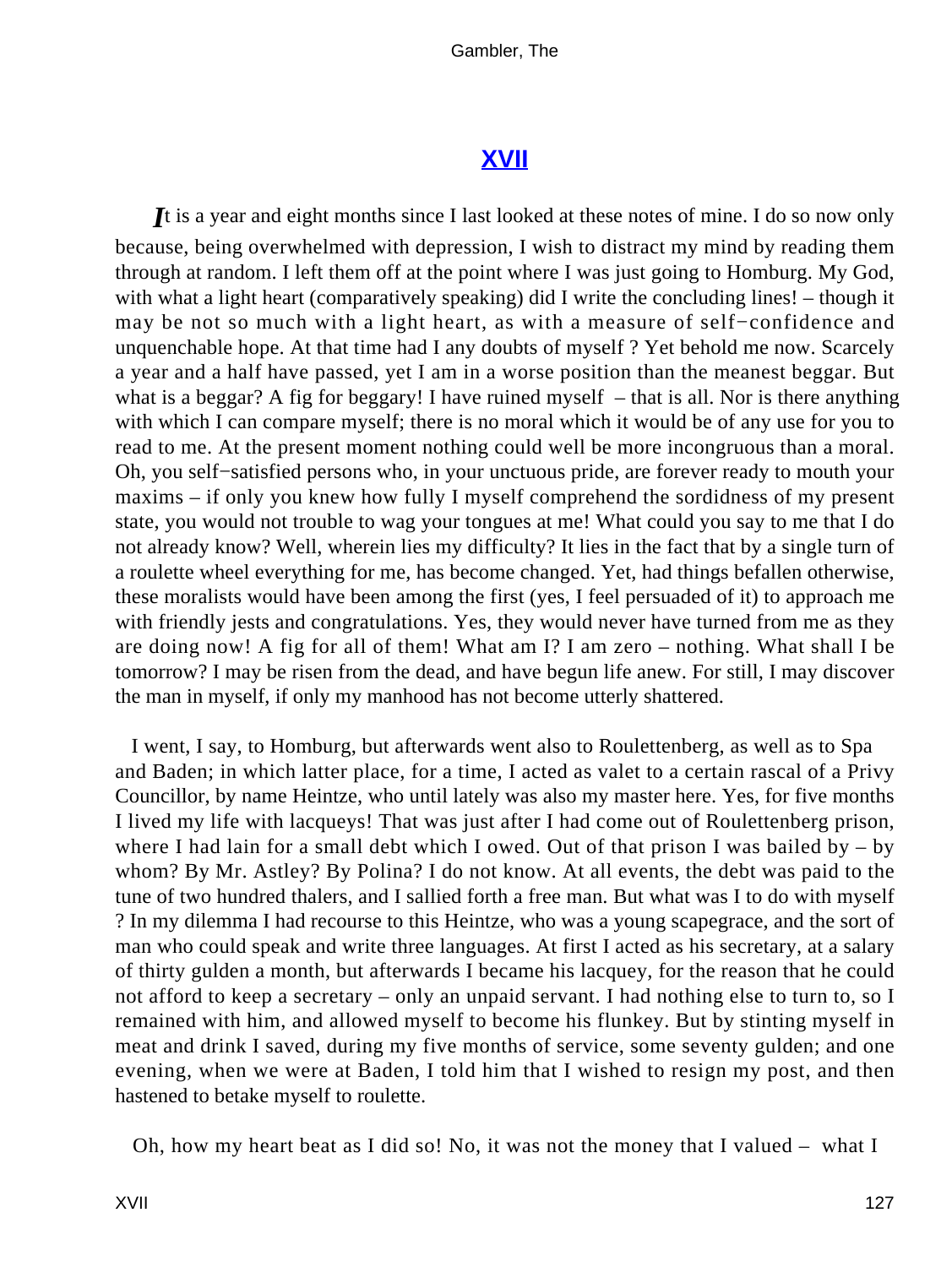wanted was to make all this mob of Heintzes, hotel proprietors, and fine ladies of Baden talk about me, recount my story, wonder at me, extol my doings, and worship my winnings. True, these were childish fancies and aspirations, but who knows but that I might meet Polina, and be able to tell her everything, and see her look of surprise at the fact that I had overcome so many adverse strokes of fortune. No, I had no desire for money for its own sake, for I was perfectly well aware that I should only squander it upon some new Blanche, and spend another three weeks in Paris after buying a pair of horses which had cost sixteen thousand francs. No, I never believed myself to be a hoarder; in fact, I knew only too well that I was a spendthrift. And already, with a sort of fear, a sort of sinking in my heart, I could hear the cries of the croupiers – «Trente et un, rouge, impair et passe,» «Quarte, noir, pair et manque. » How greedily I gazed upon the gaming−table, with its scattered louis d'or, ten−gulden pieces, and thalers; upon the streams of gold as they issued from the croupier's hands, and piled themselves up into heaps of gold scintillating as fire; upon the ell – long rolls of silver lying around the croupier. Even at a distance of two rooms I could hear the chink of that money – so much so that I nearly fell into convulsions.

 Ah, the evening when I took those seventy gulden to the gaming table was a memorable one for me. I began by staking ten gulden upon passe. For passe I had always had a sort of predilection, yet I lost my stake upon it. This left me with sixty gulden in silver. After a moment's thought I selected zero – beginning by staking five gulden at a time. Twice I lost, but the third round suddenly brought up the desired coup. I could almost have died with joy as I received my one hundred and seventy−five gulden. Indeed, I have been less pleased when, in former times, I have won a hundred thousand gulden. Losing no time, I staked another hundred gulden upon the red, and won; two hundred upon the red, and won; four hundred upon the black, and won; eight hundred upon manque, and won. Thus, with the addition of the remainder of my original capital, I found myself possessed, within five minutes, of seventeen hundred gulden. Ah, at such moments one forgets both oneself and one's former failures! This I had gained by risking my very life. I had dared so to risk, and behold, again I was a member of mankind!

 I went and hired a room, I shut myself up in it, and sat counting my money until three o'clock in the morning. To think that when I awoke on the morrow, I was no lacquey! I decided to leave at once for Homburg. There I should neither have to serve as a footman nor to lie in prison. Half an hour before starting, I went and ventured a couple of stakes – no more; with the result that, in all, I lost fifteen hundred florins. Nevertheless, I proceeded to Homburg, and have now been there for a month.

 Of course, I am living in constant trepidation,playing for the smallest of stakes, and always looking out for something – calculating, standing whole days by the gaming−tables to watch the play – even seeing that play in my dreams – yet seeming, the while, to be in some way stiffening, to be growing caked, as it were, in mire. But I must conclude my notes, which I finish under the impression of a recent encounter with Mr. Astley. I had not seen him since we parted at Roulettenberg, and now we met quite by accident. At the time I was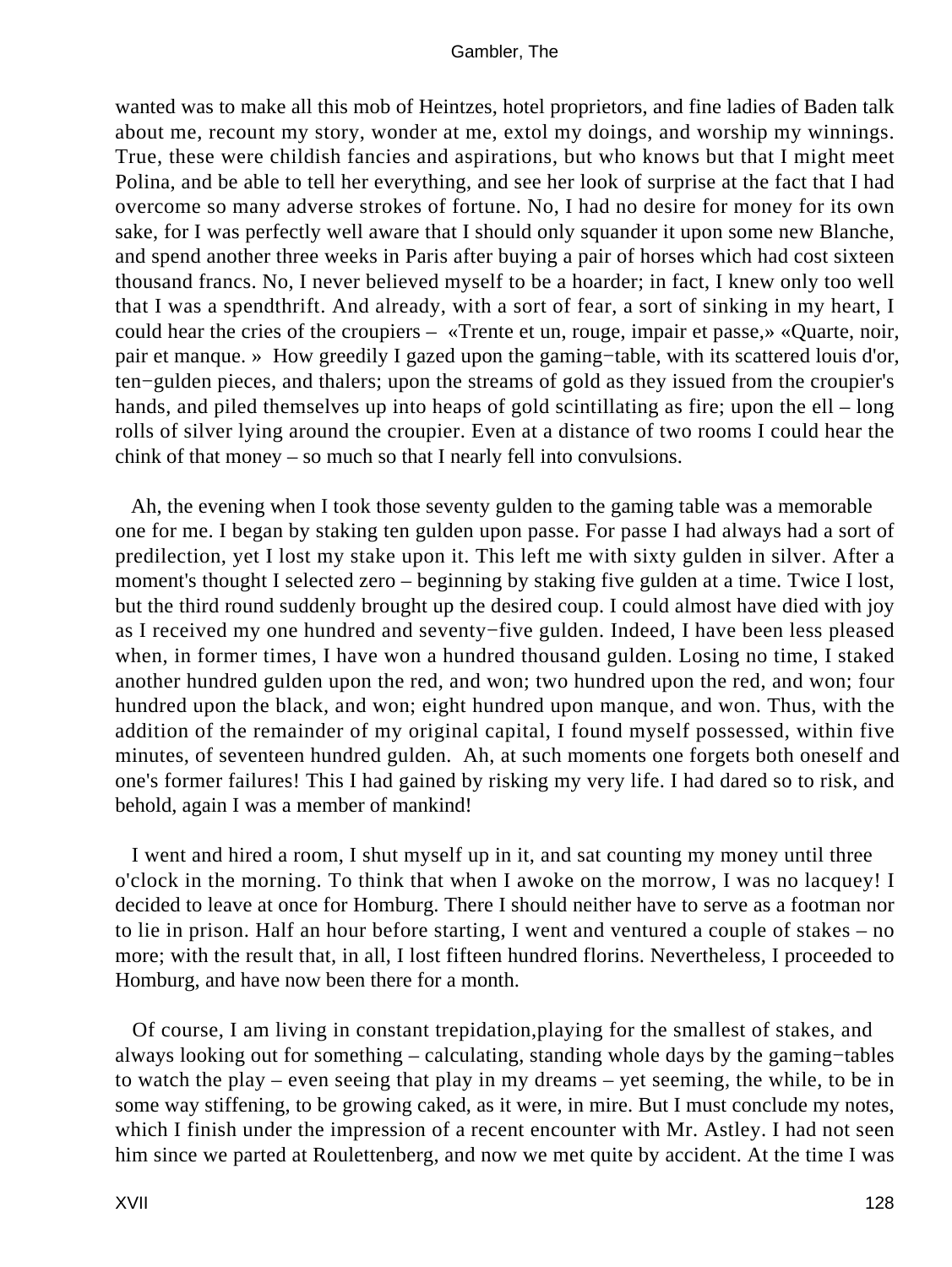walking in the public gardens, and meditating upon the fact that not only had I still some fifty olden in my possession, but also I had fully paid up my hotel bill three days ago. Consequently, I was in a position to try my luck again at roulette; and if I won anything I should be able to continue my play, whereas, if I lost what I now possessed, I should once more have to accept a lacquey's place, provided that, in the alternative, I failed to discover a Russian family which stood in need of a tutor. Plunged in these reflections, I started on my daily walk through the Park and forest towards a neighbouring principality. Sometimes, on such occasions, I spent four hours on the way, and would return to Homburg tired and hungry; but, on this particular occasion, I had scarcely left the gardens for the Park when I caught sight of Astley seated on a bench. As soon as he perceived me, he called me by name, and I went and sat down beside him; but, on noticing that he seemed a little stiff in his manner, I hastened to moderate the expression of joy which the sight of him had called forth.

 «YOU here?» he said. «Well, I had an idea that I should meet you. Do not trouble to tell me anything, for I know all – yes, all. In fact, your whole life during the past twenty months lies within my knowledge.»

 «How closely you watch the doings of your old friends!» I replied. «That does you infinite credit. But stop a moment. You have reminded me of something. Was it you who bailed me out of Roulettenberg prison when I was lying there for a debt of two hundred gulden? **SOMEONE** did so.»

«Oh dear no! – though I knew all the time that you were lying there.»

«Perhaps you could tell me who DID bail me out?»

«No; I am afraid I could not.»

 «What a strange thing! For I know no Russians at all here, so it cannot have been a Russian who befriended me. In Russia we Orthodox folk DO go bail for one another, but in this case I thought it must have been done by some English stranger who was not conversant with the ways of the country.»

 Mr. Astley seemed to listen to me with a sort of surprise. Evidently he had expected to see me looking more crushed and broken than I was.

 «Well,» he said – not very pleasantly, «I am none the less glad to find that you retain your old independence of spirit, as well as your buoyancy.»

 «Which means that you are vexed at not having found me more abased and humiliated than I am?» I retorted with a smile.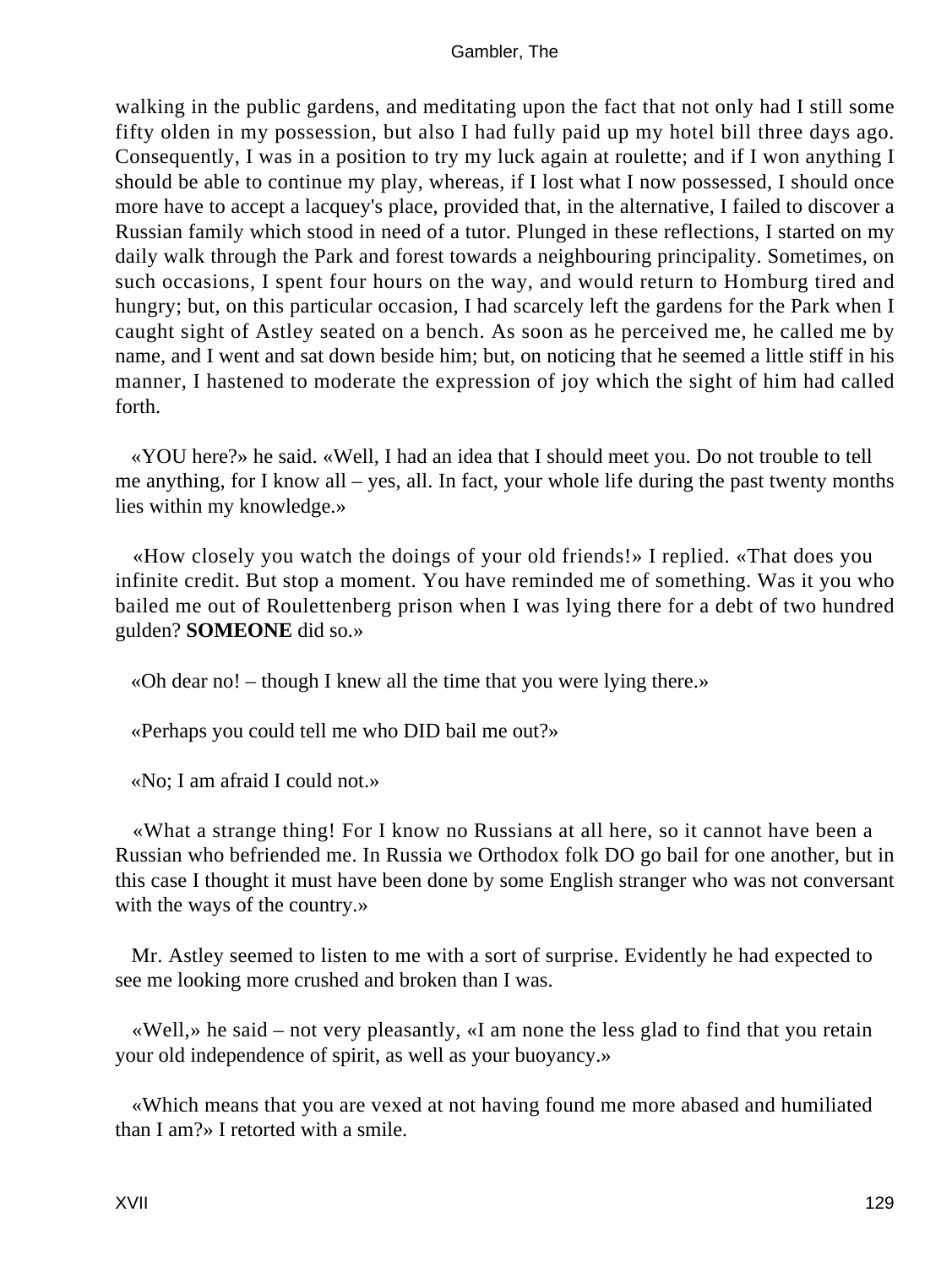Astley was not quick to understand this, but presently did so and laughed.

 «Your remarks please me as they always did,» he continued. «In those words I see the clever, triumphant, and, above all things, cynical friend of former days. Only Russians have the faculty of combining within themselves so many opposite qualities. Yes, most men love to see their best friend in abasement; for generally it is on such abasement that friendship is founded. All thinking persons know that ancient truth. Yet, on the present occasion, I assure you, I am sincerely glad to see that you are NOT cast down. Tell me, are you never going to give up gambling?»

«Damn the gambling! Yes, I should certainly have given it up, were it not that  $-\infty$ 

 «That you are losing? I thought so. You need not tell me any more. I know how things stand, for you have said that last in despair, and therefore, truthfully. Have you no other employment than gambling?»

«No; none whatever.»

 Astley gave me a searching glance. At that time it was ages since I had last looked at a paper or turned the pages of a book.

 «You are growing blase,» he said. «You have not only renounced life, with its interests and social ties, but the duties of a citizen and a man; you have not only renounced the friends whom I know you to have had, and every aim in life but that of winning money; but you have also renounced your memory. Though I can remember you in the strong, ardent period of your life, I feel persuaded that you have now forgotten every better feeling of that period – that your present dreams and aspirations of subsistence do not rise above pair, impair rouge, noir, the twelve middle numbers, and so forth.»

 «Enough, Mr. Astley!» I cried with some irritation – almost in anger. «Kindly do not recall to me any more recollections, for I can remember things for myself. Only for a time have I put them out of my head. Only until I shall have rehabilitated myself, am I keeping my memory dulled. When that hour shall come, you will see me arise from the dead.»

 «Then you will have to be here another ten years,» he replied. «Should I then be alive, I will remind you – here, on this very bench – of what I have just said. In fact, I will bet you a wager that I shall do so.»

 «Say no more,» I interrupted impatiently. «And to show you that I have not wholly forgotten the past, may I enquire where Mlle. Polina is? If it was not you who bailed me out of prison, it must have been she. Yet never have I heard a word concerning her.»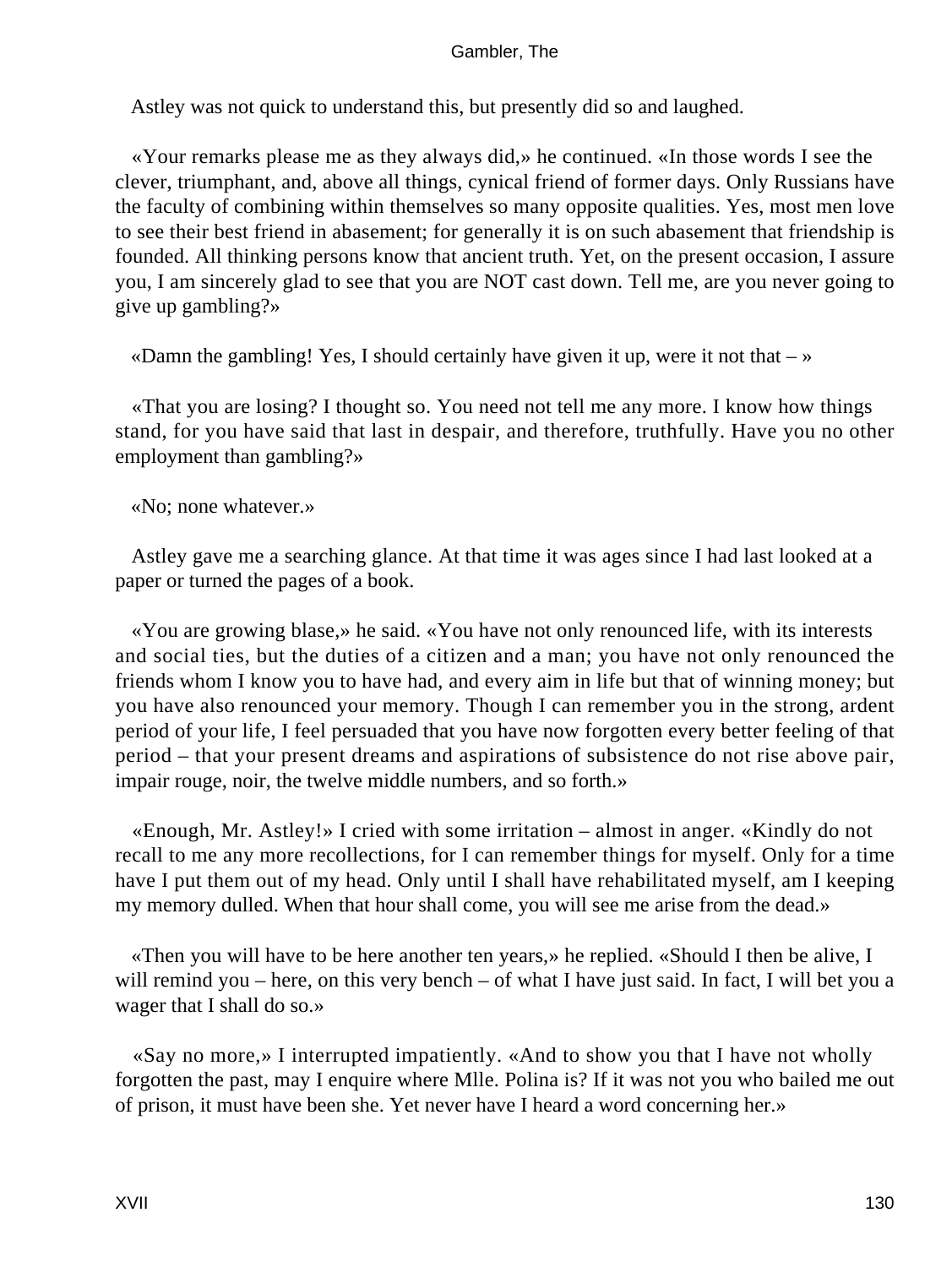«No, I do not think it was she. At the present moment she is in Switzerland, and you will do me a favour by ceasing to ask me these questions about her.» Astley said this with a firm, and even an angry, air.

 «Which means that she has dealt you a serious wound?» I burst out with an involuntary sneer.

 «Mlle. Polina,» he continued, «Is the best of all possible living beings; but, I repeat, that I shall thank you to cease questioning me about her. You never really knew her, and her name on your lips is an offence to my moral feeling.»

 «Indeed? On what subject, then, have I a better right to speak to you than on this? With it are bound up all your recollections and mine. However, do not be alarmed: I have no wish to probe too far into your private, your secret affairs. My interest in Mlle. Polina does not extend beyond her outward circumstances and surroundings. About them you could tell me in two words.»

 «Well, on condition that the matter shall end there, I will tell you that for a long time Mlle. Polina was ill, and still is so. My mother and sister entertained her for a while at their home in the north of England, and thereafter Mlle. Polina's grandmother (you remember the mad old woman?) died, and left Mlle. Polina a personal legacy of seven thousand pounds sterling. That was about six months ago, and now Mlle. is travelling with my sister's family – my sister having since married. Mlle.'s little brother and sister also benefited by the Grandmother's will, and are now being educated in London. As for the General, he died in Paris last month, of a stroke. Mlle. Blanche did well by him, for she succeeded in having transferred to herself all that he received from the Grandmother. That, I think, concludes all that I have to tell.»

«And De Griers? Is he too travelling in Switzerland?»

 «No; nor do I know where he is. Also I warn you once more that you had better avoid such hints and ignoble suppositions; otherwise you will assuredly have to reckon with me.»

«What? In spite of our old friendship?»

«Yes, in spite of our old friendship.»

 «Then I beg your pardon a thousand times, Mr. Astley. I meant nothing offensive to Mlle. Polina, for I have nothing of which to accuse her. Moreover, the question of there being anything between this Frenchman and this Russian lady is not one which you and I need discuss, nor even attempt to understand.»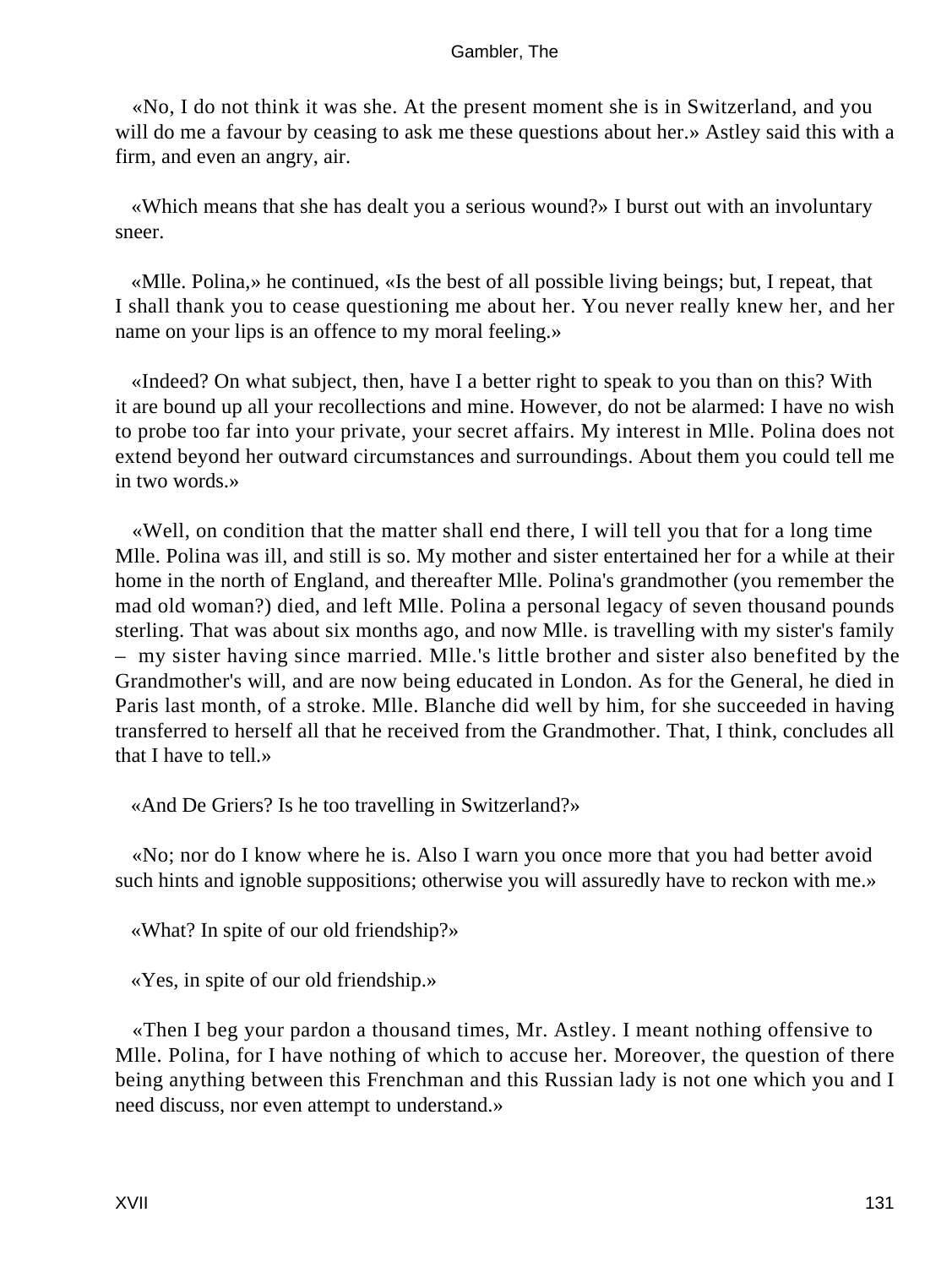«If,» replied Astley, «you do not care to hear their names coupled together, may I ask you what you mean by the expressions 'this Frenchman,' 'this Russian lady,' and 'there being anything between them'? Why do you call them so particularly a 'Frenchman' and a 'Russian lady'?»

 "Ah, I see you are interested, Mr. Astley. But it is a long, long story, and calls for a lengthy preface. At the same time, the question is an important one, however ridiculous it may seem at the first glance. A Frenchman, Mr. Astley, is merely a fine figure of a man. With this you, as a Britisher, may not agree. With it I also, as a Russian, may not agree – out of envy. Yet possibly our good ladies are of another opinion. For instance, one may look upon Racine as a broken−down, hobbledehoy, perfumed individual – one may even be unable to read him; and I too may think him the same, as well as, in some respects, a subject for ridicule. Yet about him, Mr. Astley, there is a certain charm, and, above all things, he is a great poet – though one might like to deny it. Yes, the Frenchman, the Parisian, as a national figure, was in process of developing into a figure of elegance before we Russians had even ceased to be bears. The Revolution bequeathed to the French nobility its heritage, and now every whippersnapper of a Parisian may possess manners, methods of expression, and even thoughts that are above reproach in form, while all the time he himself may share in that form neither in initiative nor in intellect nor in soul – his manners, and the rest, having come to him through inheritance. Yes, taken by himself, the Frenchman is frequently a fool of fools and a villain of villains.

 Per contra, there is no one in the world more worthy of confidence and respect than this young Russian lady. De Griers might so mask his face and play a part as easily to overcome her heart, for he has an imposing figure, Mr. Astley, and this young lady might easily take that figure for his real self – for the natural form of his heart and soul – instead of the mere cloak with which heredity has dowered him. And even though it may offend you, I feel bound to say that the majority also of English people are uncouth and unrefined, whereas we Russian folk can recognise beauty wherever we see it, and are always eager to cultivate the same. But to distinguish beauty of soul and personal originality there is needed far more independence and freedom than is possessed by our women, especially by our younger ladies. At all events, they need more **EXPERIENCE.** For instance, this Mlle. Polina – pardon me, but the name has passed my lips, and I cannot well recall it – is taking a very long time to make up her mind to prefer you to Monsieur de Griers. She may respect you, she may become your friend, she may open out her heart to you; yet over that heart there will be reigning that loathsome villain, that mean and petty usurer, De Griers. This will be due to obstinacy and self−love – to the fact that De Griers once appeared to her in the transfigured guise of a marquis, of a disenchanted and ruined liberal who was doing his best to help her family and the frivolous old General; and, although these transactions of his have since been exposed, you will find that the exposure has made no impression upon her mind. Only give her the De Griers of former days, and she will ask of you no more. The more she may detest the present De Griers, the more will she lament the De Griers of the past – even though the latter never existed but in her own imagination. You are a sugar refiner, Mr.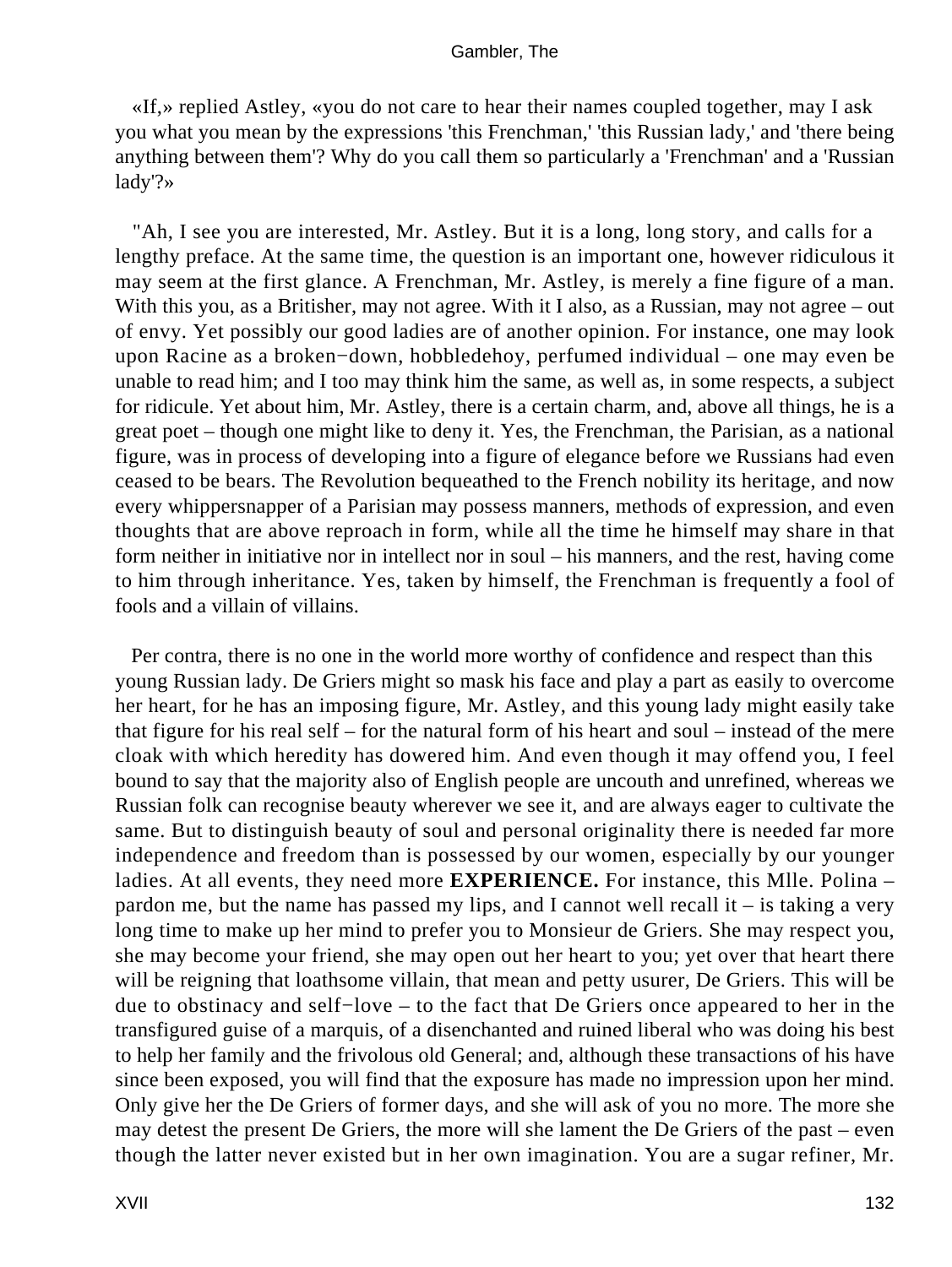Astley, are you not?"

«Yes, I belong to the well−known firm of Lovell and Co.»

 «Then see here. On the one hand, you are a sugar refiner, while, on the other hand, you are an Apollo Belvedere. But the two characters do not mix with one another. I, again, am not even a sugar refiner; I am a mere roulette gambler who has also served as a lacquey. Of this fact Mlle. Polina is probably well aware, since she appears to have an excellent force of police at her disposal.»

 «You are saying this because you are feeling bitter,» said Astley with cold indifference. «Yet there is not the least originality in your words.»

 «I agree. But therein lies the horror of it all – that, however mean and farcical my accusations may be, they are none the less **TRUE.** But I am only wasting words.»

 «Yes, you are, for you are only talking nonsense! exclaimed my companion – his voice now trembling and his eyes flashing fire. »Are you aware,« he continued, »that wretched, ignoble, petty, unfortunate man though you are, it was at HER request I came to Homburg, in order to see you, and to have a long, serious talk with you, and to report to her your feelings and thoughts and hopes – yes, and your recollections of her, too?"

 «Indeed? Is that really so?» I cried – the tears beginning to well from my eyes. Never before had this happened.

 «Yes, poor unfortunate,» continued Astley. «She DID love you; and I may tell you this now for the reason that now you are utterly lost. Even if I were also to tell you that she still loves you, you would none the less have to remain where you are. Yes, you have ruined yourself beyond redemption. Once upon a time you had a certain amount of talent, and you were of a lively disposition, and your good looks were not to be despised. You might even have been useful to your country, which needs men like you. Yet you remained here, and your life is now over. I am not blaming you for this – in my view all Russians resemble you, or are inclined to do so. If it is not roulette, then it is something else. The exceptions are very rare. Nor are you the first to learn what a taskmaster is yours. For roulette is not exclusively a Russian game. Hitherto, you have honourably preferred to serve as a lacquey rather than to act as a thief; but what the future may have in store for you I tremble to think. Now good−bye. You are in want of money, I suppose? Then take these ten louis d'or. More I shall not give you, for you would only gamble it away. Take care of these coins, and farewell. Once more, **TAKE CARE** of them.»

«No, Mr. Astley. After all that has been said  $I - \infty$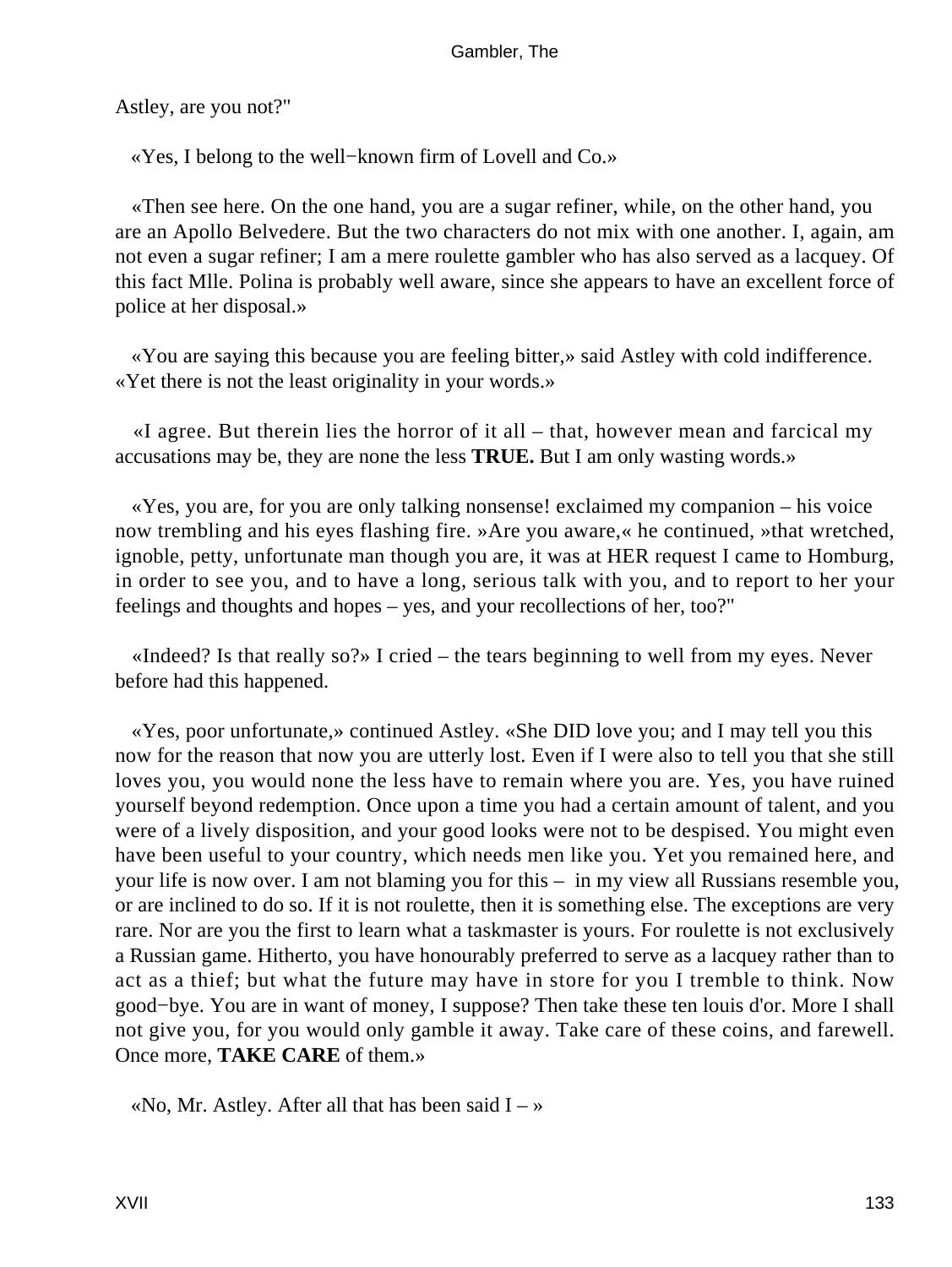«TAKE **CARE** of them!» repeated my friend. «I am certain you are still a gentleman, and therefore I give you the money as one gentleman may give money to another. Also, if I could be certain that you would leave both Homburg and the gaming−tables, and return to your own country, I would give you a thousand pounds down to start life afresh; but, I give you ten louis d'or instead of a thousand pounds for the reason that at the present time a thousand pounds and ten louis d'or will be all the same to you – you will lose the one as readily as you will the other. Take the money, therefore, and good−bye.»

«Yes, **I WILL** take it if at the same time you will embrace me.»

«With pleasure.»

So we parted – on terms of sincere affection.

...............

 But he was wrong. If I was hard and undiscerning as regards Polina and De Griers, HE was hard and undiscerning as regards Russian people generally. Of myself I say nothing. Yet – yet words are only words. I need to ACT. Above all things I need to think of Switzerland. Tomorrow, tomorrow – Ah, but if only I could set things right tomorrow, and be born again, and rise again from the dead! But no – I cannot. Yet I must show her what I can do. Even if she should do no more than learn that I can still play the man, it would be worth it. Today it is too late, but TOMORROW...

 Yet I have a presentiment that things can never be otherwise. I have got fifteen louis d'or in my possession, although I began with fifteen gulden. If I were to play carefully at the start – But no, no! Surely I am not such a fool as that? Yet WHY should I not rise from the dead? I should require at first but to go cautiously and patiently and the rest would follow. I should require but to put a check upon my nature for one hour, and my fortunes would be changed entirely. Yes, my nature is my weak point. I have only to remember what happened to me some months ago at Roulettenberg, before my final ruin. What a notable instance that was of my capacity for resolution! On the occasion in question I had lost everything – everything; yet, just as I was leaving the Casino, I heard another gulden give a rattle in my pocket! «Perhaps I shall need it for a meal,» I thought to myself; but a hundred paces further on, I changed my mind, and returned. That gulden I staked upon manque – and there is something in the feeling that, though one is alone, and in a foreign land, and far from one's own home and friends, and ignorant of whence one's next meal is to come, one is nevertheless staking one's very last coin! Well, I won the stake, and in twenty minutes had left the Casino with a hundred and seventy gulden in my pocket! That is a fact, and it shows what a last remaining gulden can do. . . . But what if my heart had failed me, or I had shrunk from making up my mind? . . .

No: tomorrow all shall be ended!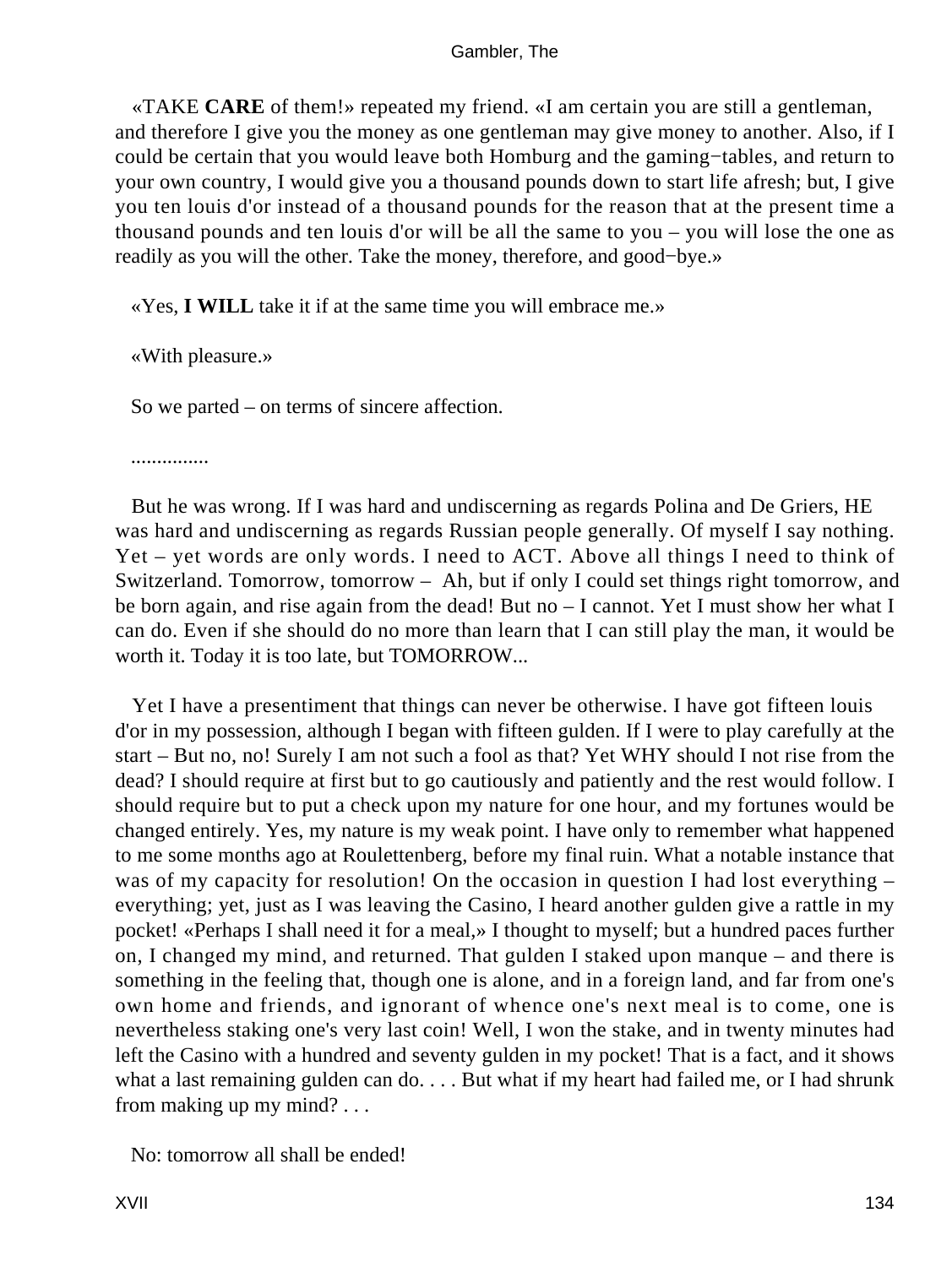# <span id="page-135-0"></span>**Table Of Content**

| I                          |  |
|----------------------------|--|
| $\overline{\mathbf{u}}$    |  |
| $\mathbf{m}$               |  |
| <u>IV</u>                  |  |
| $\overline{\mathbf{V}}$    |  |
| $\overline{\mathbf{V}}$    |  |
| $\underline{\textbf{VII}}$ |  |
| <u>VIII</u>                |  |
| $\mathbf{I}\mathbf{X}$     |  |
| $\overline{\mathbf{X}}$    |  |
| <u>XI</u>                  |  |
| <u>XII</u>                 |  |
| XШ                         |  |
| XIV                        |  |
| XV                         |  |
| <u>XVI</u>                 |  |
| <u>XVII</u>                |  |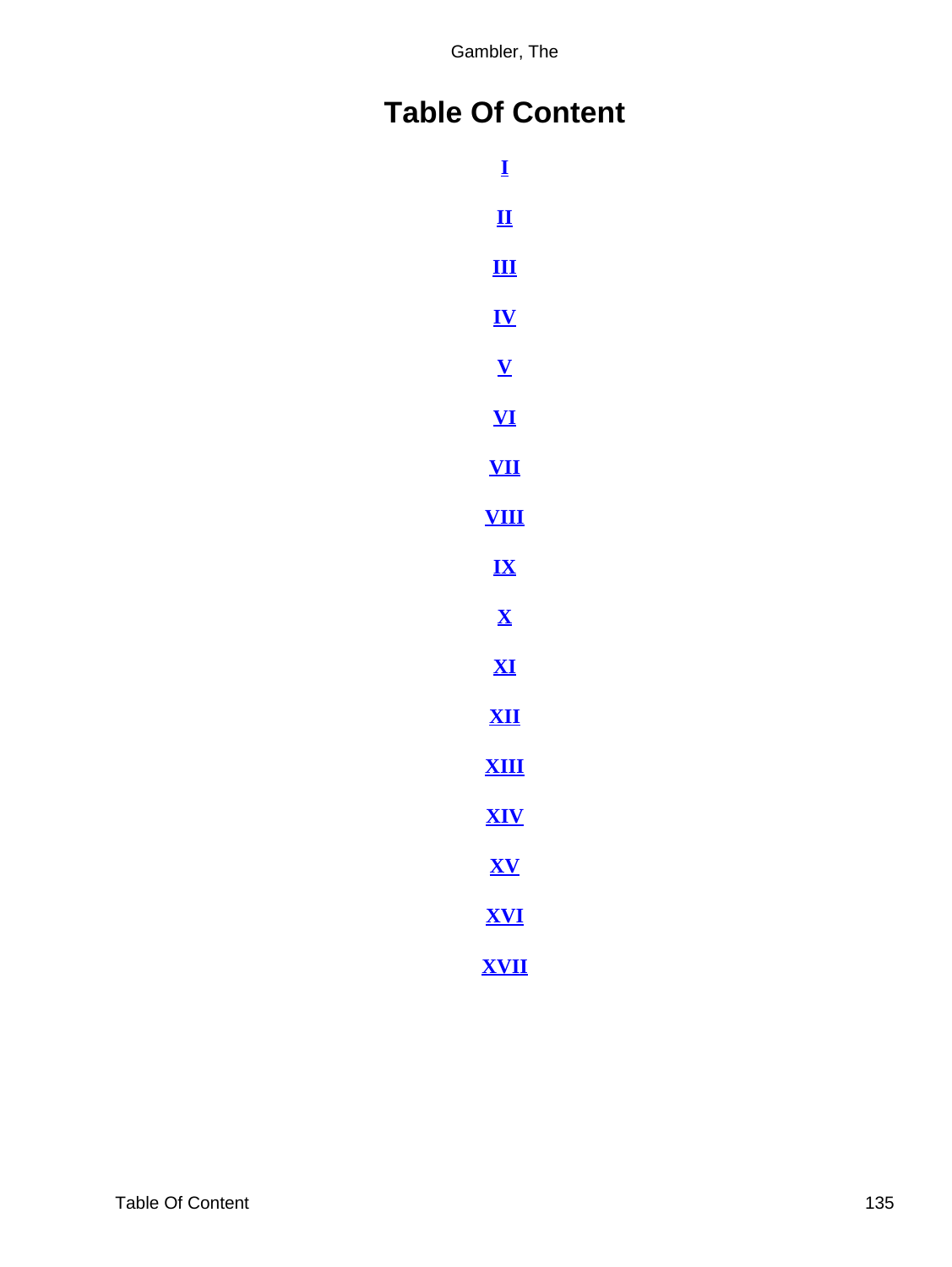# **You are reading a Phoenix Edition:**

It was converted from clean and standard xhtml/xml files. It uses metatags to identify content, and other data. The available resources specific to each ebook format were used to give the reader a pleasant reading experience.

More detais available at Phoenix−Library.org website.

Any suggestion that helps us to improve these editions are welcome.

**The Phoenix−Library Team**